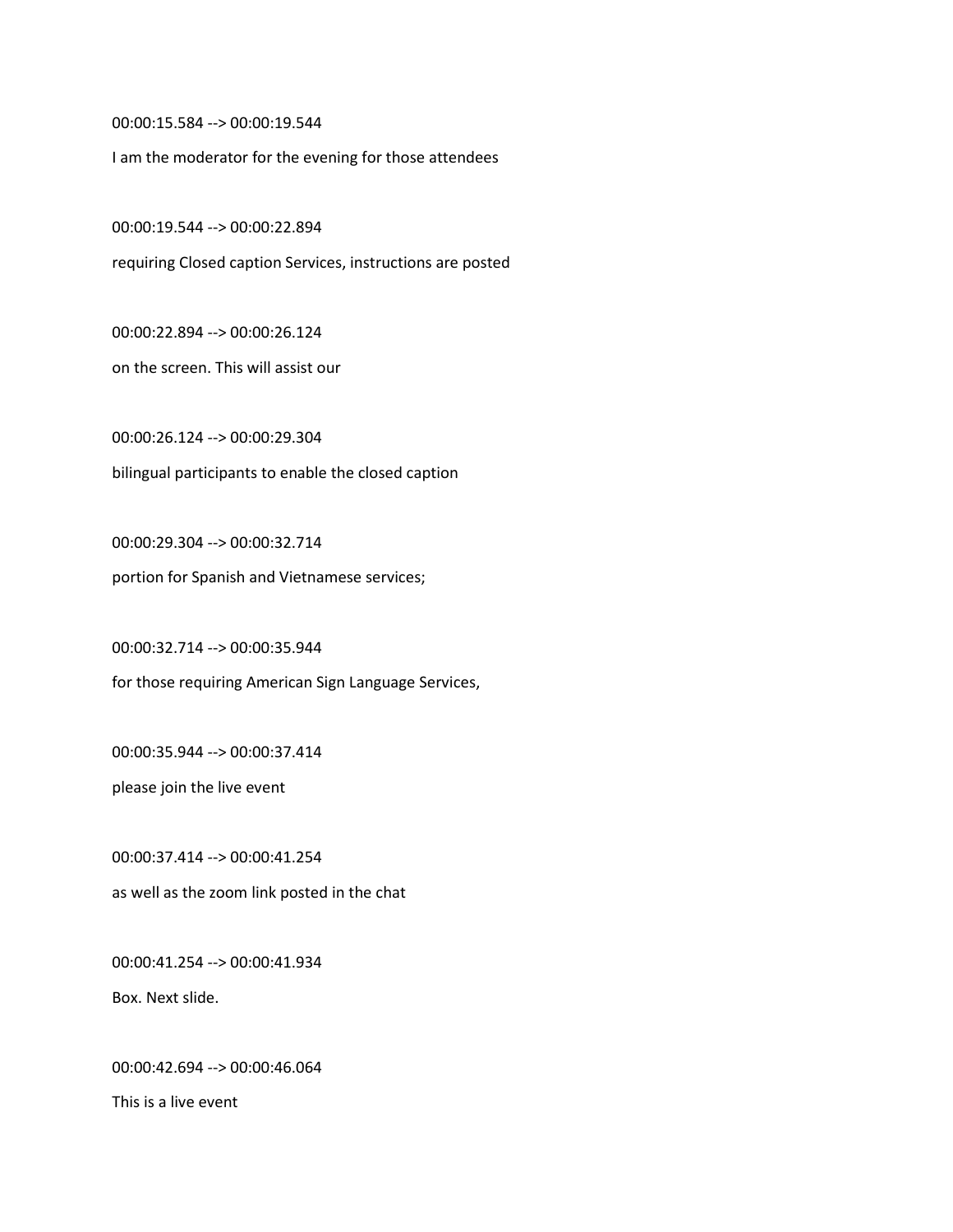00:00:46.064 --> 00:00:49.114

and due to the size of the audience. all participants

00:00:49.114 --> 00:00:52.614

are in listening mode only, except for the speakers

00:00:52.614 --> 00:00:56.234 microphones. This webinar does have closed captioning

00:00:56.234 --> 00:00:59.564 capabilities and can be selected at the lower right

00:00:59.564 --> 00:01:00.564 hand side of your screen.

00:01:01.144 --> 00:01:04.244 This event is being recorded and will be

00:01:04.244 --> 00:01:07.834 posted to the EPA Region 6 websites for

00:01:07.834 --> 00:01:10.854 ethylene oxide. These web page links are posted in

00:01:10.854 --> 00:01:13.914

the chat box as an announcement on the

00:01:13.914 --> 00:01:16.524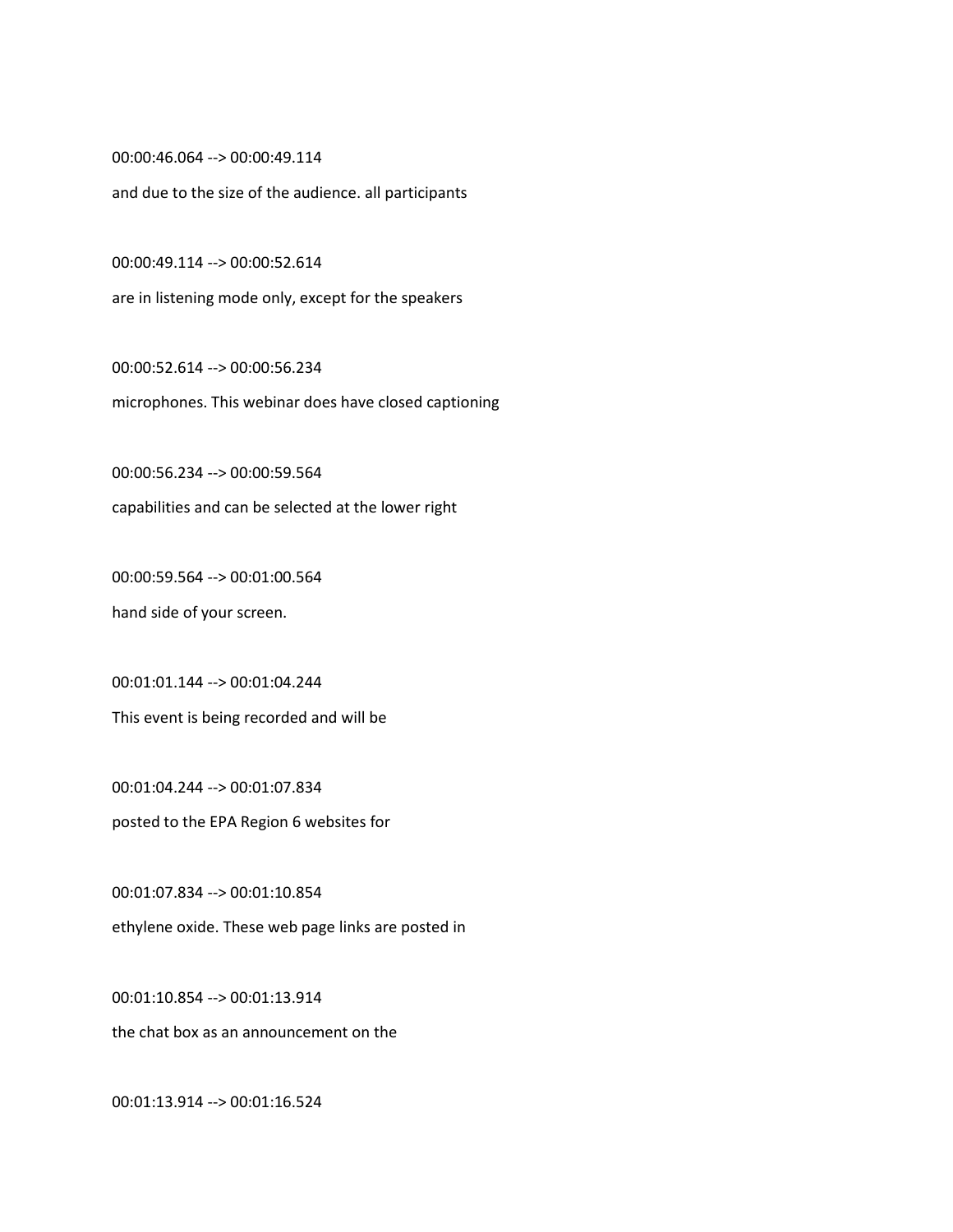right side of your monitor screen. Next slide.

00:01:18.444 --> 00:01:22.114 Please send your questions and comments into the

00:01:22.114 --> 00:01:25.744

EPA region 6 email box at R

00:01:25.744 --> 00:01:29.844

6 ethylene oxide at EPA DOT.

00:01:29.844 --> 00:01:32.914

EPA will post a list of questions and answers

00:01:32.914 --> 00:01:36.144

on the EPA Region 6 websites for

00:01:36.144 --> 00:01:39.154

ethylene oxide, which is posted in the chat box

00:01:39.154 --> 00:01:42.514 and on the screen during the Q and A portion of this

00:01:42.514 --> 00:01:46.334 presentation. As time permits, at the end of the

00:01:46.334 --> 00:01:49.054 presentation, EPA will address questions. Next slide.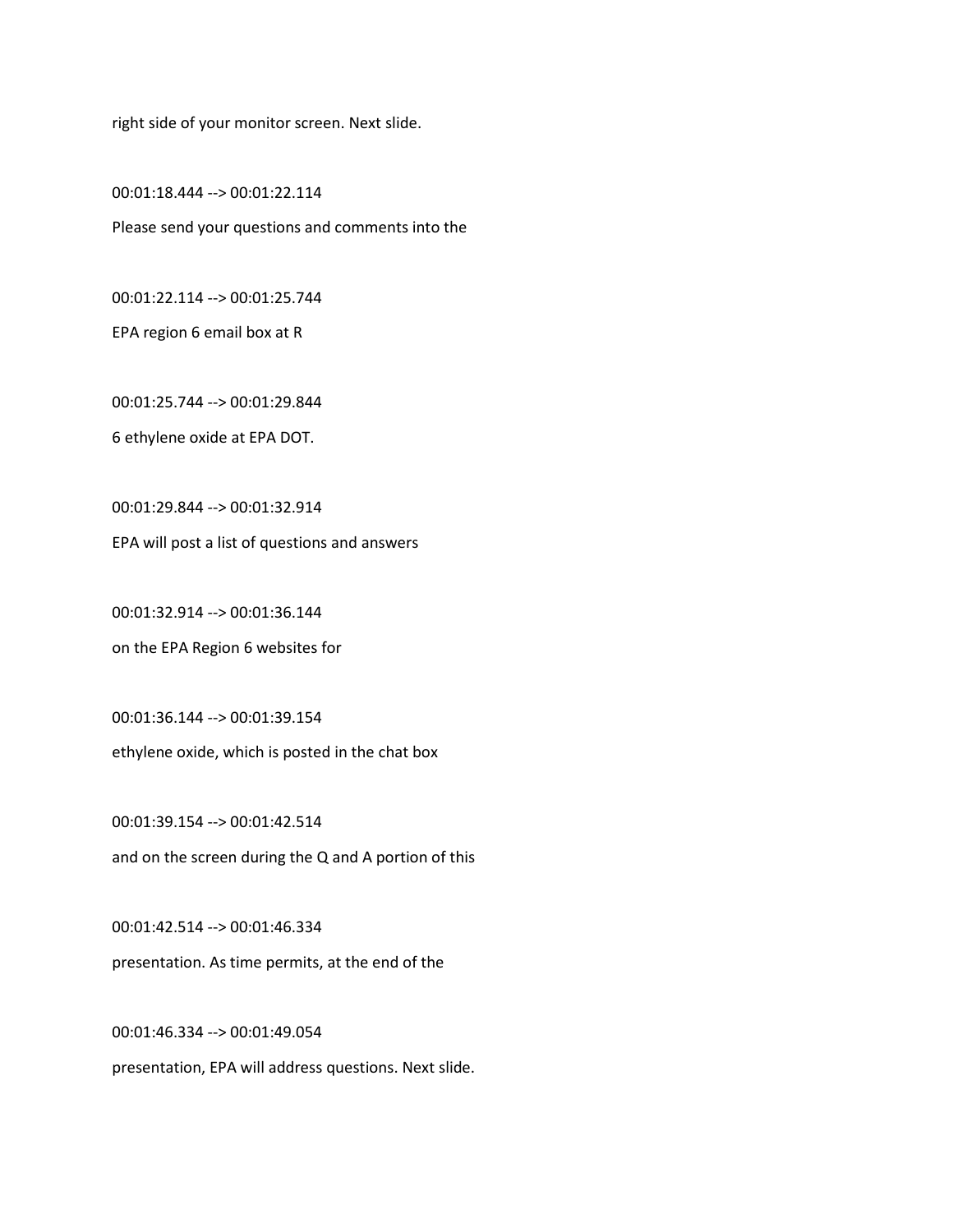00:01:50.264 --> 00:01:53.314

At this time, I would like to

00:01:53.314 --> 00:01:56.374 introduce Jonna Polk, Region 6 Director

00:01:56.374 --> 00:01:59.504

of Communities, Tribes and Environmental Assessment

00:01:59.504 --> 00:02:00.294

for general comments.

00:02:02.534 --> 00:02:05.554

Thank you, Deborah. Good

00:02:05.554 --> 00:02:09.004 evening, as Deborah said, I'm Jonna Polk and

00:02:09.004 --> 00:02:12.394 I serve as the director for Region 6 EPAs

00:02:12.394 --> 00:02:16.684 Office of Communities, Tribes, and Environmental

00:02:16.684 --> 00:02:20.414 Assessment, and in this new role I'm very interested

00:02:20.414 --> 00:02:25.194 in community awareness of tonight's ethylene oxide information.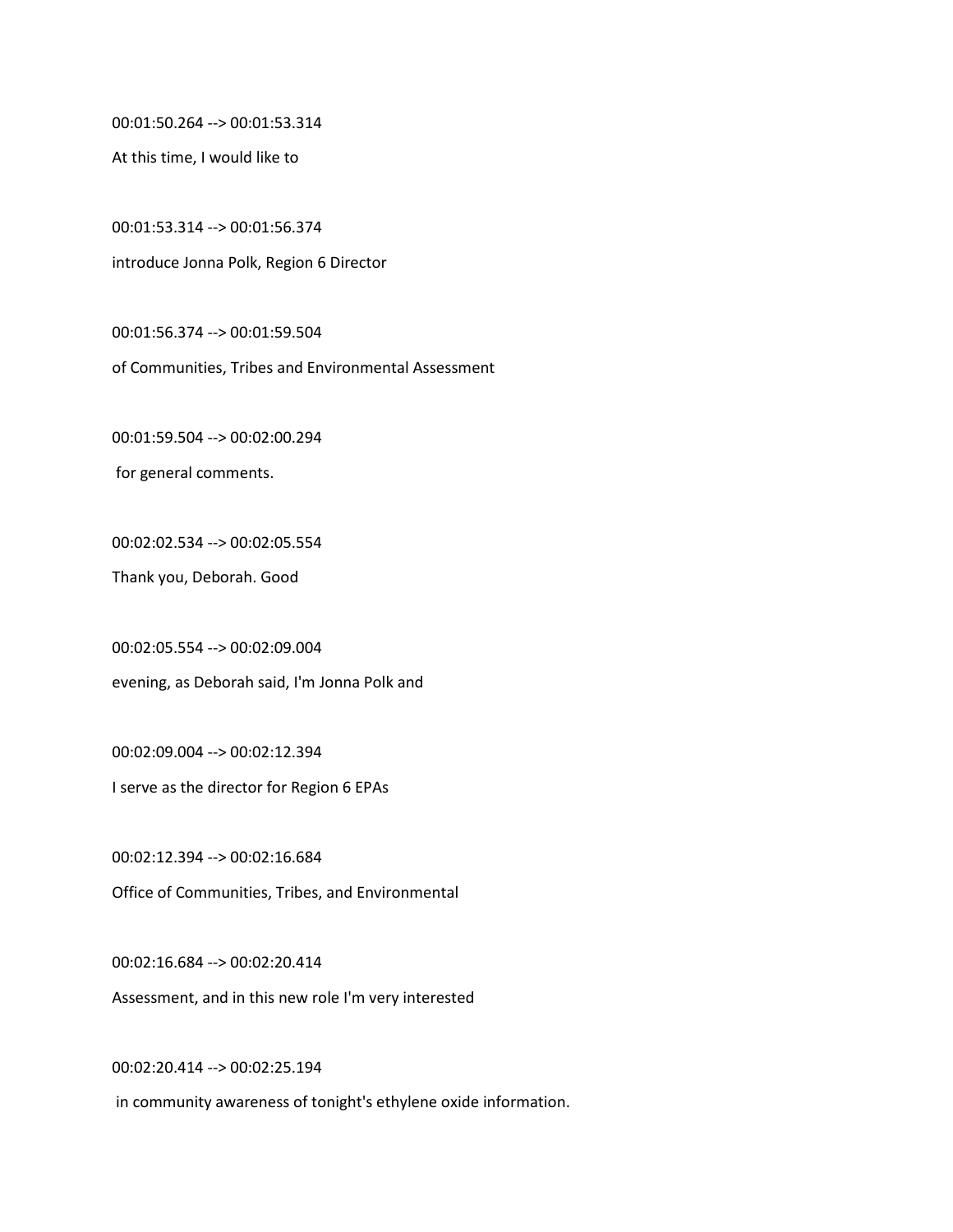00:02:25.194 --> 00:02:28.944

I'm so pleased to meet everyone participating this

00:02:28.944 --> 00:02:32.104

evening, virtually, of course, during the pandemic.

00:02:32.104 --> 00:02:32.544

My preference?

00:02:32.544 --> 00:02:35.584

Is to meet with you in your communities

00:02:35.584 --> 00:02:39.014 in person to hear your thoughts and

00:02:39.014 --> 00:02:42.484 concerns. And I look forward to that time and I'm

00:02:42.484 --> 00:02:45.714 hopeful those in person meetings will begin

00:02:45.714 --> 00:02:46.584 soon when we can safely.

00:02:53.844 --> 00:02:56.984

I've environmental justice

00:02:56.984 --> 00:03:00.084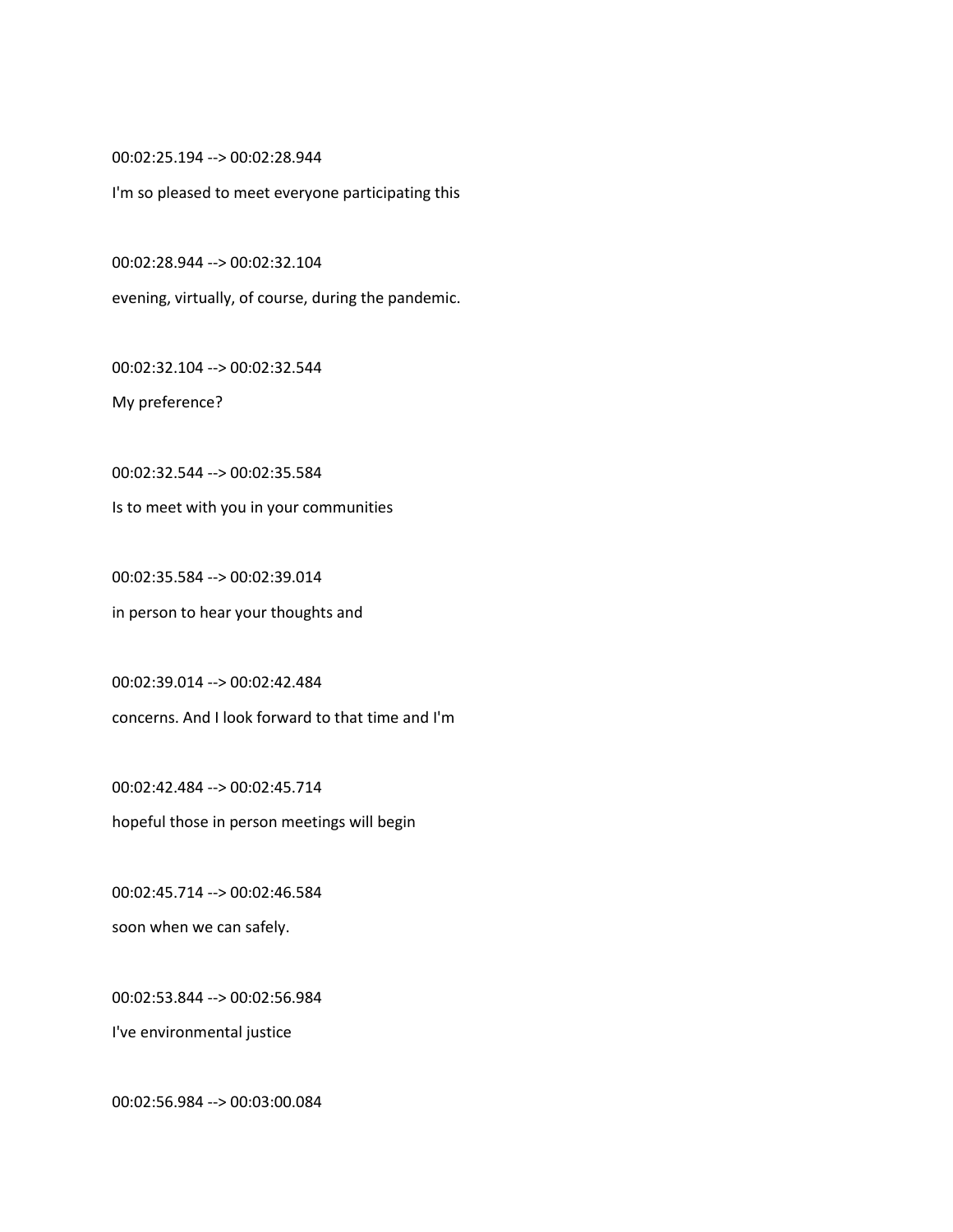and transparency in working with communities

00:03:00.084 --> 00:03:03.444 and the those priorities are shared and are

00:03:03.444 --> 00:03:06.554 being carried out by Region 6 EPA's

00:03:06.554 --> 00:03:10.464 acting regional administrator, David

00:03:10.464 --> 00:03:13.884

Gray. Administrative Regan has directed the agency

00:03:13.884 --> 00:03:16.954 to engage the fullest public participation

00:03:16.954 --> 00:03:21.274 with all points of view from communities of color,

00:03:21.274 --> 00:03:24.354 Native Americans, rural communities, low

00:03:24.354 --> 00:03:24.914 income communities.

00:03:24.914 --> 00:03:28.364

Small businesses local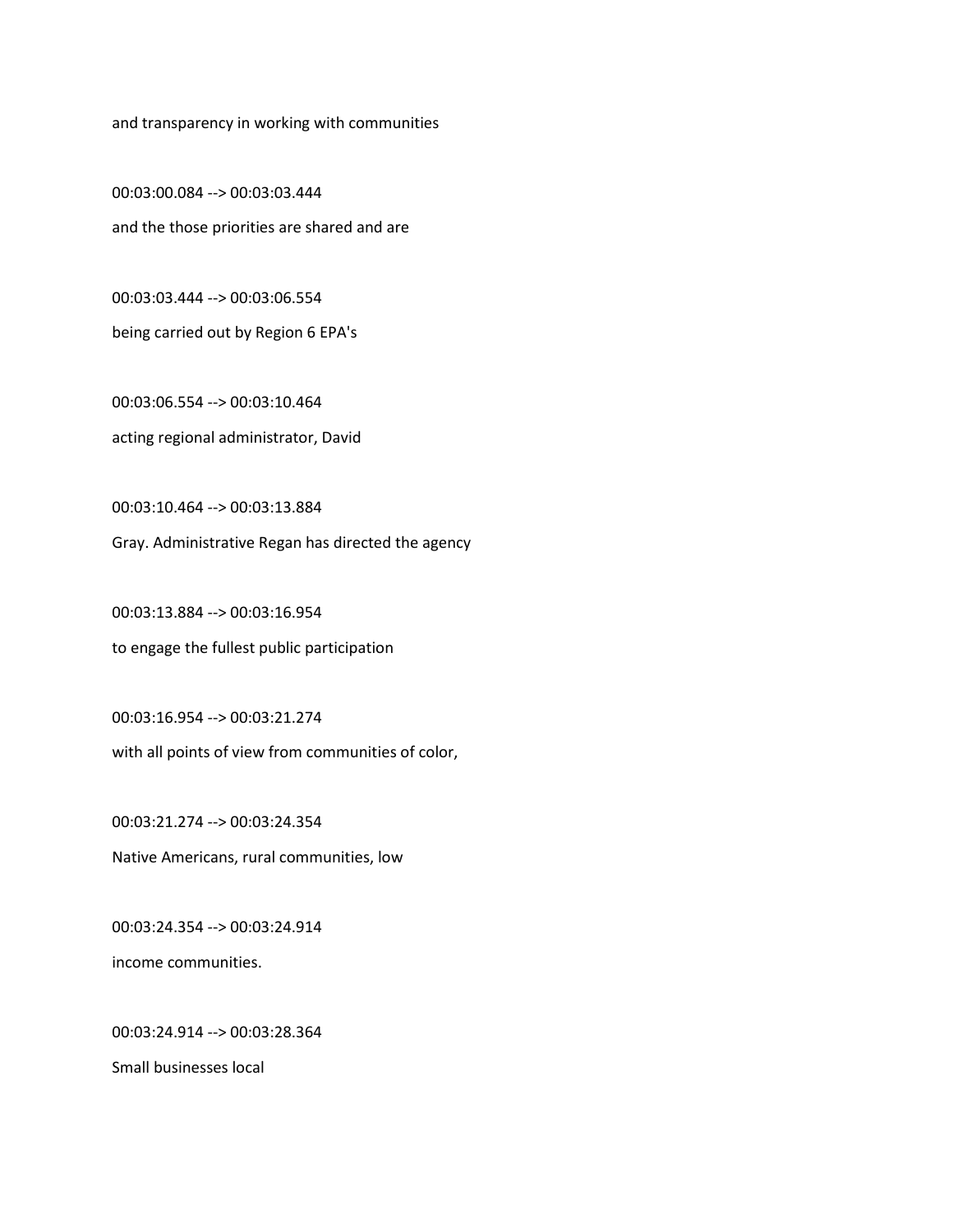00:03:28.364 --> 00:03:31.444

governments, tribes, States and those who have

00:03:31.444 --> 00:03:34.454 been historically under-represented in EPA

00:03:34.454 --> 00:03:37.474

Decision making. We hope that

00:03:37.474 --> 00:03:41.504 this webinar provides information that explains

00:03:41.504 --> 00:03:44.714 ethylene oxide uses and potential risks

00:03:44.714 --> 00:03:48.094 and I encourage all of you to send your

00:03:48.094 --> 00:03:51.514 questions and concerns after the webinar. And

00:03:51.514 --> 00:03:54.584 again, we look forward to the time we can

00:03:54.584 --> 00:03:55.144 meet with you in person

00:03:55.144 --> 00:03:56.684 to hear your concerns.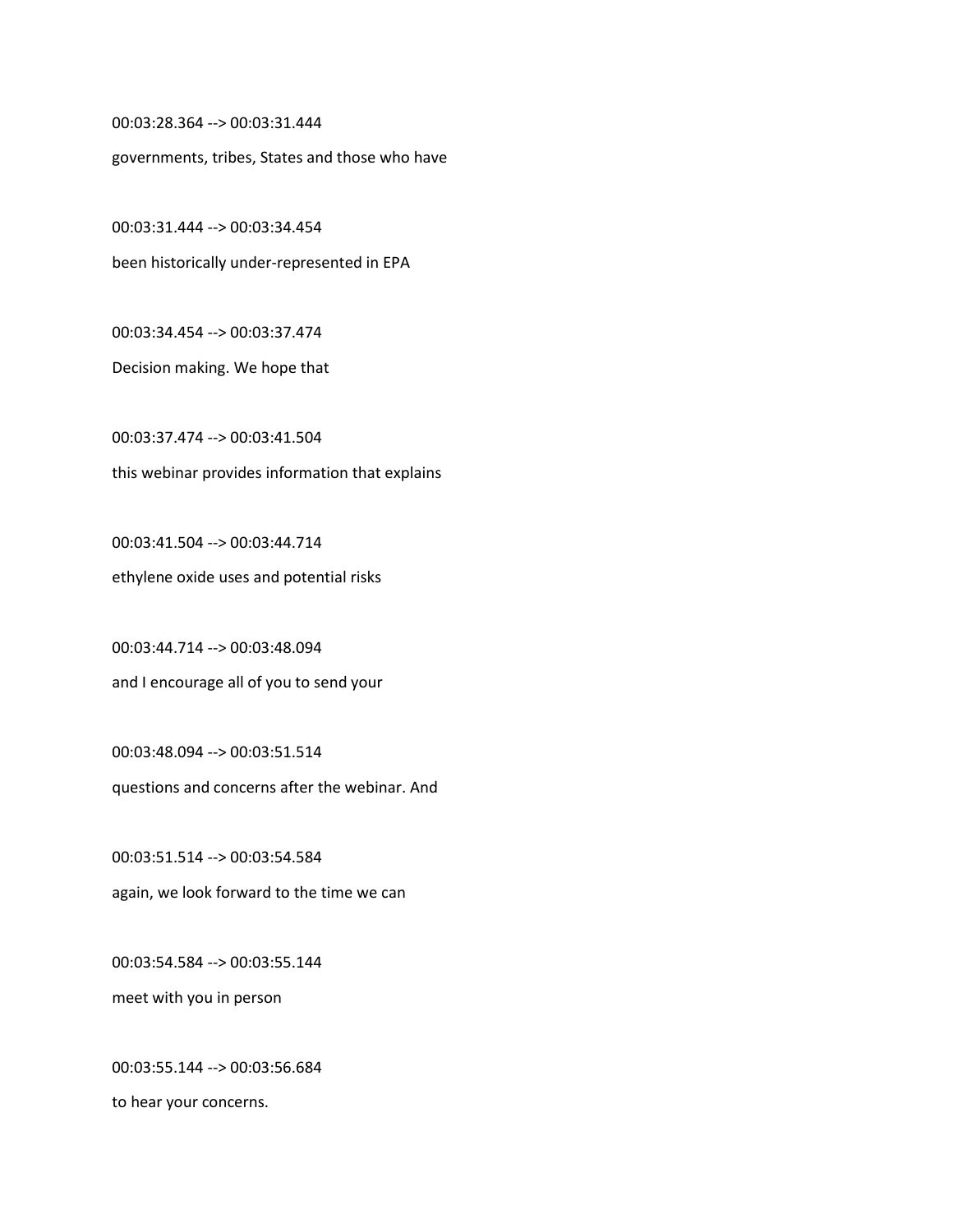00:03:57.204 --> 00:04:01.124

I know that you were all busy and your time is

00:04:01.124 --> 00:04:05.214

valuable, so we're very appreciative of you joining us this

00:04:05.214 --> 00:04:08.304

Evening. I realized that you are making time in your schedules for this

00:04:08.304 --> 00:04:11.434

webinar because you're concerned

00:04:11.434 --> 00:04:14.614 for yourselves and your families and how

00:04:14.614 --> 00:04:17.844 ethylene oxide emissions, possibly

00:04:17.844 --> 00:04:21.274 near you, could potentially affect your health and the health of your families.

00:04:22.034 --> 00:04:25.394 As a protective mom and grandmother myself,

00:04:27.174 --> 00:04:30.184

I appreciate your concern

00:04:30.184 --> 00:04:33.294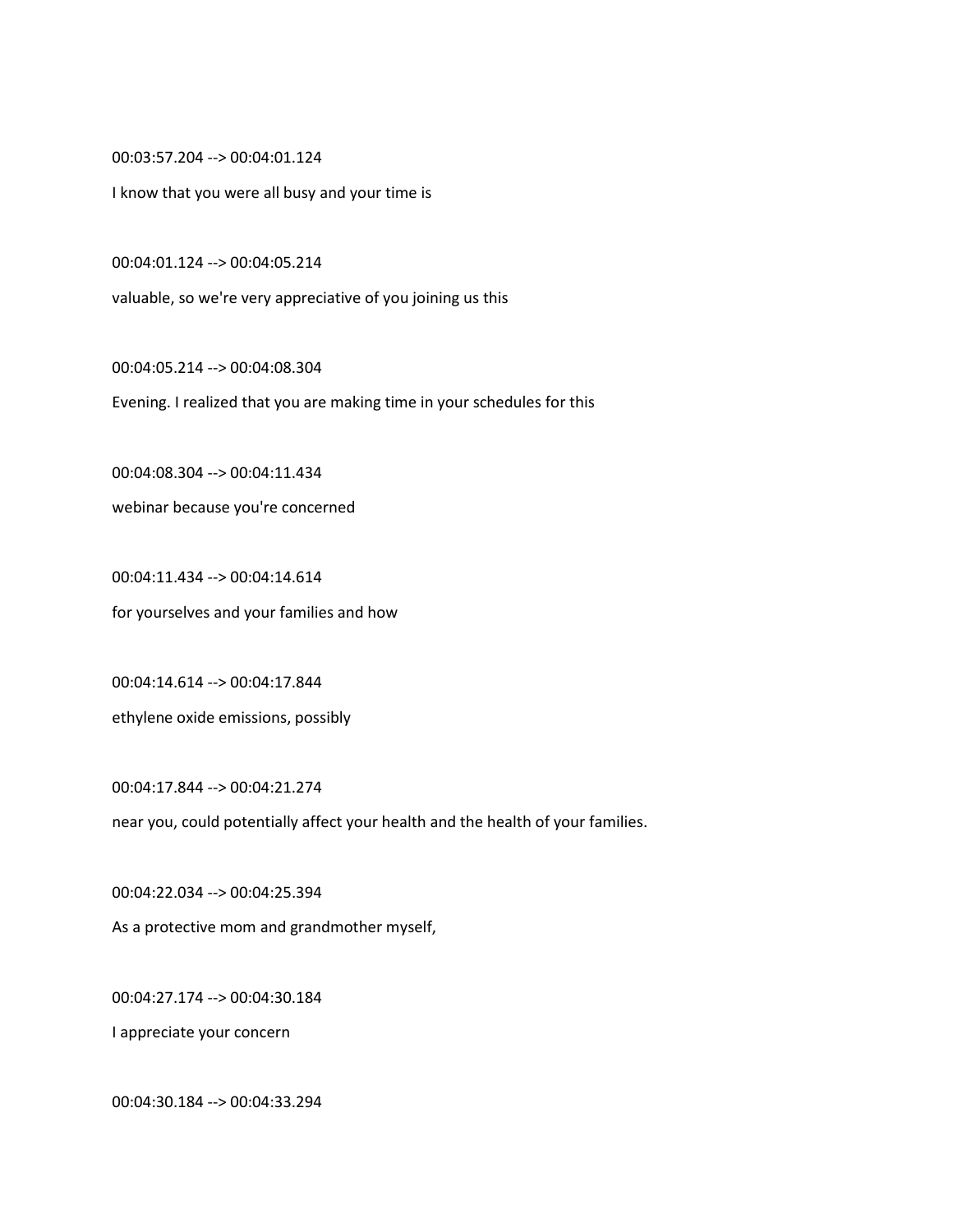and hope that you will find the information we present

00:04:33.294 --> 00:04:33.804 tonight helpful.

00:04:34.454 --> 00:04:38.104 The information we're discussing tonight

00:04:38.104 --> 00:04:41.214 is general information about ethylene

00:04:41.214 --> 00:04:44.384 oxide, such as how it is used and how it

00:04:44.384 --> 00:04:47.984 potentially affects human health when it's in the air that we

00:04:47.984 --> 00:04:51.574 breathe, including both short term and long

00:04:51.574 --> 00:04:55.134 term health effects. Although tonight's information

00:04:55.134 --> 00:04:58.424 will be general in nature, EPA plans to

00:04:58.424 --> 00:05:02.744

conduct additional meetings this summer in communities where local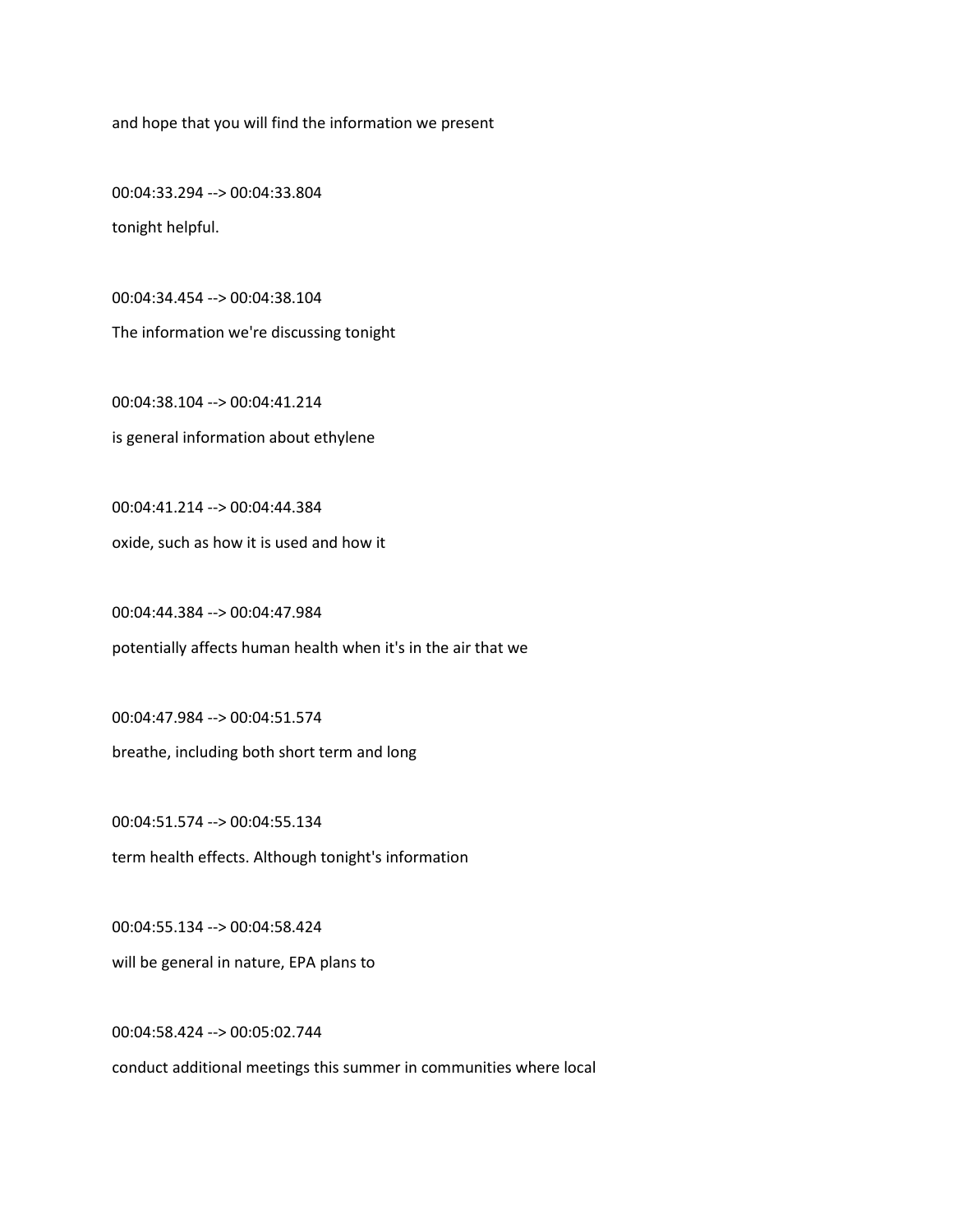00:05:02.744 --> 00:05:04.964

industry has ethylene oxide emissions.

00:05:04.964 --> 00:05:08.274 In those meetings, we will provide

00:05:08.274 --> 00:05:12.764 more detailed information that is specific to your

00:05:12.764 --> 00:05:16.184 community. If we're unable to meet in person due to the

00:05:16.184 --> 00:05:19.524 pandemic, we will meet with you virtually this

00:05:19.524 --> 00:05:22.974

Summer, continuing to provide information, answer

00:05:22.974 --> 00:05:26.444

your questions, and listen to your

00:05:26.444 --> 00:05:29.814 concerns again. I'm hopeful those community meetings can be

00:05:29.814 --> 00:05:31.154 held safely in person.

00:05:31.994 --> 00:05:35.084 Along with EPA, there are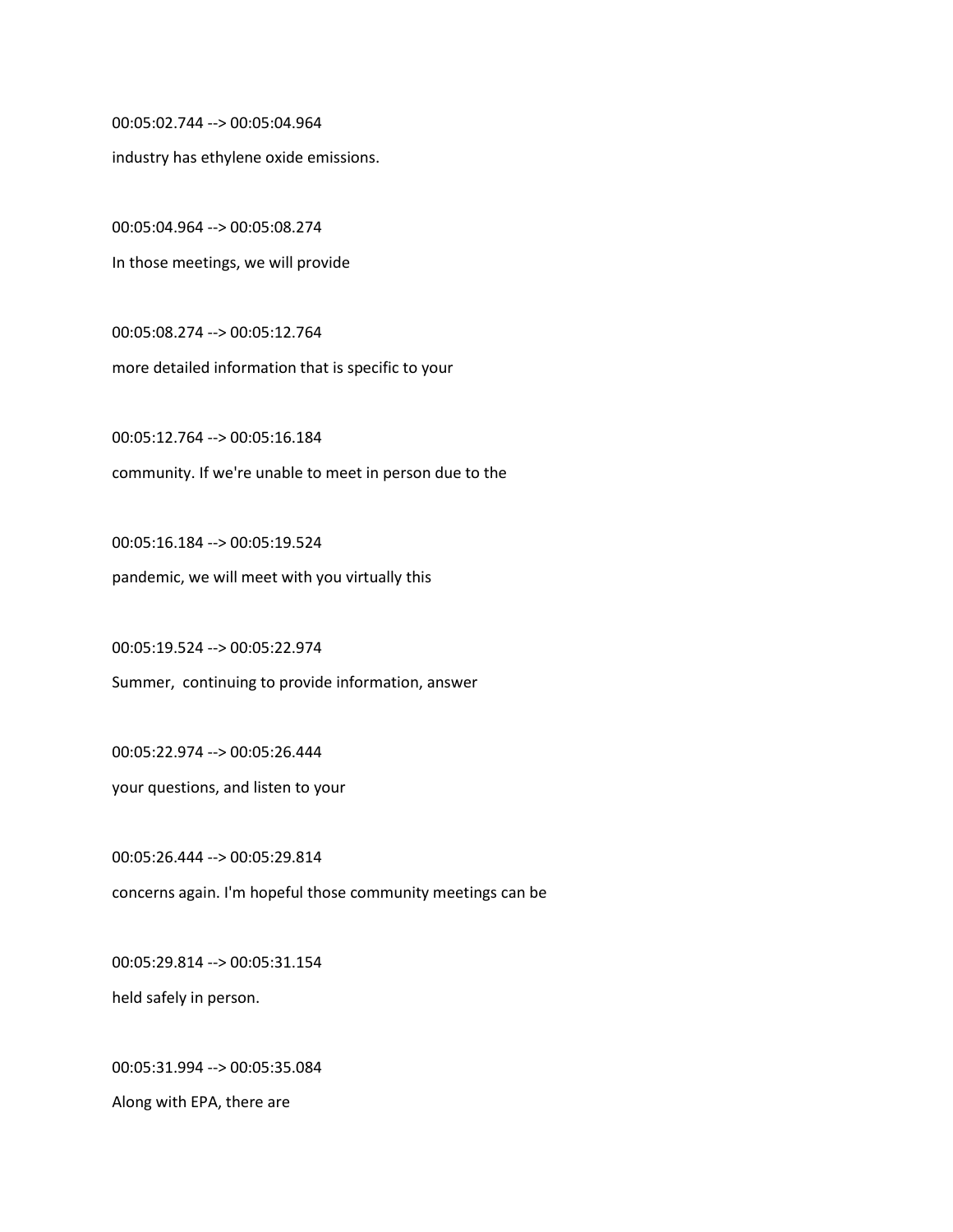00:05:35.084 --> 00:05:38.574

many community advocates representatives and

00:05:38.574 --> 00:05:42.624

organizations who are working to ensure that community

00:05:42.624 --> 00:05:45.794 members have information about ethylene

00:05:45.794 --> 00:05:48.814 oxide. I'd like to sincerely thank the

00:05:48.814 --> 00:05:51.884 30 or more community stakeholders who've

00:05:51.884 --> 00:05:56.264 met with us at EPA twice in the past couple of

00:05:56.264 --> 00:05:59.274 weeks, sharing their ideas and recommendations

00:05:59.274 --> 00:06:02.514 on how to best reach community

00:06:02.514 --> 00:06:03.304 members like yourselves,

00:06:03.304 --> 00:06:06.344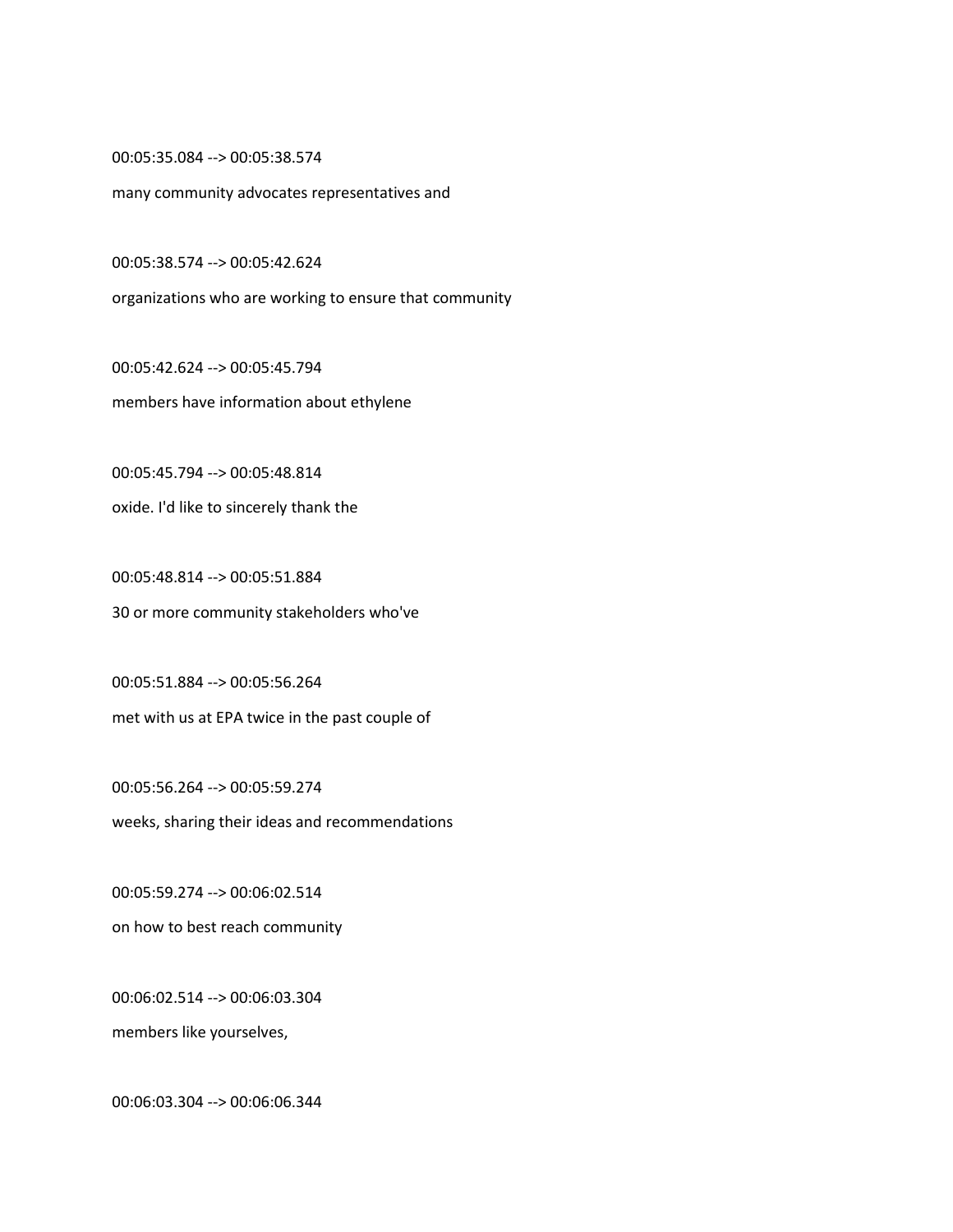to let you know about tonight's webinar.

00:06:06.344 --> 00:06:10.254 ng their very valuable suggestions

00:06:10.254 --> 00:06:13.334 about removing language barriers for both

00:06:13.334 --> 00:06:16.374 Spanish and Vietnamese speaking communities.

00:06:16.374 --> 00:06:19.834

They were also very helpful in reviewing

00:06:19.834 --> 00:06:21.564 the information we are presenting this evening.

00:06:23.214 --> 00:06:26.564 EPA wanted to quickly plan this webinar,

00:06:26.564 --> 00:06:29.984 so we included as many of their helpful comments

00:06:29.984 --> 00:06:33.054 as possible in the last few weeks and

00:06:33.054 --> 00:06:36.124 we will continue to incorporate their suggestions as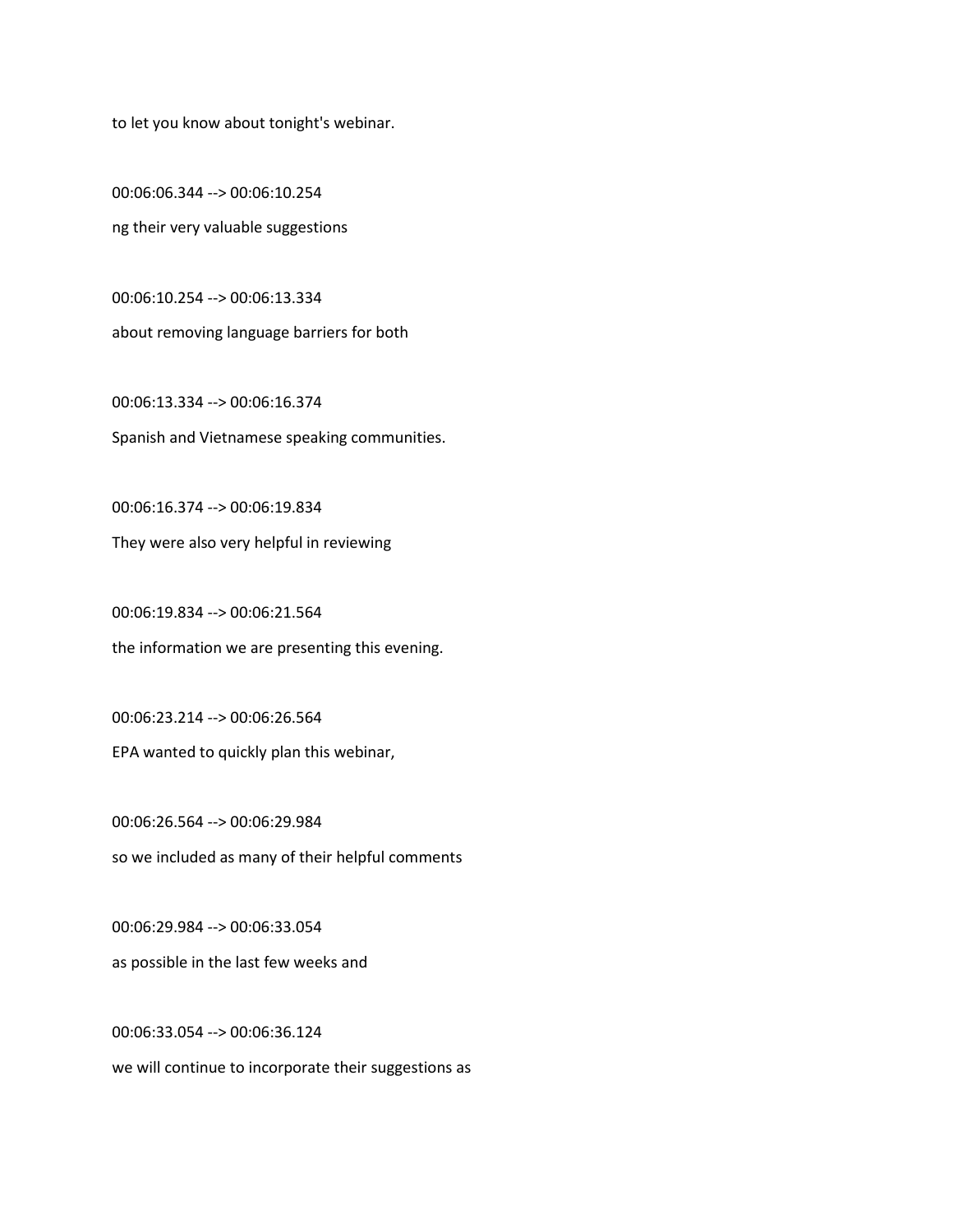00:06:36.124 --> 00:06:39.604

we plan additional community meetings this

00:06:39.604 --> 00:06:43.094

summer. Thank you to these strong community advocates.

00:06:43.094 --> 00:06:46.304

We appreciate you working with us so

00:06:46.304 --> 00:06:49.624 closely to improve our outreach in communities.

00:06:49.624 --> 00:06:52.744 Thank you again for joining us this evening and

00:06:52.744 --> 00:06:54.084

I'll turn it back to Deborah

00:06:54.084 --> 00:06:57.374 so that we can move on to the important topic of

00:06:57.374 --> 00:06:59.774 the evening - ethylene oxide. Thank you.

00:07:01.764 --> 00:07:05.374 Thank you Jonna. Now I would like to

00:07:05.374 --> 00:07:08.664 introduce David Garcia Region 6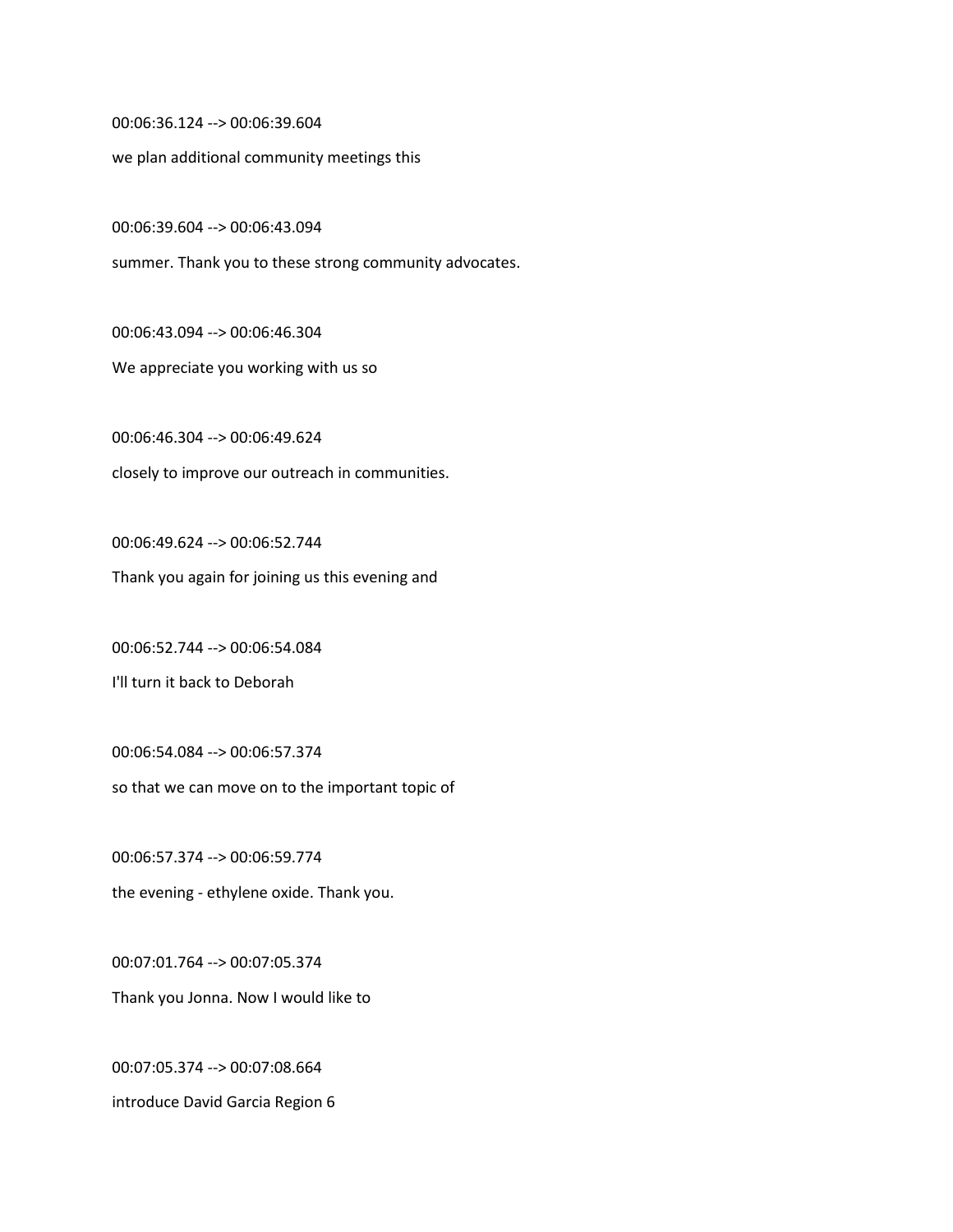00:07:08.664 --> 00:07:11.564

Director Air and Radiation Division for opening comments.

00:07:13.014 --> 00:07:16.264

Thank you, Deborah. Thank you, Jonna

00:07:16.264 --> 00:07:19.874

Thank you for joining us this evening. As Deborah states stated

00:07:19.874 --> 00:07:23.264 my name, David Garcia. I am the director of

00:07:23.264 --> 00:07:26.564 the Air and Radiation Division for the United States

00:07:26.564 --> 00:07:29.684 Environmental Protection Agency's office in

00:07:29.684 --> 00:07:29.994

Dallas, TX.

00:07:30.594 --> 00:07:34.014

The EPA is personally webinar

00:07:34.014 --> 00:07:37.134 As Jonna said, an ethylene oxide. We will

00:07:37.134 --> 00:07:40.634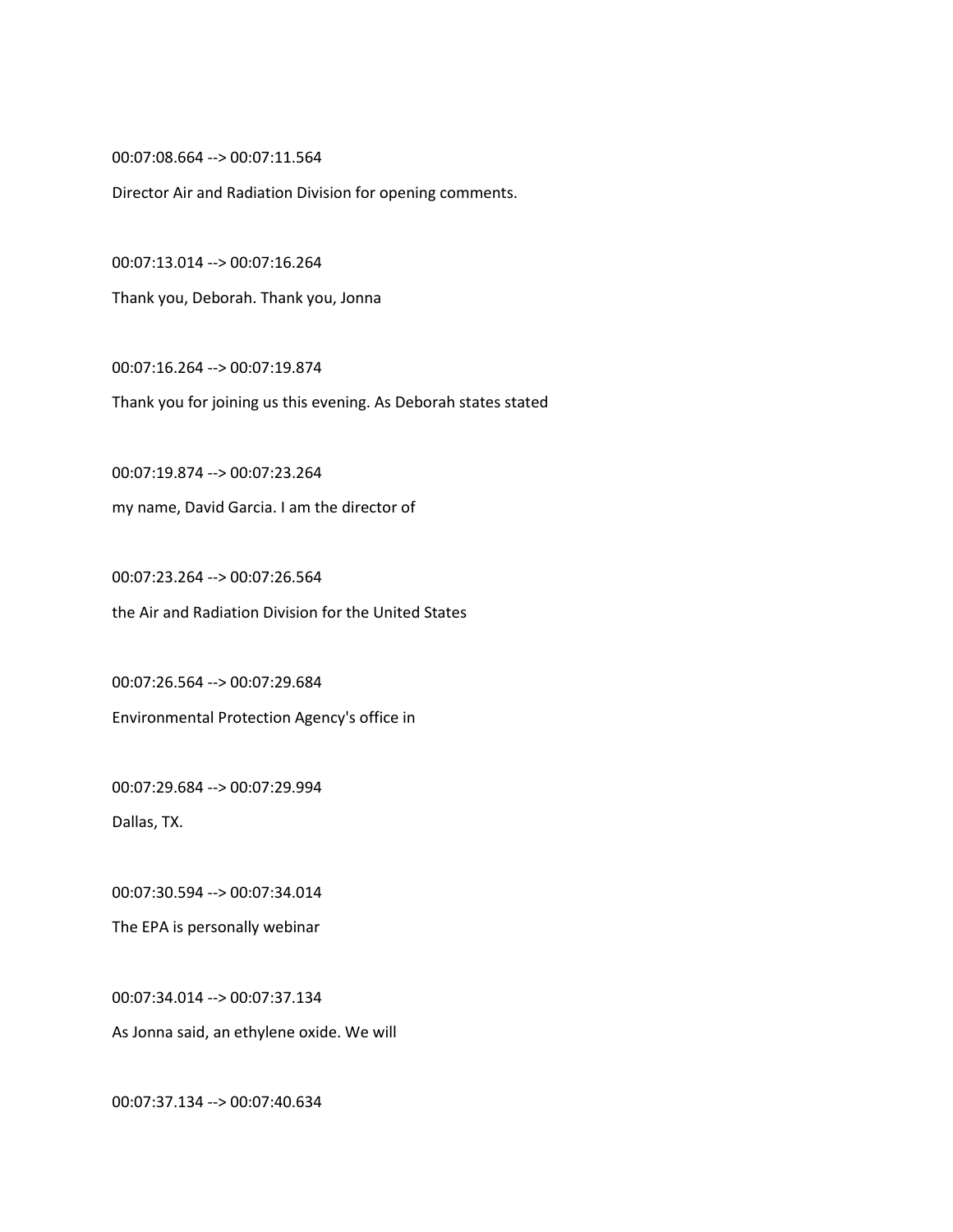provide us information on what ethylene oxide is used

00:07:40.634 --> 00:07:43.794 for and what EPA is doing to regulate this

00:07:43.794 --> 00:07:44.134

air toxics.

00:07:44.684 --> 00:07:47.874

Ethylene oxide is a significant

00:07:47.874 --> 00:07:52.064

building block for many useful everyday consumer

00:07:52.064 --> 00:07:55.824

products such as cosmetics, shampoos and other commonly

00:07:55.824 --> 00:07:59.994

used products and is also used as a sterilizer

00:07:59.994 --> 00:08:02.114

for medical equipment.

00:08:02.114 --> 00:08:05.484

EPA's periodic review of risk from air

00:08:05.484 --> 00:08:08.514

toxics chemicals, EPA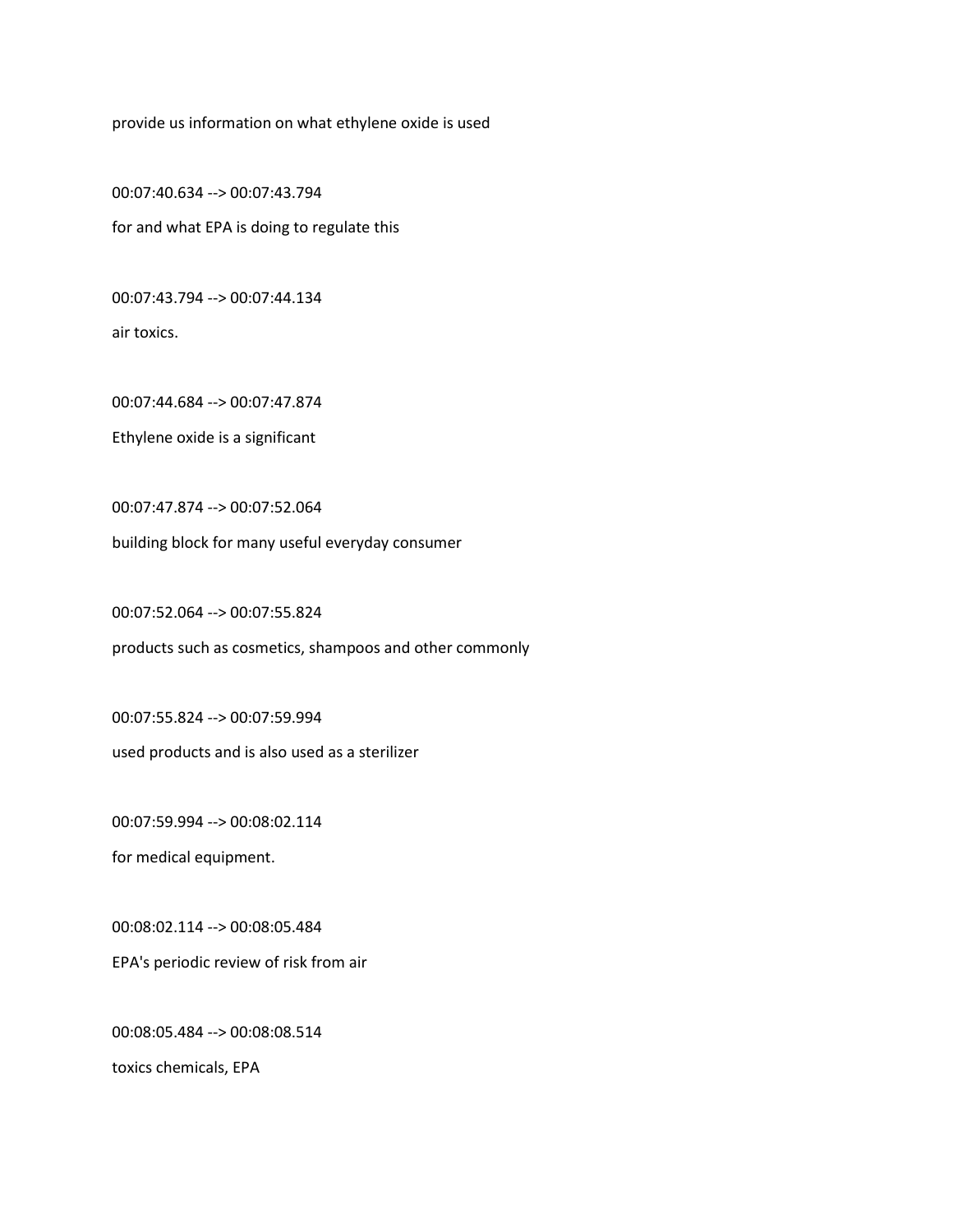00:08:08.514 --> 00:08:12.114

found ethylene oxide presents a greater risk for getting

00:08:12.114 --> 00:08:15.334

cancer through long term chronic exposure than

00:08:15.334 --> 00:08:19.394

we previously knew. However,

00:08:19.394 --> 00:08:22.414 nationwide it is important to note that the total emissions

00:08:22.414 --> 00:08:26.174

of air toxics pollutant emissions are

00:08:26.174 --> 00:08:29.214 declining, and air quality monitoring data

00:08:29.214 --> 00:08:32.604

show that concentrations of many air toxics pollutants in the air

00:08:32.604 --> 00:08:34.364 are trending downward.

00:08:35.024 --> 00:08:38.594 Despite these trends, some

00:08:38.594 --> 00:08:41.634 local areas still face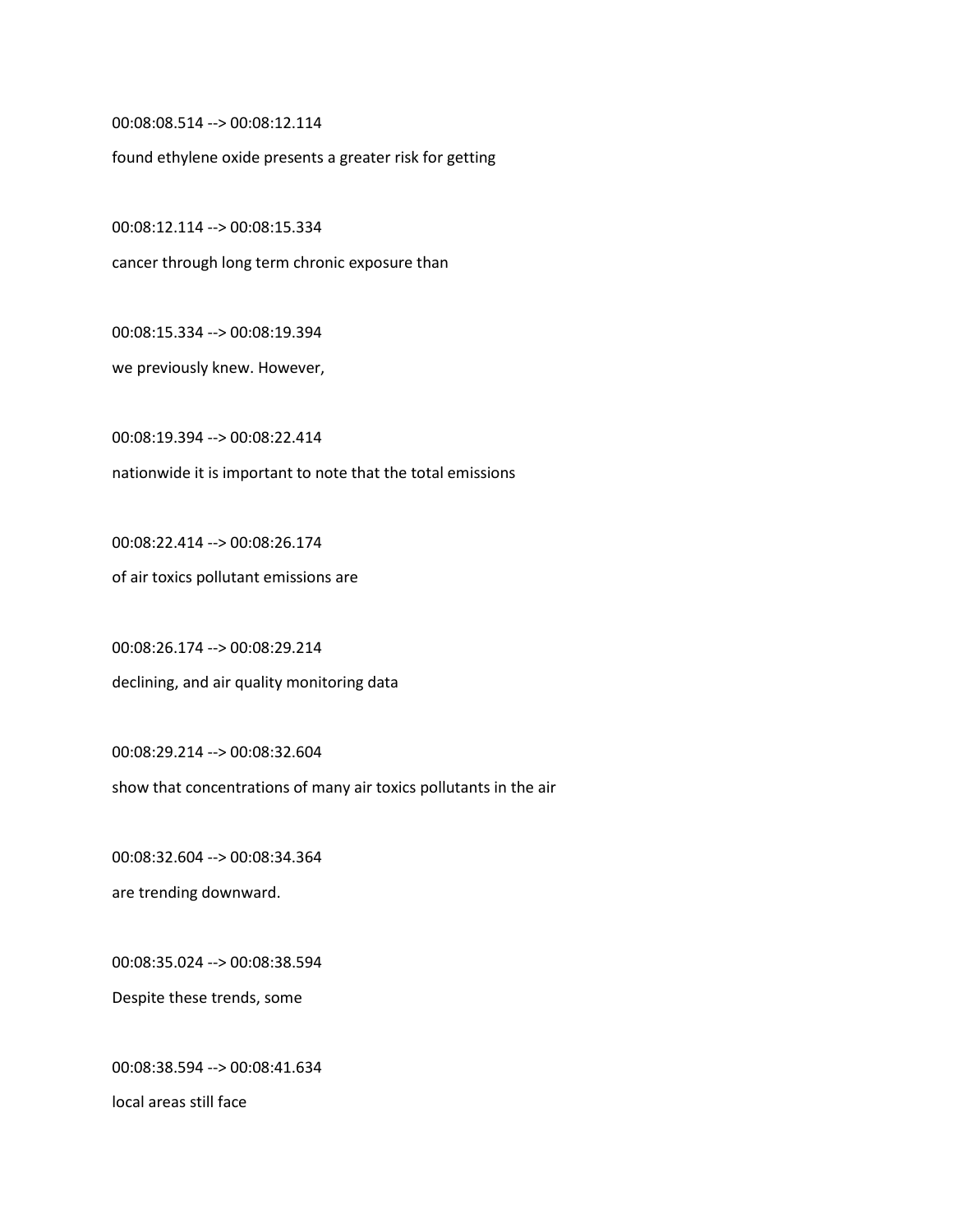00:08:41.634 --> 00:08:44.644

challenges. Ethylene oxide significantly contributes

00:08:44.644 --> 00:08:47.794

to potentially elevated cancer risk in

00:08:47.794 --> 00:08:52.464 less than 1% of the census tracks across from United States

00:08:52.464 --> 00:08:55.534

but several of these census tracks

00:08:55.534 --> 00:08:58.554 are located and reside EPA region

00:08:58.554 --> 00:09:01.694 6 based upon the latest air

00:09:01.694 --> 00:09:04.714

Toxics assessment. So today we will

00:09:04.714 --> 00:09:07.974

be providing some basic information to you on ethylene oxide.

00:09:07.974 --> 00:09:11.294

Please note community outreach on ethylene

00:09:11.294 --> 00:09:15.144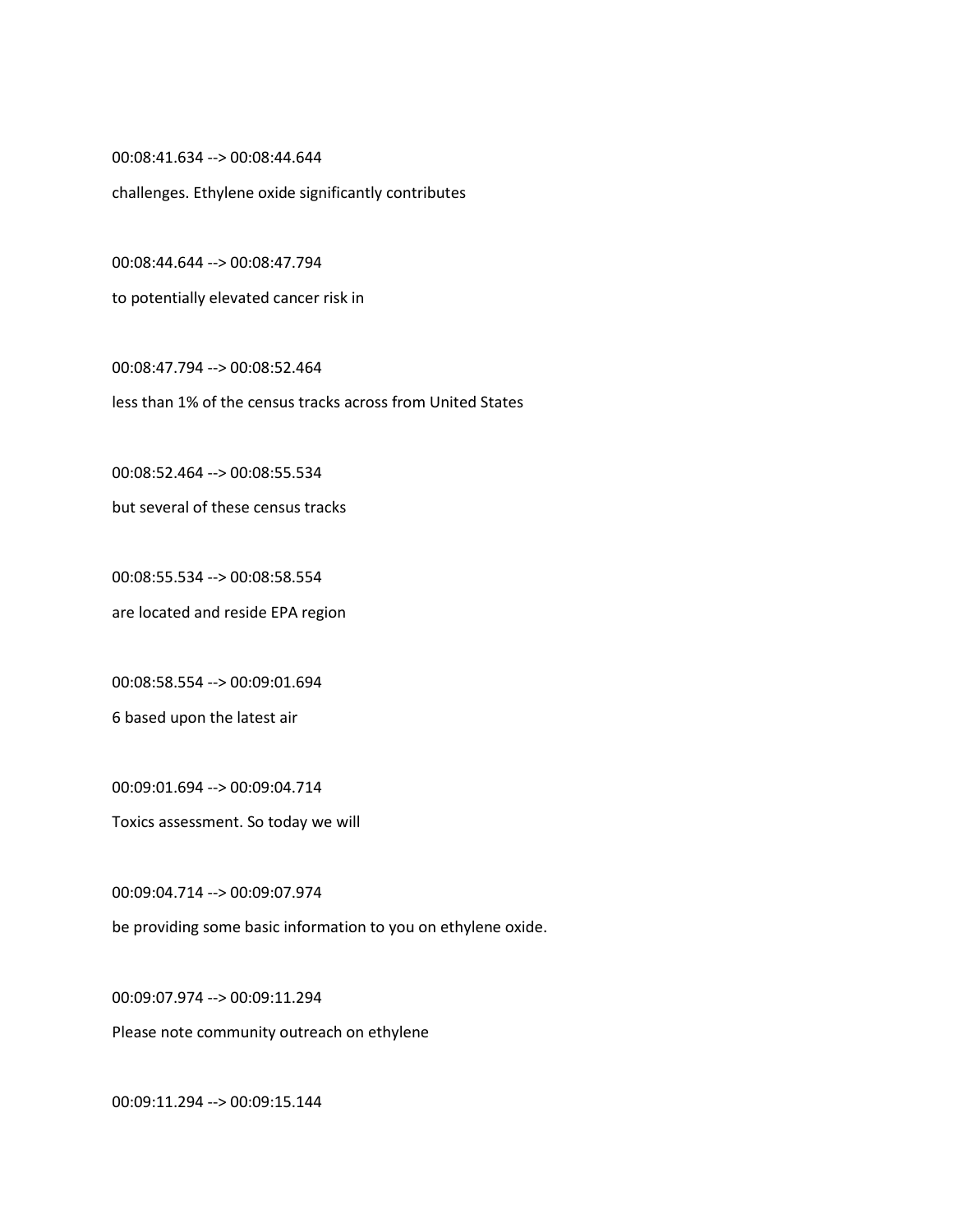oxide is a critical issue for EPA Administrator Michael

00:09:15.144 --> 00:09:18.544 Regan. We appreciate you taking the time to join us

00:09:18.544 --> 00:09:22.414

Today. So with that, allow me to introduce Miss Fran

00:09:22.414 --> 00:09:25.944 Verhalen, chief of the Regions Air Monitoring and

00:09:25.944 --> 00:09:29.314

Grants Section. She will provide more detail on ethylene oxide.

00:09:29.864 --> 00:09:30.604 Fran.

00:09:32.084 --> 00:09:33.614

Thank you David.

00:09:34.384 --> 00:09:35.294

Good evening.

00:09:35.984 --> 00:09:39.734

My name is Frances Verhalen and,

00:09:39.734 --> 00:09:43.174

next slide please, I'm the supervisor for the ambient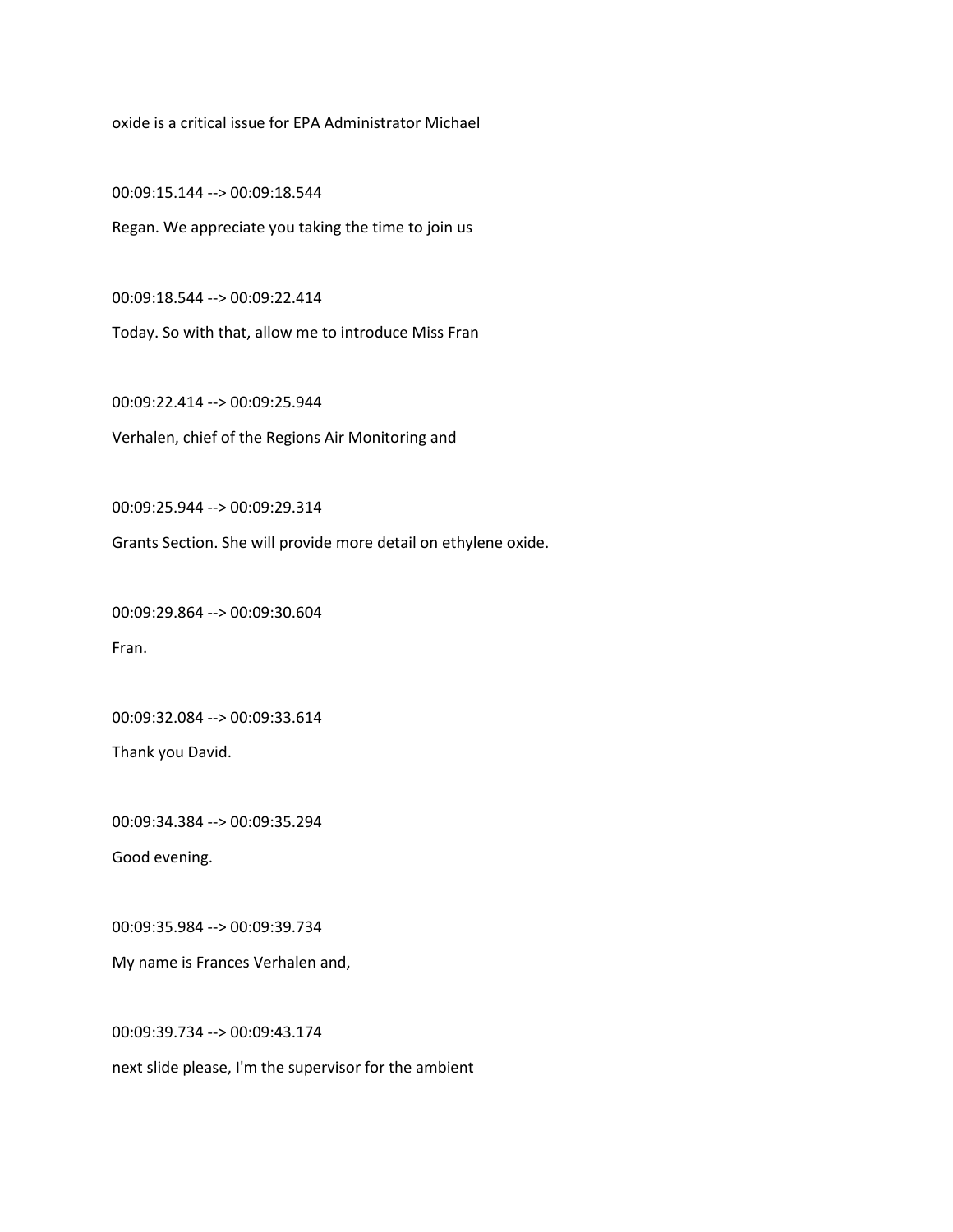00:09:43.174 --> 00:09:46.394

Air Monitoring and Grant Section for the Dallas EPA office.

00:09:46.944 --> 00:09:50.144

And I have the honor of being your presenter

00:09:50.144 --> 00:09:50.464

this evening.

00:09:51.664 --> 00:09:54.984

Tonight I will be talking

00:09:54.984 --> 00:09:57.764 about what is ethylene oxide and how it is used.

00:09:58.784 --> 00:10:01.964 Why are discussion about ethylene oxide

00:10:02.714 --> 00:10:04.284

is important now.

00:10:05.664 --> 00:10:08.814

What we at EPA and the states

00:10:09.424 --> 00:10:12.214 are doing about ethylene oxide emissions.

00:10:13.484 --> 00:10:17.154 How EPA regulates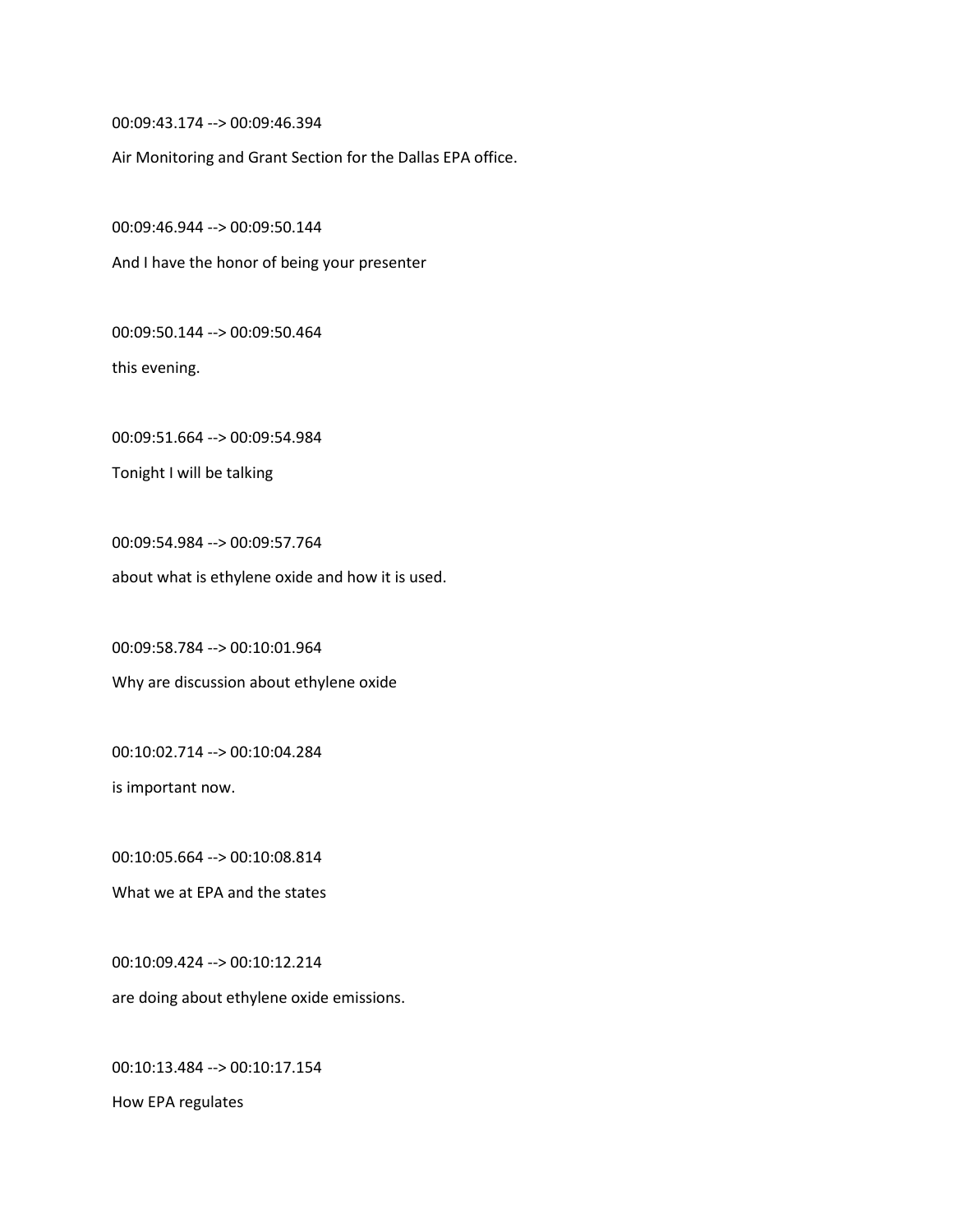00:10:17.154 --> 00:10:18.964

ethylene oxide and other air toxics?

00:10:20.004 --> 00:10:23.174

And what the next steps

00:10:23.174 --> 00:10:28.114

EPA is going to be taking regarding ethylene oxide emissions.

00:10:28.114 --> 00:10:31.434

Tonight's discussion is a broad overview for

00:10:31.434 --> 00:10:34.774 educational information. I am focusing

00:10:34.774 --> 00:10:38.564 on providing you information on ethylene oxide, its uses

00:10:38.564 --> 00:10:41.844 and how EPA regulates this and other air toxics.

00:10:42.754 --> 00:10:45.904 Information about specific facilities

00:10:45.904 --> 00:10:50.424 or communities, specific emission control technologies

00:10:50.424 --> 00:10:53.984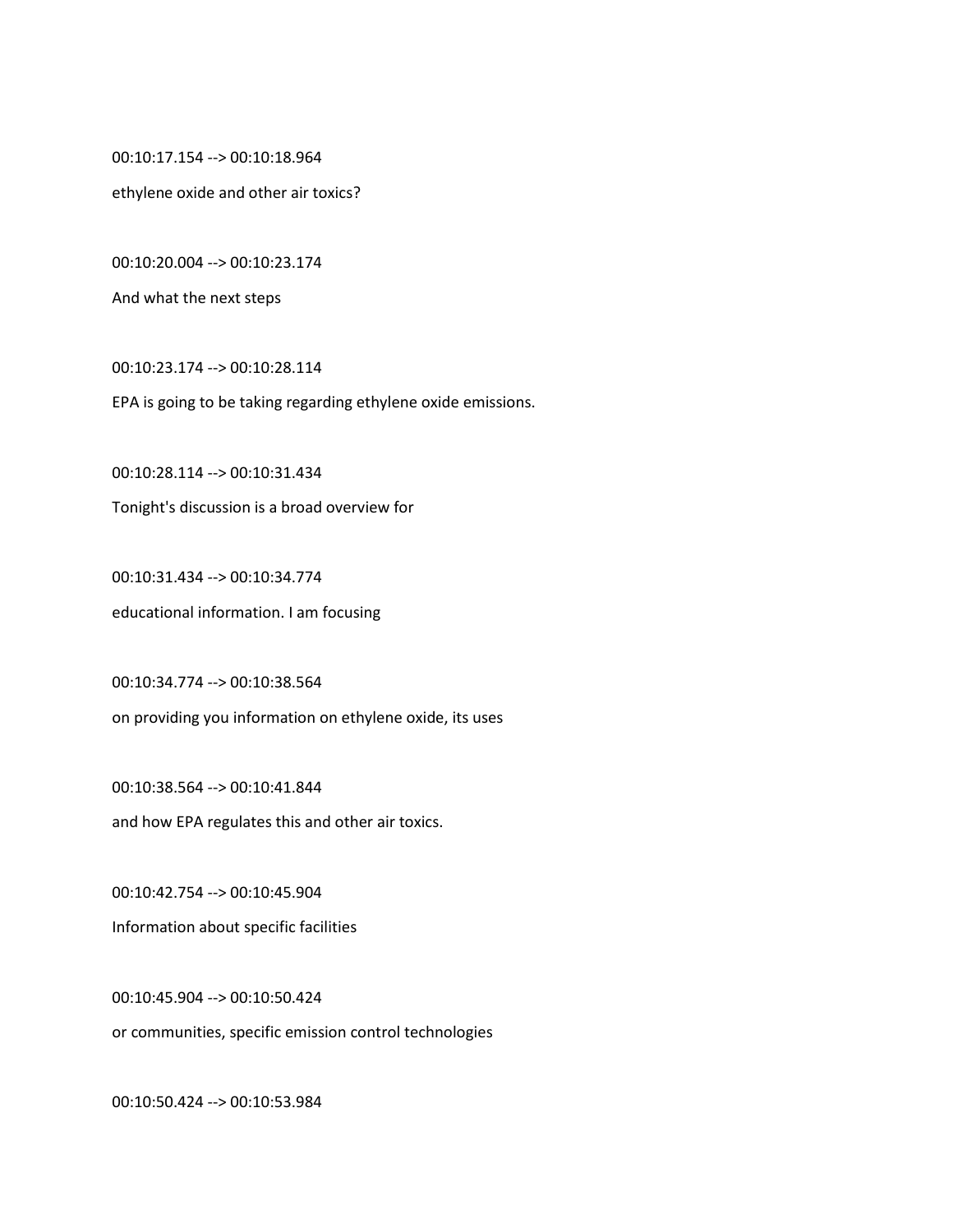or state specific topics will not

00:10:53.984 --> 00:10:54.874 be discussed tonight.

00:10:55.794 --> 00:10:58.934

EPA will be scheduling community meetings

00:10:58.934 --> 00:11:02.064 later this summer, in person if possible as

00:11:02.064 --> 00:11:05.384

the COVID-19 meeting restrictions allow,

00:11:05.384 --> 00:11:08.514 and plans to discuss specific facilities emission

00:11:08.514 --> 00:11:11.784

control technologies and state specific topics then.

00:11:13.314 --> 00:11:14.564 Next slide.

00:11:18.974 --> 00:11:22.164

Let's begin with a

00:11:22.164 --> 00:11:25.414

discussion about what ethylene oxide is and why it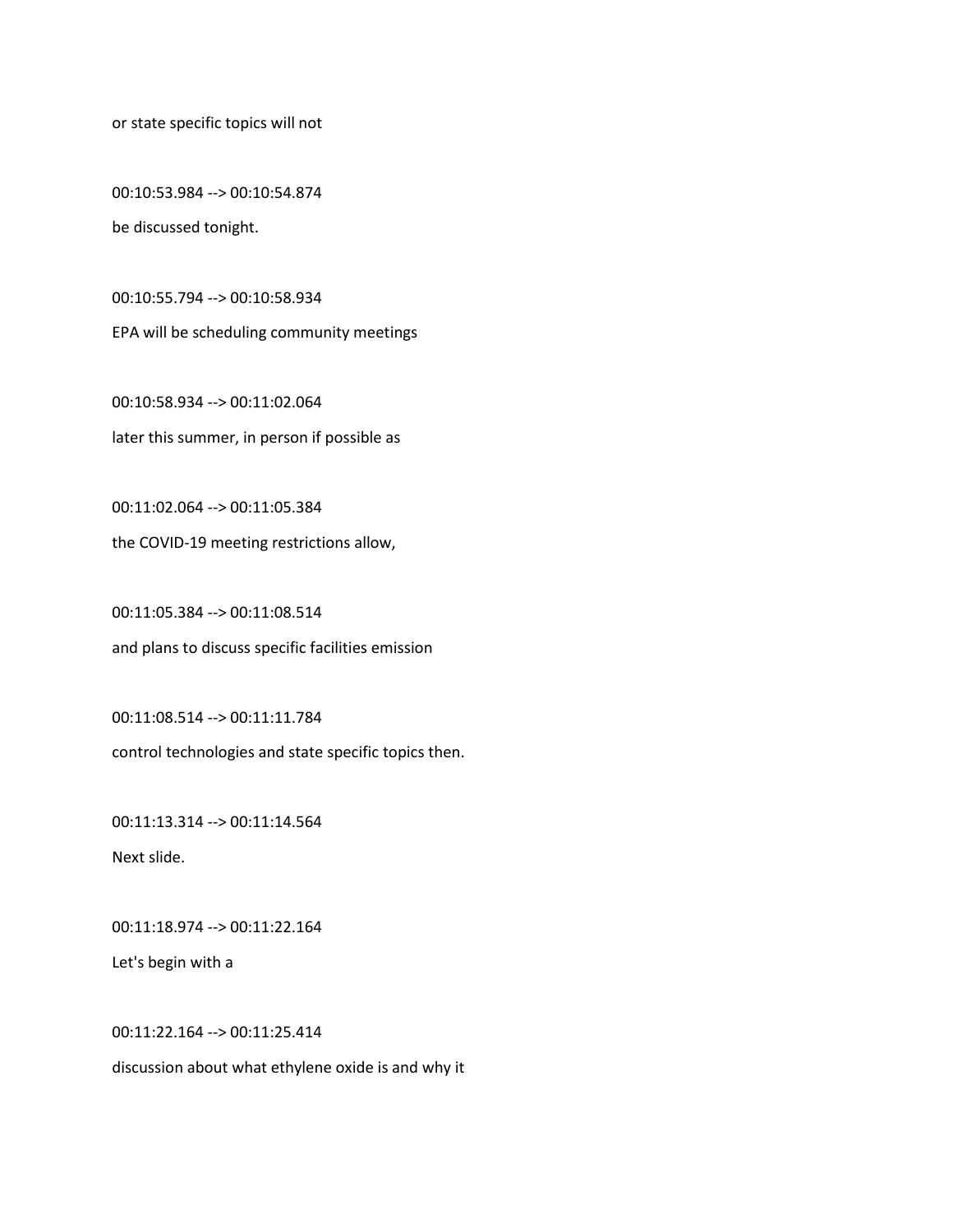00:11:25.414 --> 00:11:26.574

is important in our lives.

00:11:27.994 --> 00:11:28.944 Next slide.

00:11:31.604 --> 00:11:34.714

Ethylene oxide exists at

00:11:34.714 --> 00:11:38.094

room temperature as a colorless

00:11:38.094 --> 00:11:40.814 gas. It is flammable, meaning it can burn.

00:11:41.534 --> 00:11:44.784

It is a chemical component in

00:11:44.784 --> 00:11:45.674 making other chemicals.

00:11:47.034 --> 00:11:49.114 It is a sterilizing agent.

00:11:50.134 --> 00:11:53.204 And it can be found in nature.

00:11:53.834 --> 00:11:56.084 It is created by some plants.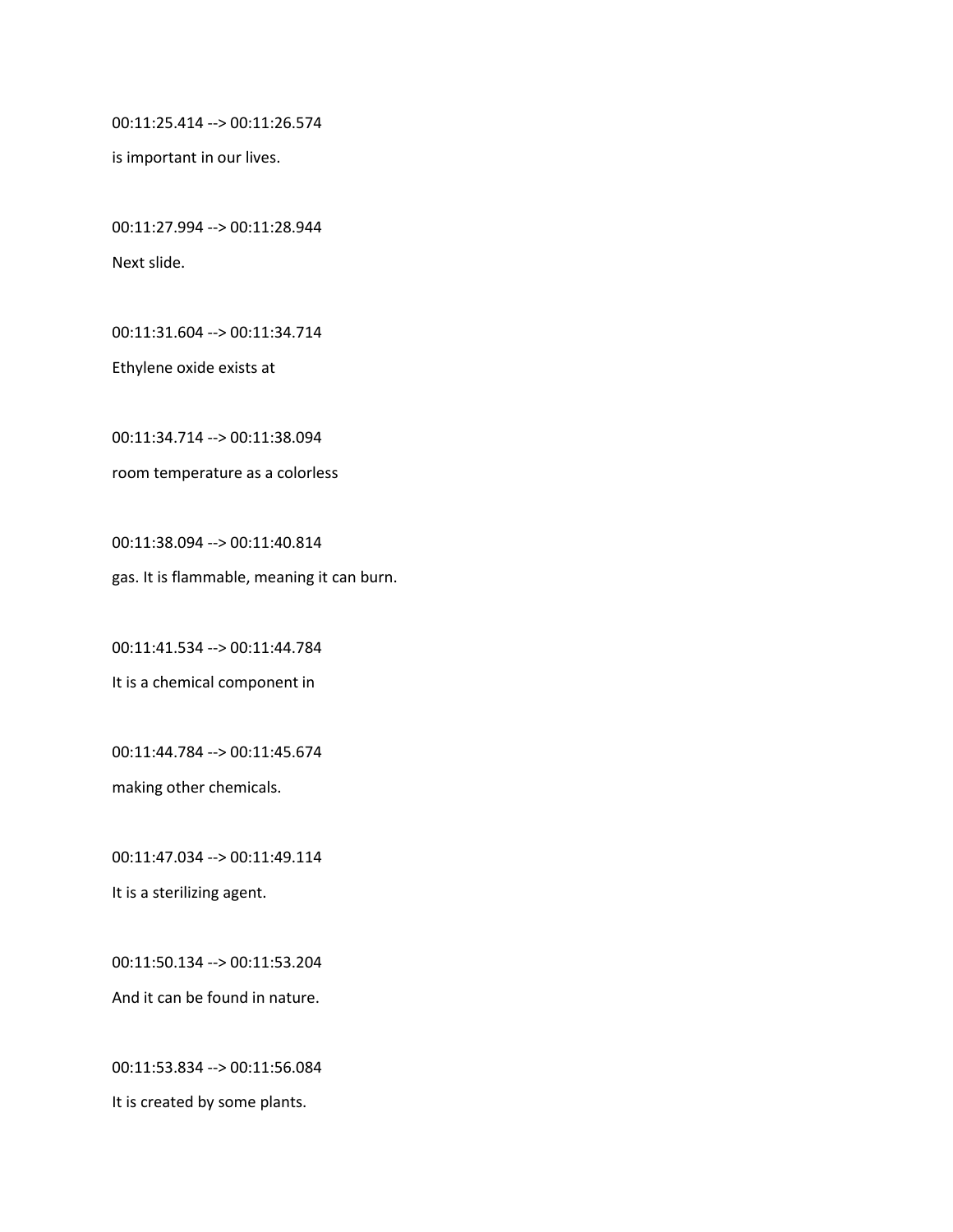00:11:56.644 --> 00:11:59.784

It is created from cooking

00:11:59.784 --> 00:12:03.144

oils and it can be created in the human body.

00:12:04.394 --> 00:12:05.384

Next slide.

00:12:08.874 --> 00:12:12.074

Some industries

00:12:12.074 --> 00:12:15.304 produce ethylene oxide while other industries

00:12:15.304 --> 00:12:18.454 use it to make other chemicals or

00:12:18.454 --> 00:12:19.974 commonly used consumer products.

00:12:20.864 --> 00:12:24.154

Ethylene oxide is needed as a

00:12:24.154 --> 00:12:27.254

chemical ingredient to make and manufacture those

00:12:27.254 --> 00:12:28.684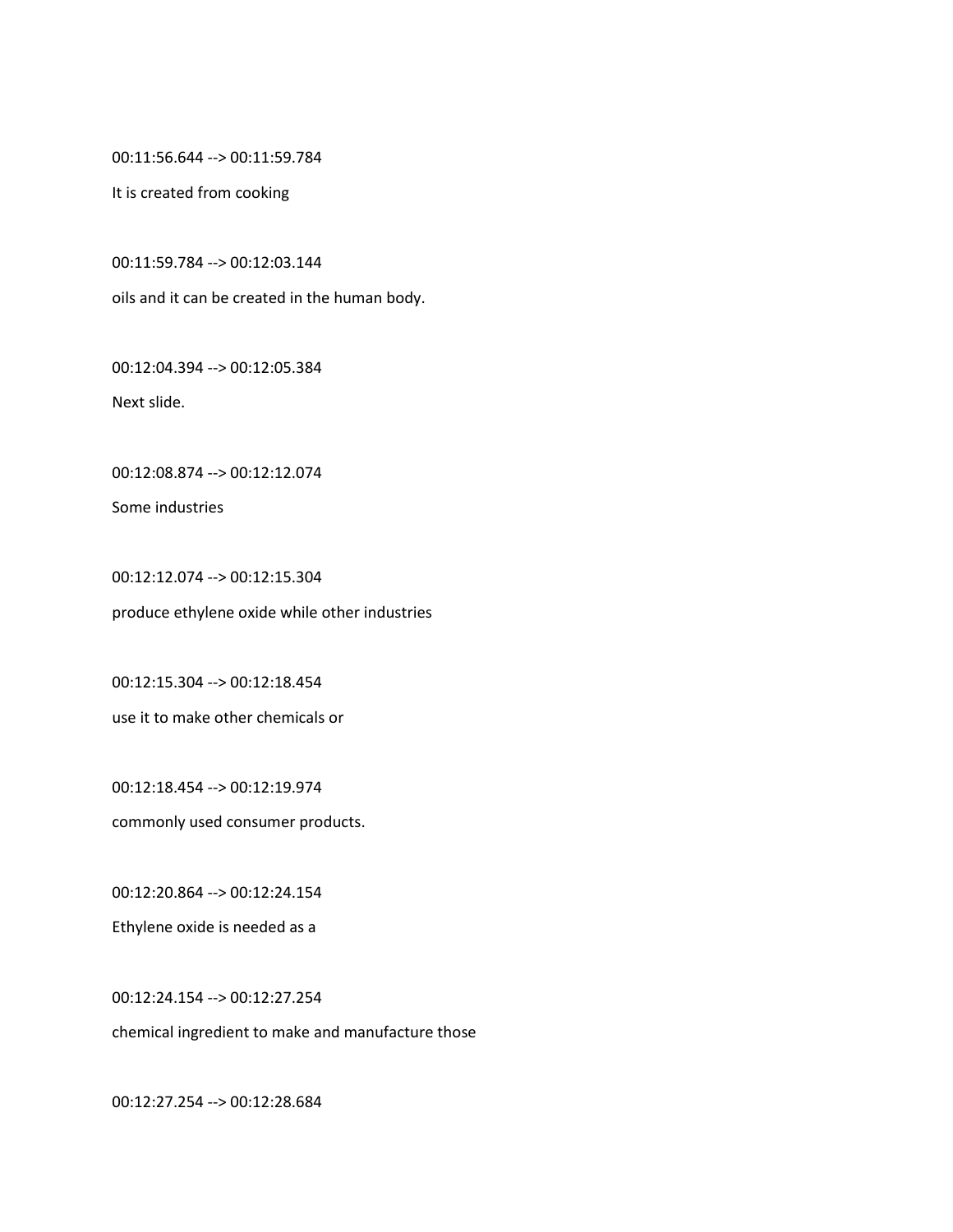common household project products.

00:12:29.914 --> 00:12:32.944

You can look around your house to see products made

00:12:32.944 --> 00:12:33.614

with ethylene oxide.

00:12:34.234 --> 00:12:35.574

For example.

00:12:36.324 --> 00:12:37.444

Paint solvents.

00:12:38.394 --> 00:12:39.464

Cosmetics.

00:12:40.624 --> 00:12:41.664

Plastics.

00:12:42.594 --> 00:12:44.354

Detergents or cleaners?

00:12:46.514 --> 00:12:49.614

Also, ethylene oxide is the key.

00:12:50.134 --> 00:12:53.314

Ingredient for things such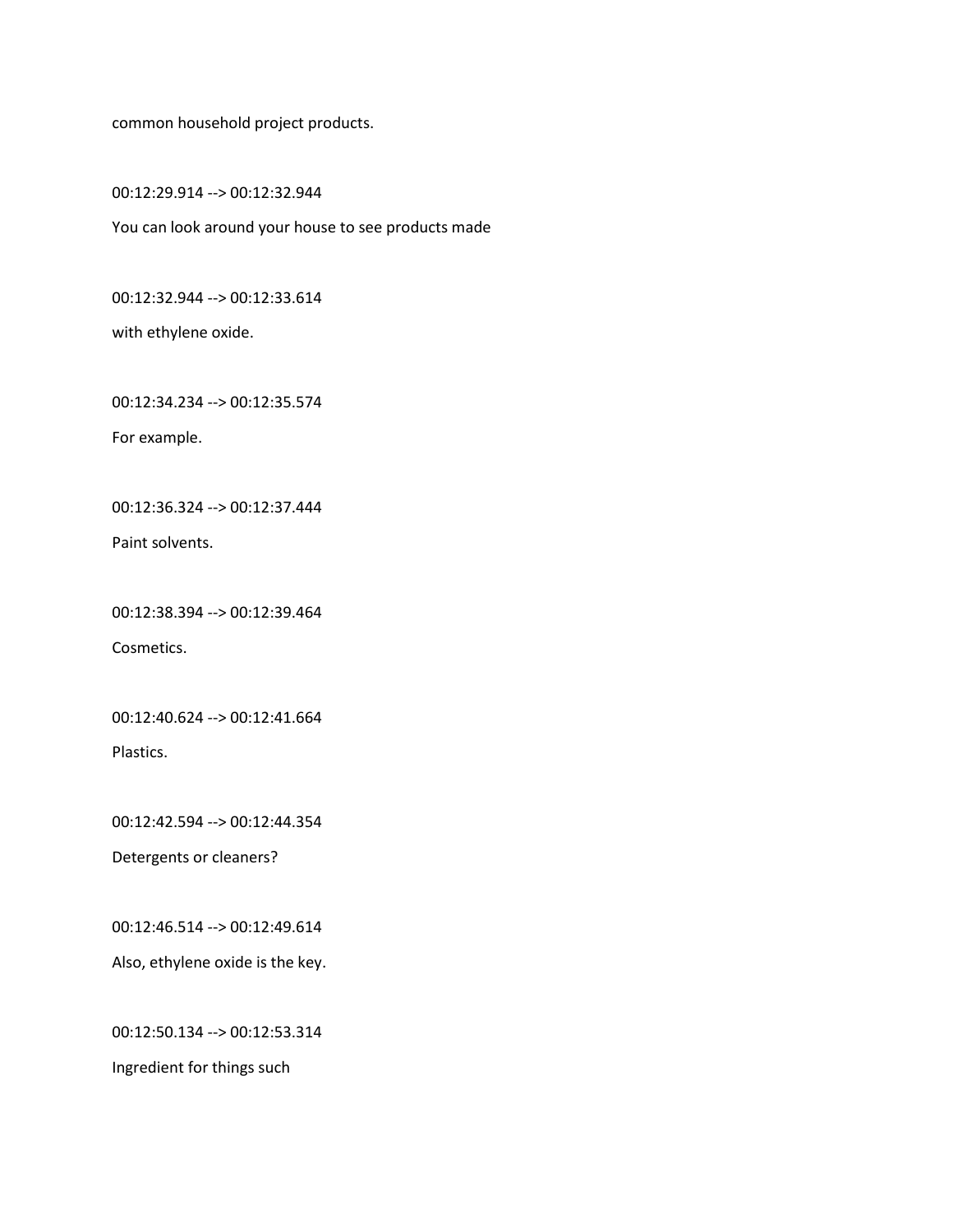00:12:53.314 --> 00:12:55.624

as synthetic fibers used in carpeting.

00:12:56.164 --> 00:13:00.064

Polyurethane foam

00:13:00.064 --> 00:13:03.134

upholstery. And in PVC pipes used for

00:13:03.134 --> 00:13:03.944 water delivery systems.

00:13:05.244 --> 00:13:06.744 Next slide.

00:13:08.784 --> 00:13:12.064

Ethylene oxide is also

00:13:12.064 --> 00:13:15.404 used for sterilization procedures normal

00:13:15.404 --> 00:13:18.574 sterilization techniques include heat

00:13:18.574 --> 00:13:21.944 using steam, high temperatures or pressurization.

00:13:22.784 --> 00:13:25.834 Flame or fire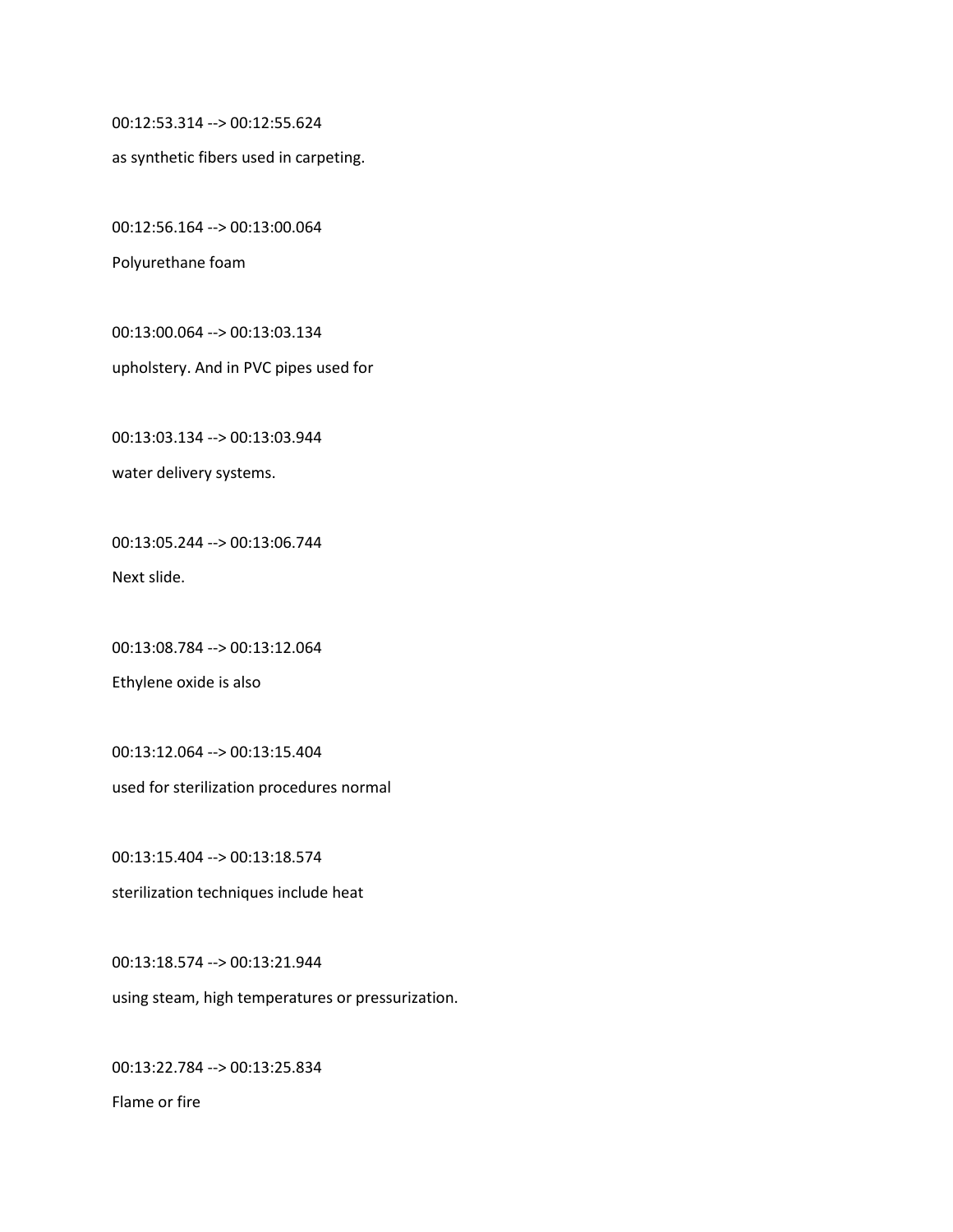00:13:25.834 --> 00:13:27.574

or rubbing or immersion in alcohol.

00:13:28.324 --> 00:13:32.264

Ethylene oxide is used to sterilize equipment

00:13:32.264 --> 00:13:35.364 and supplies that cannot be heated, or

00:13:35.364 --> 00:13:35.564

get wet.

00:13:36.894 --> 00:13:40.334 It has been used by hospitals for years

00:13:40.334 --> 00:13:43.914 to sterilize medical equipment, such as the masks and

00:13:43.914 --> 00:13:47.124 gowns worn by doctors and an in hospitals across

00:13:47.124 --> 00:13:47.294 the country.

00:13:47.984 --> 00:13:52.134

Or plastic tubing such as respiratory

00:13:52.134 --> 00:13:53.804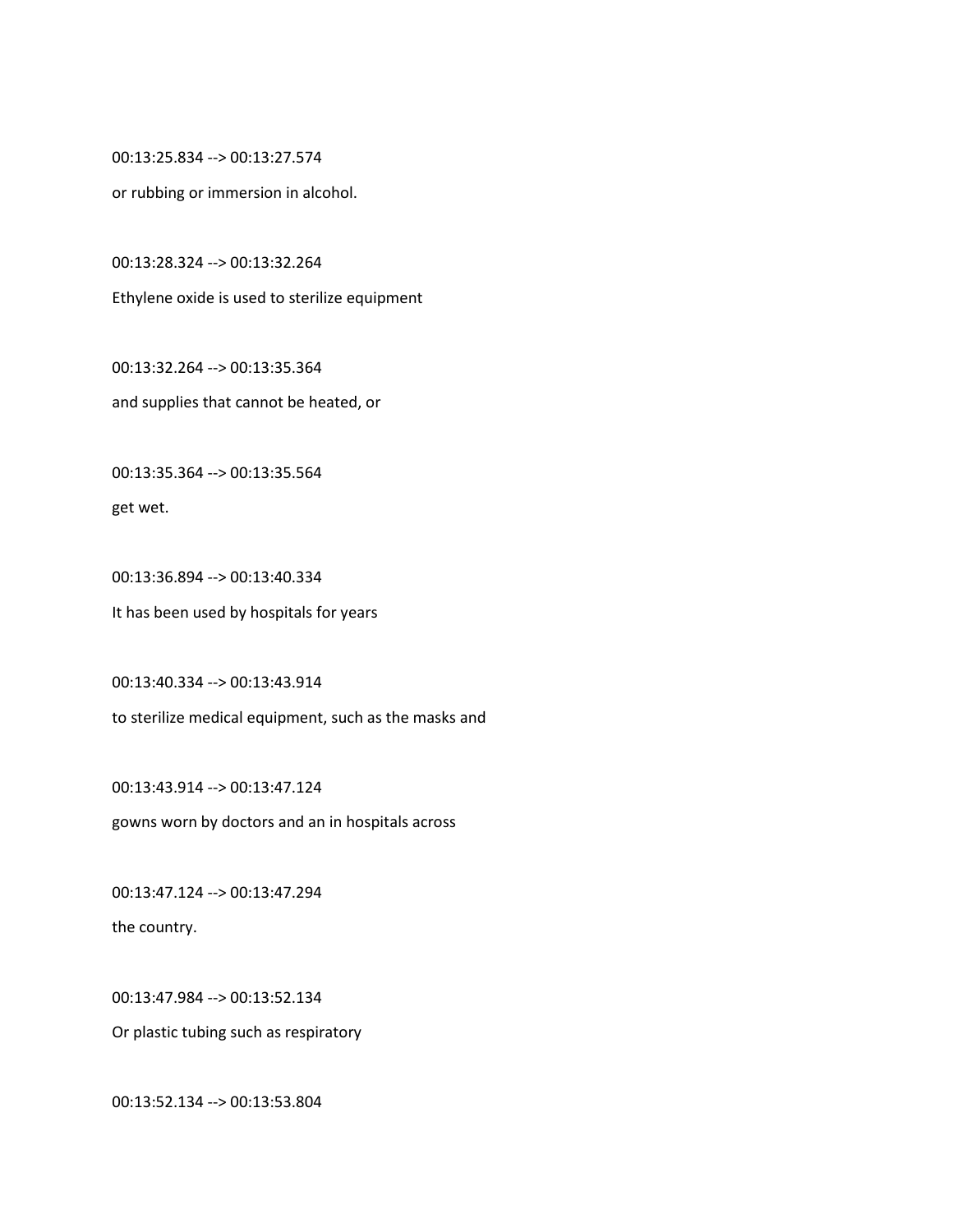tubes used in hospitals for patients.

00:13:54.474 --> 00:13:55.974 And for catheters.

00:13:56.504 --> 00:13:59.594

Used by residents and citizens

00:13:59.594 --> 00:14:00.364 in their homes.

00:14:01.704 --> 00:14:05.714

Ethylene oxide helps to prevent disease, and

00:14:05.714 --> 00:14:08.554 infection by sterilizing 20 billion.

00:14:09.064 --> 00:14:10.954

Medical devices each year.

00:14:13.804 --> 00:14:16.834 In addition, ethylene oxide is

00:14:16.834 --> 00:14:20.284 also used to control microorganisms and

00:14:20.284 --> 00:14:23.484 bacteria in grain silos and with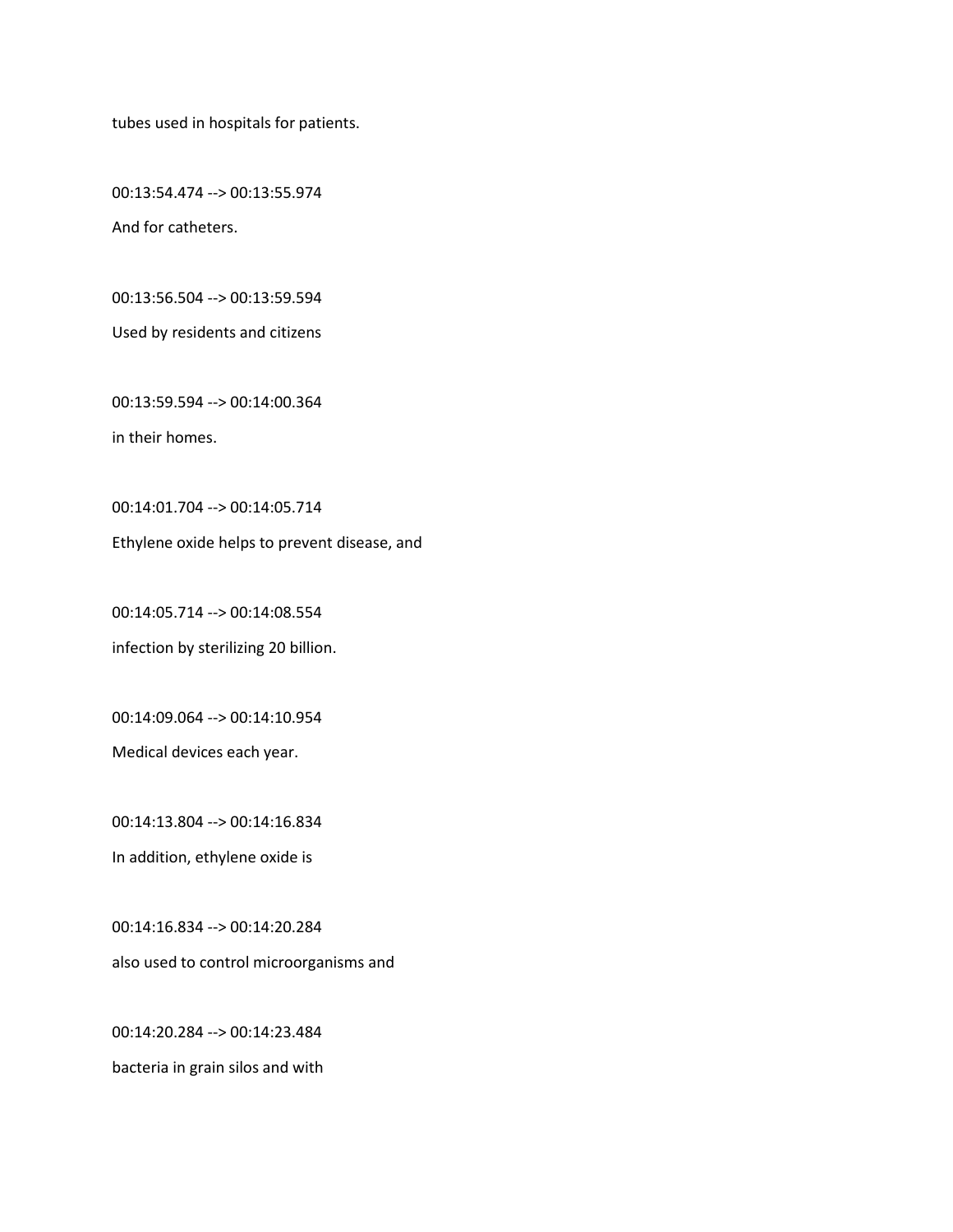00:14:23.484 --> 00:14:24.264

spices or nuts.

00:14:25.064 --> 00:14:28.624

It is also used as a sterilizer

00:14:28.624 --> 00:14:32.204

on one of a kind items such as museum artifacts.

00:14:33.984 --> 00:14:35.584

Next slide, please.

00:14:43.344 --> 00:14:46.524 Ethylene oxide may be produced naturally

00:14:46.524 --> 00:14:50.054 or emiitted or released from chemical manufacturing

00:14:50.054 --> 00:14:52.544 industries or hospitals or commercial sterilizers.

00:14:53.074 --> 00:14:56.154 Natural production of ethylene

00:14:56.154 --> 00:14:59.684 oxide occurs when ethylene when

00:14:59.684 --> 00:15:00.834 ethylene is oxidized.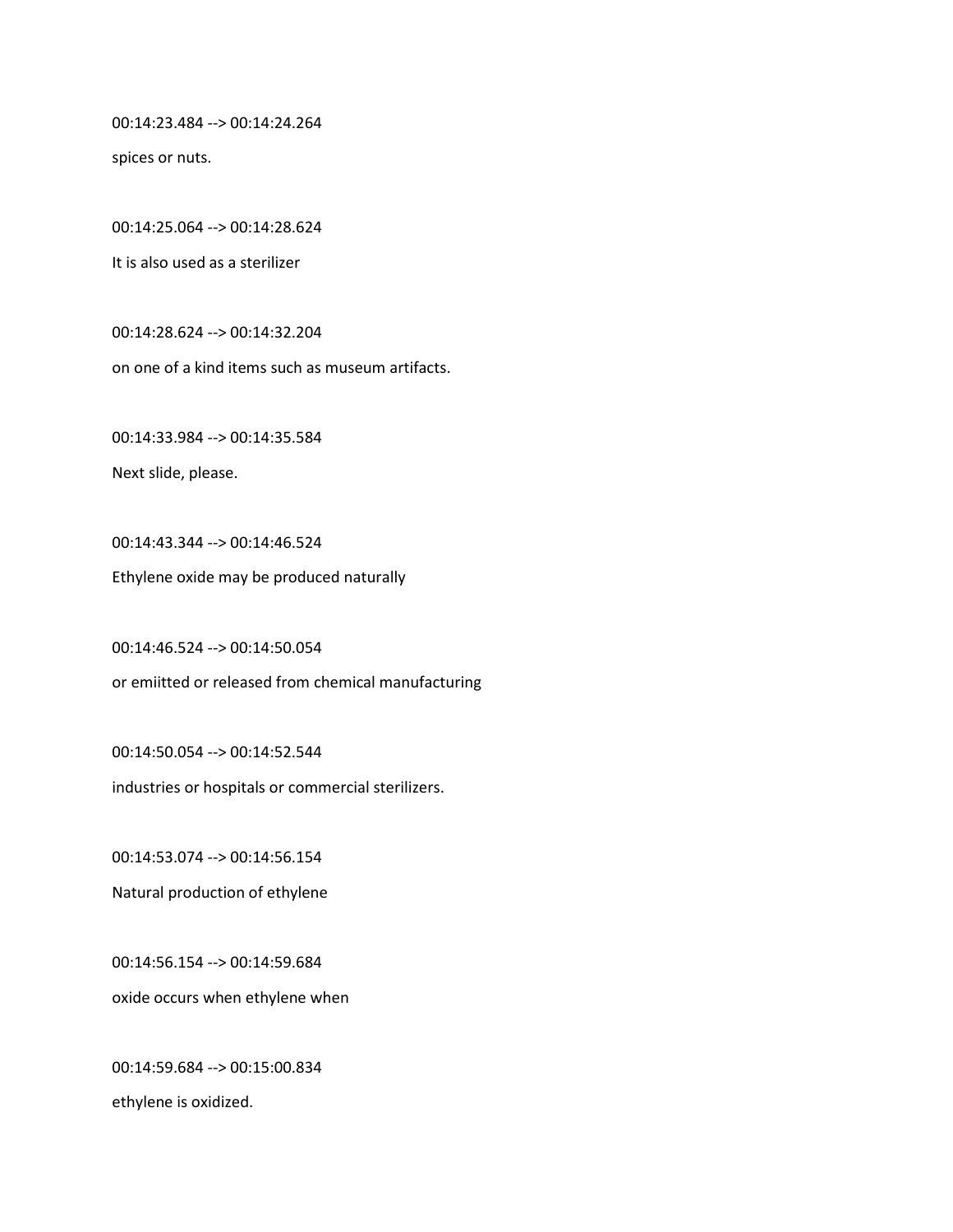00:15:02.024 --> 00:15:05.904

We metabolize ethylene in our own bodies

00:15:05.904 --> 00:15:09.004

to produce very low levels of ethylene oxide, which we

00:15:09.004 --> 00:15:09.904

then is excrete.

00:15:11.964 --> 00:15:15.114

When ethylene oxide is produced or used

00:15:15.114 --> 00:15:18.254 for manufacturing the products we use or to sterilize

00:15:18.254 --> 00:15:21.874 medical equipment and industrial

00:15:21.874 --> 00:15:25.084 facilities, there are emissions and releases of the chemical

00:15:25.084 --> 00:15:25.554 into the air.

00:15:26.254 --> 00:15:29.294 Emissions are permitted, which means

00:15:29.294 --> 00:15:32.404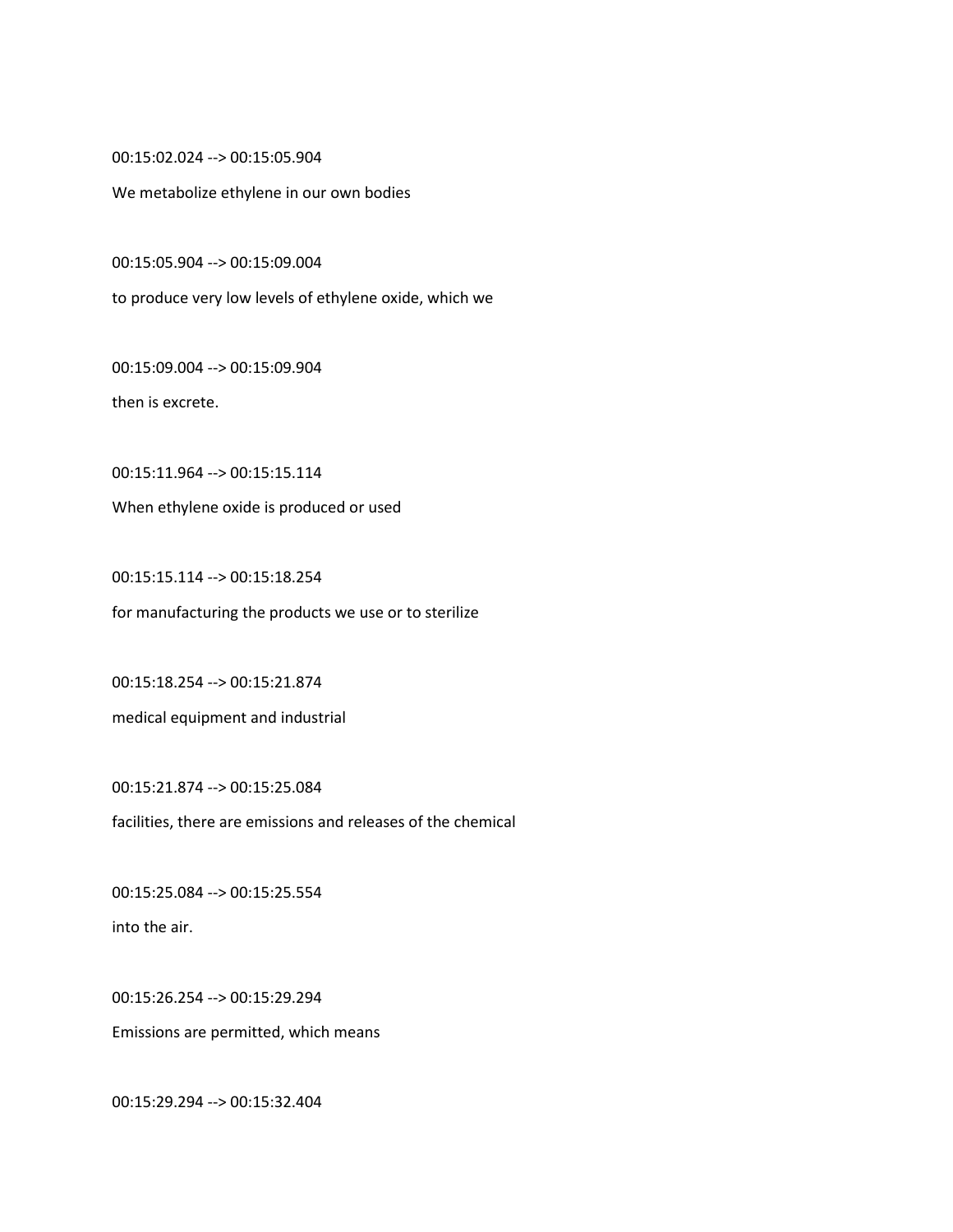the facility has obtained a permit and is

00:15:32.404 --> 00:15:35.804 allowed to emit or put a certain amount of that

00:15:35.804 --> 00:15:38.654 chemical. In this case, ethylene oxide into the air.

00:15:39.744 --> 00:15:42.944

Releases are typically

00:15:42.944 --> 00:15:46.024

not permitted, though they may be defined within

00:15:46.024 --> 00:15:46.404

the permit.

00:15:46.924 --> 00:15:50.024

Such as how a facility would prepare for

00:15:50.024 --> 00:15:51.504

a hurricane to make landfall.

00:15:54.144 --> 00:15:57.684 Facilities that produce or use ethylene oxide

00:15:57.684 --> 00:16:01.254

are required to provide the amounts of chemical that are released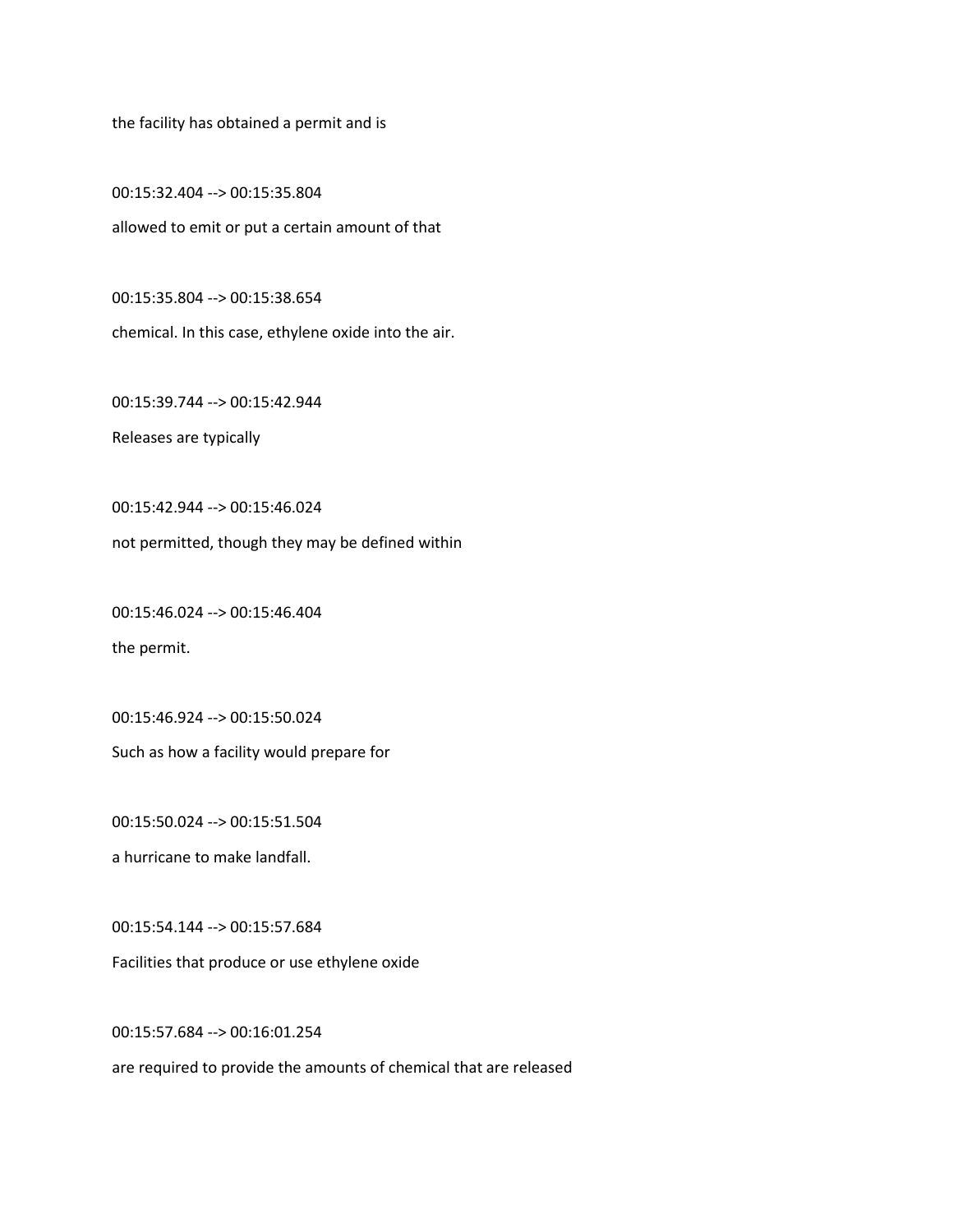00:16:01.254 --> 00:16:04.364

and emitted to the air to the states

00:16:04.364 --> 00:16:05.254

and EPA every year.

00:16:06.084 --> 00:16:09.114

This chart shows

00:16:09.114 --> 00:16:12.524

the amount of ethylene oxide from 2014

00:16:12.524 --> 00:16:15.634

to 2017. The facilities

00:16:15.634 --> 00:16:18.654 that emit the most ethylene oxide are the

00:16:18.654 --> 00:16:21.804 chemical manufacturing and sterilization

00:16:21.804 --> 00:16:22.144 facilities.

00:16:23.634 --> 00:16:27.304 You can see that there is a decrease between

00:16:27.304 --> 00:16:31.574 2014 to 2017. It is about 15 [percent]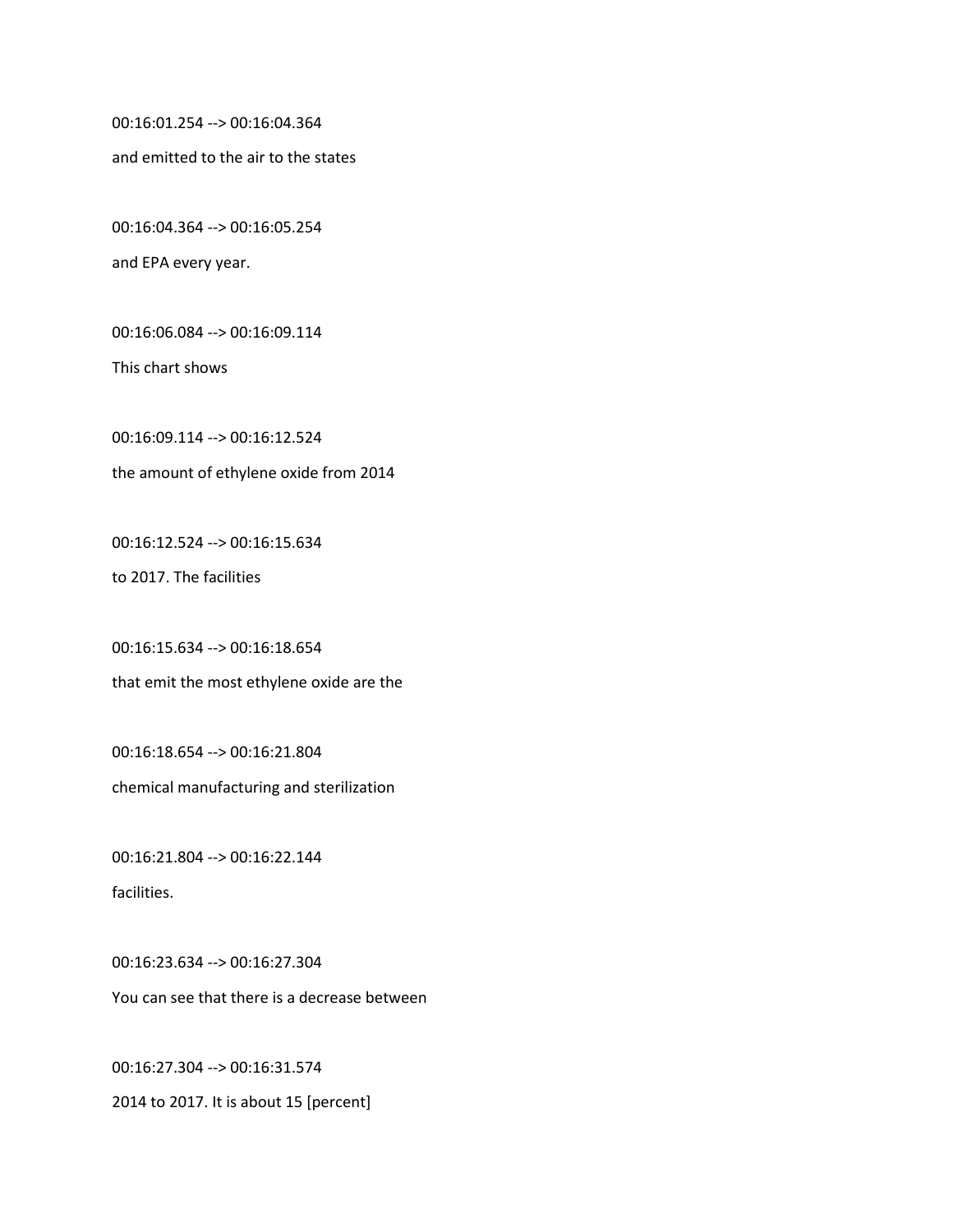00:16:31.574 --> 00:16:33.524

or 20 tons per year.

00:16:34.674 --> 00:16:38.124

The latest reports for calendar year

00:16:38.124 --> 00:16:41.164 2020 were submitted to the States and

00:16:41.164 --> 00:16:44.384

EPA on April 1st and are undergoing

00:16:44.384 --> 00:16:45.944 review for accuracy at this time.

00:16:47.914 --> 00:16:49.224 Next slide, please.

00:16:52.274 --> 00:16:57.984

EPA

00:16:57.984 --> 00:17:01.064 has sampled the air in both urban and rural

00:17:01.064 --> 00:17:04.564 cities across the nation to monitor the

00:17:04.564 --> 00:17:04.864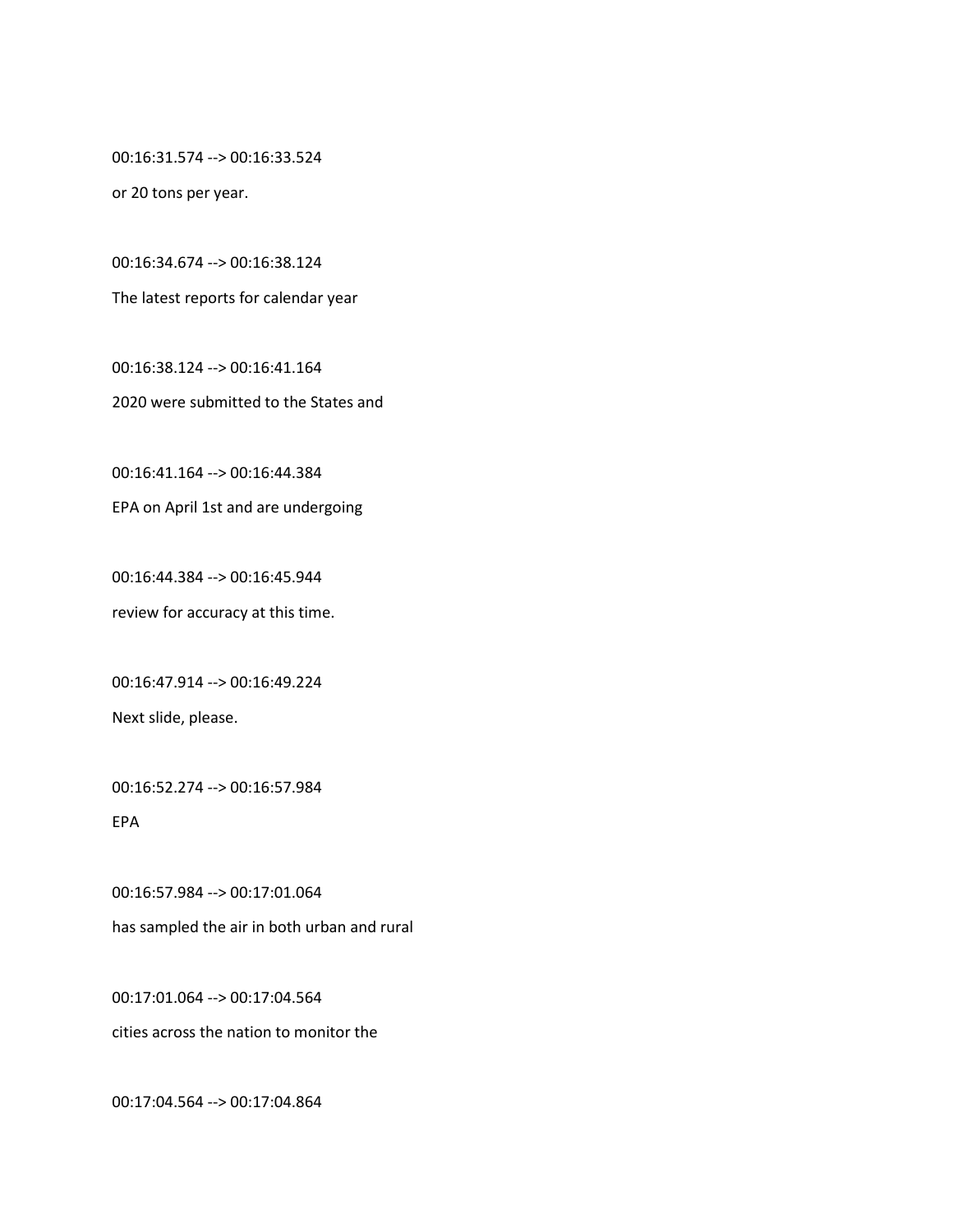concentrations of air toxics.

00:17:05.584 --> 00:17:08.634 We found concentrations of ethylene oxide in

00:17:08.634 --> 00:17:12.414 the outdoor air that are not clearly linked to a

00:17:12.414 --> 00:17:16.034 particular industrial facility, such as a chemical plant, or

00:17:16.034 --> 00:17:19.874 commercial sterilizer. We consider this to be background

00:17:19.874 --> 00:17:23.454 concentrations of ethylene oxide and we do not yet

00:17:23.454 --> 00:17:24.304

know the source of it.

00:17:26.584 --> 00:17:29.744

Our data indicates that ethylene

00:17:29.744 --> 00:17:33.324 oxide from these locations range from

00:17:33.324 --> 00:17:36.664 about 0.2 to zero point [four]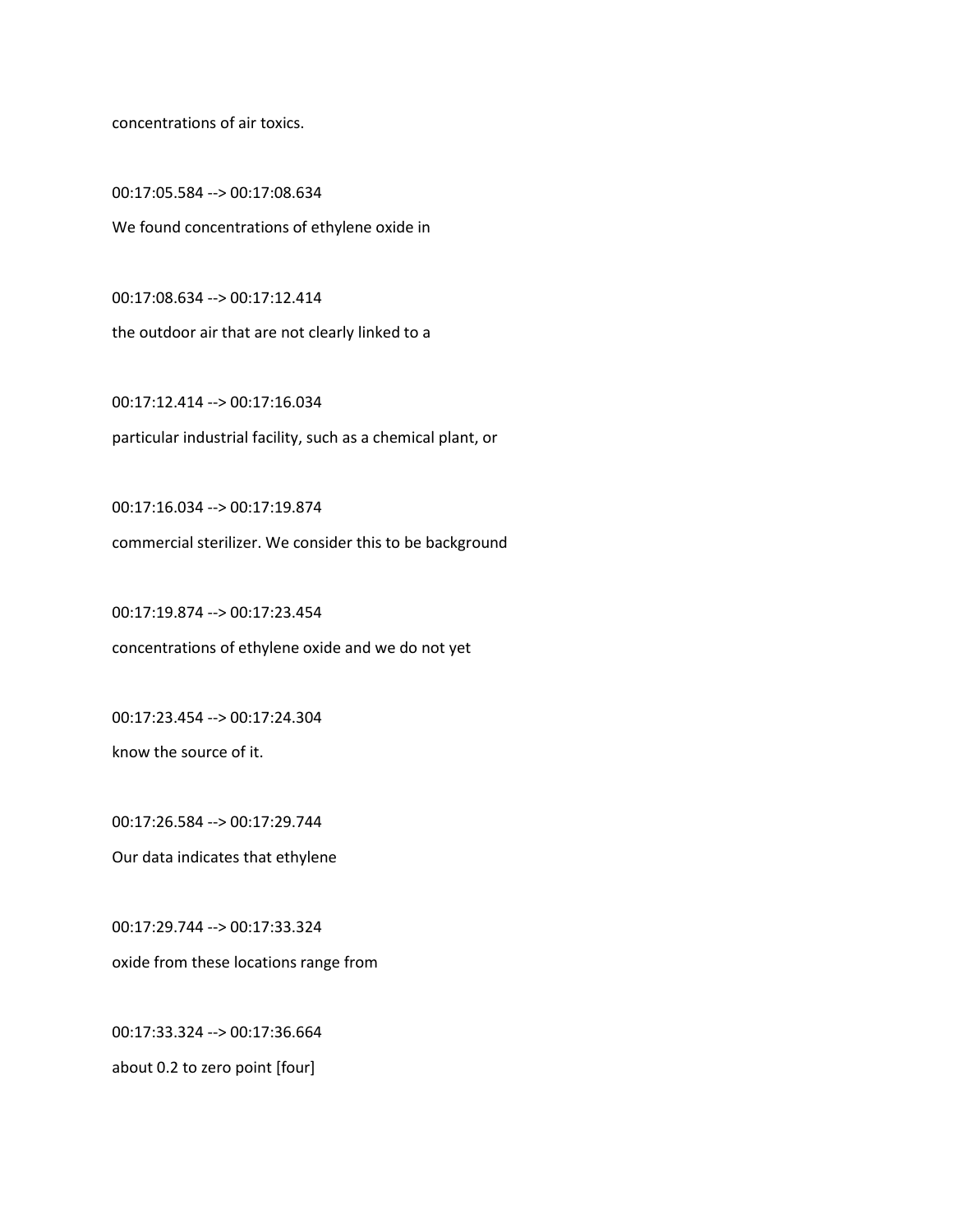00:17:36.664 --> 00:17:38.364

grams per cubic meter.

00:17:40.794 --> 00:17:42.154

When health effects.

00:17:43.044 --> 00:17:45.104

From Air Toxics are discussed.

00:17:45.784 --> 00:17:48.964

We talk about acute or chronic effects.

00:17:49.554 --> 00:17:52.594

Acute effects implies a

00:17:52.594 --> 00:17:55.634

person is exposed to a large amount of

00:17:55.634 --> 00:17:58.974

chemical in a very short period of time and has a rapid

00:17:58.974 --> 00:18:00.964

or quick adverse reaction.

00:18:01.484 --> 00:18:04.674 Such as immediately vomiting or having

00:18:04.674 --> 00:18:04.984 trouble breathing.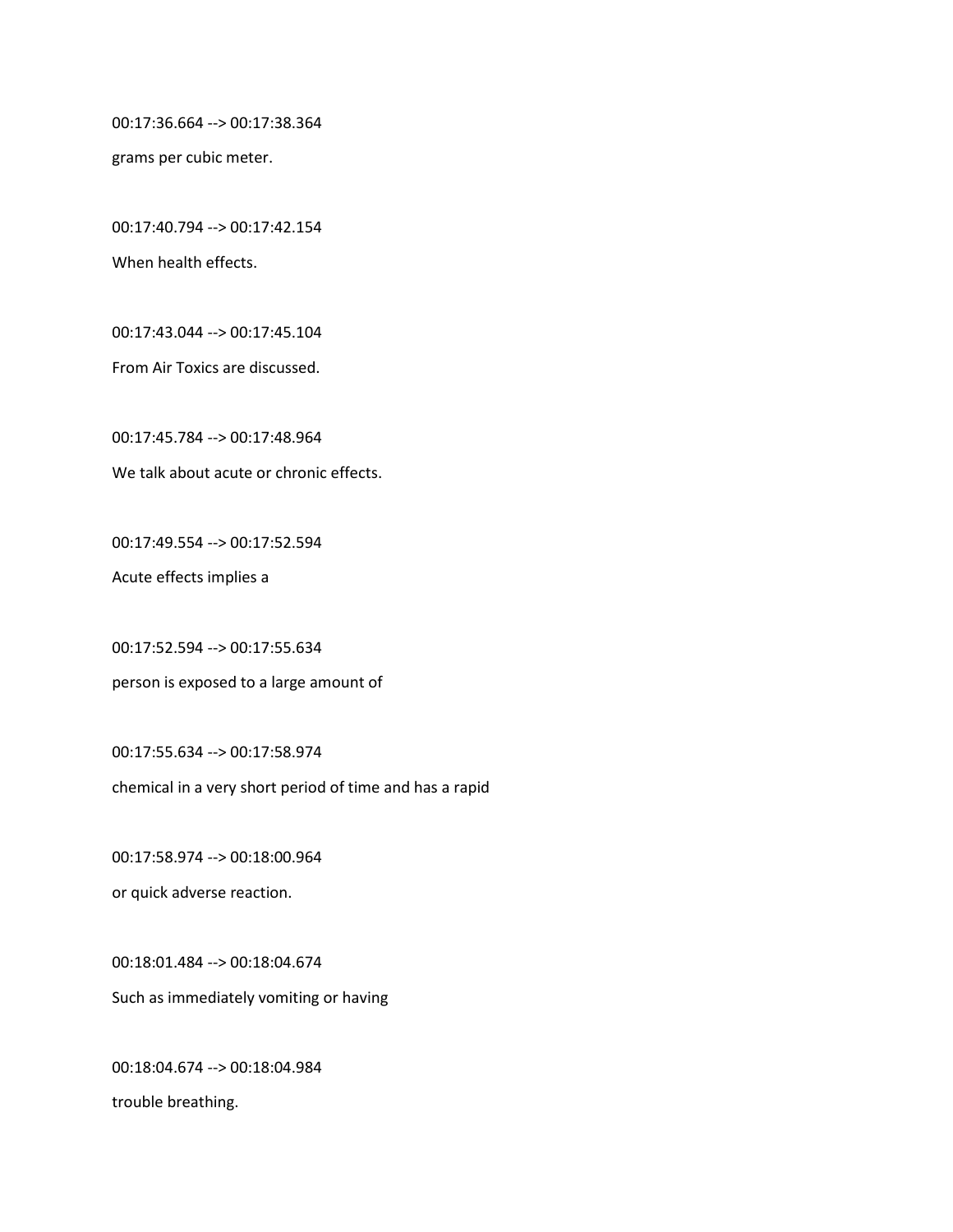00:18:06.724 --> 00:18:10.184

Chronic effects implies that a

00:18:10.184 --> 00:18:13.474

person is exposed to a smaller amount of a

00:18:13.474 --> 00:18:16.834 chemical over a longer period of time and may develop

00:18:16.834 --> 00:18:20.794

a variety of illnesses or sensitivities after many

00:18:20.794 --> 00:18:21.494

years, like cancer.

00:18:23.274 --> 00:18:26.544

For ethylene oxide, EPA

00:18:26.544 --> 00:18:29.814

has characterized it as a known

00:18:29.814 --> 00:18:33.404

human carcinogen. Further, the World

00:18:33.404 --> 00:18:37.194

Health Organization notes that it is a potent

00:18:37.194 --> 00:18:40.354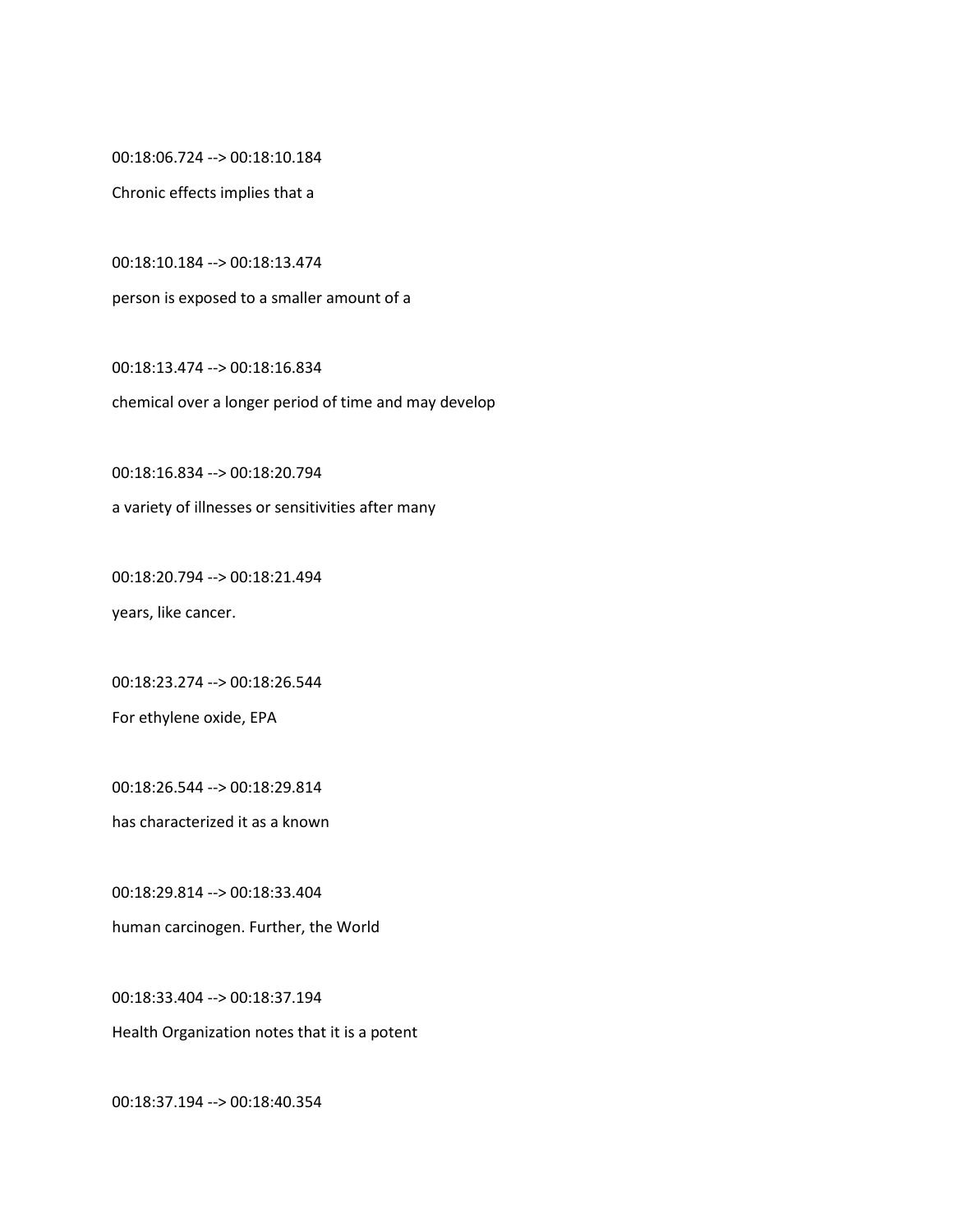neurotoxin, a potential reproductive hazard, and

00:18:40.354 --> 00:18:41.544 an allergic sensitizer.

00:18:45.034 --> 00:18:48.494

In workers industrial workers

00:18:48.494 --> 00:18:51.794 acute inhalation exposure to high levels

00:18:51.794 --> 00:18:56.954

of ethylene oxide has resulted in nausea

00:18:56.954 --> 00:18:59.314 vomiting, neurological disorders, bronchitis.

00:18:59.844 --> 00:19:02.564 Pulmonary edema and emphysema.

00:19:03.744 --> 00:19:07.494 In addition, in industrial facilities

00:19:07.494 --> 00:19:10.574 skin contact with ethylene oxide that

00:19:10.574 --> 00:19:13.974

is inadequately aerated can cause severe burns.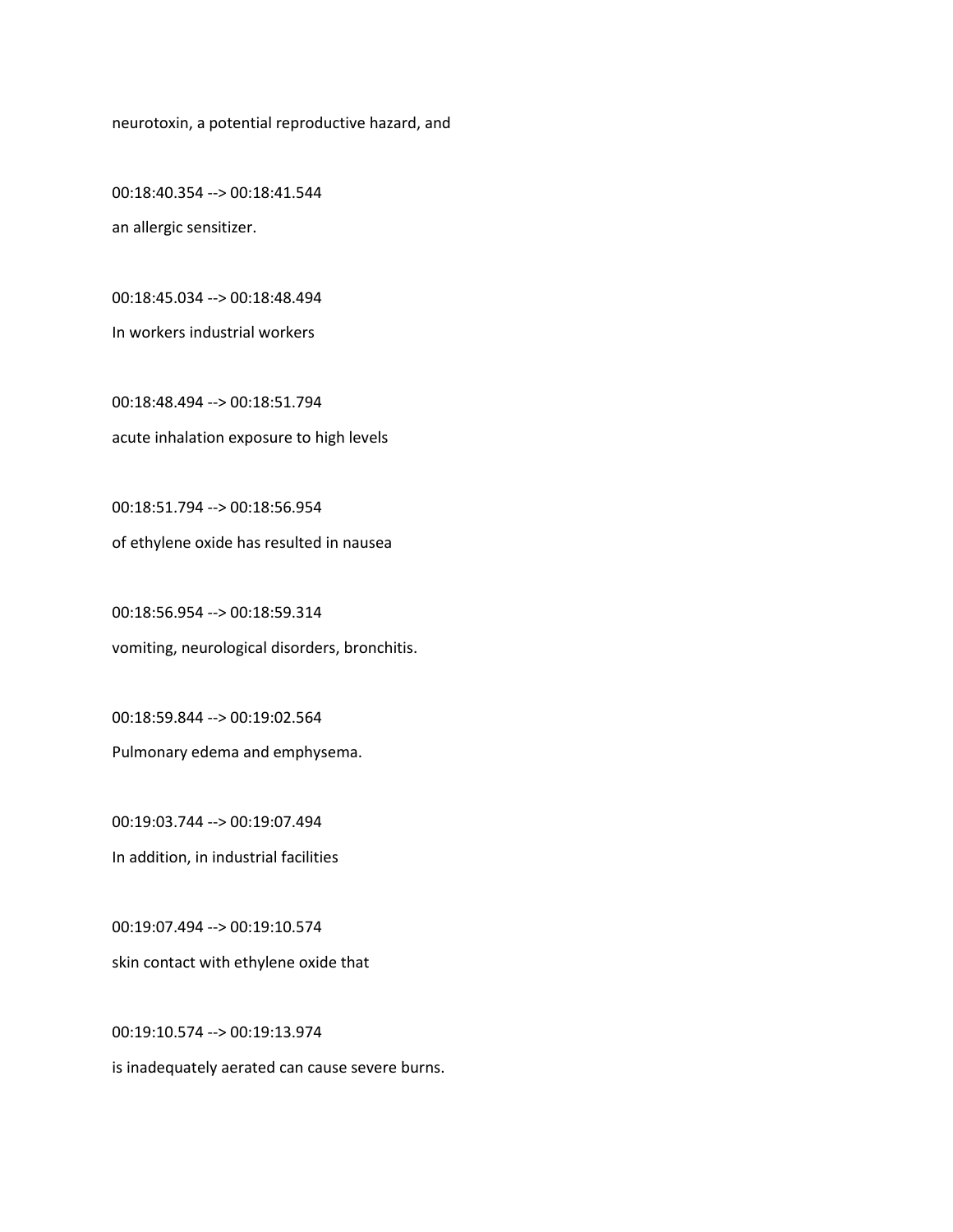00:19:16.664 --> 00:19:20.154

Major chronic effects observed

00:19:20.154 --> 00:19:23.364 in workers exposed to ethylene oxide at low

00:19:23.364 --> 00:19:27.514 levels for several years include irritation of the

00:19:27.514 --> 00:19:30.824 eyes, skin, and respiratory passages

00:19:30.824 --> 00:19:33.934 and effects to the nervous system such

00:19:33.934 --> 00:19:37.294 as headache, nausea, memory

00:19:37.294 --> 00:19:38.084

loss, and numbness.

00:19:39.904 --> 00:19:43.494 For those of us who do not work around ethylene

00:19:43.494 --> 00:19:46.924 oxide every day, we expect the health effects

00:19:46.924 --> 00:19:49.954 to be much lower. However, EPA has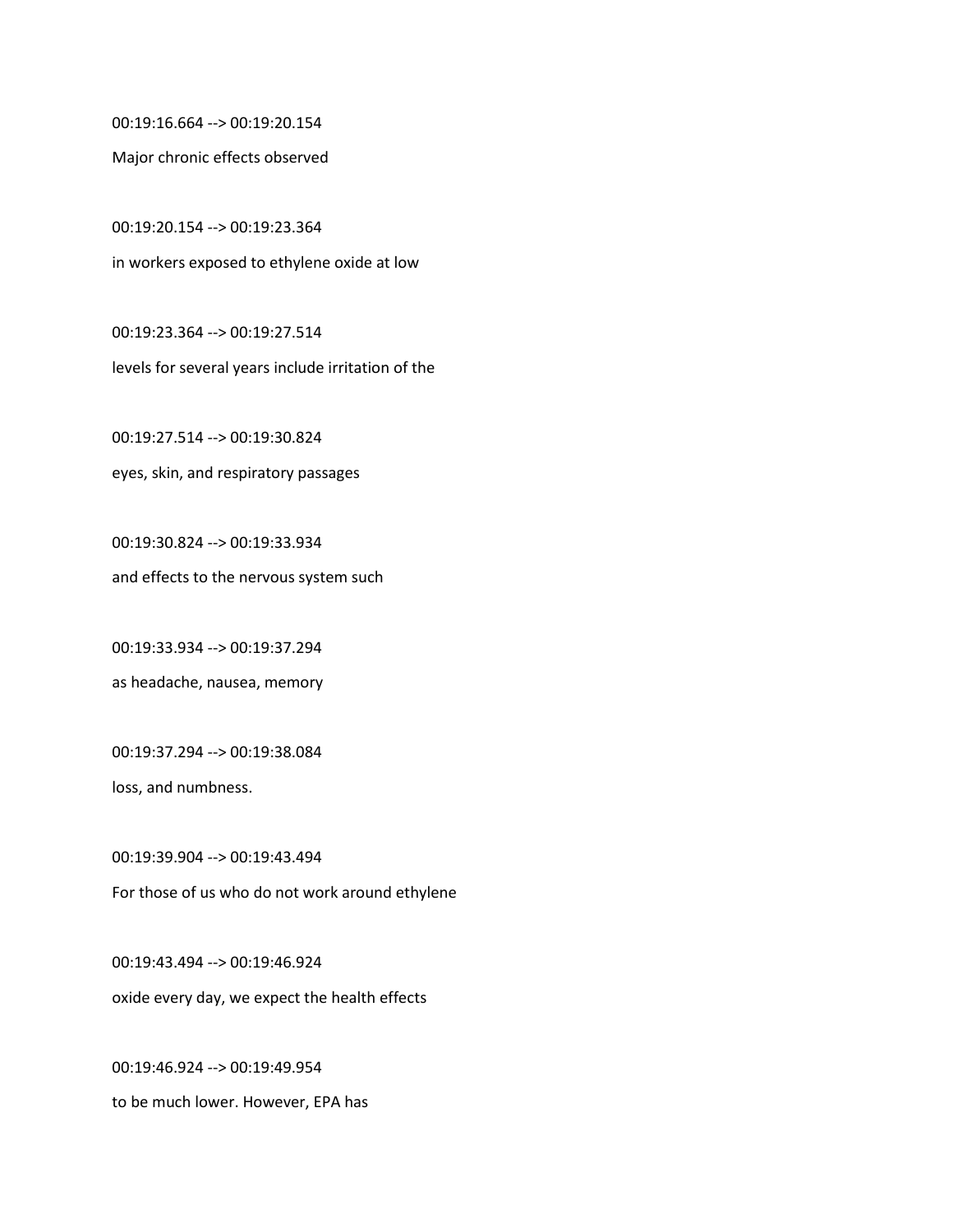00:19:49.954 --> 00:19:53.274

characterized ethylene oxide as a carcinogen, meaning that

00:19:53.274 --> 00:19:54.884

it may cause cancer.

00:19:56.044 --> 00:19:56.984

Next slide.

00:20:00.084 --> 00:20:04.164

Why is ethylene important on ethylene

00:20:04.164 --> 00:20:04.574

oxide important now?

00:20:05.354 --> 00:20:08.584

EPA periodically reviews

00:20:08.584 --> 00:20:11.744 the scientific information about human and

00:20:11.744 --> 00:20:13.704 ecological risk from air toxic chemicals.

00:20:15.014 --> 00:20:16.754

In 2016

00:20:18.944 --> 00:20:22.224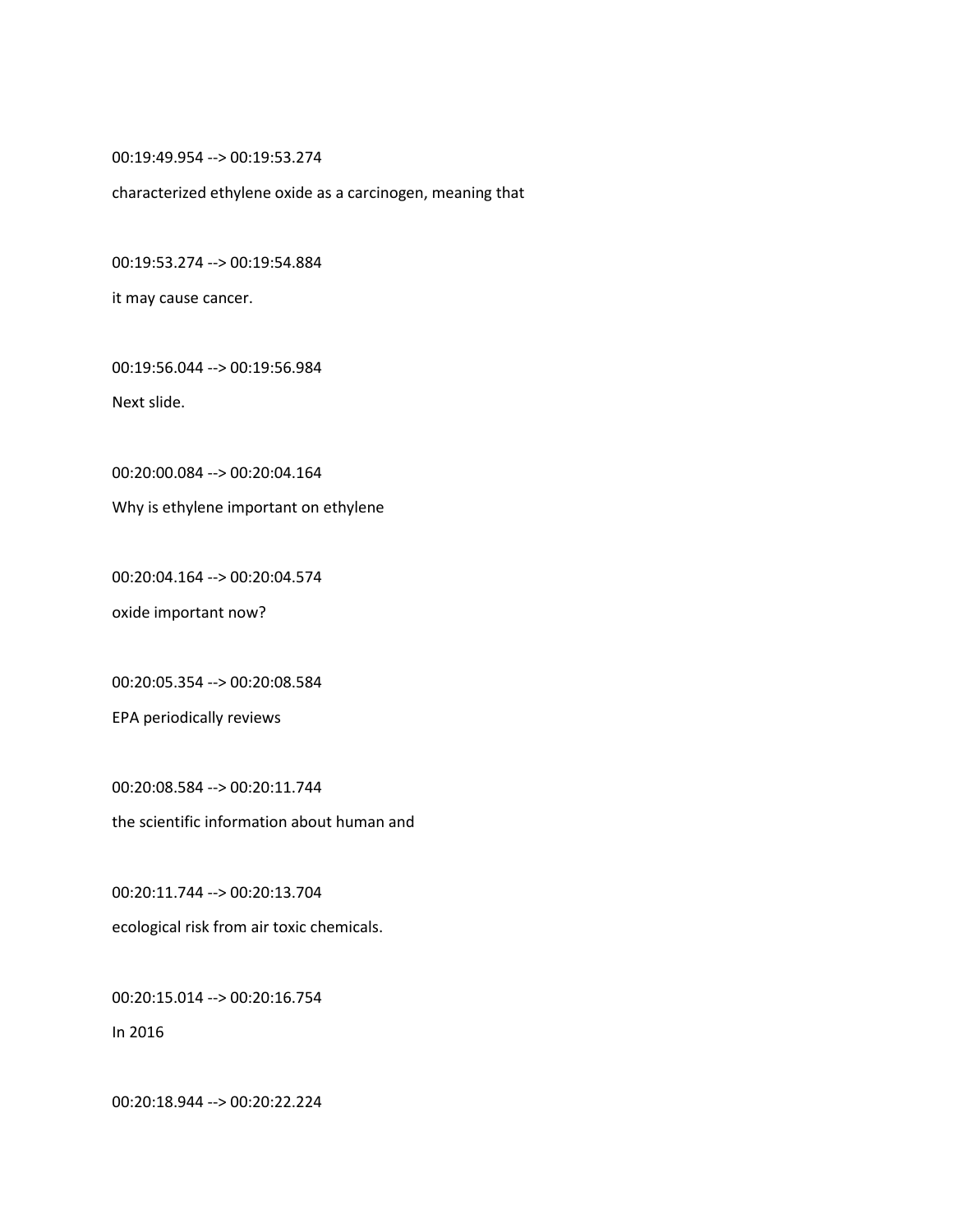EPA concluded its review

00:20:22.224 --> 00:20:25.364 of ethylene oxide and found it

00:20:25.364 --> 00:20:28.924

presents a greater risk for getting cancer through long

00:20:28.924 --> 00:20:31.674 term chronic exposure than we previously knew.

00:20:32.694 --> 00:20:35.964

We are concerned about this greater

00:20:35.964 --> 00:20:38.984

risk and are committed to taking action to reduce that risk.

00:20:39.634 --> 00:20:42.964

We're talking about ethylene oxide tonight

00:20:42.964 --> 00:20:46.184

because EPA has found that people have a higher chance

00:20:46.184 --> 00:20:49.474

for developing cancer from breathing ethylene oxide in

00:20:49.474 --> 00:20:52.714

several areas in our region than we previously understood.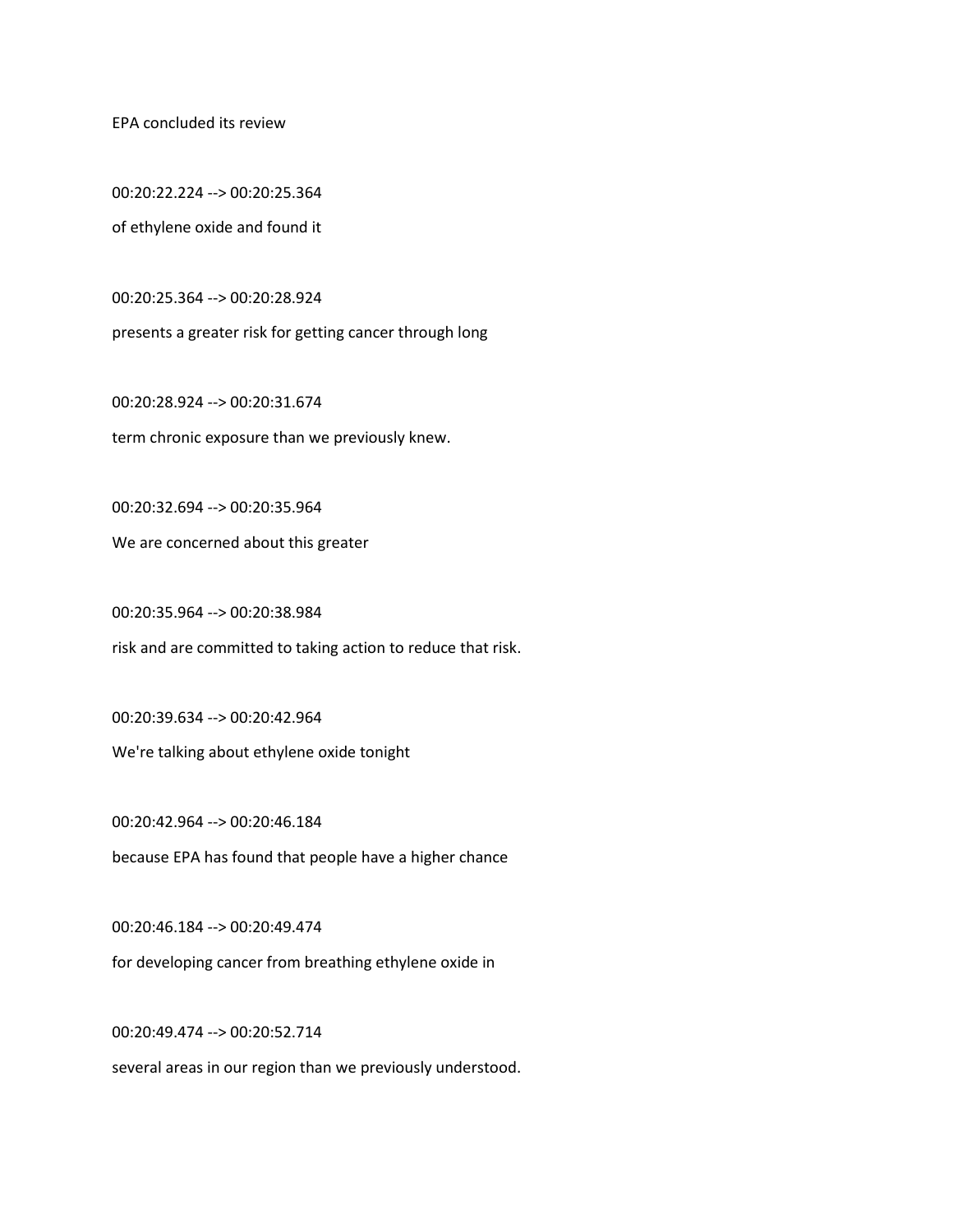00:20:53.364 --> 00:20:56.964

We want to be protective of human health and the

00:20:56.964 --> 00:21:00.084

environment because these are areas where we or our

00:21:00.084 --> 00:21:00.534

families live.

00:21:01.424 --> 00:21:02.574

Next slide.

00:21:04.974 --> 00:21:07.084

Let me begin with a little history.

00:21:07.754 --> 00:21:11.814

In 2016

00:21:11.814 --> 00:21:15.124

EPA finished a risk evaluation of ethylene

00:21:15.124 --> 00:21:18.264

oxide as a routine part of EPA

00:21:18.264 --> 00:21:21.724 s integrated Risk Information System

00:21:21.724 --> 00:21:22.034 or IRIS.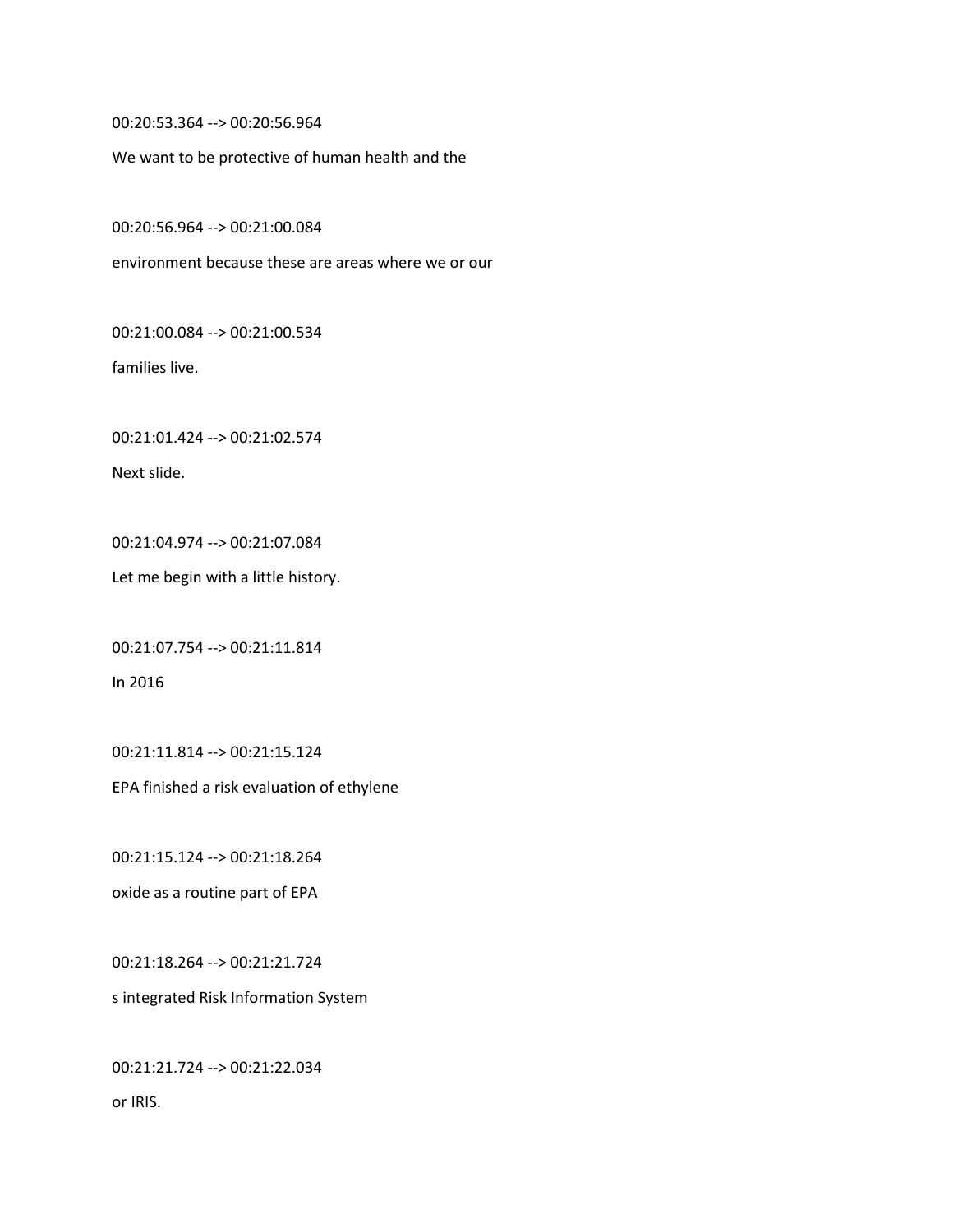00:21:23.264 --> 00:21:26.774

As part of our IRIS

00:21:26.774 --> 00:21:30.214

procedure, we review reports on research to

00:21:30.214 --> 00:21:32.744

identify the health hazards from exposure to a chemical.

00:21:33.364 --> 00:21:37.444

And look at the responses to specific dosages

00:21:37.444 --> 00:21:38.004 of the chemical.

00:21:40.384 --> 00:21:43.864 Through our scientific procedures

00:21:43.864 --> 00:21:47.144 we assign risk values or numbers

00:21:47.144 --> 00:21:48.604 associated with concentrations.

00:21:49.154 --> 00:21:52.424

These risk values are assigned for a health

00:21:52.424 --> 00:21:55.564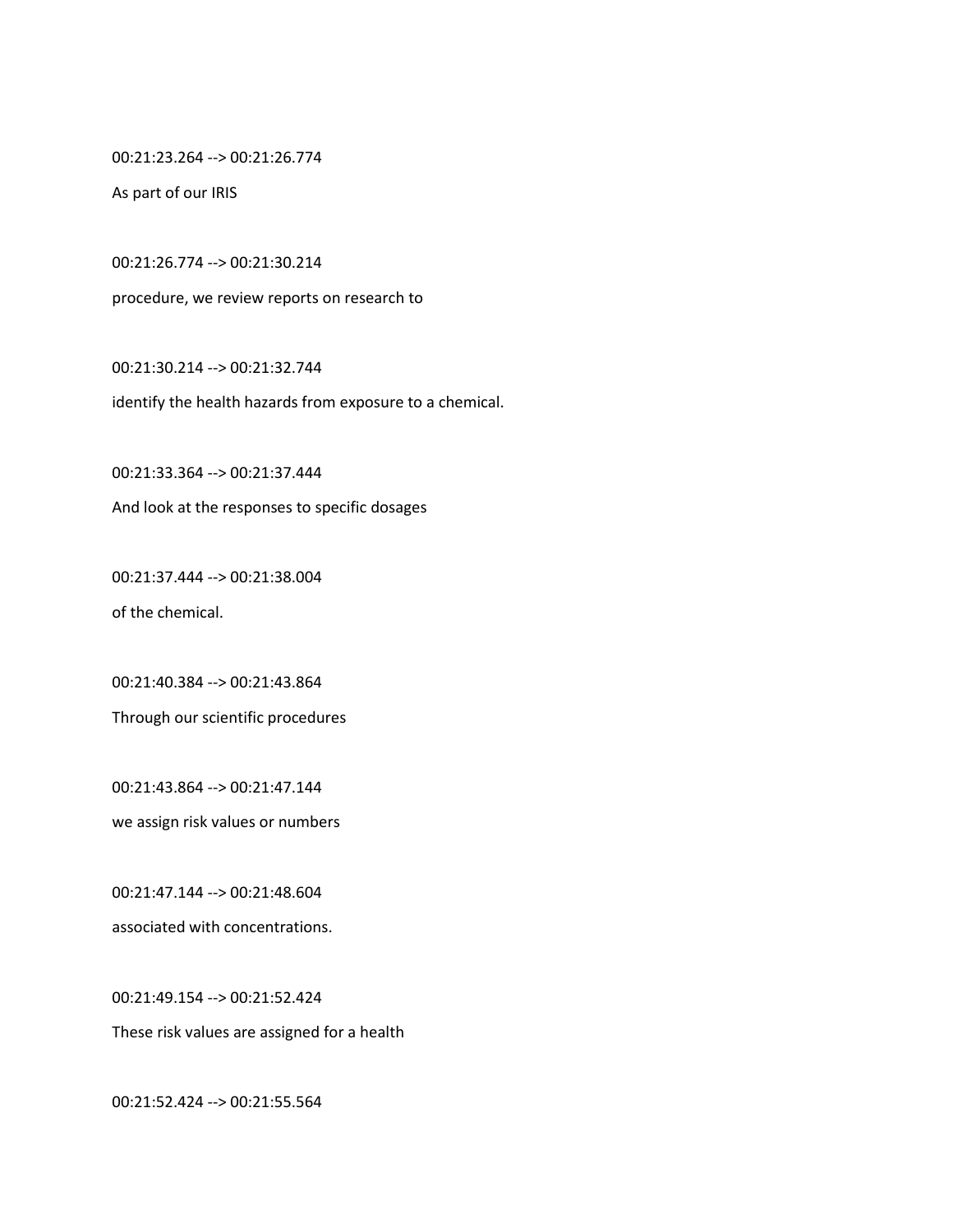effect resulting from chronic or long term exposure.

00:21:56.954 --> 00:22:00.524 In 2016

00:22:00.524 --> 00:22:03.884

EPA, through the IRIS program, characterized

00:22:03.884 --> 00:22:05.224

ethylene oxide as carcinogenic.

00:22:06.304 --> 00:22:09.344

In 20

00:22:09.344 --> 00:22:12.414

18, we completed our review of how much

00:22:12.414 --> 00:22:16.154

Air Toxics were emitted or released into the

00:22:16.154 --> 00:22:19.244 air across the nation using the National

00:22:19.244 --> 00:22:22.384

Air Toxics Assessment

00:22:22.384 --> 00:22:23.794

tool. This is called the NATA.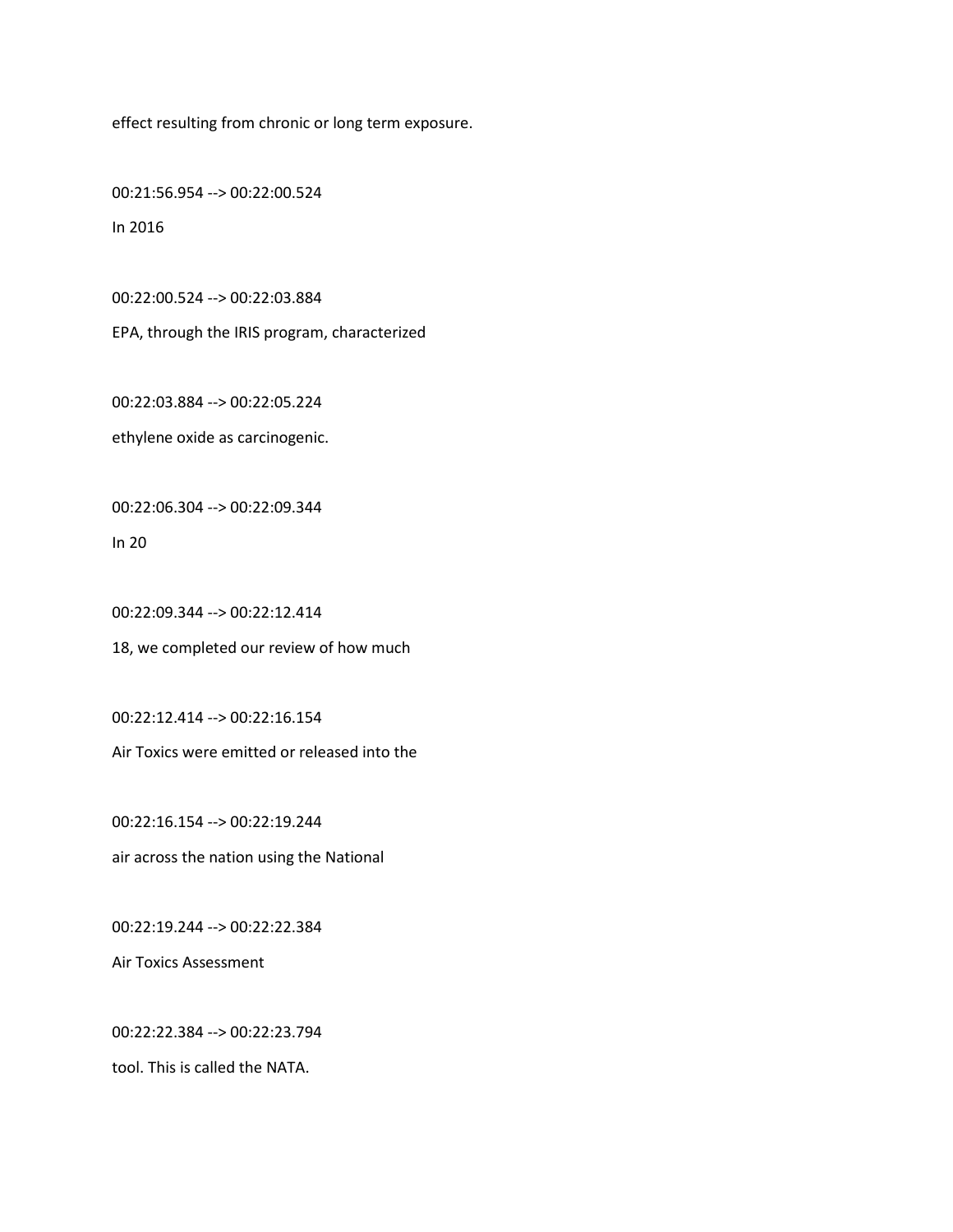00:22:25.634 --> 00:22:29.074

We identified Metropolitan statistical

00:22:29.074 --> 00:22:33.464 areas across the US that had higher

00:22:33.464 --> 00:22:36.784 potential chances for developing cancer then we

00:22:36.784 --> 00:22:36.944 want to accept.

00:22:37.614 --> 00:22:42.084 And we identified that most of the higher risk from

00:22:42.084 --> 00:22:45.324 potential exposure was related

00:22:45.324 --> 00:22:46.674

to ethylene oxide emissions.

00:22:48.404 --> 00:22:51.774 With this increase in risk in so

00:22:51.774 --> 00:22:55.064 many areas, EPA started planning how

00:22:55.064 --> 00:22:58.214 to protect people from ethylene oxide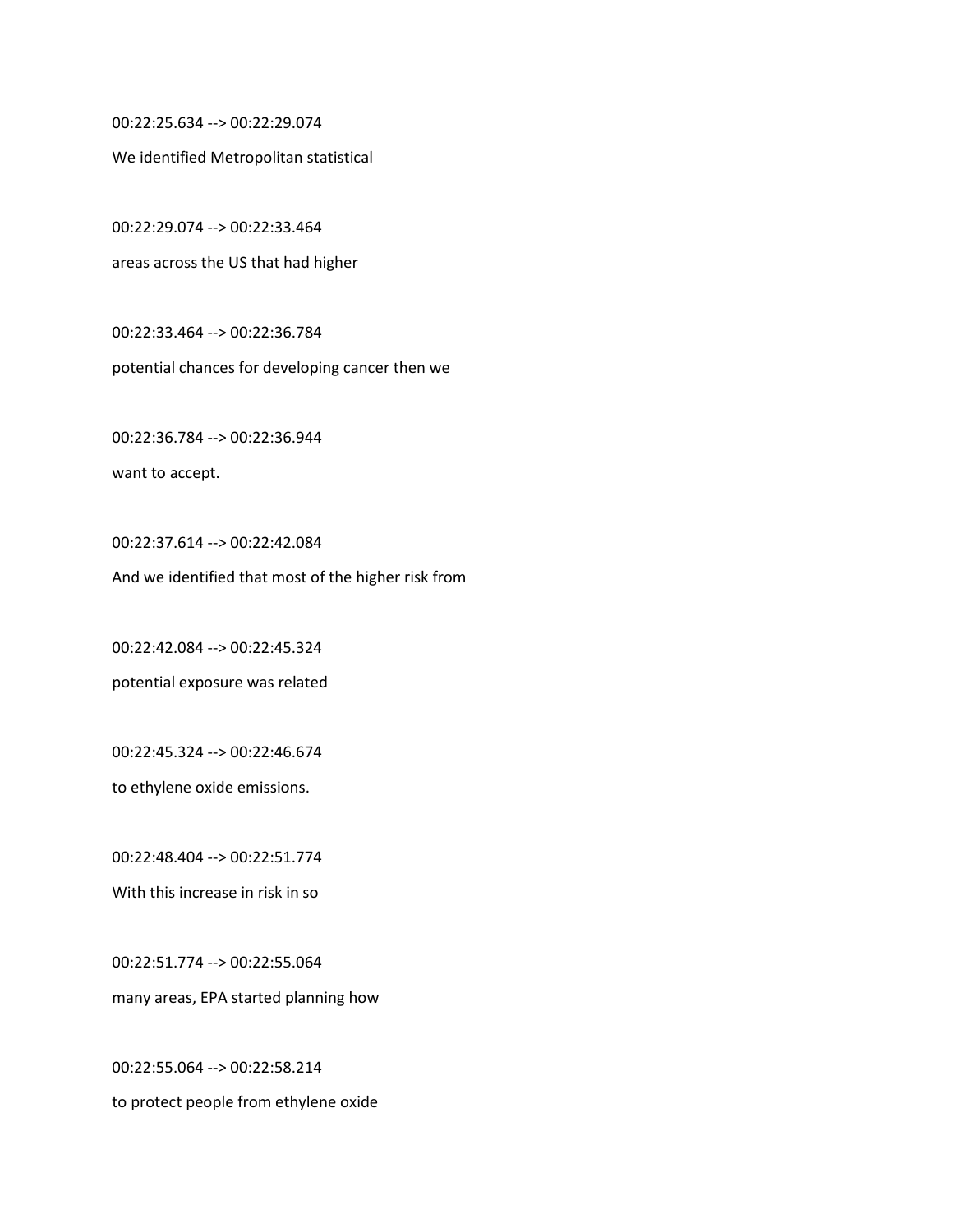00:22:58.214 --> 00:22:59.784

exposure using a two pronged plan.

00:23:00.774 --> 00:23:03.854

First, review and revise the

00:23:03.854 --> 00:23:07.264

Clean Air Act regulations facilities

00:23:07.264 --> 00:23:10.614

that emit ethylene oxide and

00:23:10.614 --> 00:23:14.404

2nd gather additional information on ethylene oxide emissions

00:23:14.404 --> 00:23:16.874 I'll talk about both of these in more detail shortly.

00:23:20.084 --> 00:23:22.514

In 2020

00:23:23.054 --> 00:23:27.164

Our Office of Inspector General sent a management alert

00:23:27.164 --> 00:23:30.184

to our office of Air and Radiation

00:23:30.184 --> 00:23:33.564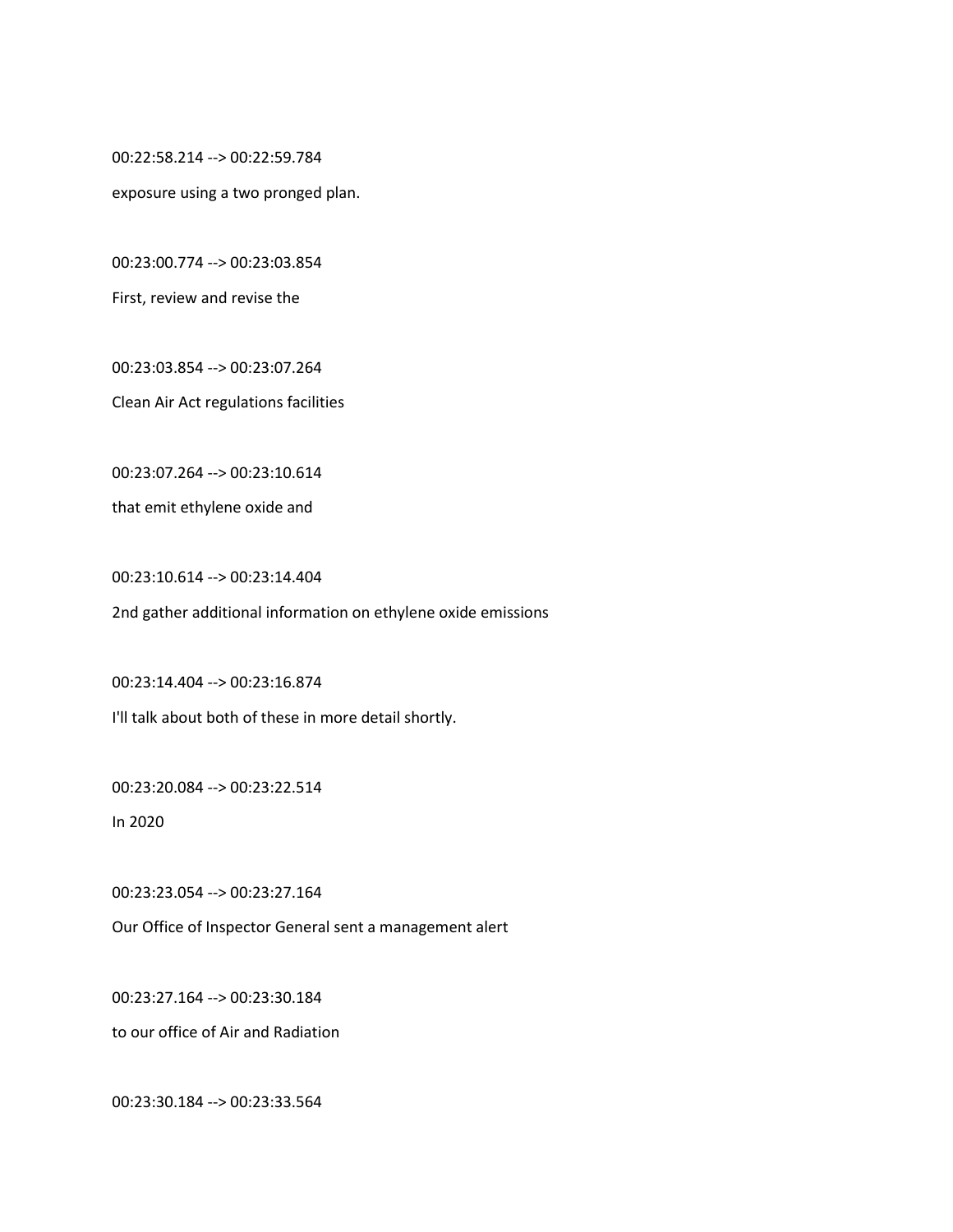recommending that EPA initiate public outreach

00:23:33.564 --> 00:23:36.654 to notify the residents in communities near ethylene

00:23:36.654 --> 00:23:39.734 oxide emitting facilities about the potential

00:23:39.734 --> 00:23:43.824 health risks related to long term ethylene

00:23:43.824 --> 00:23:44.134

oxide exposure.

00:23:46.144 --> 00:23:47.094

Next slide.

00:23:50.714 --> 00:23:54.304

There are approximately

00:23:54.304 --> 00:23:57.444

30 facilities in Region 6 that emit over

00:23:57.444 --> 00:24:00.494

100 pounds of ethylene oxide each

00:24:00.494 --> 00:24:03.844

Year. In the inspector general's management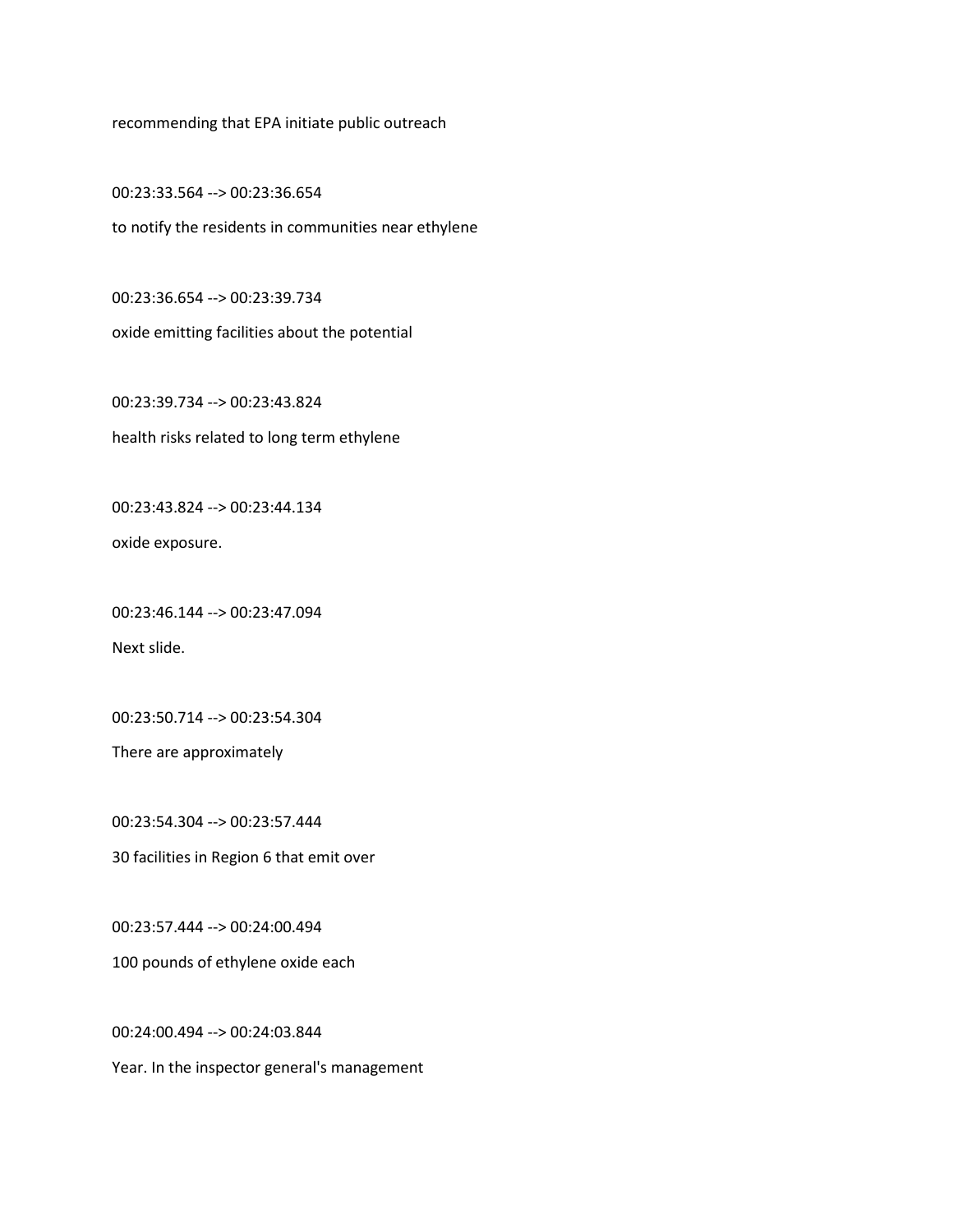00:24:03.844 --> 00:24:07.404

alert, they named 10 facilities in Region 6

00:24:07.404 --> 00:24:10.794

as contributing to a high estimated cancer

00:24:10.794 --> 00:24:11.474

risk based on.

00:24:12.004 --> 00:24:12.864

the NATA

00:24:13.924 --> 00:24:17.574

The NATA estimated that ethylene

00:24:17.574 --> 00:24:20.824

oxide significantly contributes to potential elevated cancer

00:24:20.824 --> 00:24:22.784

risks. In some census tracts,

00:24:23.954 --> 00:24:28.014

these areas and facilities within region

00:24:28.014 --> 00:24:31.854

6 are in St. Gabriel

00:24:31.854 --> 00:24:34.984

Louisiana; Taminco and BCP Ingredients.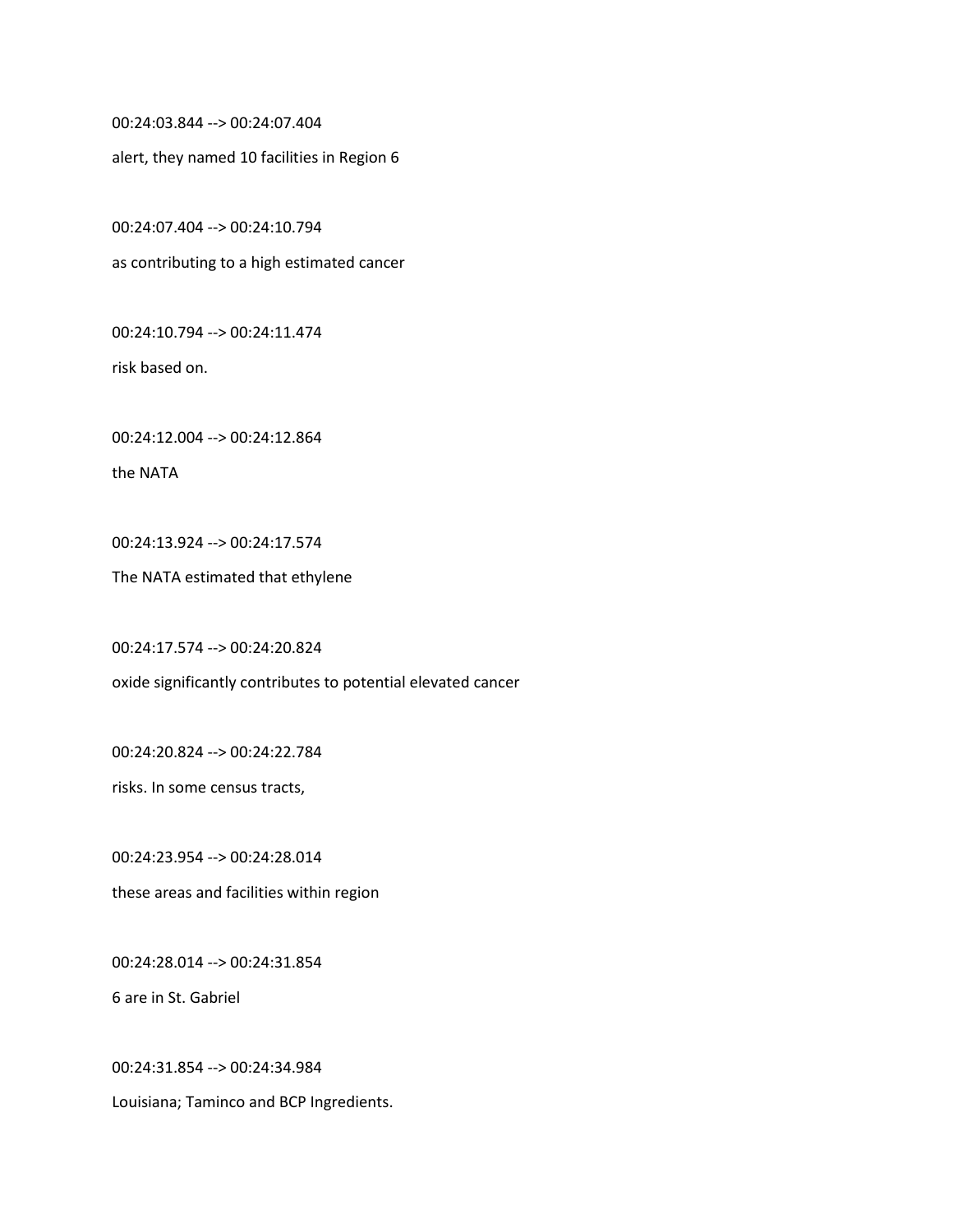00:24:36.284 --> 00:24:39.924

In the Reserve area of

00:24:39.924 --> 00:24:41.744

Louisiana, Evonik and Union Carbide

00:24:43.424 --> 00:24:46.684

In Lake Charles, LA

00:24:46.684 --> 00:24:47.614

Sasol facility.

00:24:49.424 --> 00:24:52.774

In Santa Teresa,

00:24:52.774 --> 00:24:55.894

New Mexico, the Sterigenics Santa Teresa

00:24:55.894 --> 00:24:56.284

sterilization facility.

00:24:57.264 --> 00:25:00.454

In Port Neches,

00:25:00.454 --> 00:25:03.244

Texas Indorama, formerly the Huntsman facility.

00:25:04.204 --> 00:25:07.494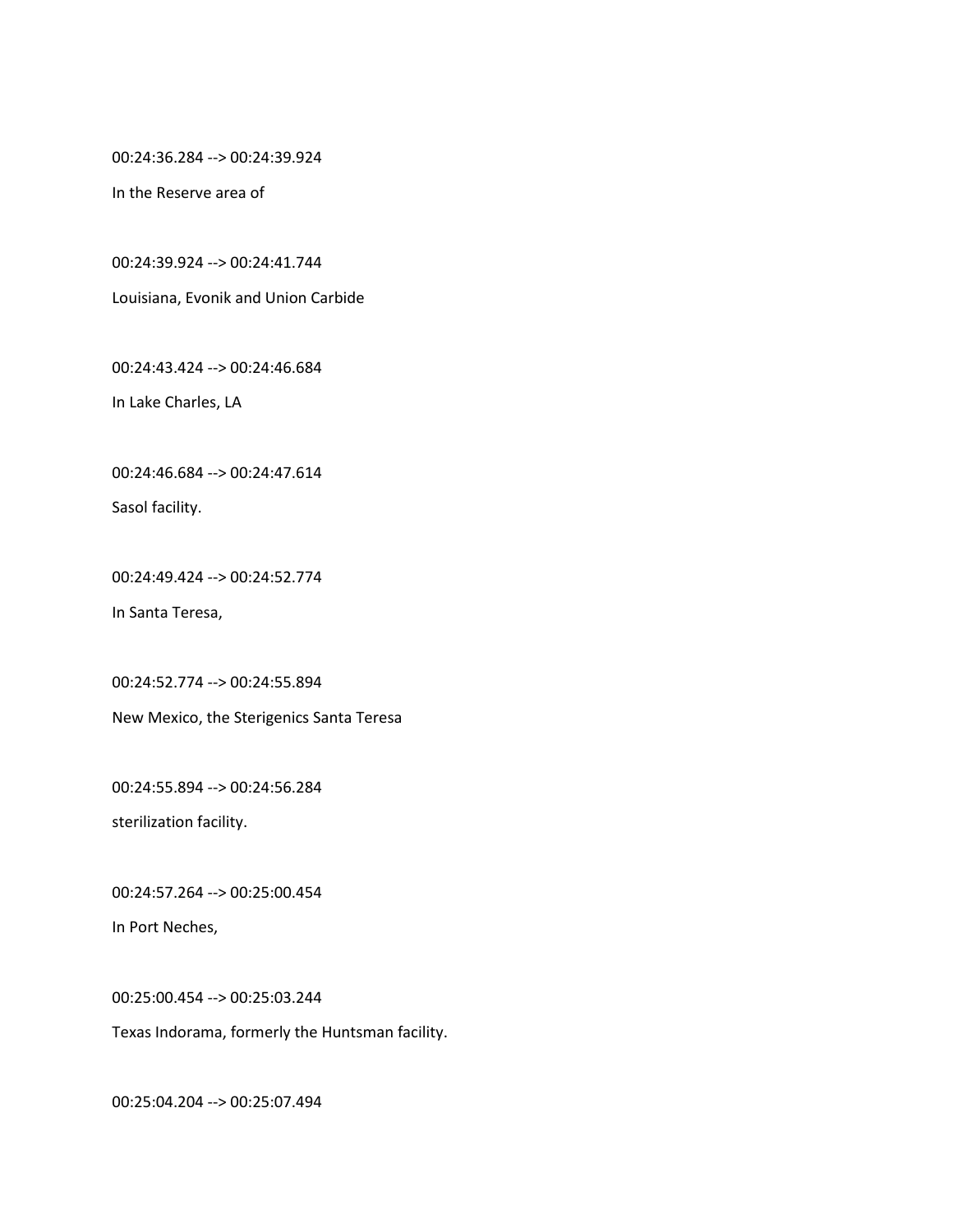In Houston, TX the Shell

00:25:07.494 --> 00:25:08.524

Technology Research facility.

00:25:09.374 --> 00:25:13.734

In Laredo, TX Midwest Sterilization facility.

00:25:14.264 --> 00:25:17.844

And in Longview TX the

00:25:17.844 --> 00:25:19.024

Texas Eastman facility.

00:25:19.854 --> 00:25:22.894

As noted earlier, EPA plans

00:25:22.894 --> 00:25:25.974

to conduct community meetings in these areas to speak with

00:25:25.974 --> 00:25:29.274

the local community leaders and residents later

00:25:29.274 --> 00:25:33.044

this summer to discuss facility

00:25:33.044 --> 00:25:36.484 specific details. Some of these meetings may be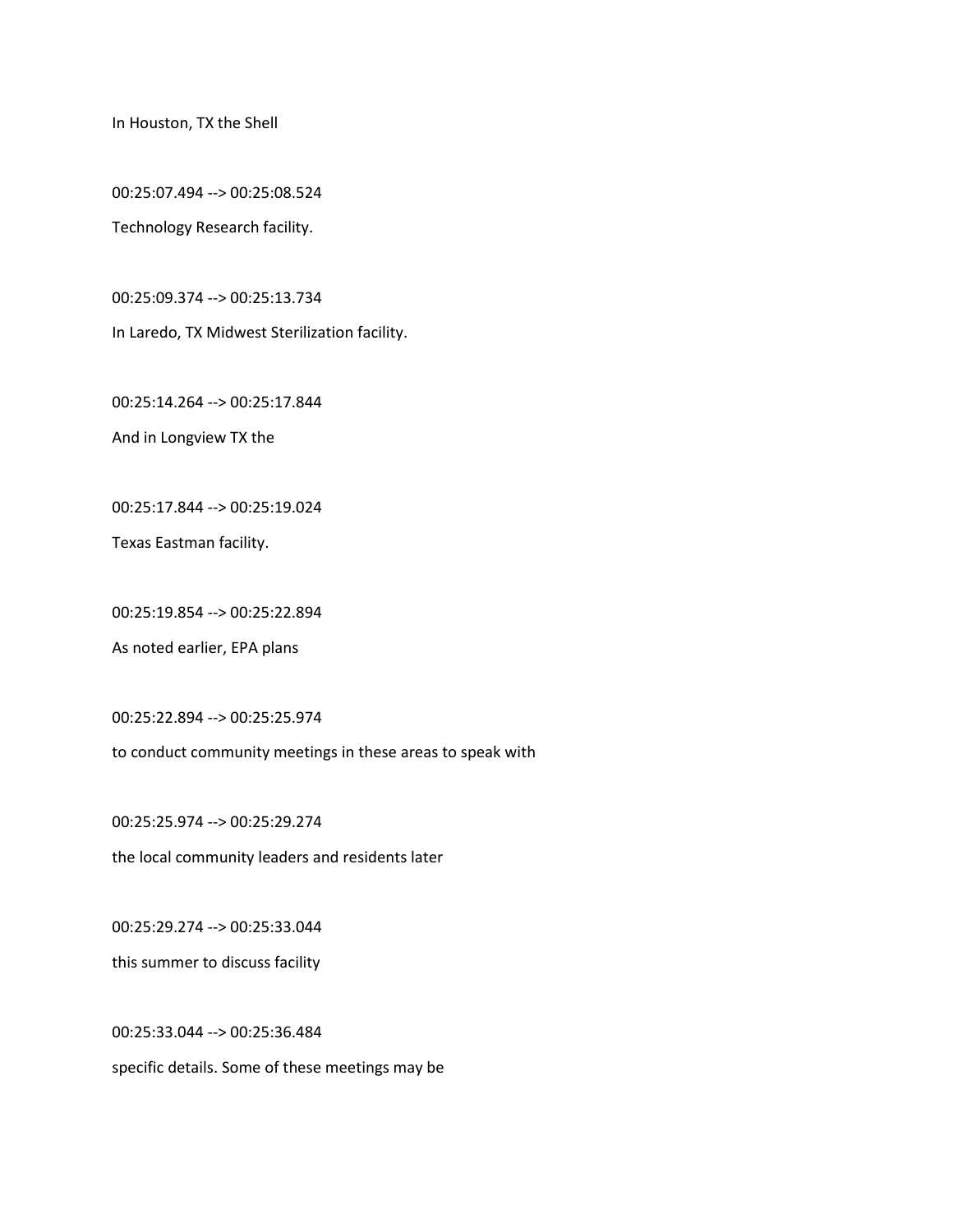00:25:36.484 --> 00:25:36.974

grouped geographically.

00:25:37.794 --> 00:25:38.654 Next slide.

00:25:44.494 --> 00:25:47.694 I spoke a few minutes ago about acute

00:25:47.694 --> 00:25:51.164 versus chronic effects. Our risk

00:25:51.164 --> 00:25:54.334 numbers for ethylene oxide are protective.

00:25:55.064 --> 00:25:58.964 We base increased risk of contracting

00:25:58.964 --> 00:26:02.074 cancer on breathing air with ethylene oxide in it

00:26:02.074 --> 00:26:05.674

for 24 hours a day every day for

00:26:05.674 --> 00:26:08.774

70 years. We do not expect a

00:26:08.774 --> 00:26:12.114 one time or short term exposure of low amounts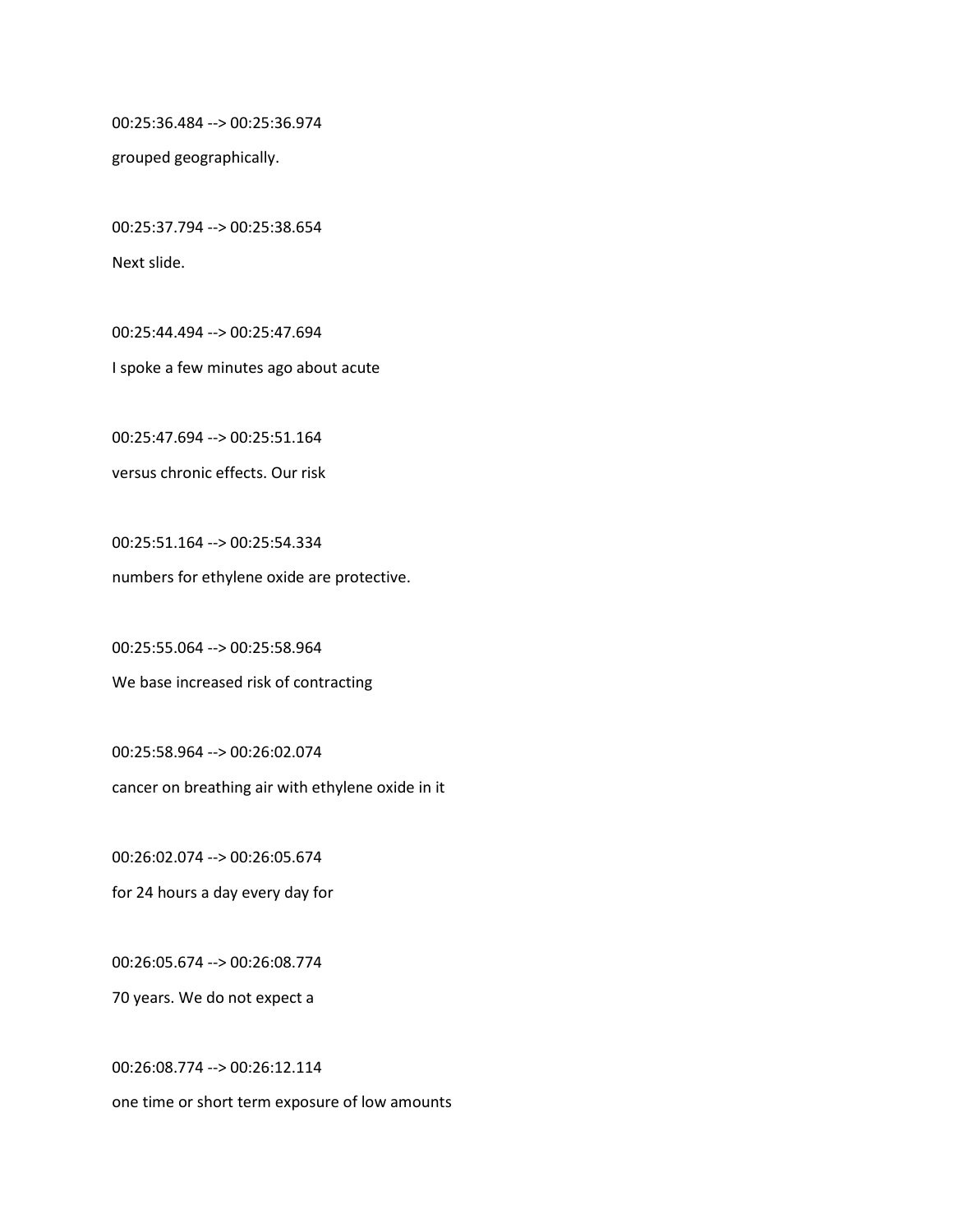00:26:12.114 --> 00:26:15.124

of ethylene oxide to cause immediate harm

00:26:15.124 --> 00:26:15.934

to a person's health.

00:26:18.294 --> 00:26:21.744

We found that a long term that

00:26:21.744 --> 00:26:24.854

is lifetime or about 70 year

00:26:24.854 --> 00:26:27.904 exposure to ethylene oxide increases

00:26:27.904 --> 00:26:30.964 the risk of certain cancers. These

00:26:30.964 --> 00:26:33.794 cancers include non-Hodgkins lymphoma,

00:26:34.394 --> 00:26:38.224 Myeloma and lymphocytic leukemia.

00:26:39.504 --> 00:26:43.104

Some studies also conclude

00:26:43.104 --> 00:26:46.534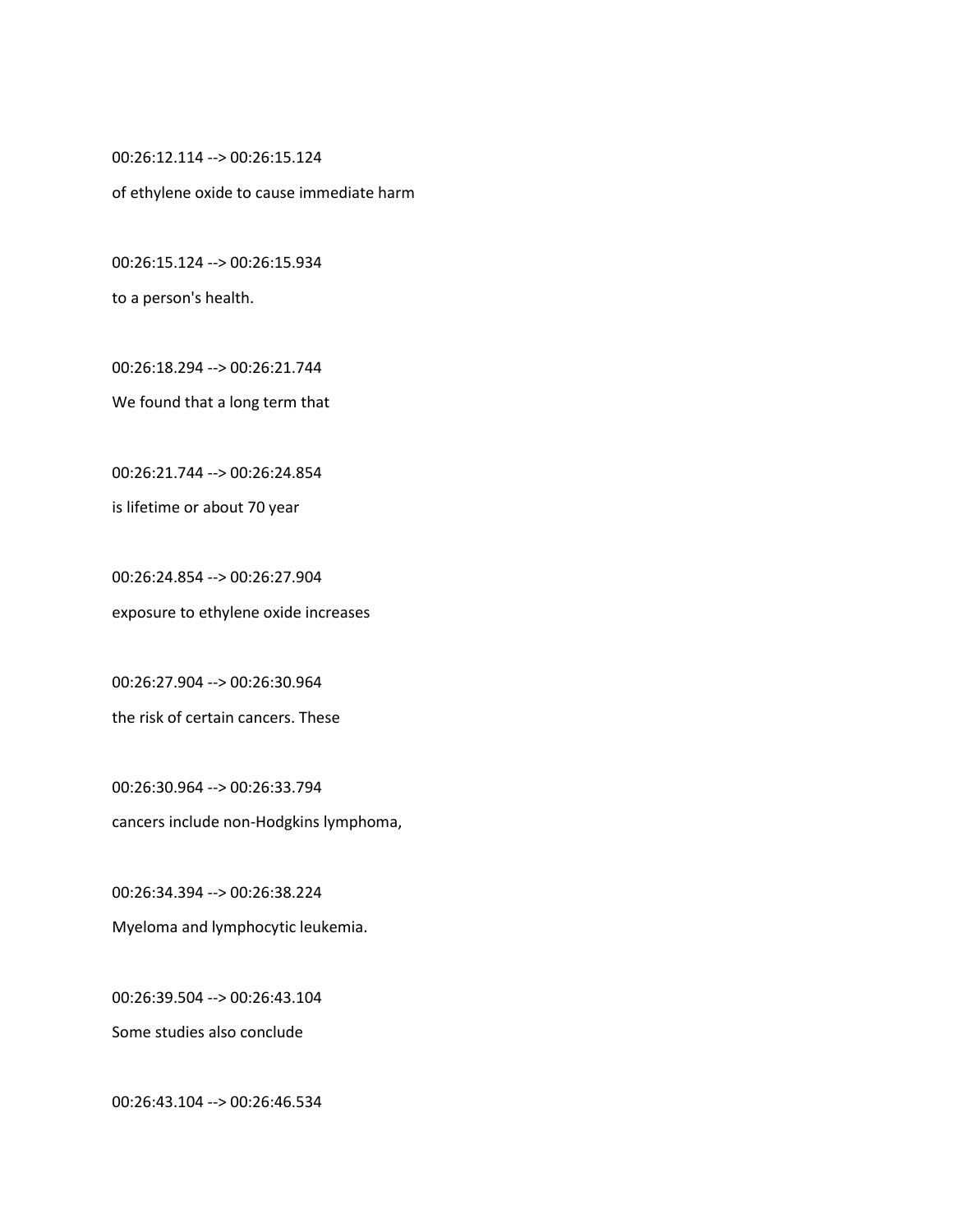that long term exposure to ethylene oxide

00:26:46.534 --> 00:26:48.384 may increase the risk of breast cancer.

00:26:49.824 --> 00:26:50.644

Next slide.

00:26:56.524 --> 00:26:59.714

What is EPA doing about

00:26:59.714 --> 00:27:00.454

ethylene oxide emissions?

00:27:01.484 --> 00:27:04.554

Once EPA identified ethylene oxide

00:27:04.554 --> 00:27:08.474

as carcinogenic, that is, it may cause

00:27:08.474 --> 00:27:11.604

Cancer, we evaluated the amount of ethylene oxide emitted

00:27:11.604 --> 00:27:14.914

or released into the air. We then worked with the

00:27:14.914 --> 00:27:18.764

States to reduce or minimize the emissions of ethylene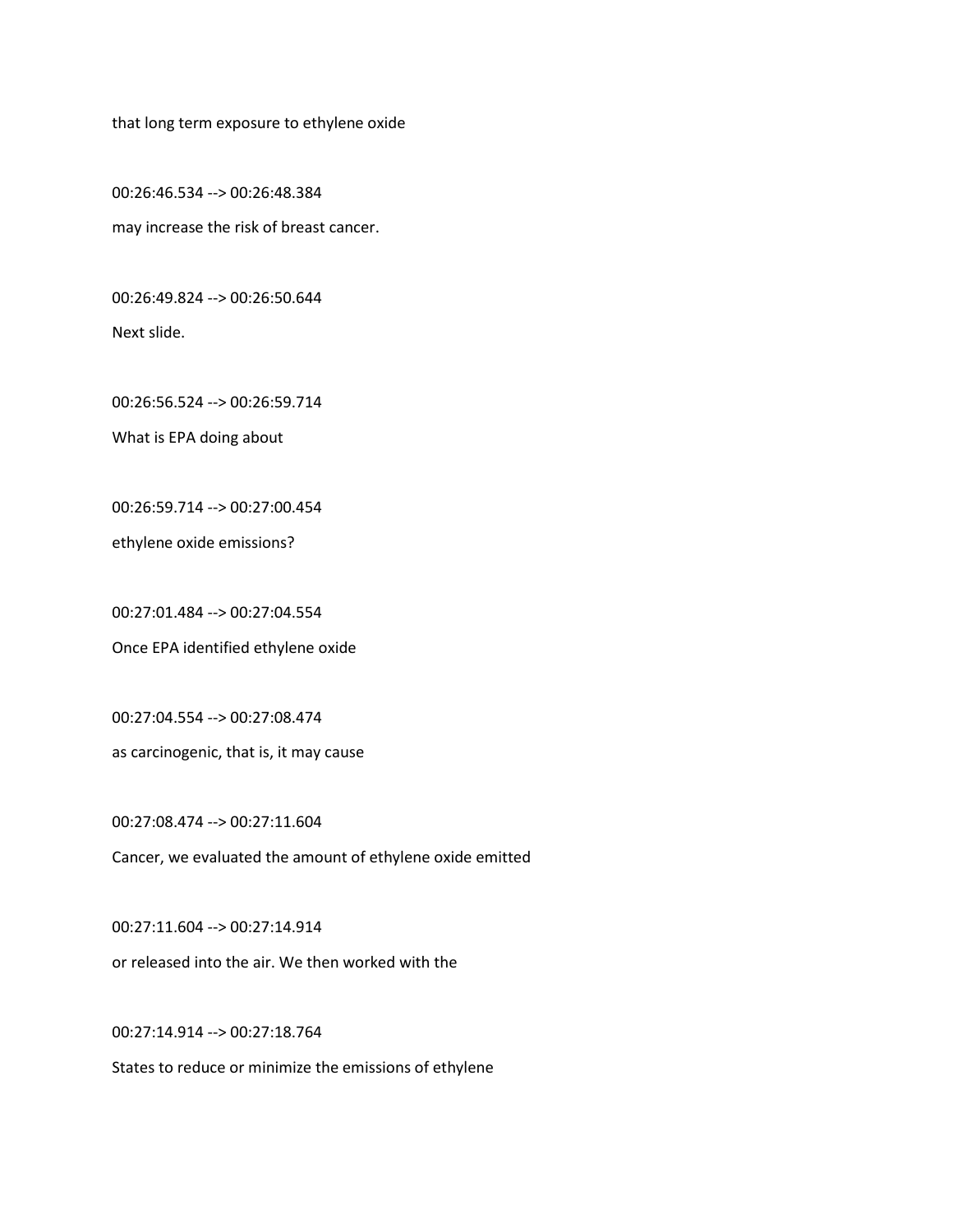00:27:18.764 --> 00:27:22.204

oxide from numerous facilities across the

00:27:22.204 --> 00:27:25.544 nation and improve air quality for everyone.

00:27:27.084 --> 00:27:30.254

We and the states have reached out to

00:27:30.254 --> 00:27:33.294 the industries and sterilizing facilities and found

00:27:33.294 --> 00:27:37.264 that they have voluntarily completed

00:27:37.264 --> 00:27:41.074 two types of projects since 2018 that reduce

00:27:41.074 --> 00:27:42.184

or minimize emissions.

00:27:43.484 --> 00:27:47.074 Some have installed new control devices

00:27:47.074 --> 00:27:50.454 which capture and send ethylene oxide gases through

00:27:50.454 --> 00:27:53.854 the units which destroy the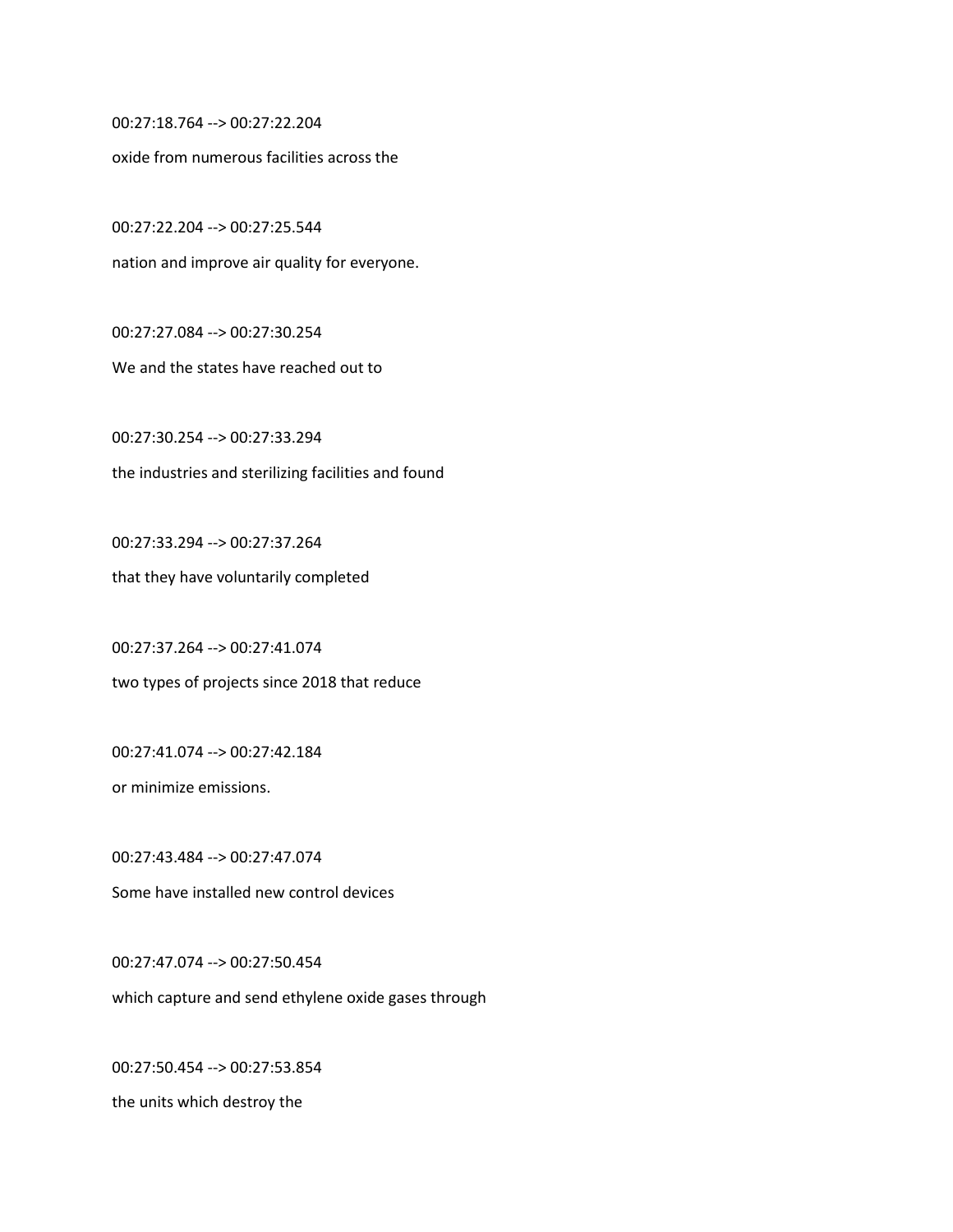00:27:53.854 --> 00:27:57.474

chemical. Others have improved their leak detection

00:27:57.474 --> 00:28:00.854

system, repaired leaks throughout their process lines

00:28:00.854 --> 00:28:03.364

and prevented the release of ethylene oxide to the air.

00:28:05.364 --> 00:28:06.194

Next slide.

00:28:08.694 --> 00:28:14.404 Earlier

00:28:14.404 --> 00:28:17.764

I introduced the EPA strategy for controlling ethylene oxide

00:28:18.274 --> 00:28:20.744

emissions, there are two parts.

00:28:21.314 --> 00:28:24.844

First, we are currently reviewing

00:28:24.844 --> 00:28:27.924

our regulations used by facilities that are permitted

00:28:27.924 --> 00:28:30.034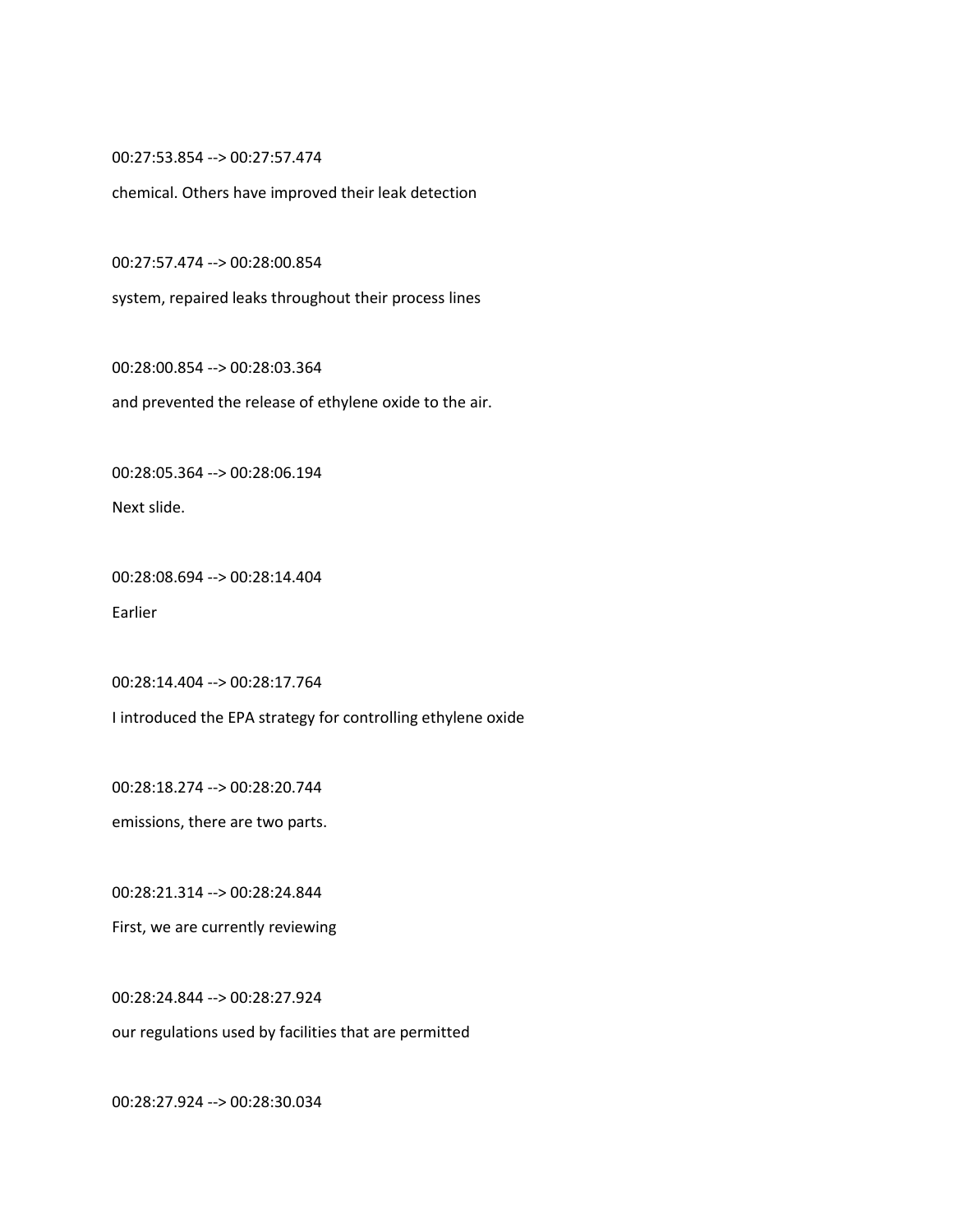to release ethylene oxide into the air.

00:28:30.624 --> 00:28:33.814

Regulations are rules

00:28:33.814 --> 00:28:37.114

that set the limits on what can be done and how

00:28:37.114 --> 00:28:38.974 much pollution can be admitted or released.

00:28:40.224 --> 00:28:43.264

To start our regulatory

00:28:43.264 --> 00:28:47.164

review, we have identified those regulations which apply to

00:28:47.164 --> 00:28:49.774

facilities that make or use ethylene oxide.

00:28:51.204 --> 00:28:55.044 Ethylene oxide is used in a lot of different

00:28:55.044 --> 00:28:59.334 processes and each process may be regulated

00:28:59.334 --> 00:29:03.214 separately. We can group similar processes into a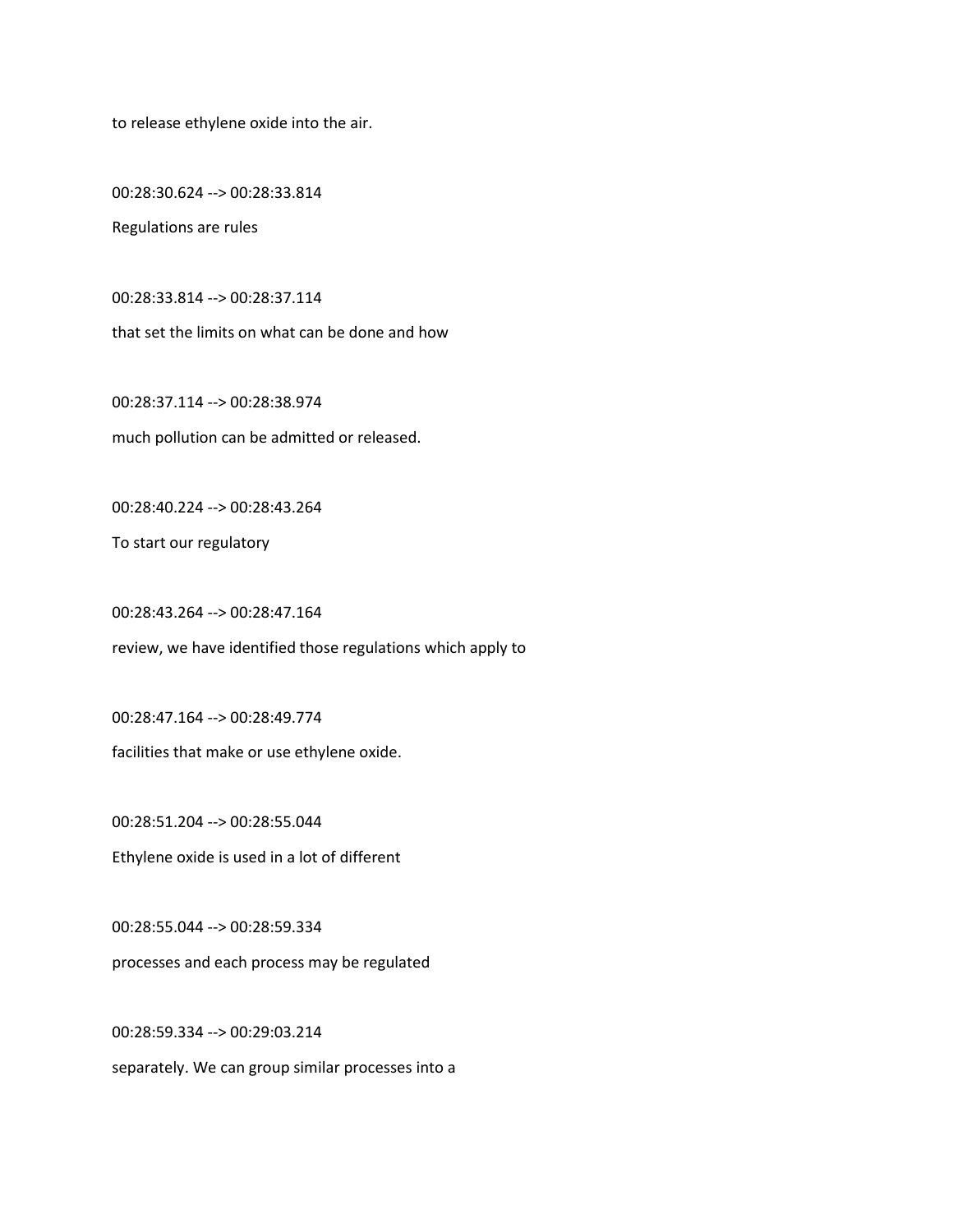00:29:03.214 --> 00:29:04.804

sector for regulatory purposes.

00:29:06.944 --> 00:29:09.954

Then because the risk

00:29:09.954 --> 00:29:10.174

values changed,

00:29:11.104 --> 00:29:14.224 we are also undergoing a review of

00:29:14.224 --> 00:29:17.374 the regulatory requirements to decide if we need

00:29:17.374 --> 00:29:20.064 to change any of the requirements in the rules.

00:29:20.924 --> 00:29:22.174

Next slide.

00:29:25.464 --> 00:29:28.774

EPA has six regulations

00:29:28.774 --> 00:29:31.314 that directly regulate ethylene oxide emissions.

00:29:31.984 --> 00:29:35.354 These regulations have limits that can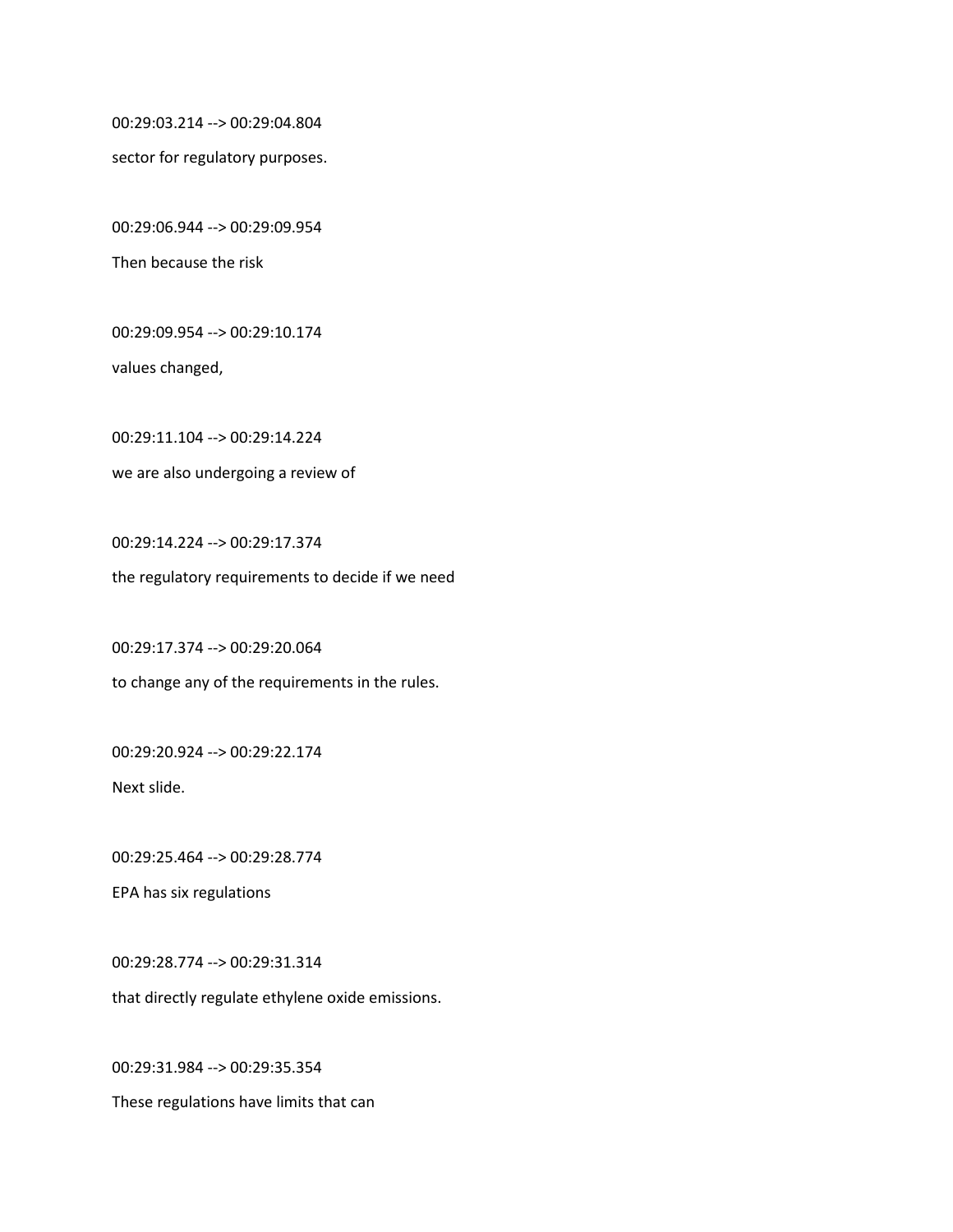00:29:35.354 --> 00:29:37.464

affect or reduce ethylene oxide emissions.

00:29:38.474 --> 00:29:41.954

For industrial processes, there's not

00:29:41.954 --> 00:29:45.094 one overarching regulation because ethylene oxide

00:29:45.094 --> 00:29:46.594 is used in different processes.

00:29:47.604 --> 00:29:51.364 These processes include the miscellaneous

00:29:51.364 --> 00:29:52.614 organic chemical manufacturing.

00:29:53.364 --> 00:29:56.874 The polyether polyols production.

00:29:58.134 --> 00:30:01.164 The synthetic organic chemical

00:30:01.164 --> 00:30:02.064 manufacturing industry.

00:30:03.104 --> 00:30:05.944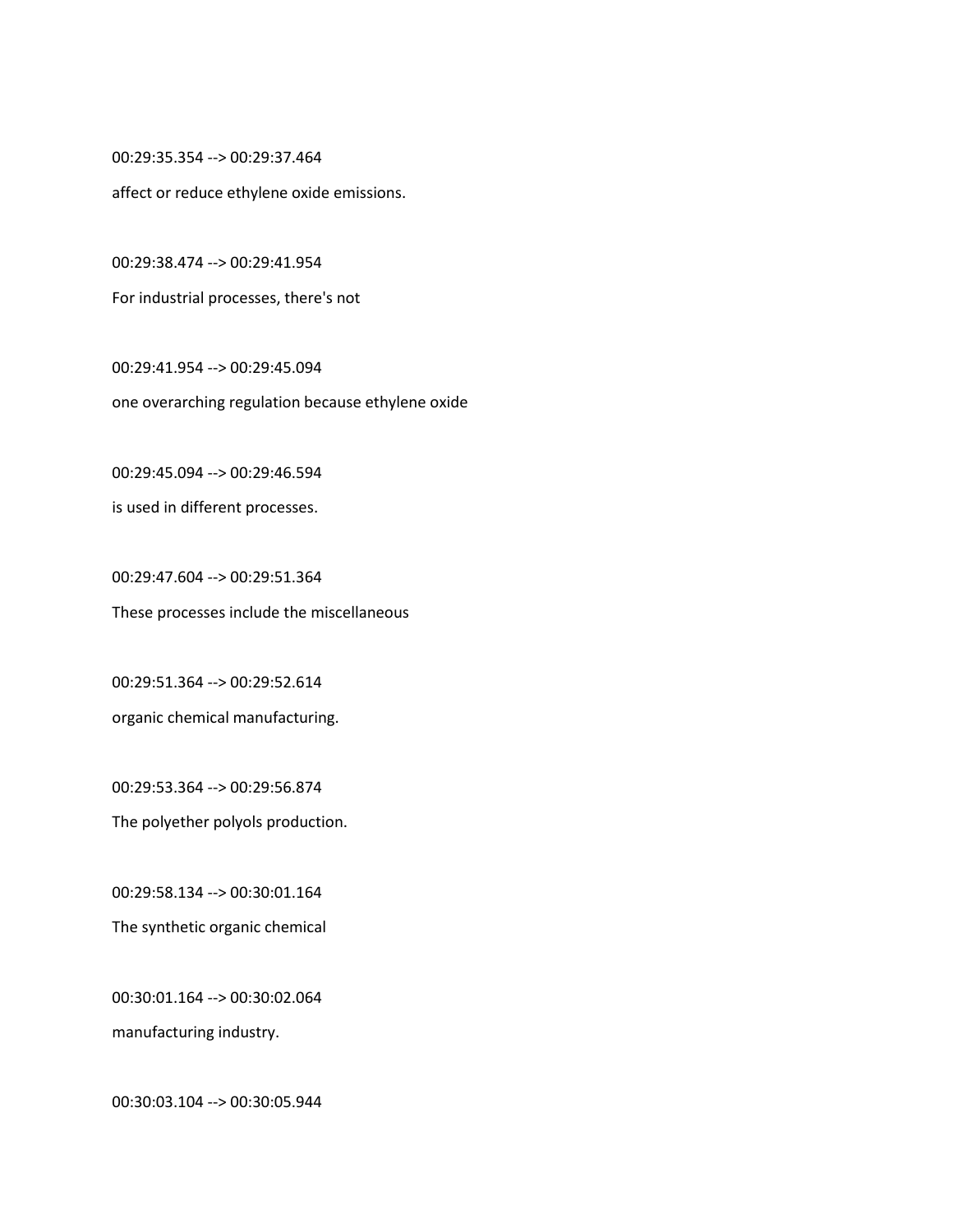And the organic liquid's distribution.

00:30:06.634 --> 00:30:08.164 Not for gasoline.

00:30:10.234 --> 00:30:13.364

And there are two

00:30:13.364 --> 00:30:17.084 regulations, one for commercial sterilizers, the ethylene

00:30:17.084 --> 00:30:20.404

oxide emitting sterilization facilities and

00:30:20.404 --> 00:30:22.024

one for hospital sterilizers.

00:30:23.694 --> 00:30:24.524

Next slide.

00:30:26.964 --> 00:30:30.054

The second step we have taken in

00:30:30.054 --> 00:30:33.254

our strategy for controlling ethylene oxide emissions is to work with

00:30:33.254 --> 00:30:36.444 our state partners to gather information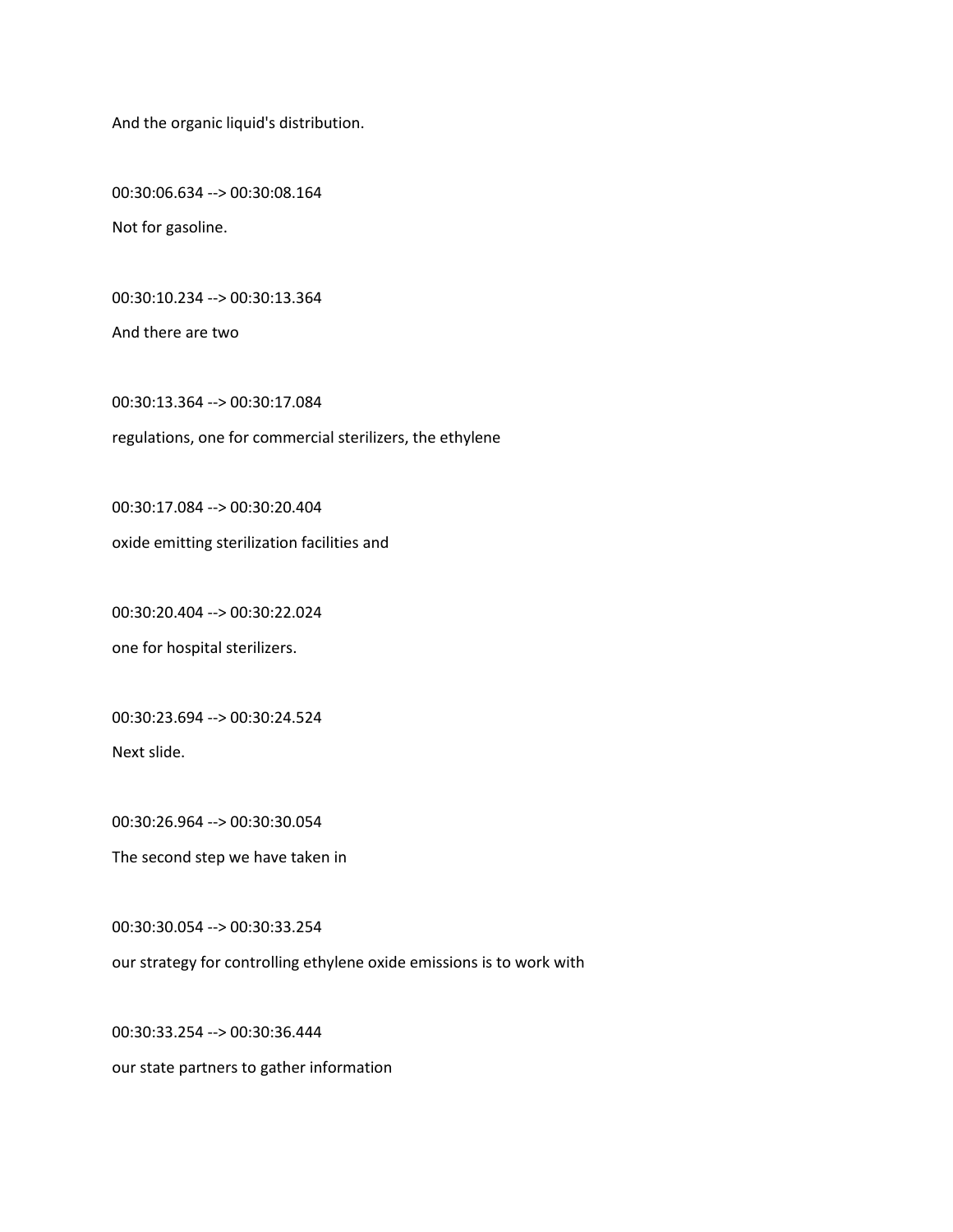00:30:36.444 --> 00:30:40.134

on updated ethylene oxide facility emissions to

00:30:40.134 --> 00:30:42.724

identify early opportunities for reductions.

00:30:44.674 --> 00:30:47.734

With the states we have

00:30:47.734 --> 00:30:50.934 contacted and spoken with the industrial and

00:30:50.934 --> 00:30:51.384

sterilizing facilities.

00:30:52.364 --> 00:30:55.674

The facilities have begun or completed

00:30:55.674 --> 00:30:58.704

projects voluntarily to check and

00:30:58.704 --> 00:31:00.544 reduce the amount of ethylene oxide they emitted.

00:31:02.144 --> 00:31:05.344 They want to continue to be good stewards of

00:31:05.344 --> 00:31:05.634 the environment.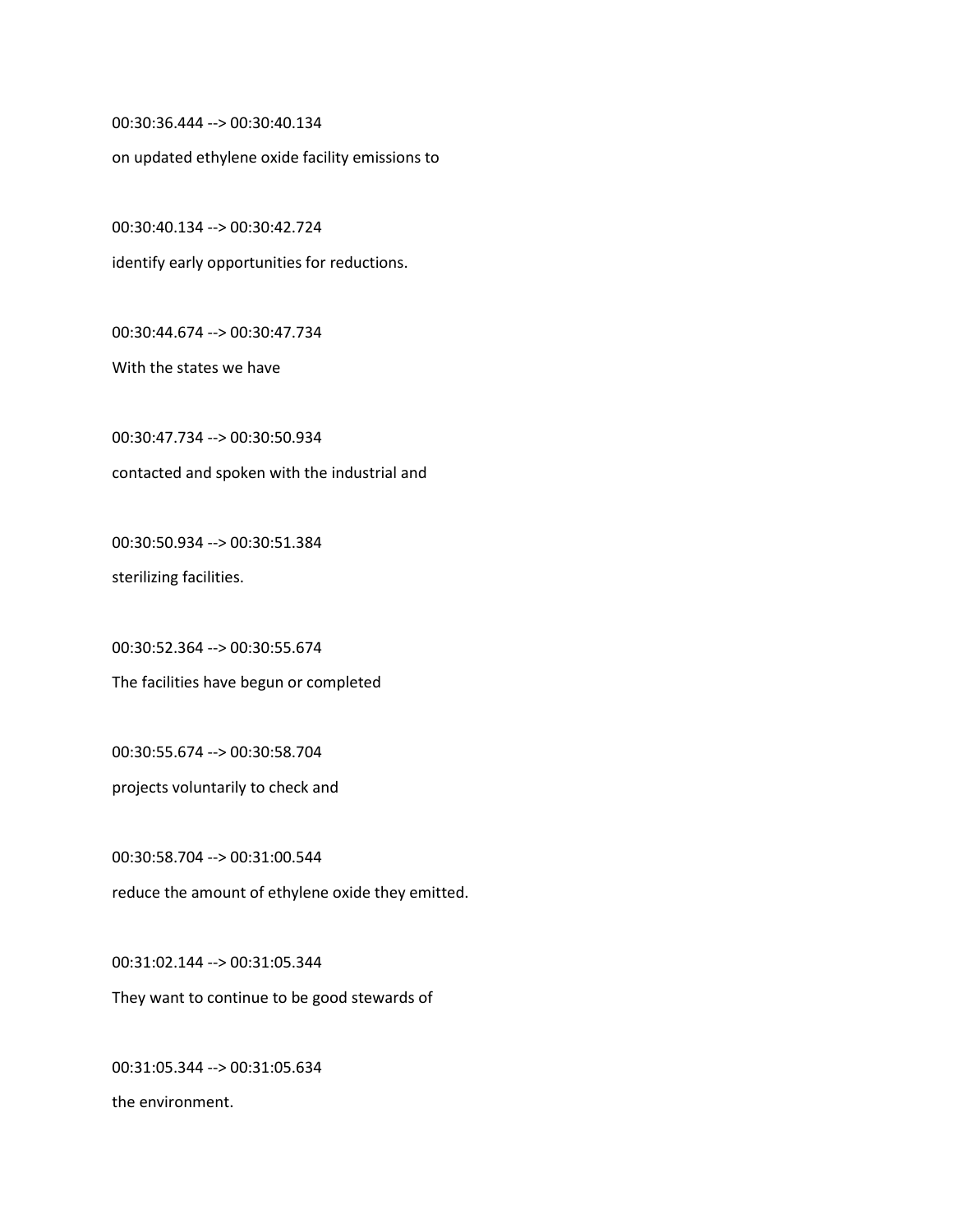00:31:07.584 --> 00:31:10.784

We have been working with the facilities to get the

00:31:10.784 --> 00:31:14.044

most recent amounts of ethylene oxide that they emit

00:31:14.044 --> 00:31:17.874

in our discussions. The facilities have

00:31:17.874 --> 00:31:21.314

explained that they had often used conservative estimates for

00:31:21.314 --> 00:31:24.444 the emission calculations, which

00:31:24.444 --> 00:31:27.424 resulted in over estimating how much chemical they emitted.

00:31:28.474 --> 00:31:31.624 We are talking with the facilities

00:31:31.624 --> 00:31:34.764 about any new technology advances that

00:31:34.764 --> 00:31:38.064

they could begin using to see if these advances

00:31:38.064 --> 00:31:41.604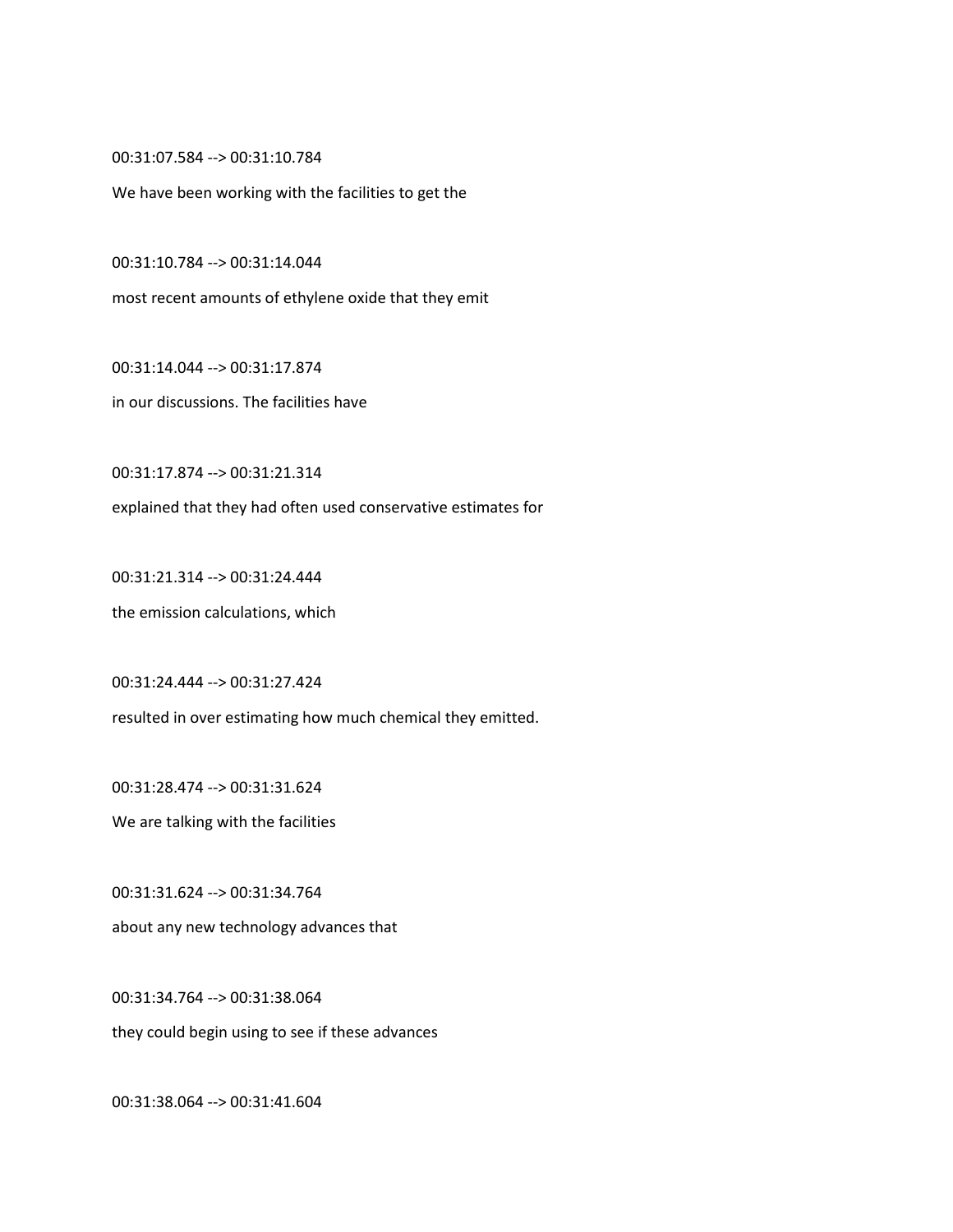could reduce or minimize the release of ethylene oxide

00:31:41.604 --> 00:31:42.014 from their facilities.

00:31:43.154 --> 00:31:46.274 Finally, we are beginning to revise the risk

00:31:46.274 --> 00:31:49.304 estimates using this current information

00:31:49.304 --> 00:31:52.324

to see if the work that has been done in the past

00:31:52.324 --> 00:31:56.484 four years has decreased the risk from ethylene oxide

00:31:56.484 --> 00:31:58.614 emissions from these facilities in Region 6.

00:31:59.954 --> 00:32:01.184

Next slide.

00:32:04.124 --> 00:32:07.414

I have talked about what ethylene oxide

00:32:07.414 --> 00:32:11.004

is, what it is used for, what some health concerns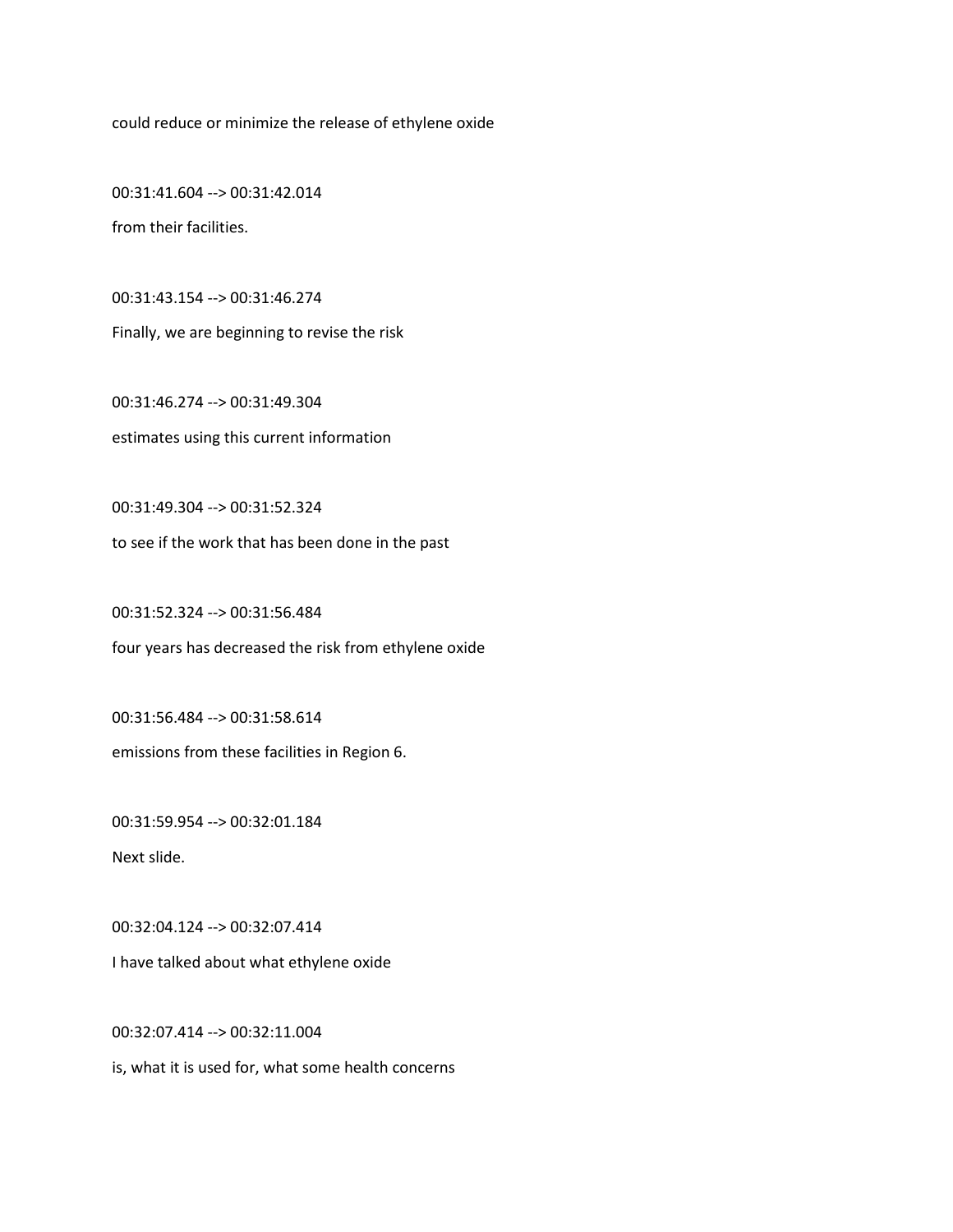00:32:11.004 --> 00:32:14.104

are, and what EPA is doing to reduce or minimize emissions.

00:32:14.684 --> 00:32:17.784

Now I want to discuss a little

00:32:17.784 --> 00:32:21.894

more about how we write the regulations to control emissions

00:32:21.894 --> 00:32:25.684 It is through these regulations that we have authority

00:32:25.684 --> 00:32:29.994

to require certain actions to control or minimize

00:32:29.994 --> 00:32:33.274

pollution and provide for better air

00:32:33.274 --> 00:32:36.594

quality. We are committed to taking actions to reduce the

00:32:36.594 --> 00:32:38.274

risk from ethylene oxide emissions.

00:32:39.624 --> 00:32:42.994 Next I will talk about the difference

00:32:42.994 --> 00:32:46.014 between the criteria pollutants that many of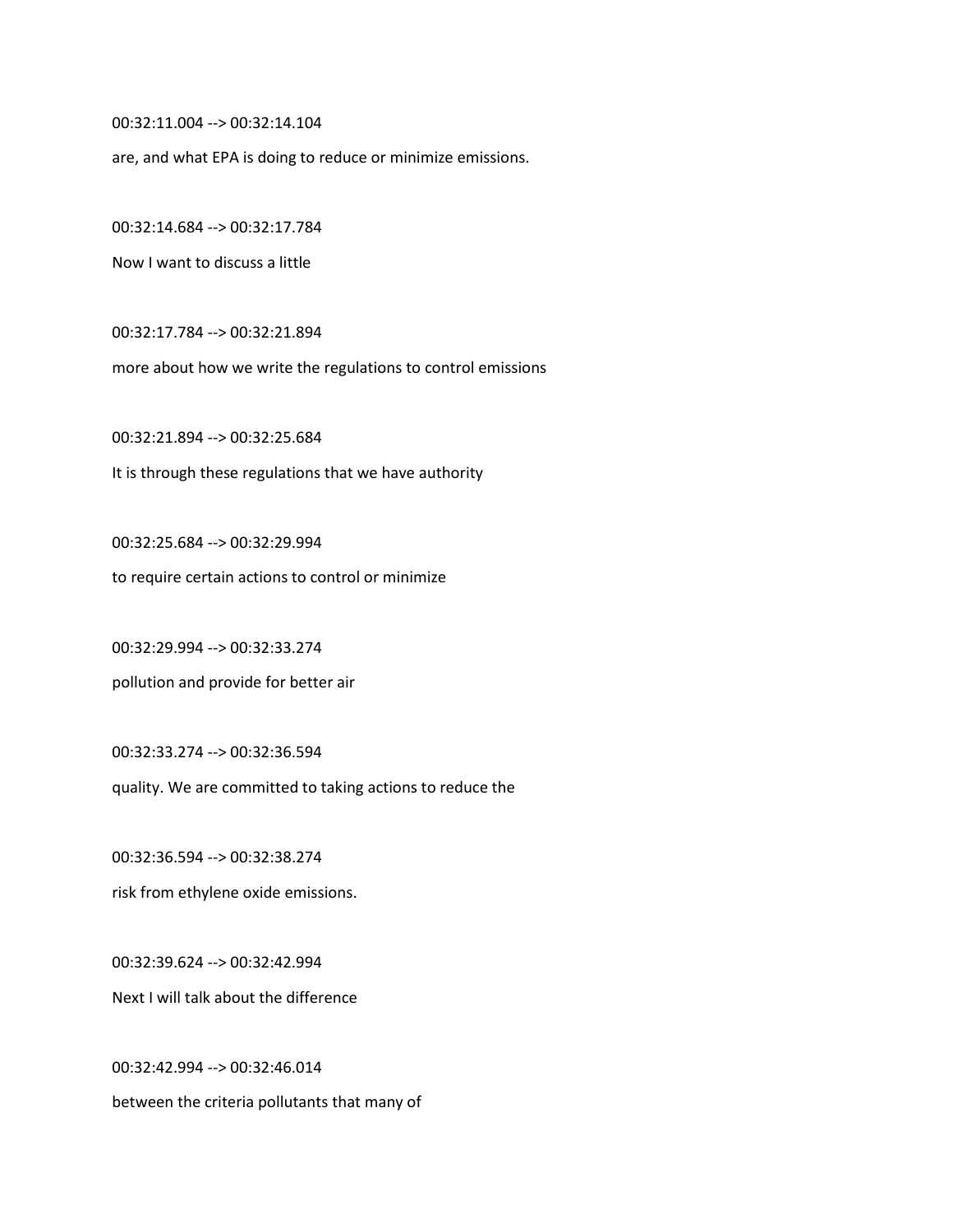00:32:46.014 --> 00:32:47.794

about and air toxics pollutants.

00:32:48.584 --> 00:32:49.374

Next slide.

00:32:51.954 --> 00:32:55.514

EPA recognizes

00:32:55.514 --> 00:32:58.614 two major categories of air pollutants, the

00:32:58.614 --> 00:33:02.524 criteria pollutants and air toxic pollutants.

00:33:02.524 --> 00:33:06.254 EPA has specific criteria to establish

00:33:06.254 --> 00:33:09.324 the standards for the criteria pollutants

00:33:09.324 --> 00:33:10.934 that is based on research.

00:33:11.494 --> 00:33:14.944

That same type of

00:33:14.944 --> 00:33:18.684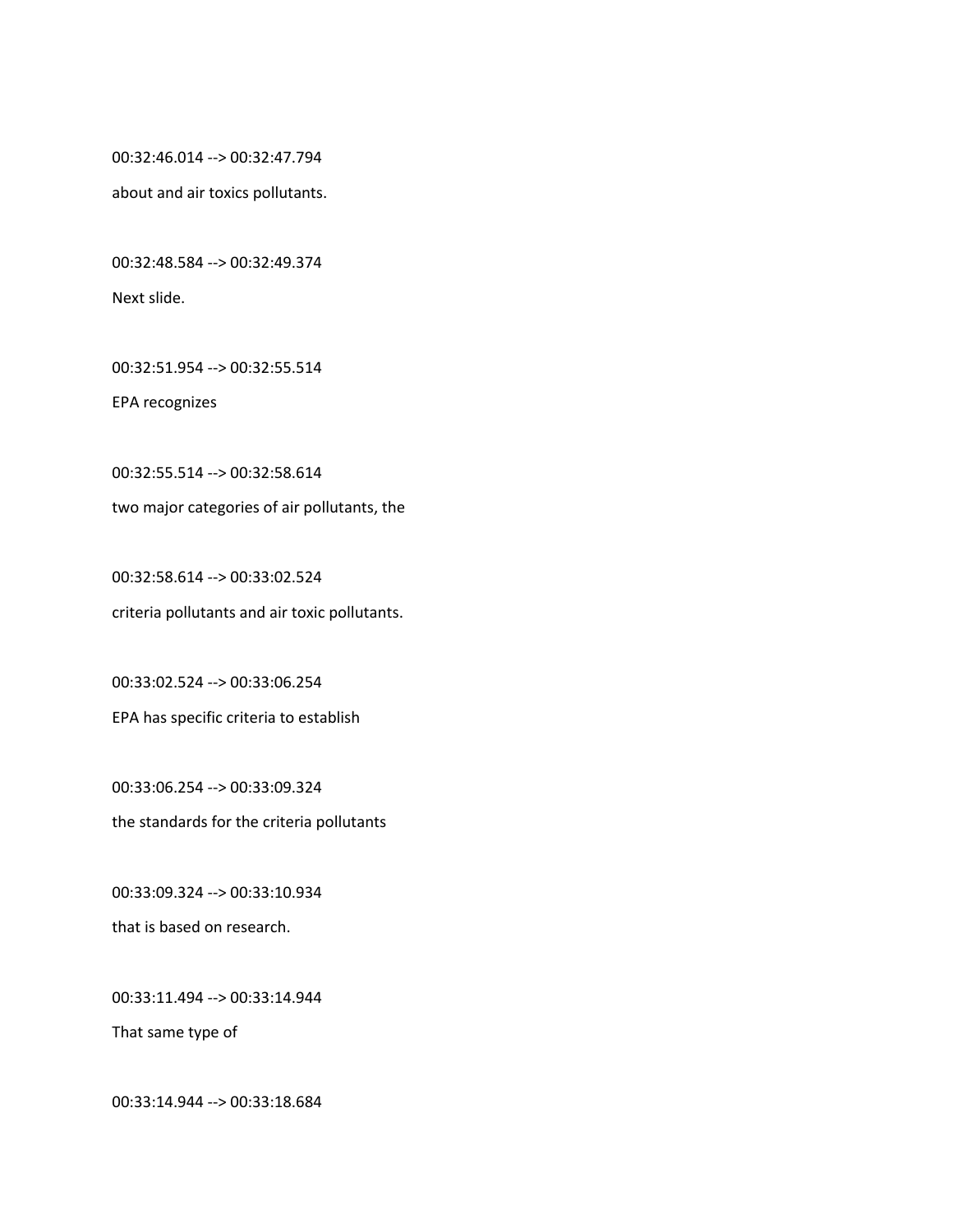research is not available to EPA for establishing

00:33:18.684 --> 00:33:20.344 standards for air toxics.

00:33:21.614 --> 00:33:22.564

However,

00:33:23.364 --> 00:33:26.414 for particulate matter and for lead,

00:33:27.004 --> 00:33:30.594

these two pollutants, air pollutants

00:33:30.594 --> 00:33:34.684 are in both the criteria pollutant and the air

00:33:34.684 --> 00:33:35.814

toxic pollutant categories.

00:33:37.014 --> 00:33:37.924

Next slide.

00:33:40.134 --> 00:33:43.574

Criteria

00:33:43.574 --> 00:33:47.124

pollutants are also called air quality standards.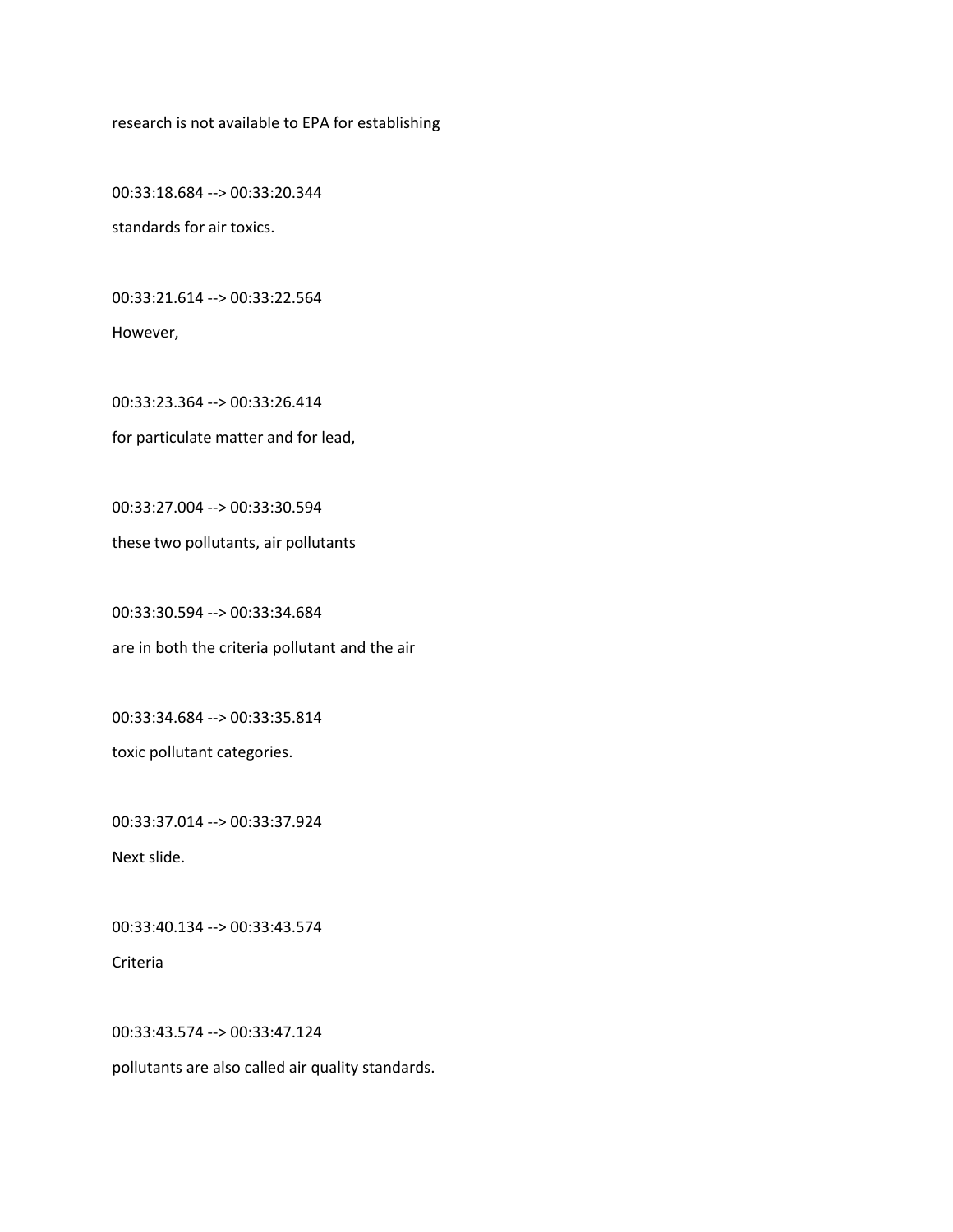00:33:47.644 --> 00:33:49.904

These criteria pollutants

00:33:51.694 --> 00:33:54.894 use air quality standards to set limits on

00:33:54.894 --> 00:33:57.704

how much of these chemicals can be released into the air.

00:33:58.494 --> 00:34:01.514 These are common widespread pollutants that

00:34:01.514 --> 00:34:02.714

are found in outside air.

00:34:03.614 --> 00:34:06.944

The six criteria pollutants

00:34:06.944 --> 00:34:09.264

are ozone, particulate matter,

00:34:09.874 --> 00:34:11.364 Carbon monoxide.

00:34:12.004 --> 00:34:13.454

Sulfur dioxide

00:34:14.394 --> 00:34:17.334

Nitrogen dioxide and lead.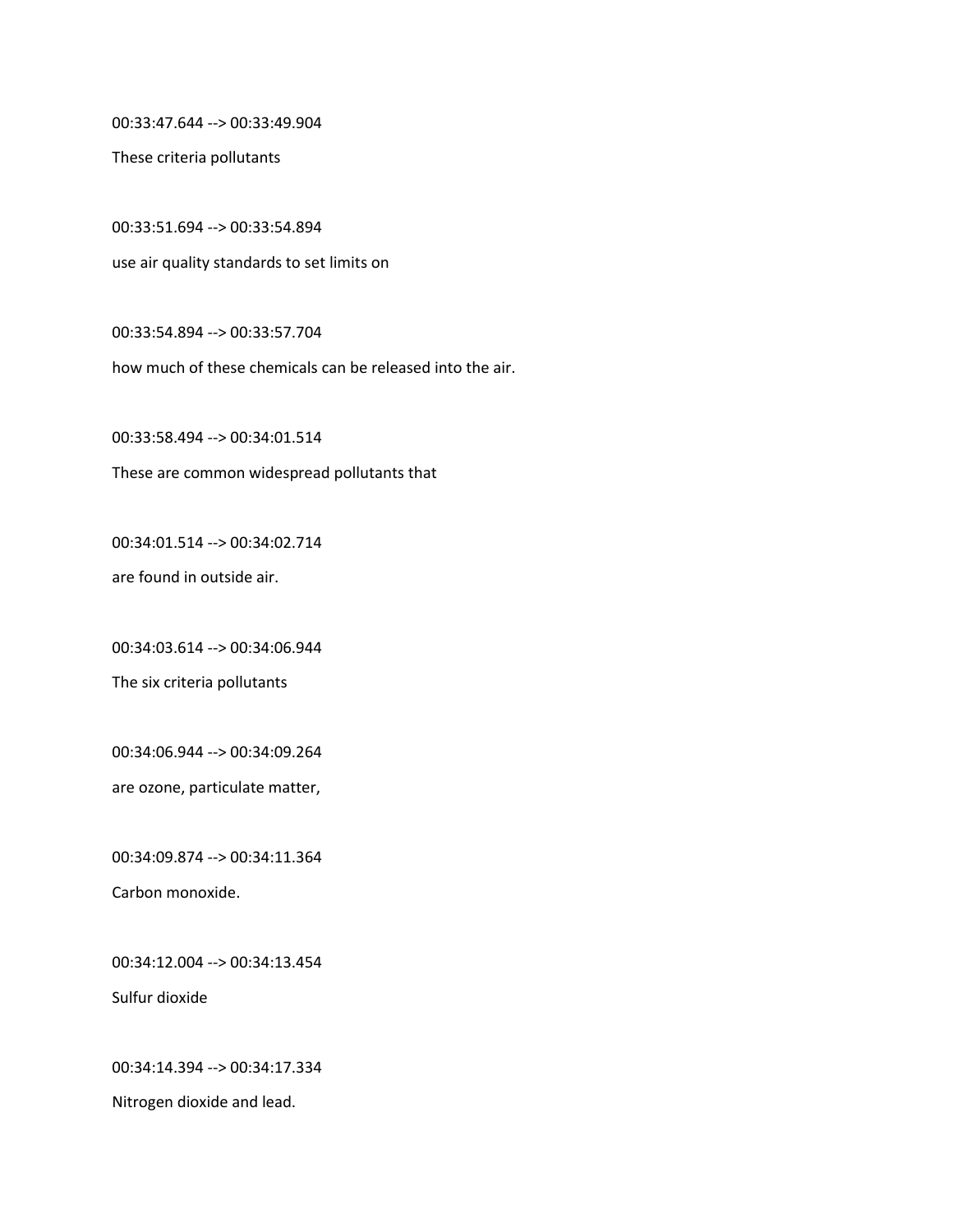00:34:18.854 --> 00:34:21.934

The health effects from excessive amounts

00:34:21.934 --> 00:34:24.344

of these pollutants will include:

00:34:25.164 --> 00:34:28.314

Respiratory diseases, asthma

00:34:28.314 --> 00:34:29.114

or bronchitis.

00:34:29.854 --> 00:34:32.094

Heart disease like angina.

00:34:32.694 --> 00:34:36.034 and possible developmental issues

00:34:36.034 --> 00:34:36.334

in children.

00:34:37.444 --> 00:34:38.234 Next slide.

00:34:40.194 --> 00:34:43.294

Air toxics

00:34:43.294 --> 00:34:44.674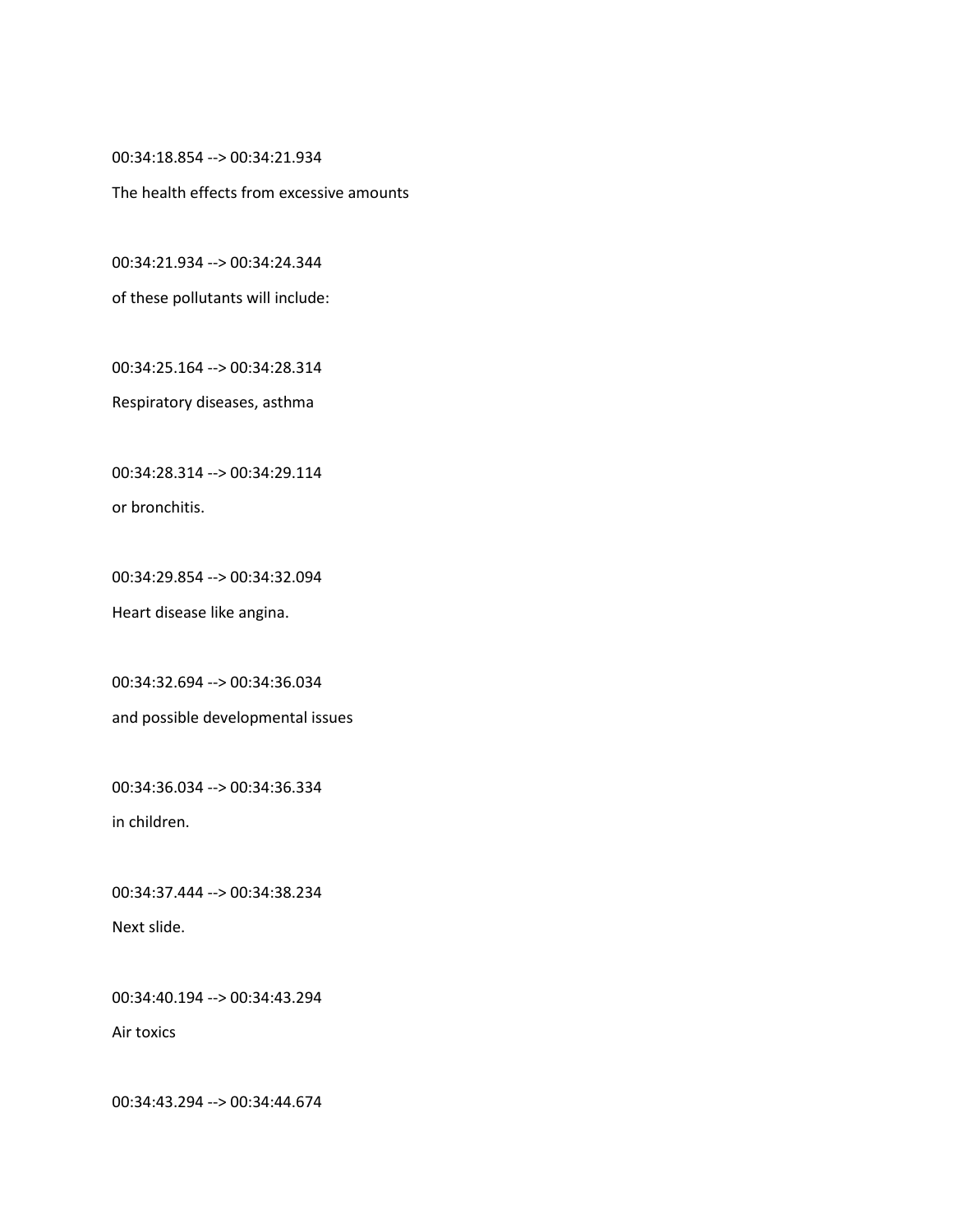or hazardous air pollutants

00:34:45.254 --> 00:34:48.574

use industry categories or

00:34:48.574 --> 00:34:51.594

sectors for emission standards to set limits

00:34:51.594 --> 00:34:54.744 on how much of these chemicals can be released into

00:34:54.744 --> 00:34:55.164

the air.

00:34:56.364 --> 00:34:59.424 Emissions from industries are typically

00:34:59.424 --> 00:35:02.454

localized and come from

00:35:02.454 --> 00:35:05.574 individual specific facilities like industrial plants

00:35:05.574 --> 00:35:06.264 or power plants.

00:35:07.734 --> 00:35:10.914

EPA sets emission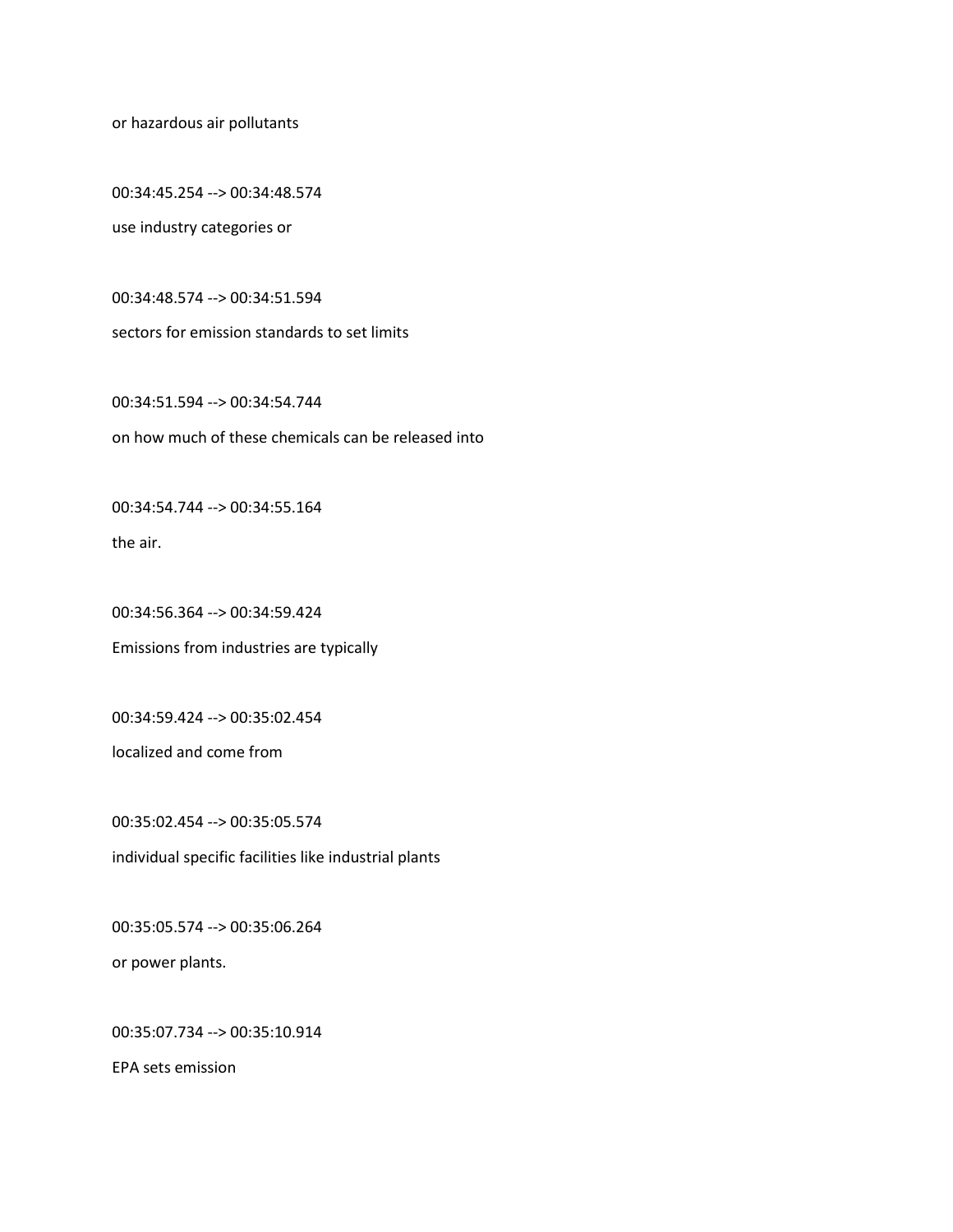00:35:10.914 --> 00:35:15.214

standards for the categories or sectors of the industries

00:35:15.214 --> 00:35:17.084

that emit air toxic pollutants.

00:35:17.684 --> 00:35:20.834

These standards are known

00:35:20.834 --> 00:35:25.254

as national emission Standards for hazardous air pollutants

00:35:25.254 --> 00:35:27.494

Or you may hear the term NESHAPs.

00:35:28.154 --> 00:35:31.384

There are over 100

00:35:31.384 --> 00:35:34.444

different categories or sectors that regulate hazardous air

00:35:34.444 --> 00:35:35.324

pollutant emissions.

00:35:36.804 --> 00:35:39.964 For examples of individual categories

00:35:39.964 --> 00:35:40.204 or sectors,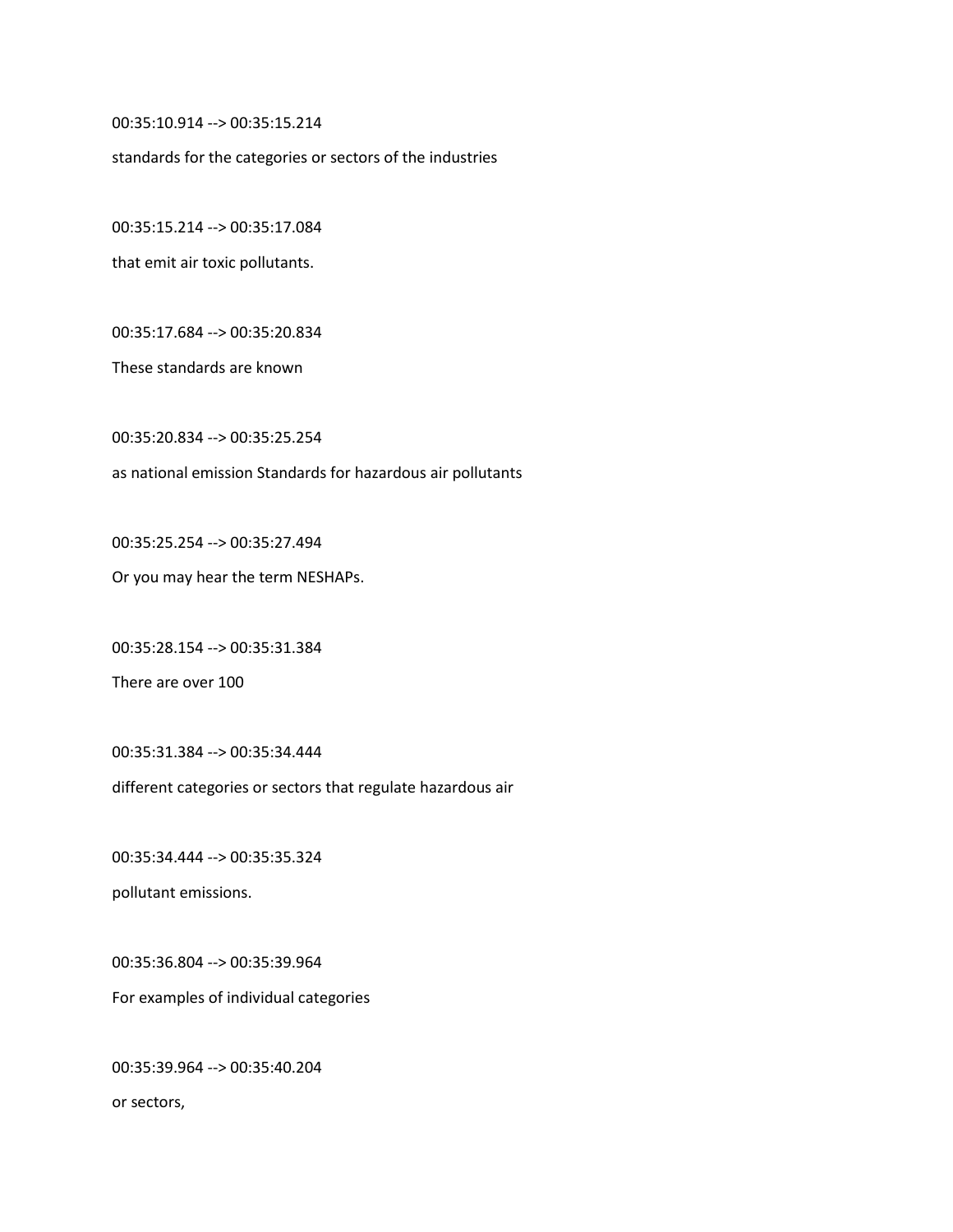00:35:40.794 --> 00:35:43.544

these include petroleum refineries,

00:35:44.104 --> 00:35:47.374

Dry cleaners, gasoline

00:35:47.374 --> 00:35:48.304

dispensing facilities.

00:35:49.264 --> 00:35:51.904

and hazardous waste combustion units.

00:35:53.874 --> 00:35:56.914

Under the Clean Air Act, EPA

00:35:56.914 --> 00:36:00.384

regulates 187

00:36:00.384 --> 00:36:01.604

pollutants as air toxics.

00:36:02.524 --> 00:36:05.574

Health effects from excessive amounts

00:36:05.574 --> 00:36:09.574

of air toxics may cause cancer and other

00:36:09.574 --> 00:36:10.384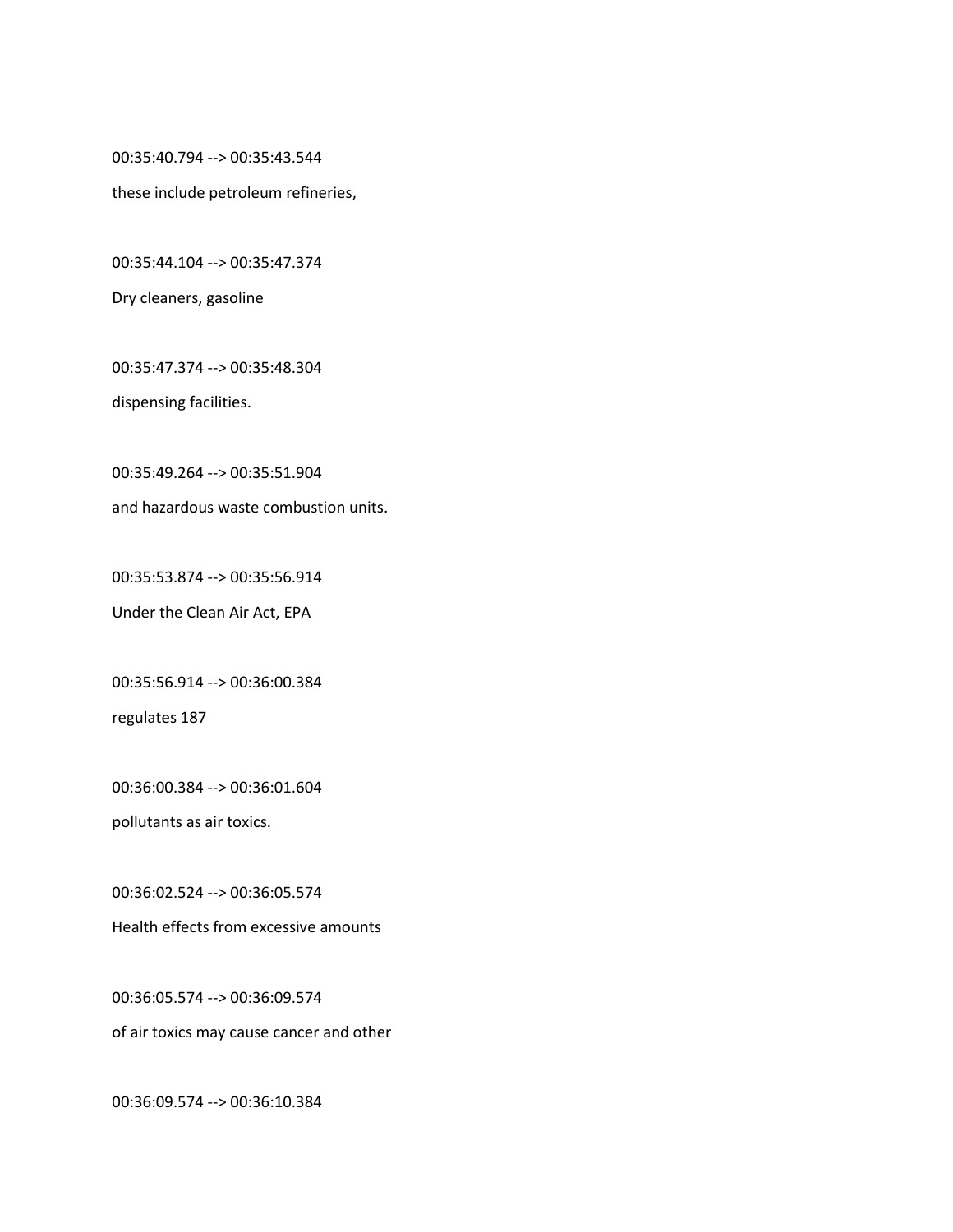serious health effects.

00:36:11.464 --> 00:36:15.024

Air toxics may cause

00:36:15.024 --> 00:36:15.894

adverse environmental effects.

00:36:17.484 --> 00:36:18.484

Next category

00:36:21.174 --> 00:36:27.734

Is

00:36:27.734 --> 00:36:30.824

we are reviewing the various regulations associated

00:36:30.824 --> 00:36:31.584

with ethylene oxide.

00:36:32.744 --> 00:36:36.394

We look at two different categories

00:36:36.394 --> 00:36:39.554

or sources for the hazardous air pollutants.

00:36:41.174 --> 00:36:44.564

A major source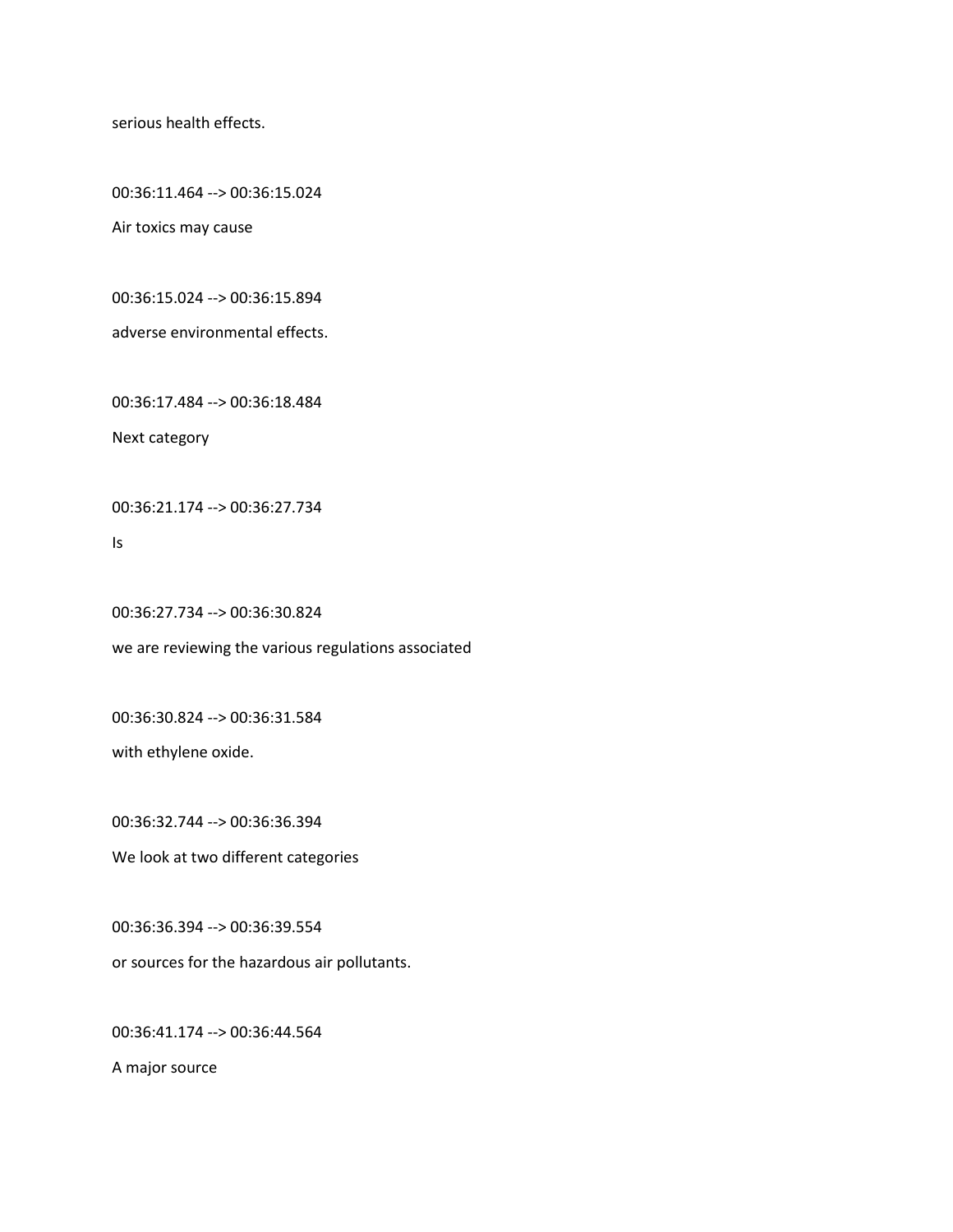00:36:44.564 --> 00:36:48.104

is stationary and can release more than 10 tons per

00:36:48.104 --> 00:36:51.544

year of any one hazardous air pollutant,

00:36:51.544 --> 00:36:54.744

or air toxic, or 25 tons

00:36:54.744 --> 00:36:55.684

per year or more

00:36:56.194 --> 00:36:59.234

of any combination of hazardous air

00:36:59.234 --> 00:36:59.544 pollutants.

00:37:00.854 --> 00:37:03.504

An area source, on the other hand

00:37:04.294 --> 00:37:05.834 is stationary.

00:37:07.374 --> 00:37:10.454 But it does not release is not

00:37:10.454 --> 00:37:13.484 allowed to release as much air toxic. it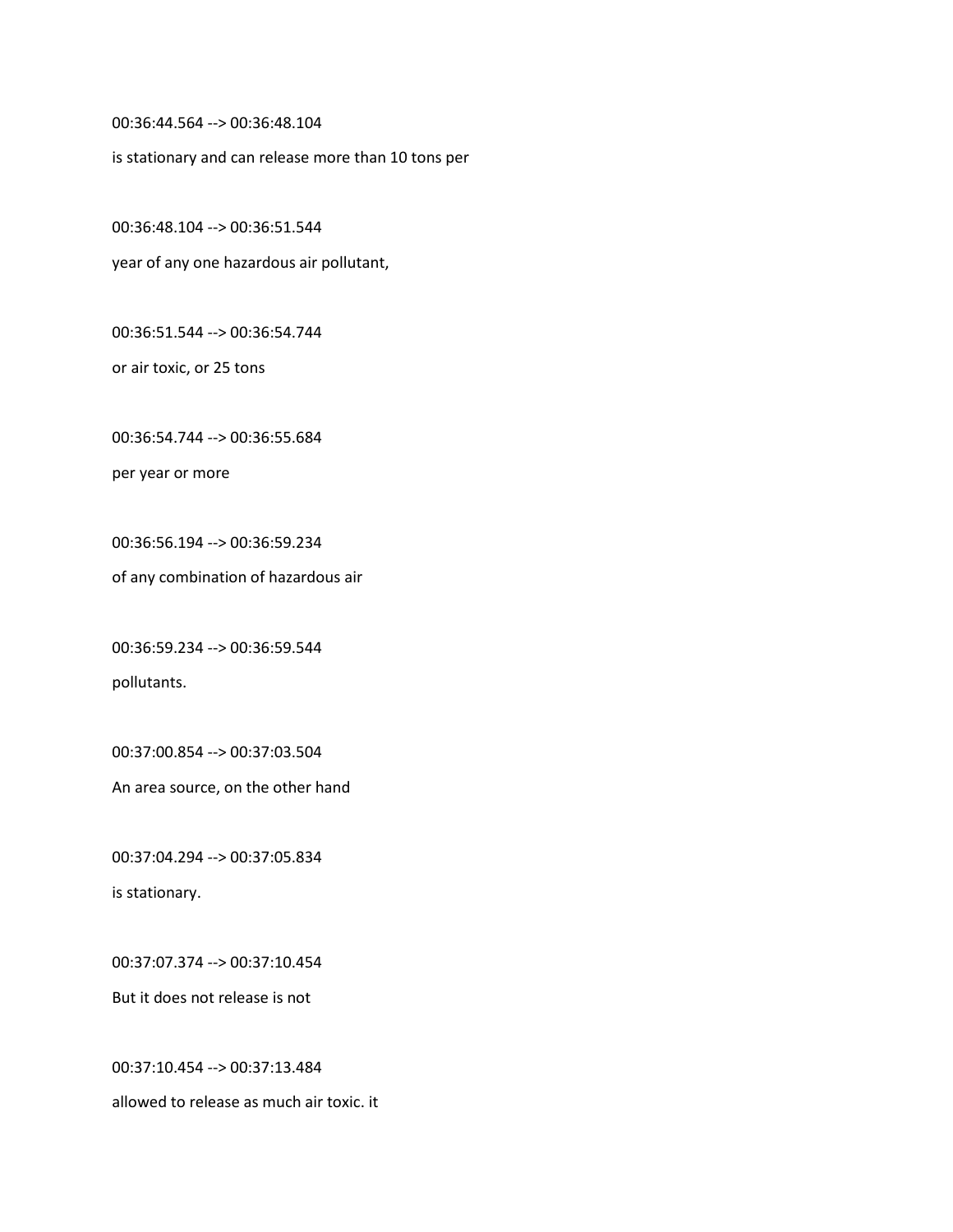00:37:13.484 --> 00:37:17.104

will release 10 or less tons per

00:37:17.104 --> 00:37:18.534

year of any one contaminant.

00:37:19.324 --> 00:37:22.544

Or release than 25 tons per

00:37:22.544 --> 00:37:25.534

year of any combination of hazardous air toxics.

00:37:27.844 --> 00:37:30.344

Next slide, please.

00:37:33.184 --> 00:37:36.344

Once we have determined

00:37:36.344 --> 00:37:37.404

the type of sources

00:37:38.074 --> 00:37:41.654

for the air pollutants, then we review

00:37:41.654 --> 00:37:44.724

what types of control technology is

00:37:44.724 --> 00:37:45.804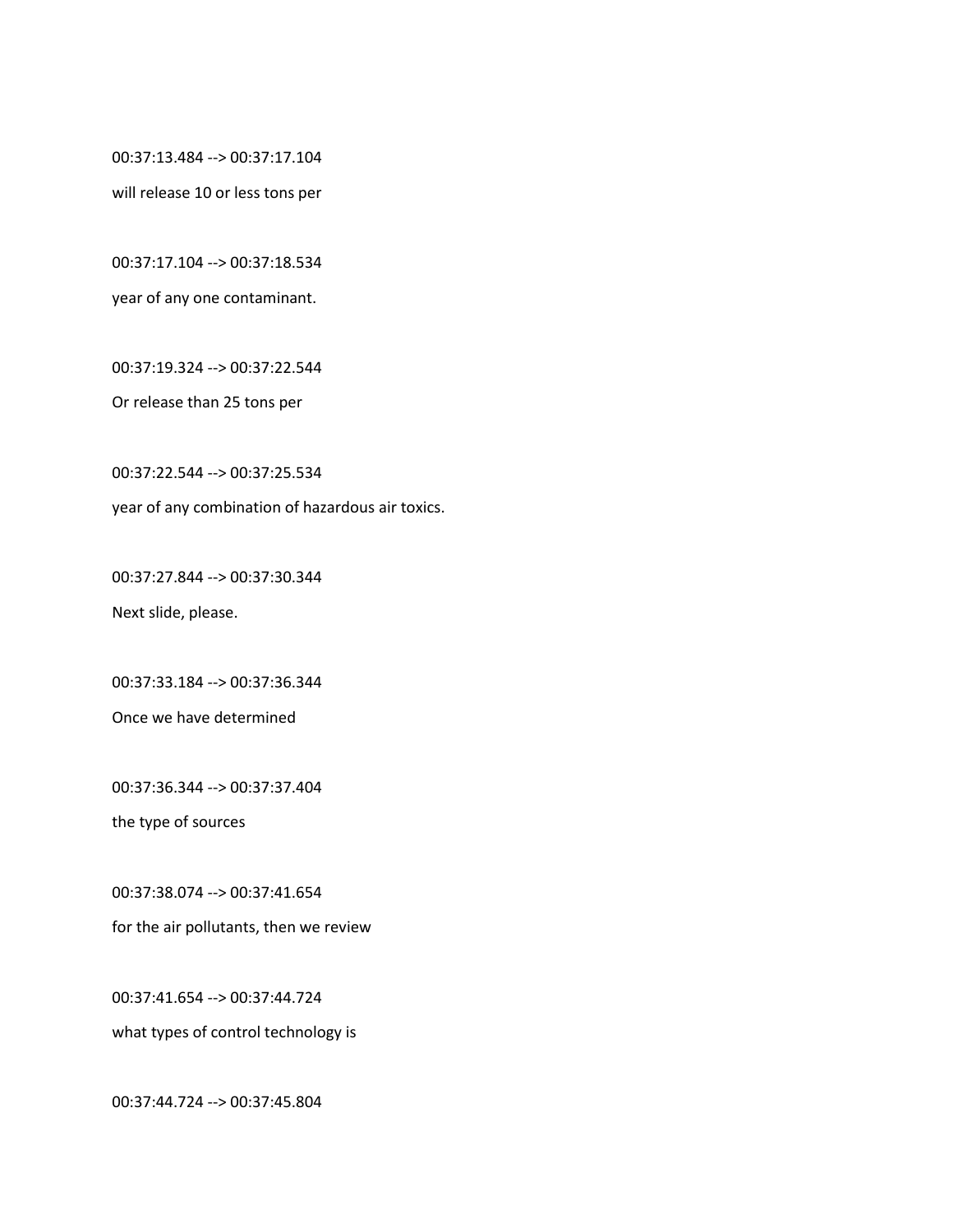applicable for those sources.

00:37:47.094 --> 00:37:48.644 We have two

00:37:49.374 --> 00:37:52.634

standards. The maximum

00:37:52.634 --> 00:37:55.994 achievable control technology or MACT

00:37:55.994 --> 00:37:59.084

Standard, are used by major sources.

00:37:59.694 --> 00:38:02.784

These facilities, the

00:38:02.784 --> 00:38:06.044

major source facilities, are required

00:38:06.044 --> 00:38:09.364 to control their emissions of an air toxic by the

00:38:09.364 --> 00:38:12.524 same amount as any other industry that

00:38:12.524 --> 00:38:14.104 releases that same chemical.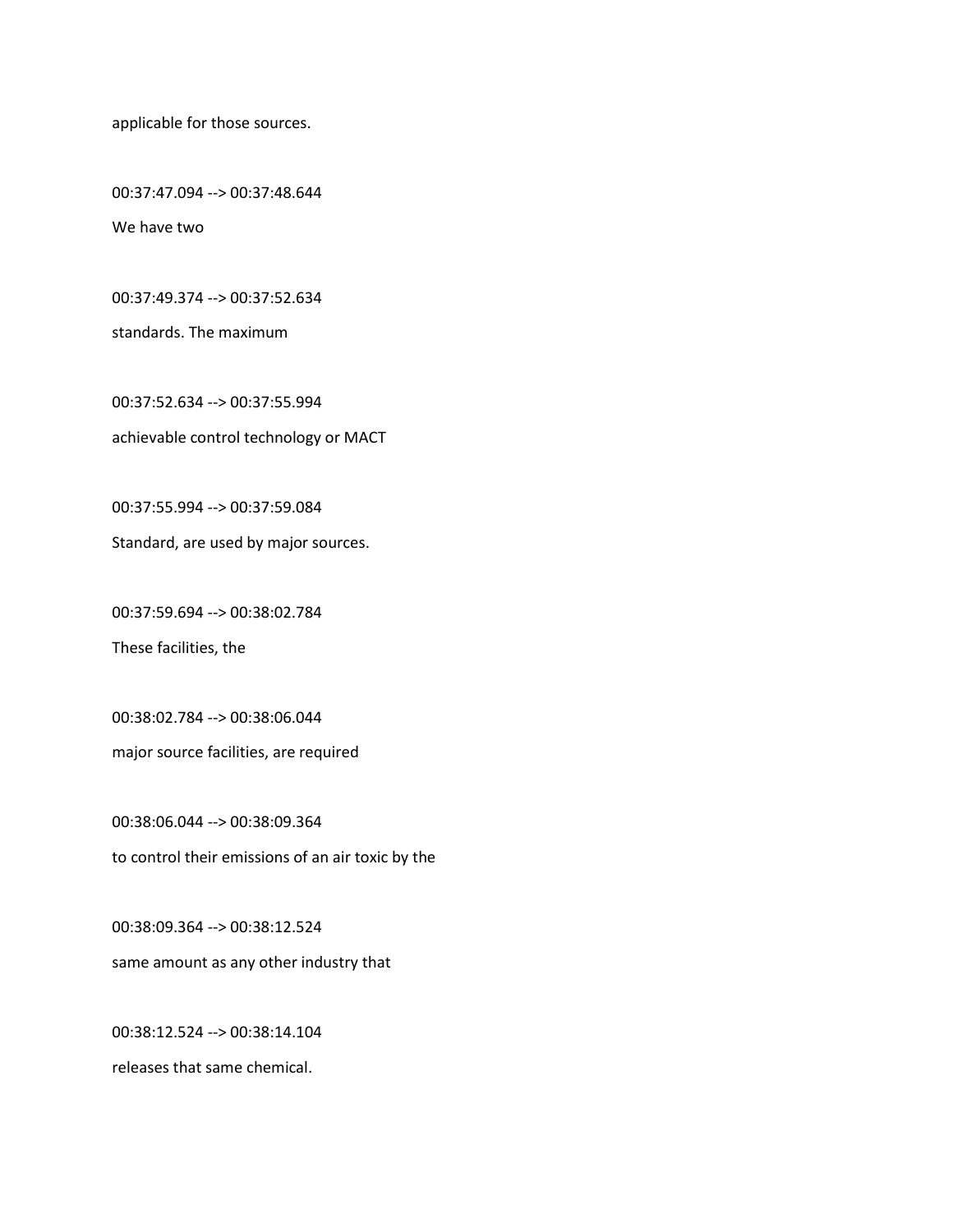00:38:15.194 --> 00:38:18.744

These standards require a facility

00:38:18.744 --> 00:38:22.404 to reduce the amount of air pollution they

00:38:22.404 --> 00:38:24.794 emit by as much as they possibly can.

00:38:27.414 --> 00:38:30.504

The generally

00:38:30.504 --> 00:38:33.584 available control technology standards are

00:38:33.584 --> 00:38:35.234

used by the area sources.

00:38:35.954 --> 00:38:39.564

These standards are based

00:38:39.564 --> 00:38:42.734 on typical performance or just the

00:38:42.734 --> 00:38:46.224 very best effort by that industry in

00:38:46.224 --> 00:38:47.504 that source category.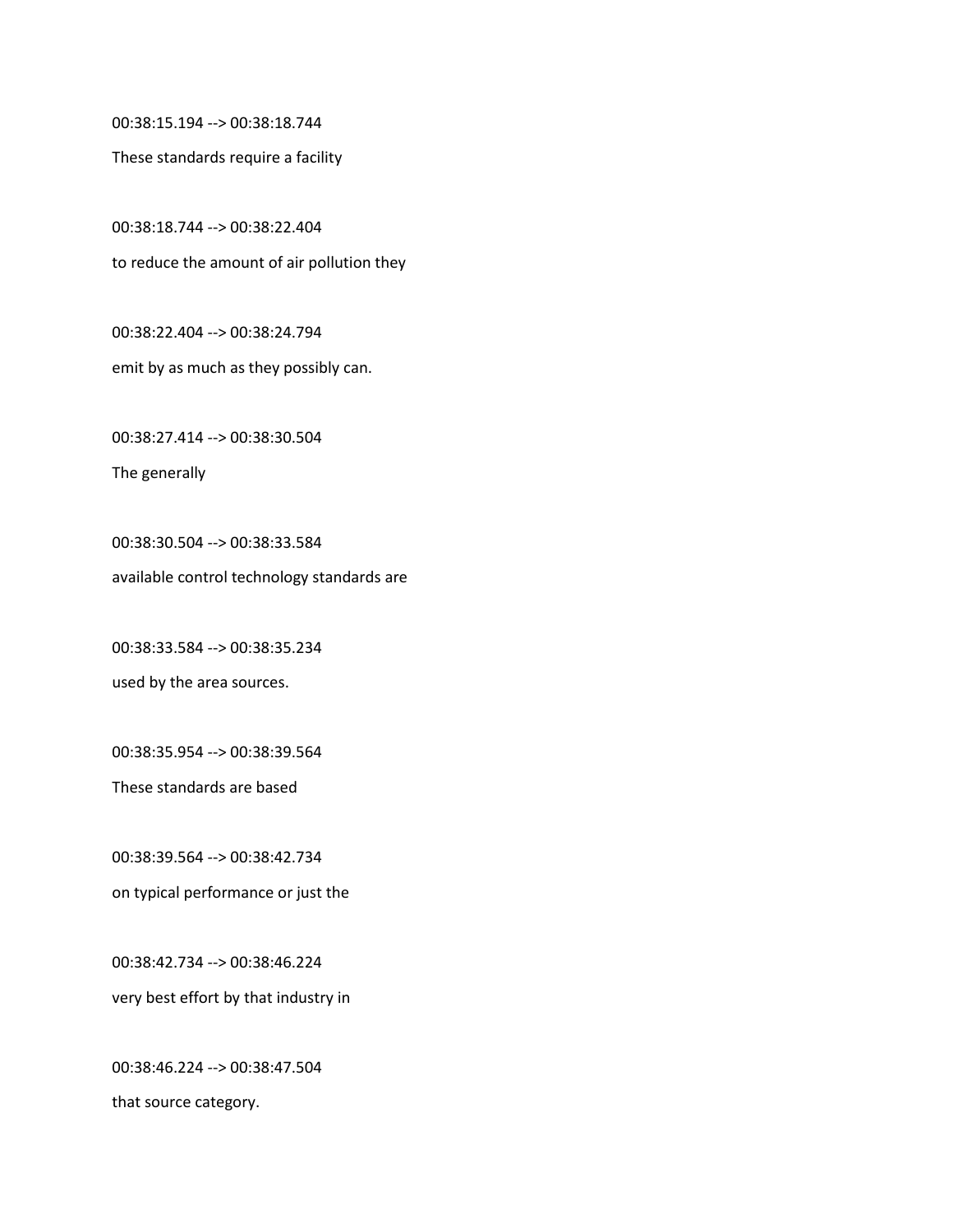00:38:48.284 --> 00:38:51.994

These standards are usually less stringent

00:38:51.994 --> 00:38:55.114

than the maximum achievable control technology

00:38:55.114 --> 00:38:55.354

standards.

00:38:57.484 --> 00:38:58.284

Next slide.

00:39:01.984 --> 00:39:05.104

For revising

00:39:05.104 --> 00:39:08.424 the standard to reduce emissions,

00:39:08.424 --> 00:39:11.434

we have existing air toxic rules and

00:39:11.434 --> 00:39:14.474

at different times we review them and bring them up

00:39:14.474 --> 00:39:17.944

to date by looking at any new risk

00:39:17.944 --> 00:39:20.874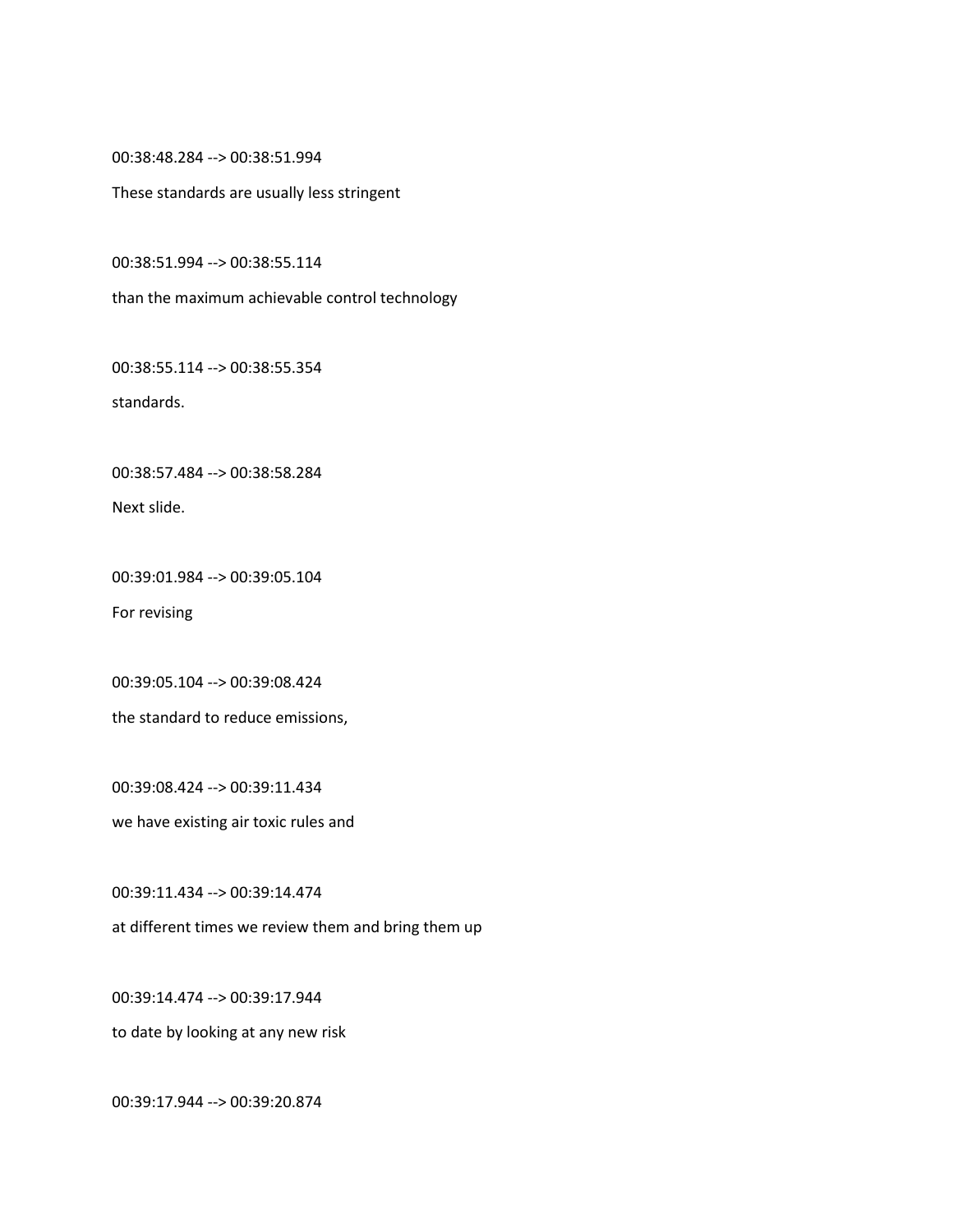information and the latest control technologies.

00:39:21.534 --> 00:39:24.834 To protect air quality since we

00:39:24.834 --> 00:39:26.674

have last reviewed the regulations,

00:39:28.024 --> 00:39:32.654 we may conduct a residual risk

00:39:32.654 --> 00:39:36.334

review. This would look at whether the maximum

00:39:36.334 --> 00:39:39.394 achievable control technology standard or the

00:39:39.394 --> 00:39:42.944 very best practices that industries can do

00:39:42.944 --> 00:39:45.384 will protect the public with an ample margin of safety.

00:39:46.674 --> 00:39:50.324 EPA is required to complete these

00:39:50.324 --> 00:39:51.744 reviews within eight years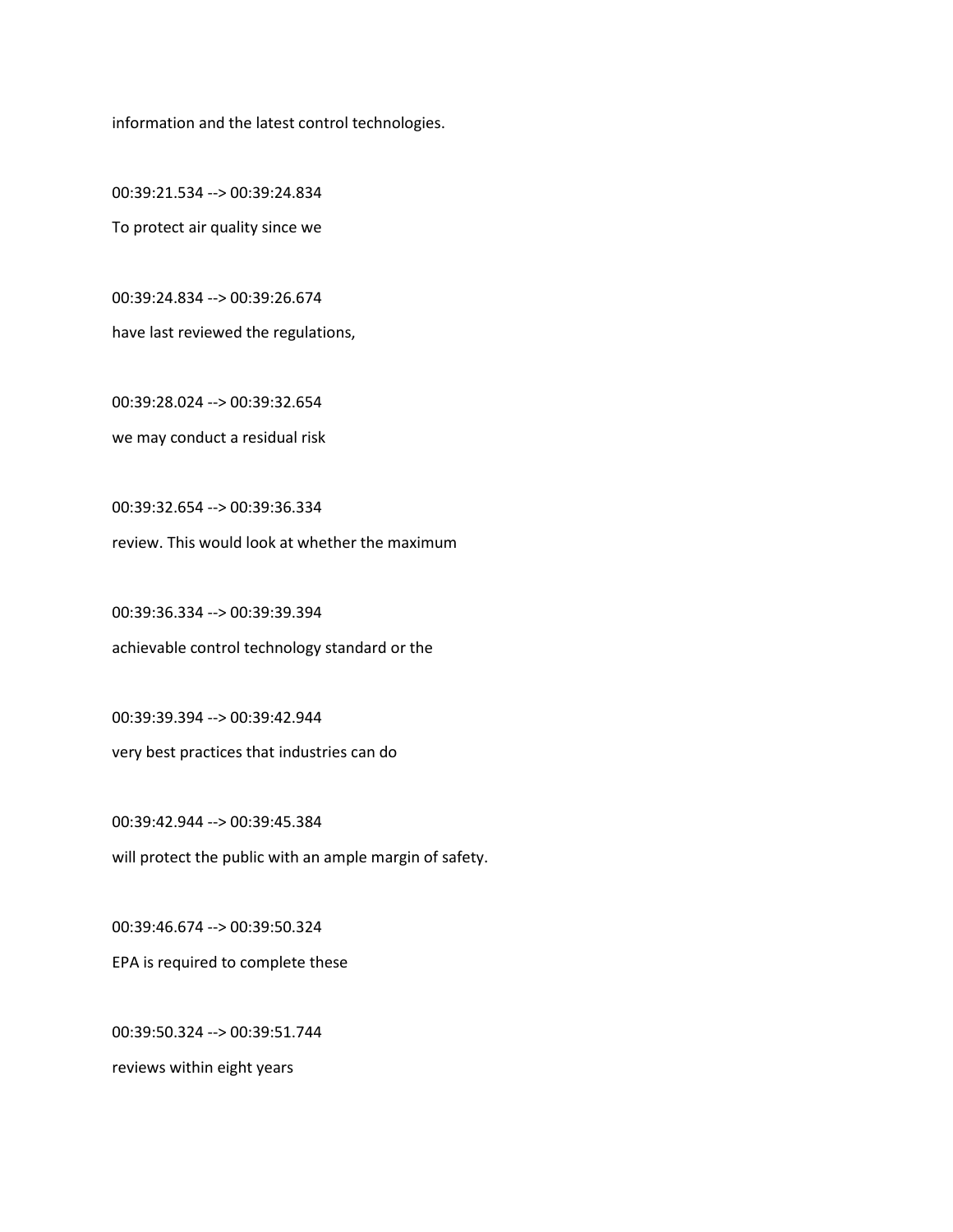00:39:52.304 --> 00:39:55.504

after a MACT standard

00:39:55.504 --> 00:39:56.324

is first issued.

00:39:58.144 --> 00:40:01.234

EPA will also

00:40:01.234 --> 00:40:04.354

consider previously unregulated processes in

00:40:04.354 --> 00:40:07.484

air toxics and make

00:40:07.484 --> 00:40:09.964

technical corrections during a risk review.

00:40:12.334 --> 00:40:15.524

Once the

00:40:15.524 --> 00:40:18.684

residual risk review is completed,

00:40:18.684 --> 00:40:22.044 a technology review is planned for every 8

00:40:22.044 --> 00:40:25.084 years after the MACT standard is issued.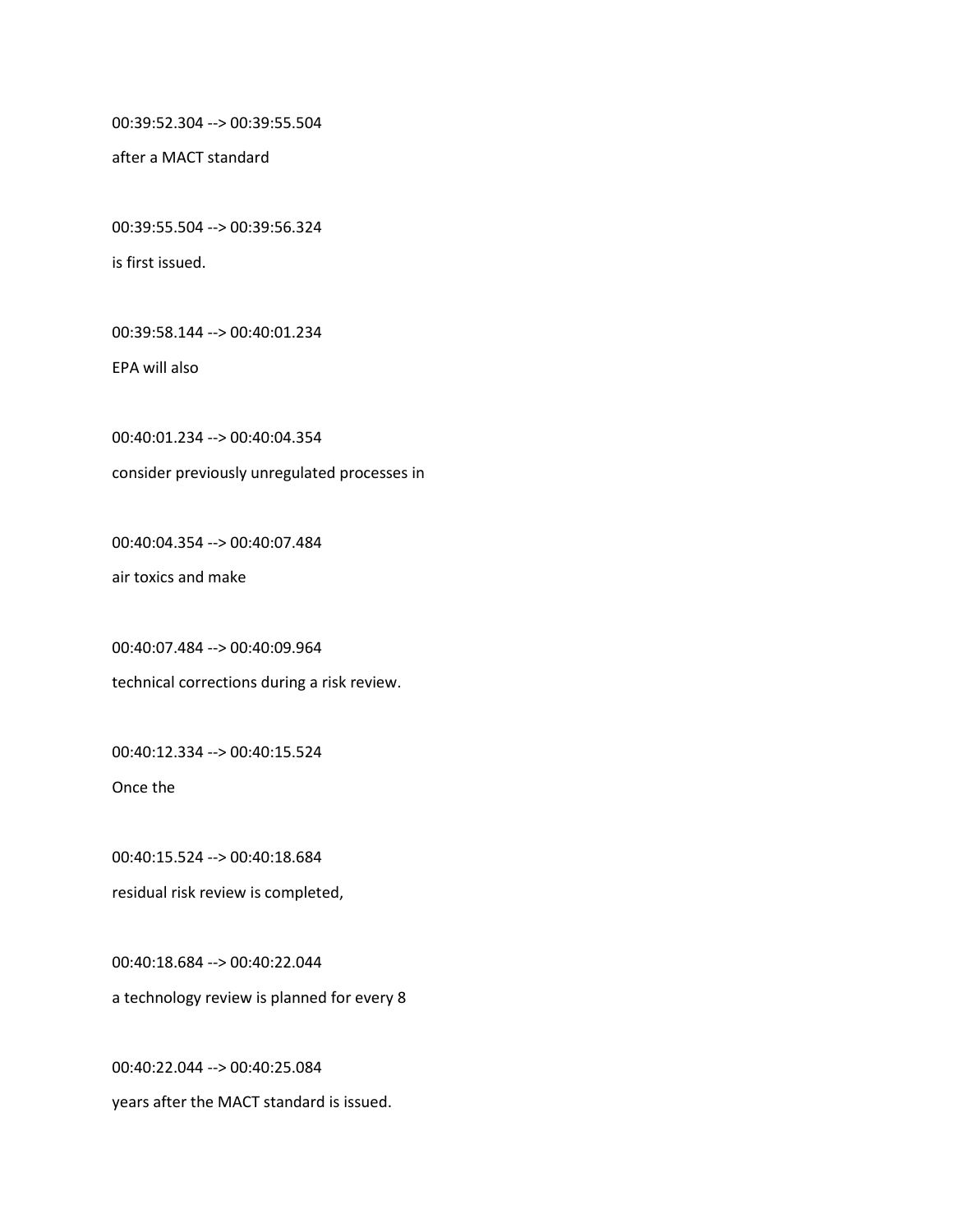00:40:25.084 --> 00:40:28.334

The technology review looks

00:40:28.334 --> 00:40:31.874

at new developments in the industry, that

00:40:31.874 --> 00:40:35.224

is, developments in practices,

00:40:35.224 --> 00:40:38.414 processes, and control technologies

00:40:38.414 --> 00:40:42.264 and any changes to research into inhalation

00:40:42.264 --> 00:40:42.584 assessment. Whether it's

00:40:42.584 --> 00:40:45.034 carcinogenic or non-carcinogenic?

00:40:46.644 --> 00:40:49.874 We also consider how much it costs

00:40:49.874 --> 00:40:54.374 to use the new practices and whether a

00:40:54.374 --> 00:40:57.814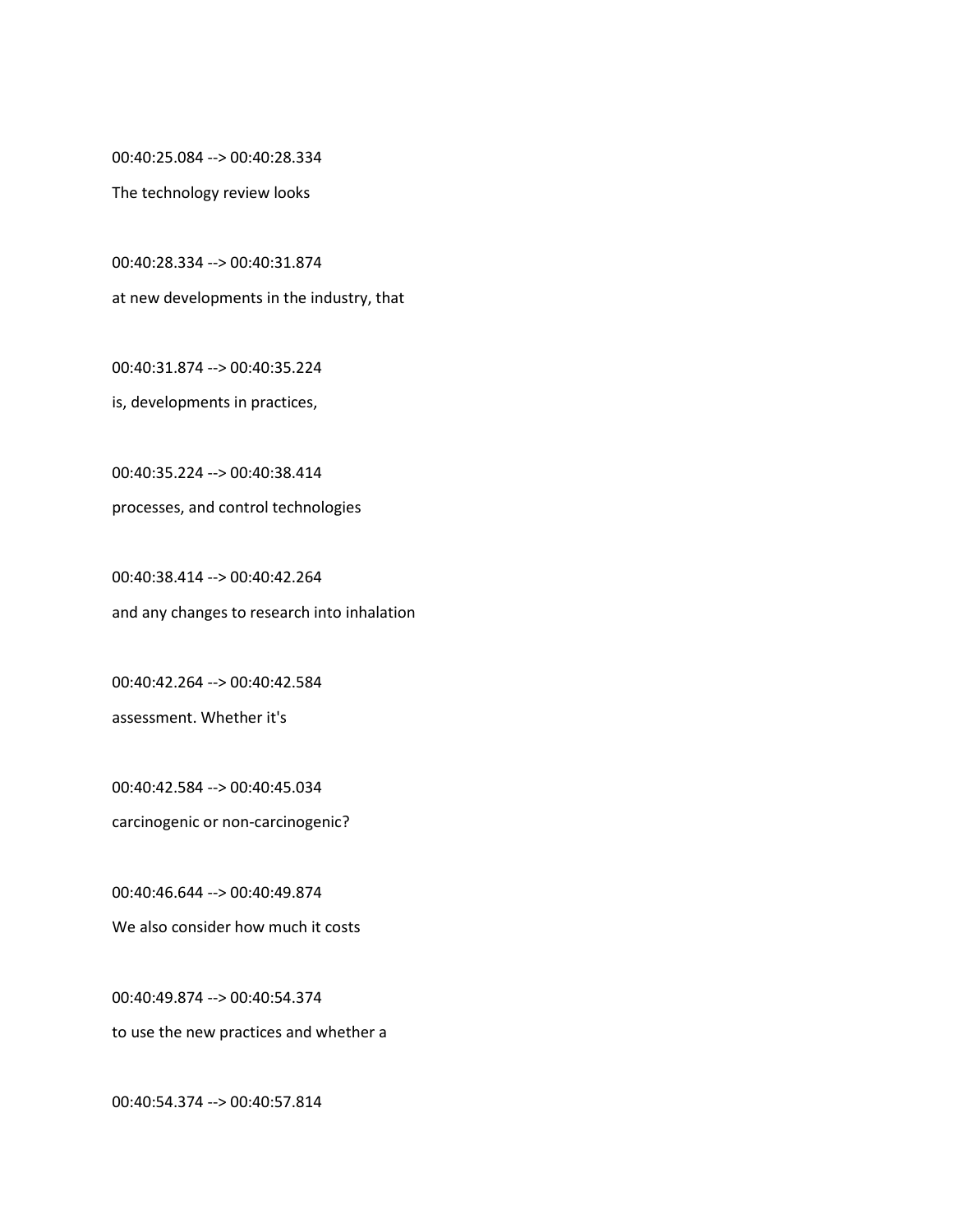facility can feasibly or actually use the

00:40:57.814 --> 00:40:58.374 new practices.

00:40:59.614 --> 00:41:03.184

Taking these factors into consideration,

00:41:03.684 --> 00:41:07.004

we then revise our standards

00:41:07.004 --> 00:41:08.854

as necessary to improve air quality.

00:41:10.494 --> 00:41:11.804

Next slide.

00:41:14.864 --> 00:41:18.984

EPA completed

00:41:20.764 --> 00:41:24.634 the technology review for the miscellaneous

00:41:24.634 --> 00:41:27.774

organic chemical NESHAP

00:41:27.774 --> 00:41:30.344

regulatory review in May of 2020.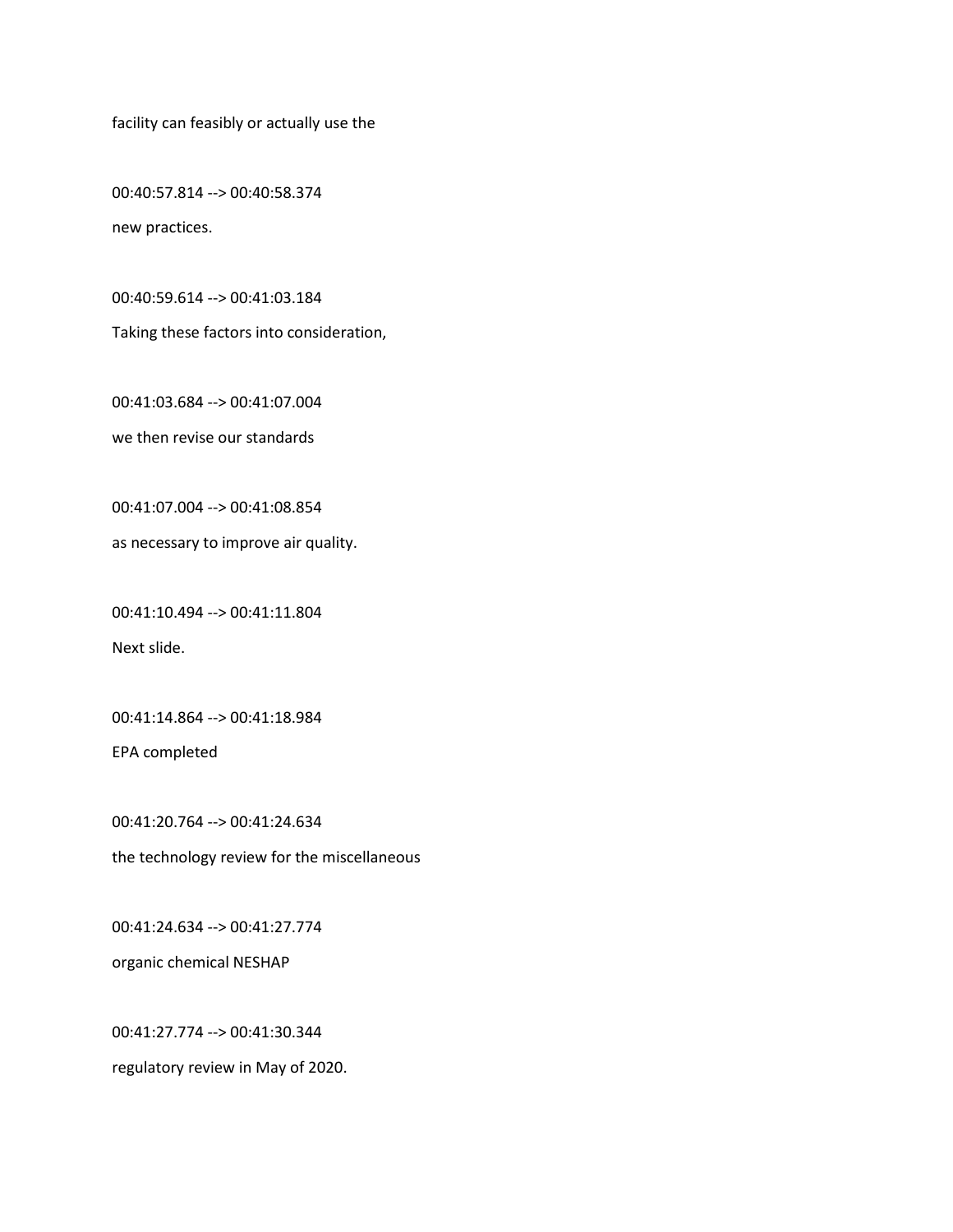00:41:31.234 --> 00:41:34.744

The next regulations that are being

00:41:34.744 --> 00:41:38.874

reviewed are for the commercial and hospital sterilizers

00:41:38.874 --> 00:41:41.984

which we plan to finish in the next two years.

00:41:44.314 --> 00:41:47.694

In addition, EPA is

00:41:47.694 --> 00:41:50.744 reviewing four other rules associated with processes that

00:41:50.744 --> 00:41:53.714

emit ethylene oxide in three years.

00:41:54.444 --> 00:41:58.224

These are the Group One polymers and

00:41:58.224 --> 00:42:03.094 Resins, then synthetic organic chemical manufacturing

00:42:03.094 --> 00:42:07.014 Industry, the polyether polyols

00:42:07.014 --> 00:42:09.724

Production, and the chemical manufacturing area sources.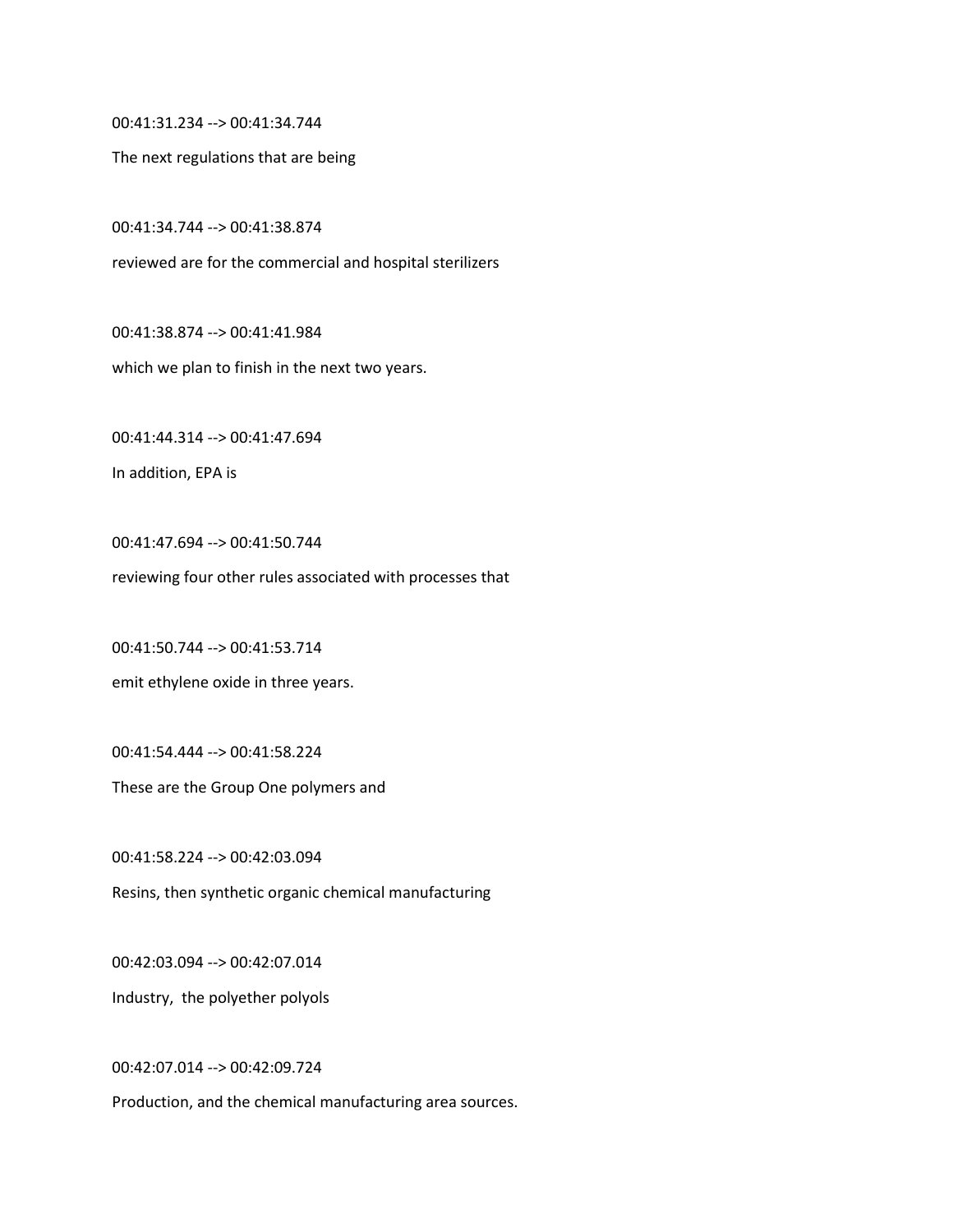00:42:13.874 --> 00:42:15.354

Next slide.

00:42:18.114 --> 00:42:21.794

So what are EPA's next

00:42:21.794 --> 00:42:23.824 steps? I've discussed a lot of these already.

00:42:24.444 --> 00:42:27.734

We're continuing to review and revise

00:42:27.734 --> 00:42:31.614 our regulations and expect to complete our work on these

00:42:31.614 --> 00:42:34.734 regulations in about 3 years, currently

00:42:34.734 --> 00:42:36.944

scheduled for September 2024.

00:42:38.224 --> 00:42:41.294

We are working with our state partners to reach

00:42:41.294 --> 00:42:44.594

out to the industries in EPA region

00:42:44.594 --> 00:42:47.644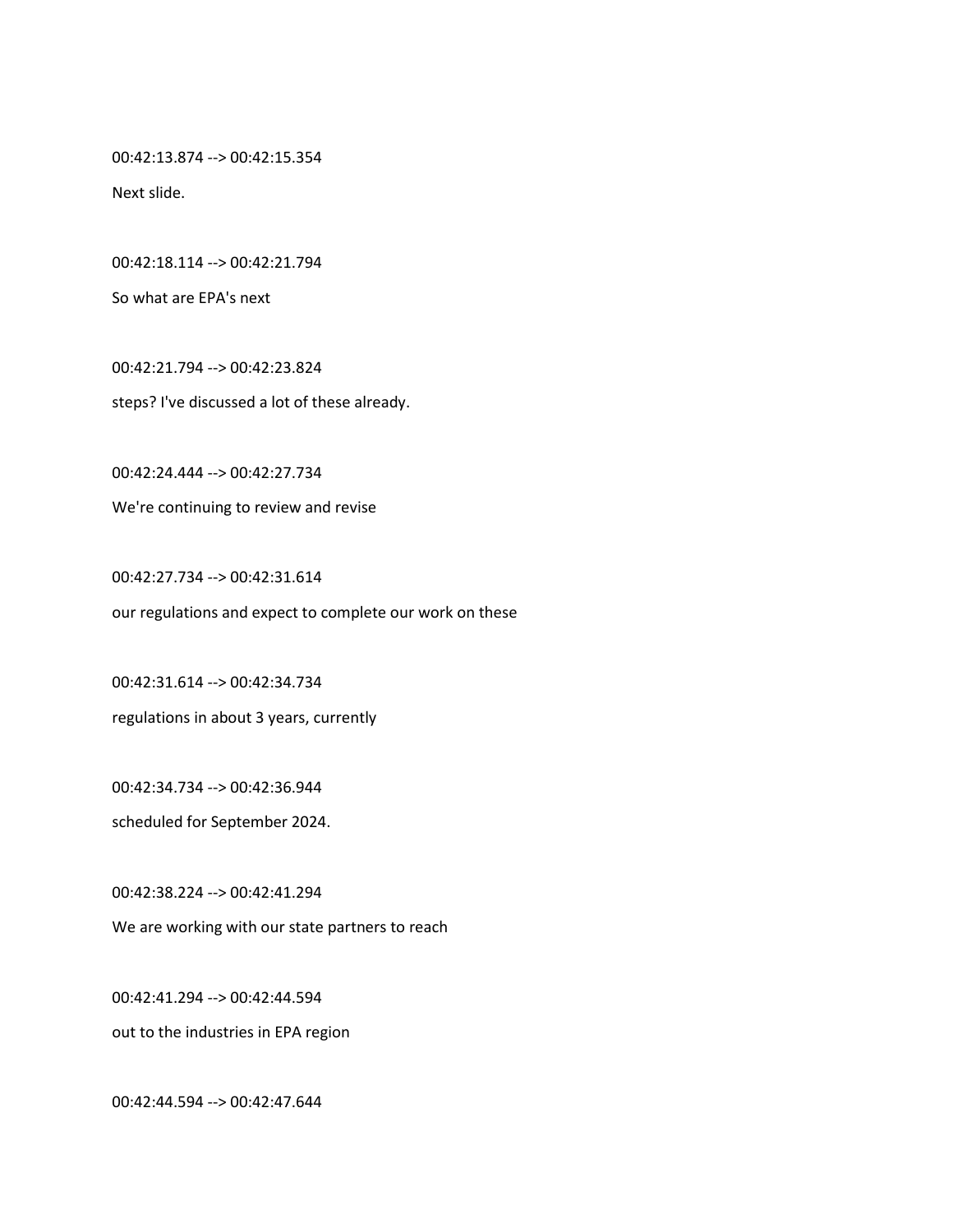6 to review the industrial processes to see

00:42:47.644 --> 00:42:50.794 if there are additional activities that the

00:42:50.794 --> 00:42:54.124 industries can undertake to reduce or minimize releases

00:42:54.124 --> 00:42:56.594 of ethylene oxide from their facilities.

00:42:57.684 --> 00:43:01.334 And we will be reaching out to communities

00:43:01.334 --> 00:43:04.614 near certain facilities in the coming months to plan

00:43:04.614 --> 00:43:08.074

our future facility specific outreach

00:43:08.074 --> 00:43:10.284 efforts for the late summer of 2021.

00:43:10.824 --> 00:43:14.614 We hope to host these community meetings in

00:43:14.614 --> 00:43:17.124 person as COVID-19 safety protocols allow.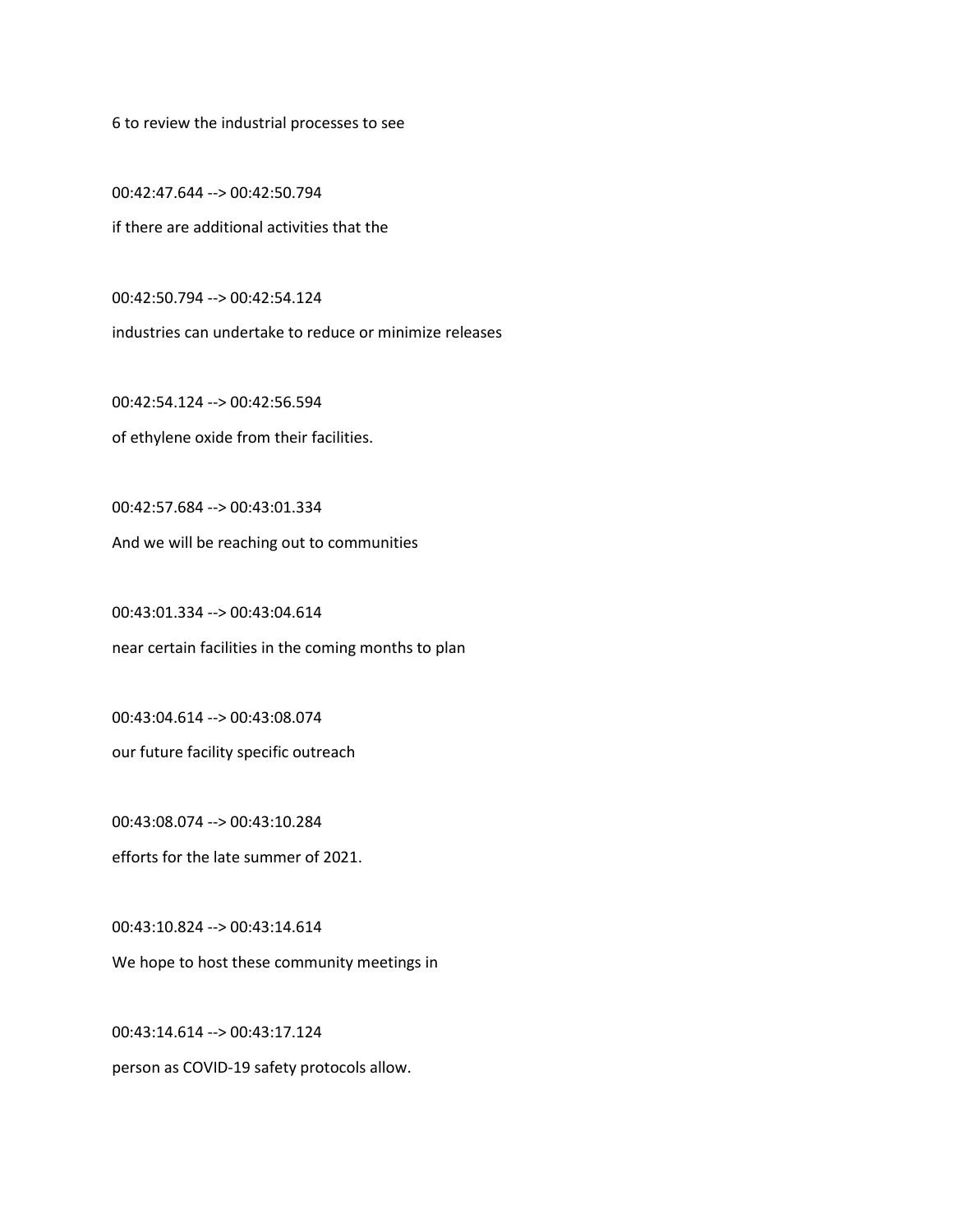00:43:17.954 --> 00:43:22.454

If we're not able to do so, then we'll plan virtual outreach

00:43:22.454 --> 00:43:25.464

events similar to this webinar at a more

00:43:25.464 --> 00:43:26.874

localized scale.

00:43:27.724 --> 00:43:30.964

Overall, we continue to attain

00:43:30.964 --> 00:43:33.574

and improve air quality in our local environment.

00:43:34.894 --> 00:43:35.744

Next slide.

00:43:37.604 --> 00:43:41.014

During the webinar tonight, I

00:43:41.014 --> 00:43:44.234

spoke about what ethylene oxide is and how it is used.

00:43:44.884 --> 00:43:48.014

It's a colorless gas used to make things

00:43:48.014 --> 00:43:49.404 like plastics and carpets.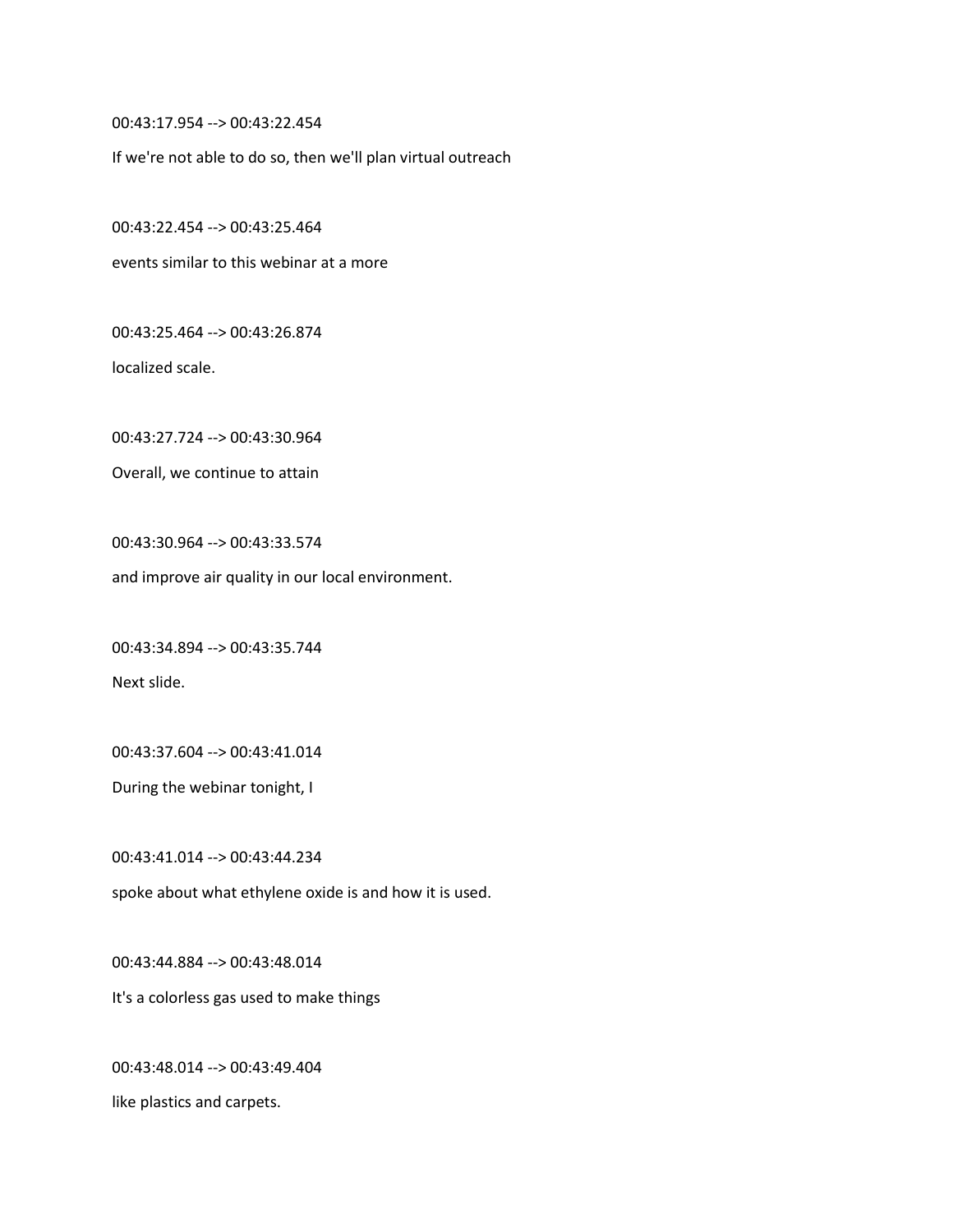00:43:51.514 --> 00:43:54.594

Why telling you about ethylene oxide is

00:43:54.594 --> 00:43:58.084

important now. Ethylene oxide was

00:43:58.084 --> 00:44:01.214 recently determined to be more harmful than originally

00:44:01.214 --> 00:44:04.384

thought and exposure to ethylene oxide emissions

00:44:04.384 --> 00:44:07.044 may increase the likelihood of getting cancer.

00:44:07.914 --> 00:44:11.424 And what EPA is

00:44:11.424 --> 00:44:13.154 doing about ethylene oxide emissions?

00:44:14.084 --> 00:44:17.234

How EPA regulates ethylene

00:44:17.234 --> 00:44:20.614 oxide and other air toxics? And we're working

00:44:20.614 --> 00:44:23.934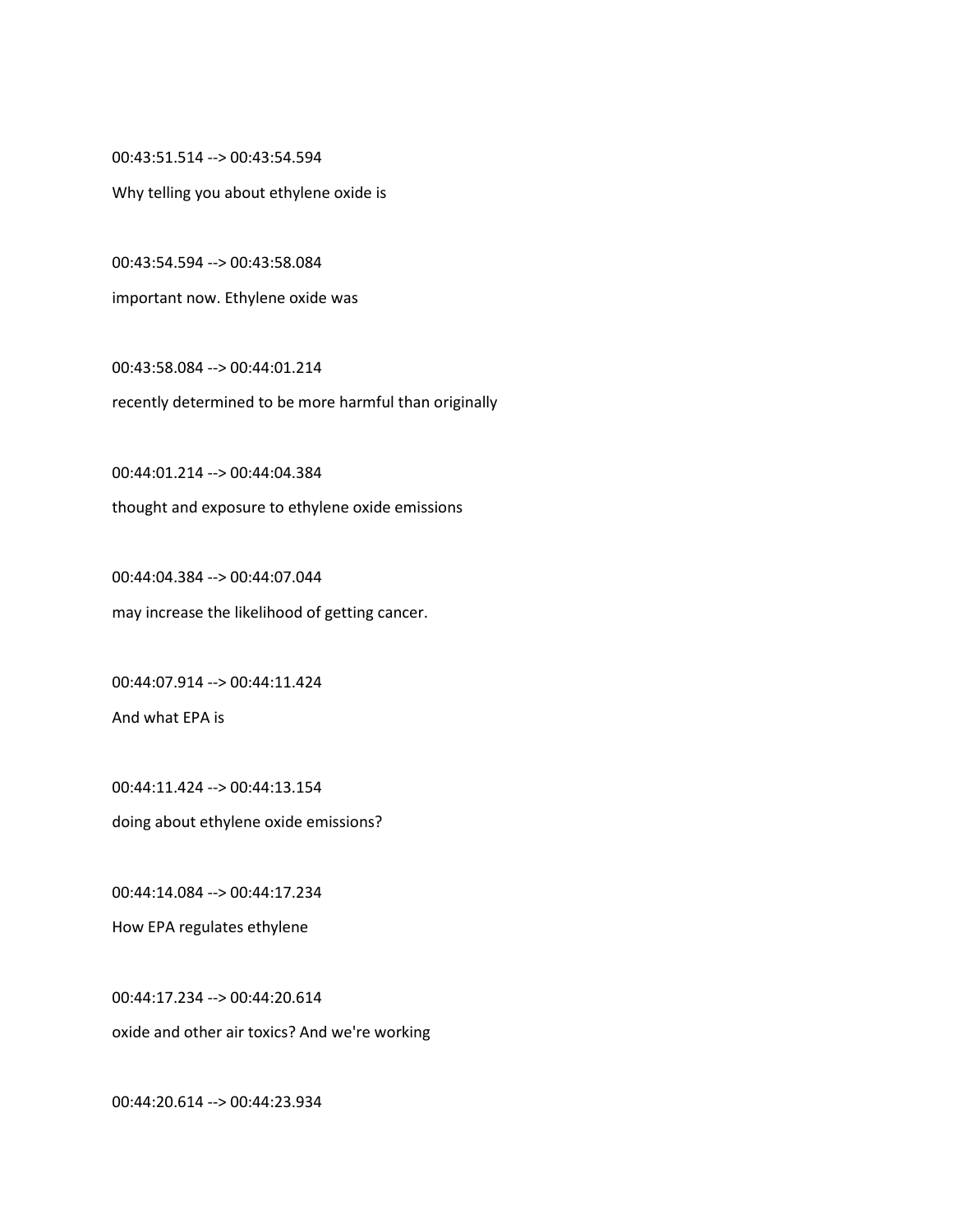on two major projects, one to review and

00:44:23.934 --> 00:44:27.094 revise the regulations that affect industries

00:44:27.094 --> 00:44:30.584 that emit ethylene oxide and working with

00:44:30.584 --> 00:44:33.864 the States and industries to find ways to

00:44:33.864 --> 00:44:34.884

reduce ethylene oxide emissions.

00:44:35.994 --> 00:44:37.174 And finally,

00:44:37.934 --> 00:44:41.974

the next steps that we're taking

00:44:41.974 --> 00:44:43.314 regarding ethylene oxide emissions

00:44:44.894 --> 00:44:48.184

is to revise the regulations that

00:44:48.184 --> 00:44:51.964

impact ethylene oxide emissions from industrial and sterilizing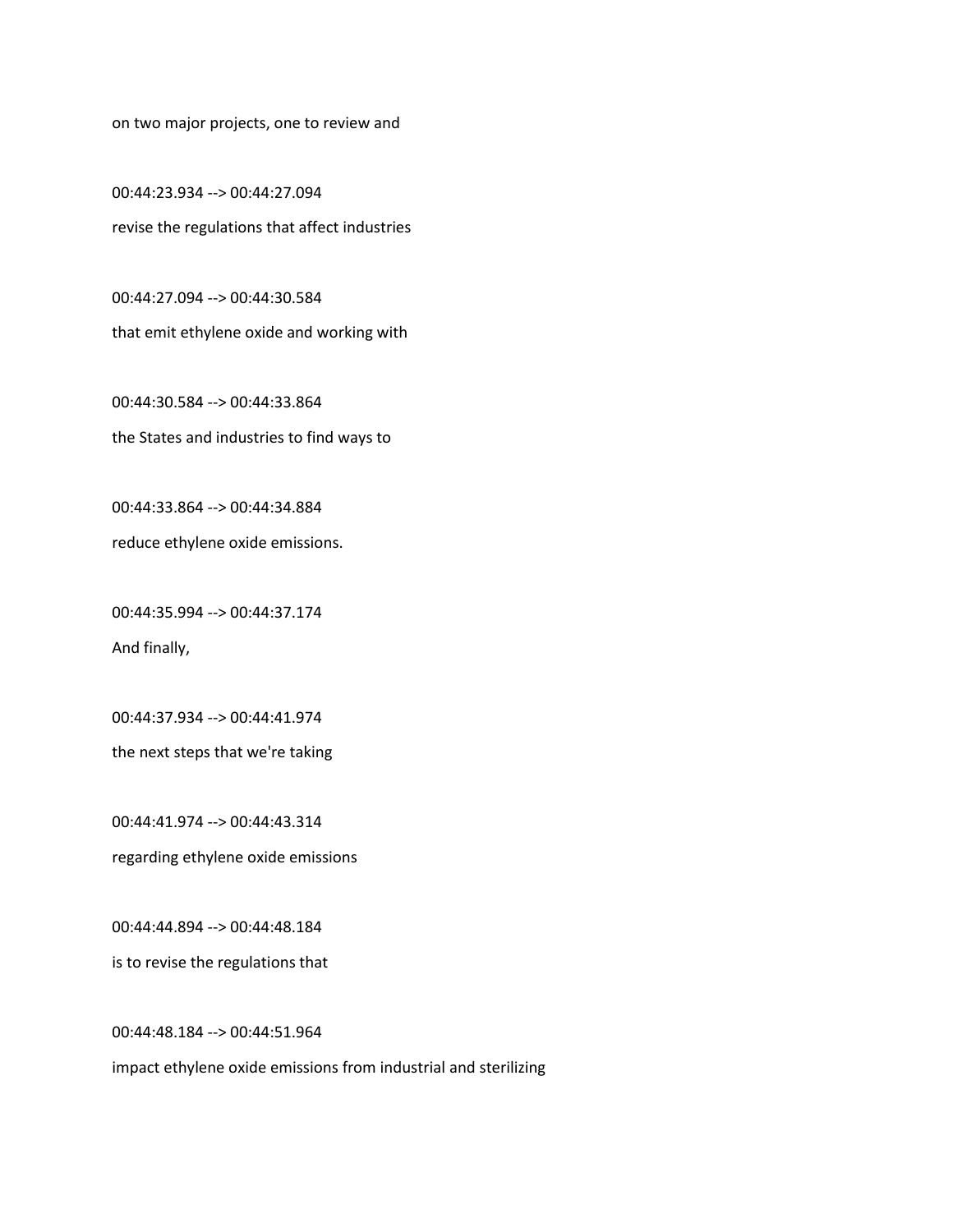00:44:51.964 --> 00:44:53.444

facilities over the next three years.

00:44:54.394 --> 00:44:58.514

We are working to collect the most recent emission inventories

00:44:58.514 --> 00:45:01.564 and review and revise the risk assessments.

00:45:02.254 --> 00:45:05.774 And we will be hosting community meetings

00:45:05.774 --> 00:45:08.814 later this summer in Region 6 in areas

00:45:08.814 --> 00:45:12.264

near the facilities listed in the Inspector General's

00:45:12.264 --> 00:45:12.744

Management Alert.

00:45:14.454 --> 00:45:15.694 Next slide.

00:45:17.234 --> 00:45:21.284

We've provided 2 links for your

00:45:21.284 --> 00:45:25.094 convenience to look up additional information. The EPA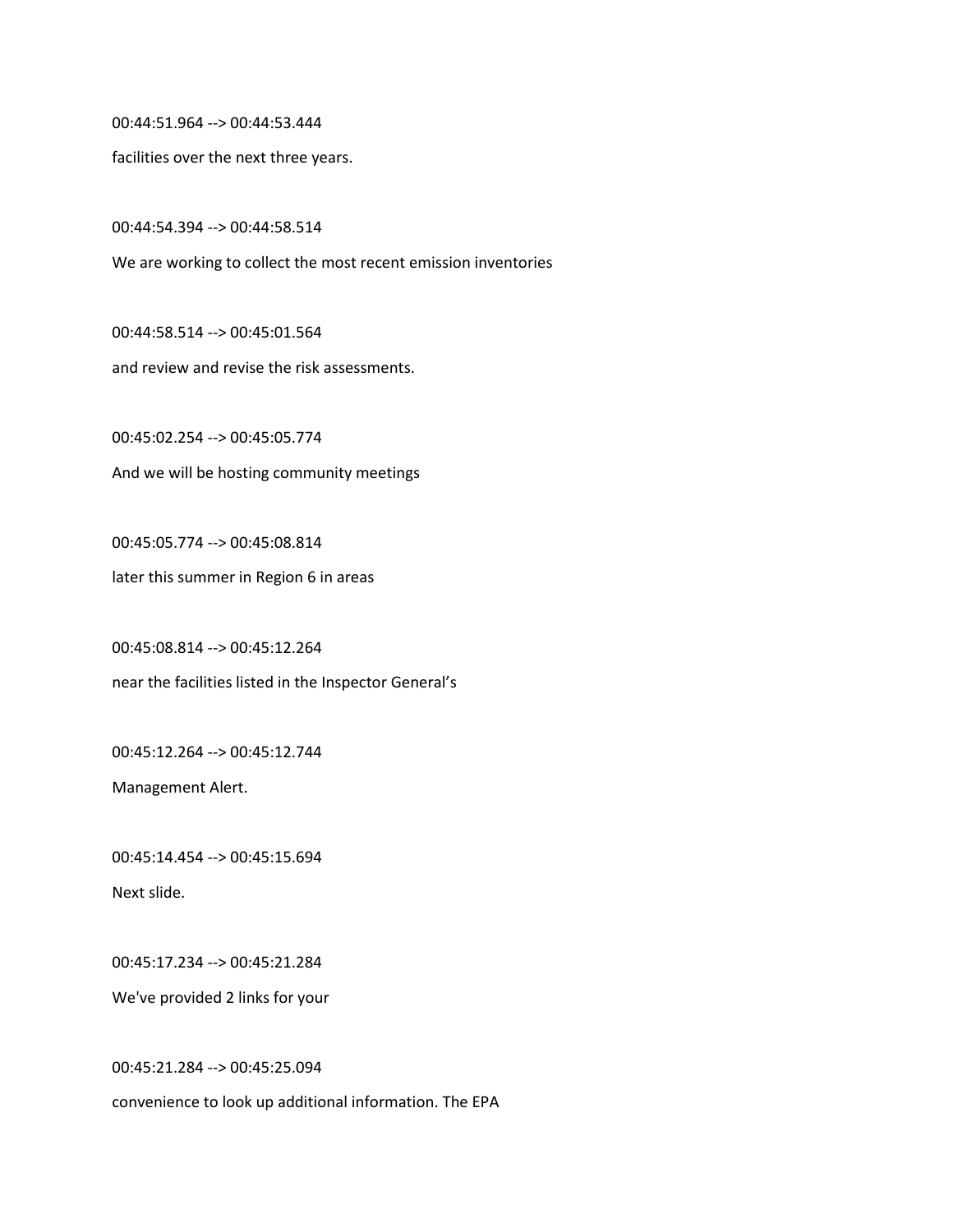00:45:25.094 --> 00:45:28.344

ethylene oxide webpage is found at.

00:45:29.194 --> 00:45:32.244

## WWW

00:45:32.244 --> 00:45:35.954

epa.go

00:45:35.954 --> 00:45:36.564

v slash.

00:45:37.314 --> 00:45:40.524

Ethylene dash oxide.

00:45:42.664 --> 00:45:45.804

In the EPA webpage for the

00:45:45.804 --> 00:45:48.974

National Air Toxics Assessment is found at.

00:45:49.504 --> 00:45:50.954 WWW.

00:45:51.494 --> 00:45:54.834

DOT EPA dot

00:45:54.834 --> 00:45:57.584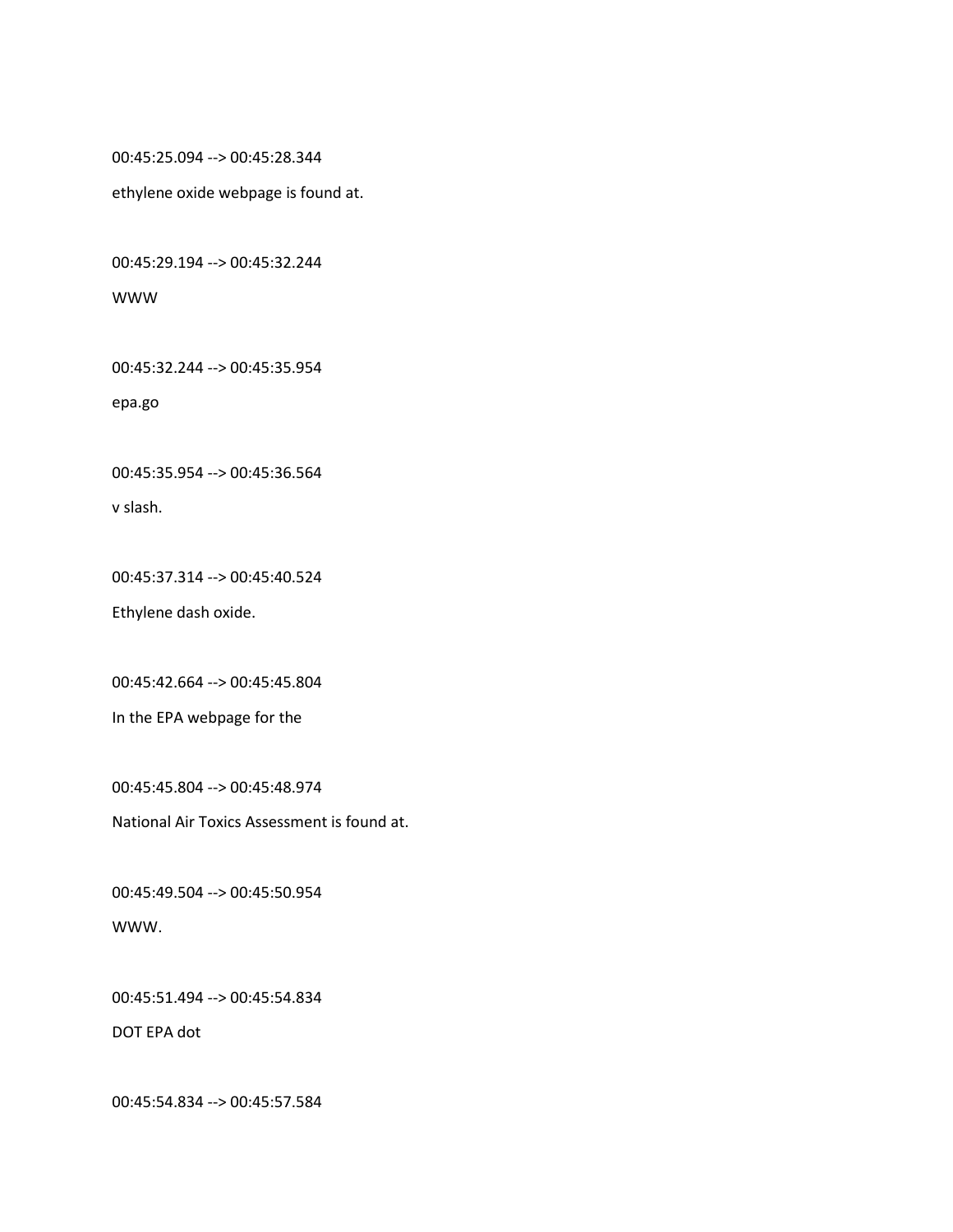nata, NATA.

00:45:59.724 --> 00:46:00.524 Next slide.

00:46:02.304 --> 00:46:05.554

EPA has also provided some resources

00:46:05.554 --> 00:46:08.614 for other information about air toxics and regulations for

00:46:08.614 --> 00:46:12.154

Air Toxics. Some of these topics include

00:46:12.154 --> 00:46:15.274

the list of the air toxic pollutants -

00:46:15.274 --> 00:46:18.784

all 187. An overview

00:46:18.784 --> 00:46:20.704

of our risk and technology program.

00:46:21.574 --> 00:46:24.644

And the plain English guide to

00:46:24.644 --> 00:46:25.324

the Clean Air Act.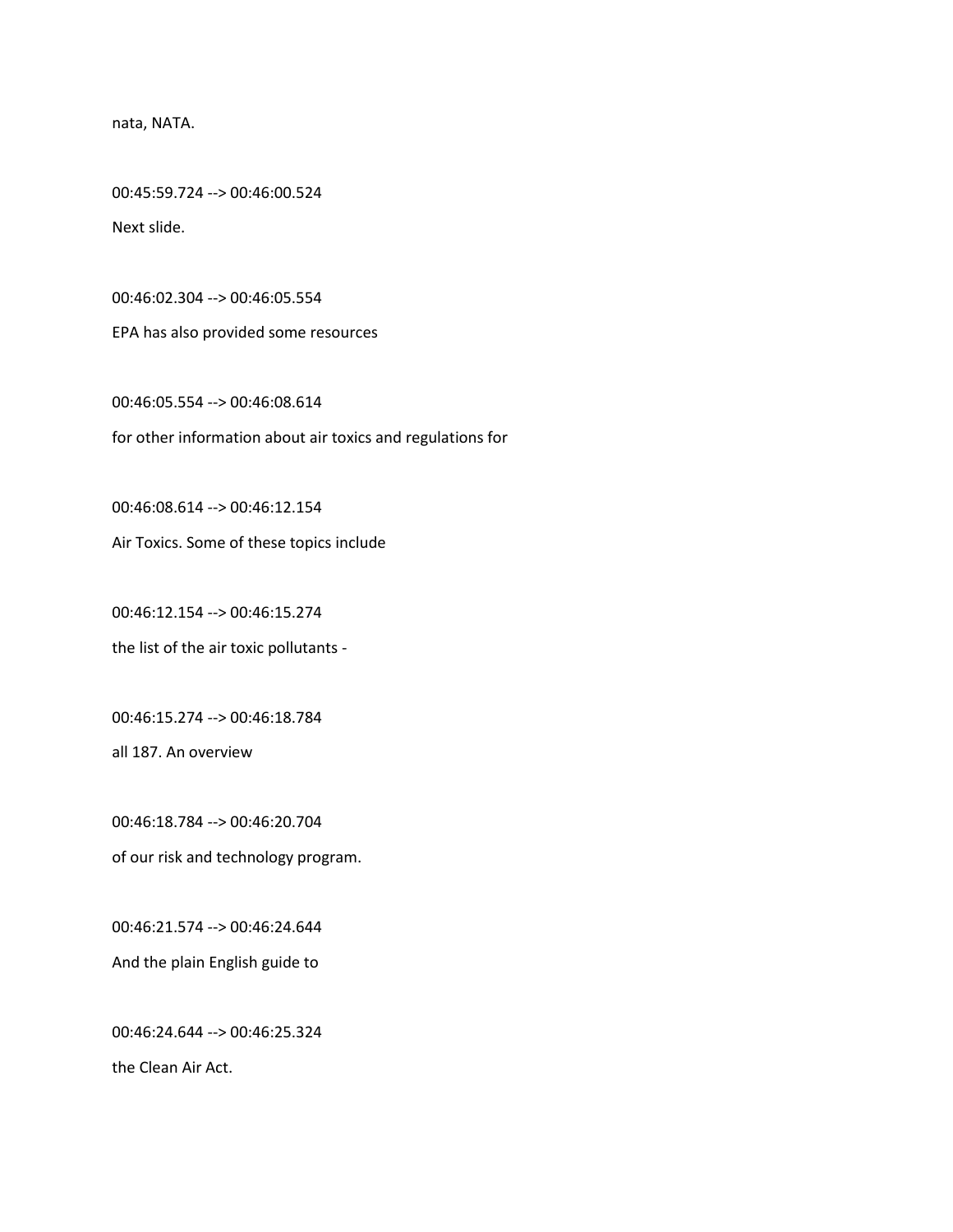00:46:26.444 --> 00:46:29.214

I thank you for your time this evening.

00:46:30.054 --> 00:46:32.154

Back to you, Deborah.

00:46:34.674 --> 00:46:38.764

Thank

00:46:38.764 --> 00:46:42.024

You, Fran, for your ethylene oxide presentation.

00:46:42.024 --> 00:46:45.304

It was very educational. EPA

00:46:45.304 --> 00:46:48.454

recently held environmental justice stakeholder roundtables

00:46:48.454 --> 00:46:51.594 with Jonna Polk and some questions were asked

00:46:51.594 --> 00:46:55.254 during these roundtables. EPA would like to provide a

00:46:55.254 --> 00:46:59.464 response to these, as well as a few other questions at this

00:46:59.464 --> 00:47:02.624 time. As a reminder, you can send additional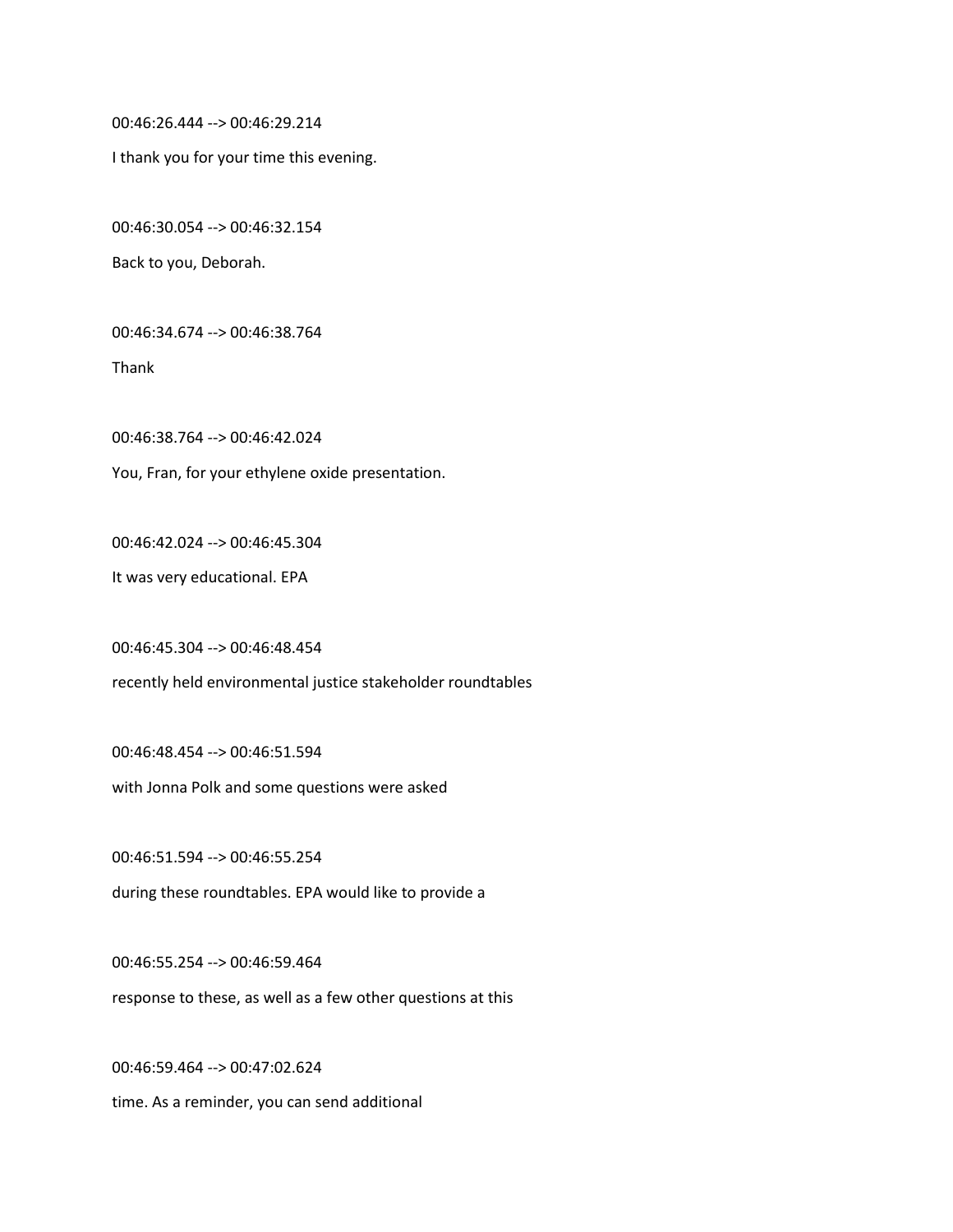00:47:02.624 --> 00:47:04.764

questions and comments into the EPA.

00:47:04.764 --> 00:47:08.064

Region 6 email box

00:47:08.064 --> 00:47:11.294

at R6 ethylene

00:47:11.294 --> 00:47:13.234

oxide at epa.gov.

00:47:13.854 --> 00:47:17.434 EPA will post a list of questions and

00:47:17.434 --> 00:47:20.904 answers on the EPA Region 6 website listed on

00:47:20.904 --> 00:47:24.194

the slide and in the chat box. These

00:47:24.194 --> 00:47:27.334

web links were included in the announcement and will be forwarded to

00:47:27.334 --> 00:47:30.464

the States afterwards for distribution as well.

00:47:31.354 --> 00:47:33.404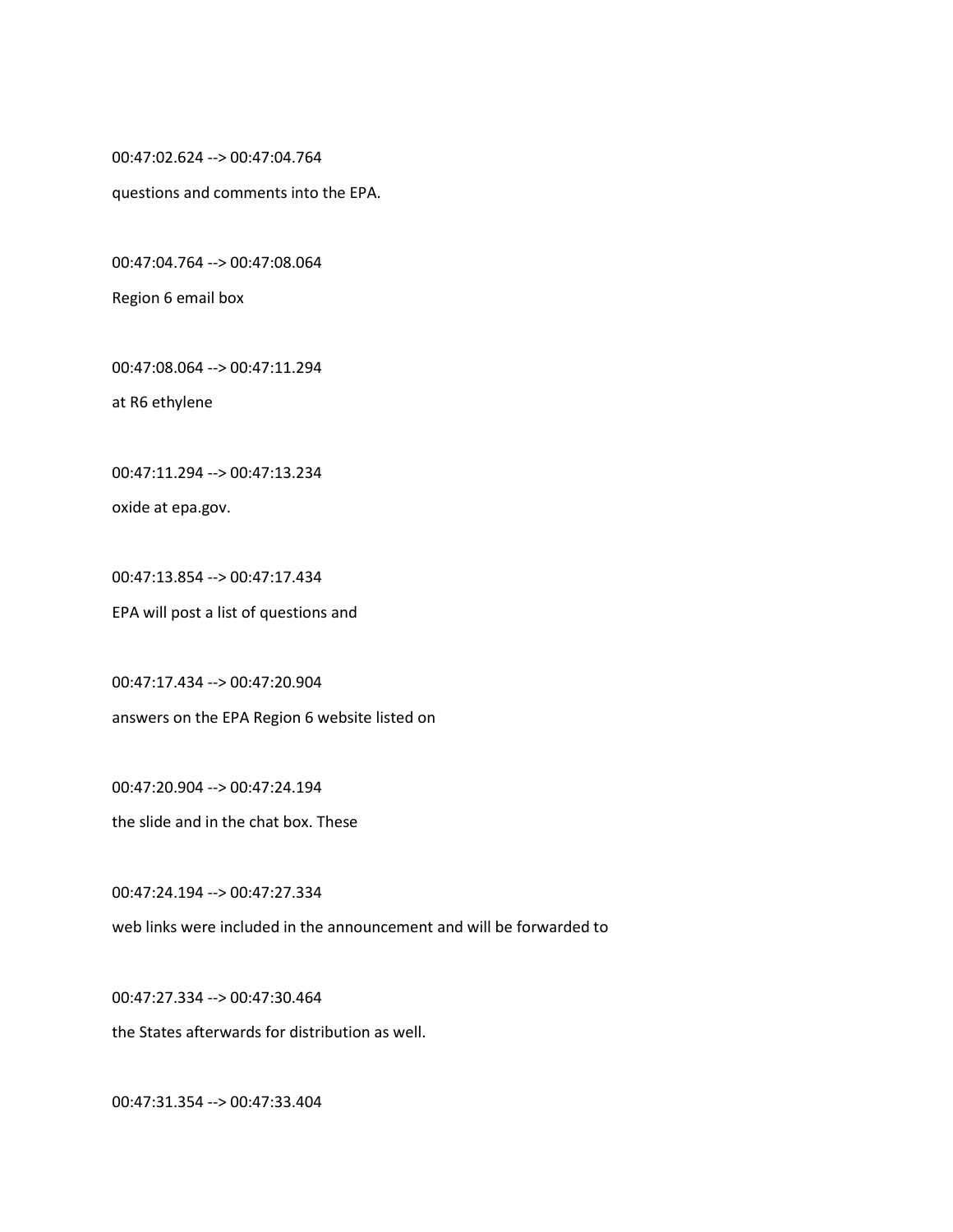The first question is.

00:47:34.384 --> 00:47:37.414 Is EPA finding ethylene oxide

00:47:37.414 --> 00:47:40.714

in the air near and around industrial

00:47:40.714 --> 00:47:41.544 facilities?

00:47:42.414 --> 00:47:45.694 Deborah,

00:47:45.694 --> 00:47:46.844

thank you for the question.

00:47:47.914 --> 00:47:51.134

EPA has collected some air samples

00:47:51.134 --> 00:47:52.914 near industrial facilities.

00:47:53.754 --> 00:47:56.554

EPA is also collecting air samples

00:47:57.804 --> 00:48:01.904 as part of our long standing air toxics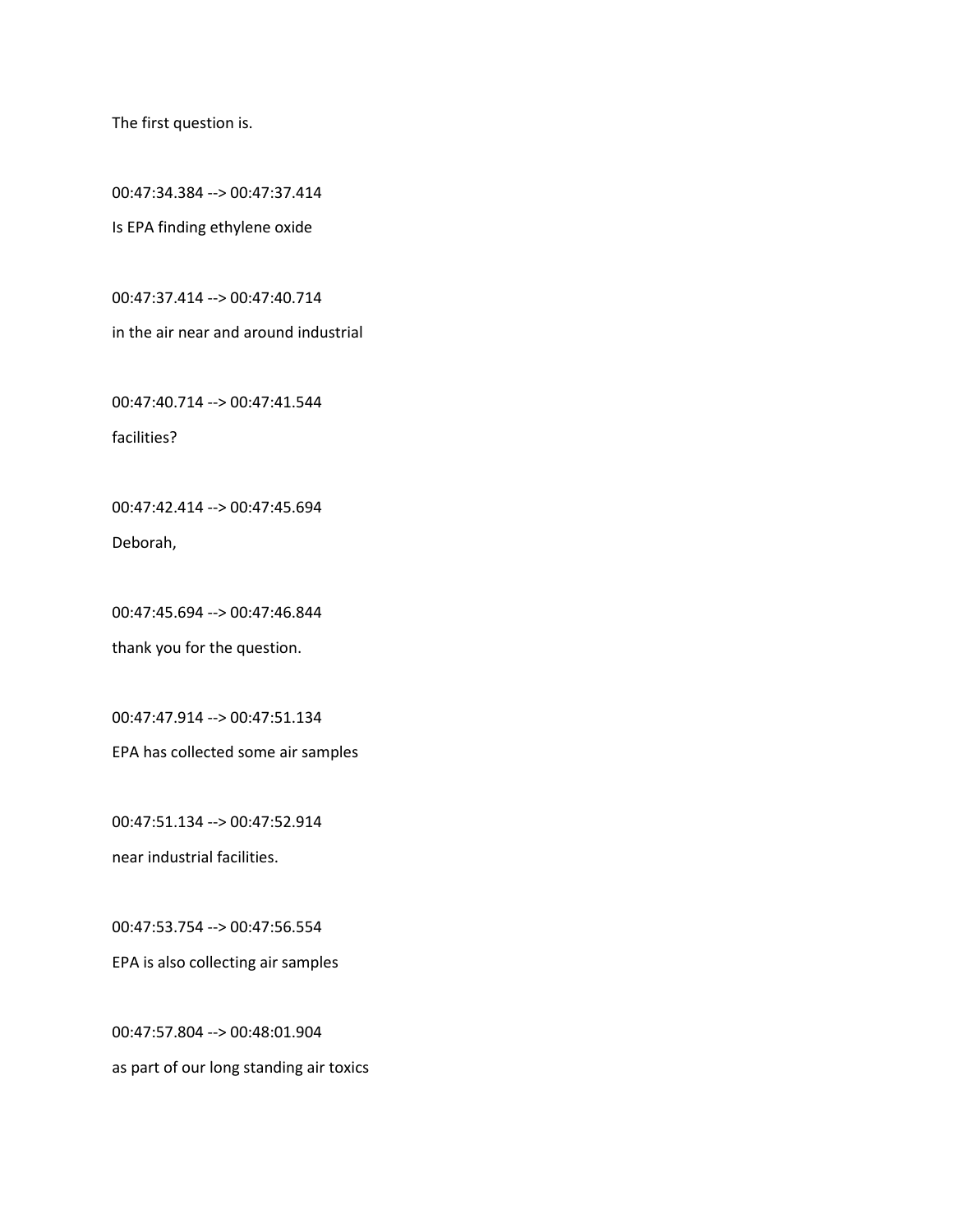00:48:01.904 --> 00:48:04.934

monitoring networks, the National Air Toxics

00:48:04.934 --> 00:48:05.584

Trends Stations,

00:48:06.254 --> 00:48:08.864 and the Urban Air Toxics Monitoring Program.

00:48:09.884 --> 00:48:13.214

The monitors in these two networks

00:48:13.214 --> 00:48:16.494

are located in both rural

00:48:16.494 --> 00:48:20.624

and urban areas, but not

00:48:20.624 --> 00:48:23.864 near industrial facilities. They are located where they

00:48:23.864 --> 00:48:26.804 are to track progress in reducing air toxics

00:48:27.394 --> 00:48:28.754 across the country.

00:48:31.374 --> 00:48:35.164 We found some air toxics.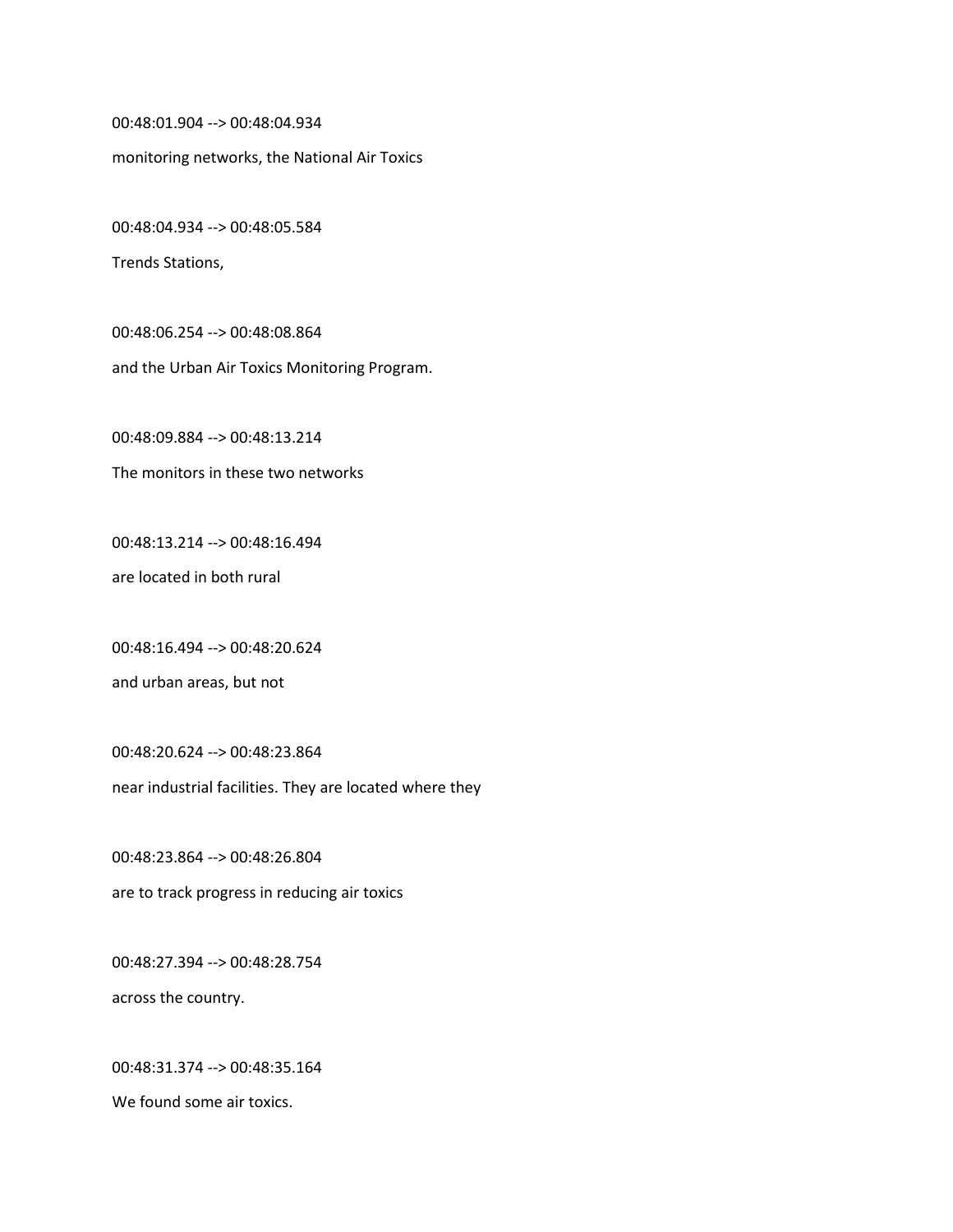00:48:35.164 --> 00:48:38.264

We found background levels for ethylene oxide

00:48:38.264 --> 00:48:39.724

at our two networks.

00:48:40.224 --> 00:48:43.524 And we're trying to find out the sources

00:48:43.524 --> 00:48:46.574

for those. We were not sure why

00:48:46.574 --> 00:48:49.834 we have the concentrations that we're seeing and

00:48:49.834 --> 00:48:52.194 we're finding concentrations between

00:48:53.024 --> 00:48:56.404

0.2 and Point 4 micrograms per

00:48:56.404 --> 00:48:56.894

cubic meters.

00:48:57.494 --> 00:49:01.724

And that's higher than we would have expected;

00:49:01.724 --> 00:49:04.934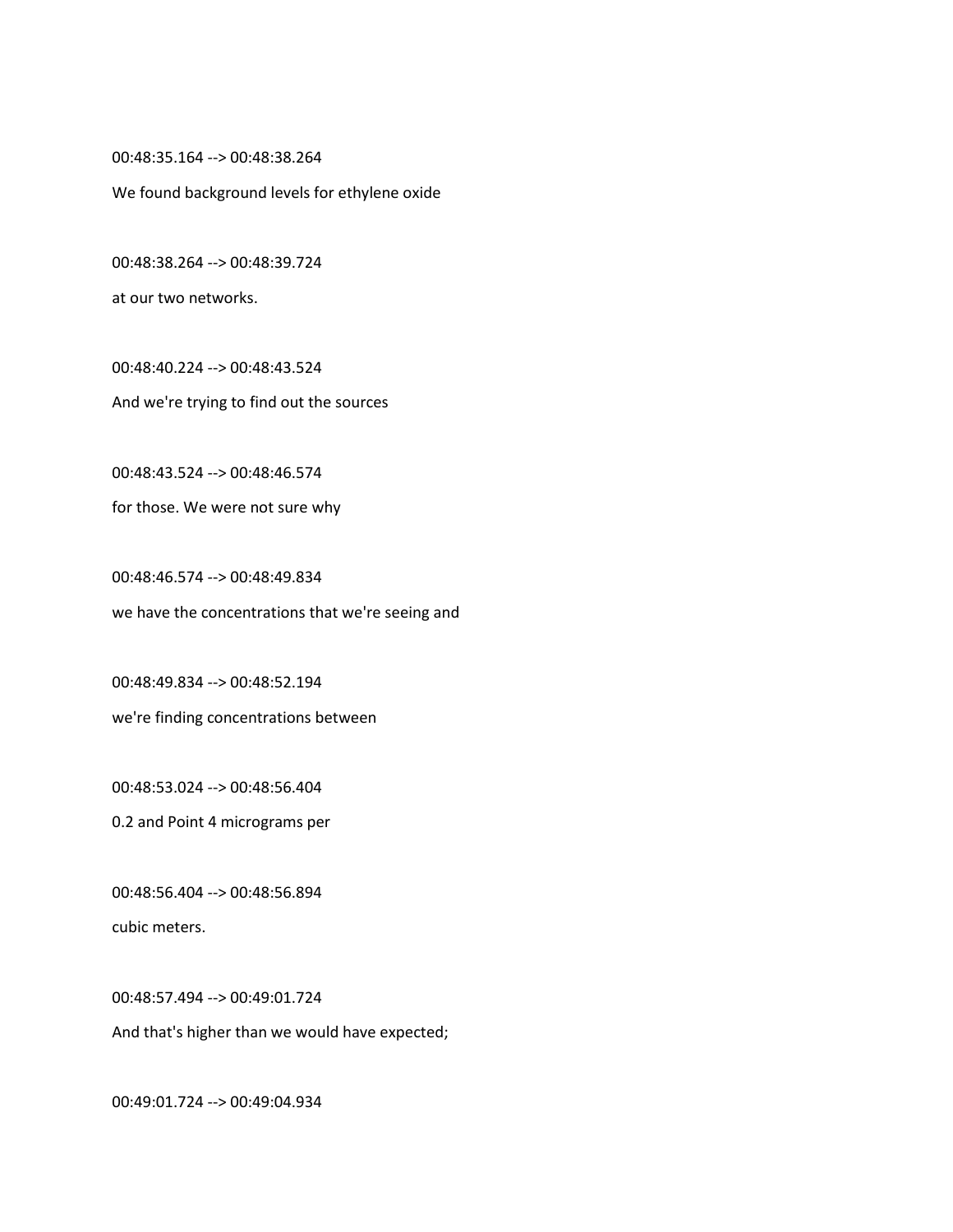so we're looking for the reasons why.

00:49:04.934 --> 00:49:08.534 One of the things we're also looking at,

00:49:09.094 --> 00:49:12.144 because of the ethylene oxide,

00:49:12.144 --> 00:49:15.254 were working with training laboratories to

00:49:15.254 --> 00:49:18.294 analyze for ethylene oxide in air quality samples

00:49:18.294 --> 00:49:21.374 from other sites besides the national

00:49:21.374 --> 00:49:24.544

Air Toxics Trends Station and the Urban Air Toxics

00:49:24.544 --> 00:49:27.604 Monitoring Program. Our data is

00:49:27.604 --> 00:49:28.984

posted on the EPA website.

00:49:33.354 --> 00:49:37.094 Back to you. Then the next question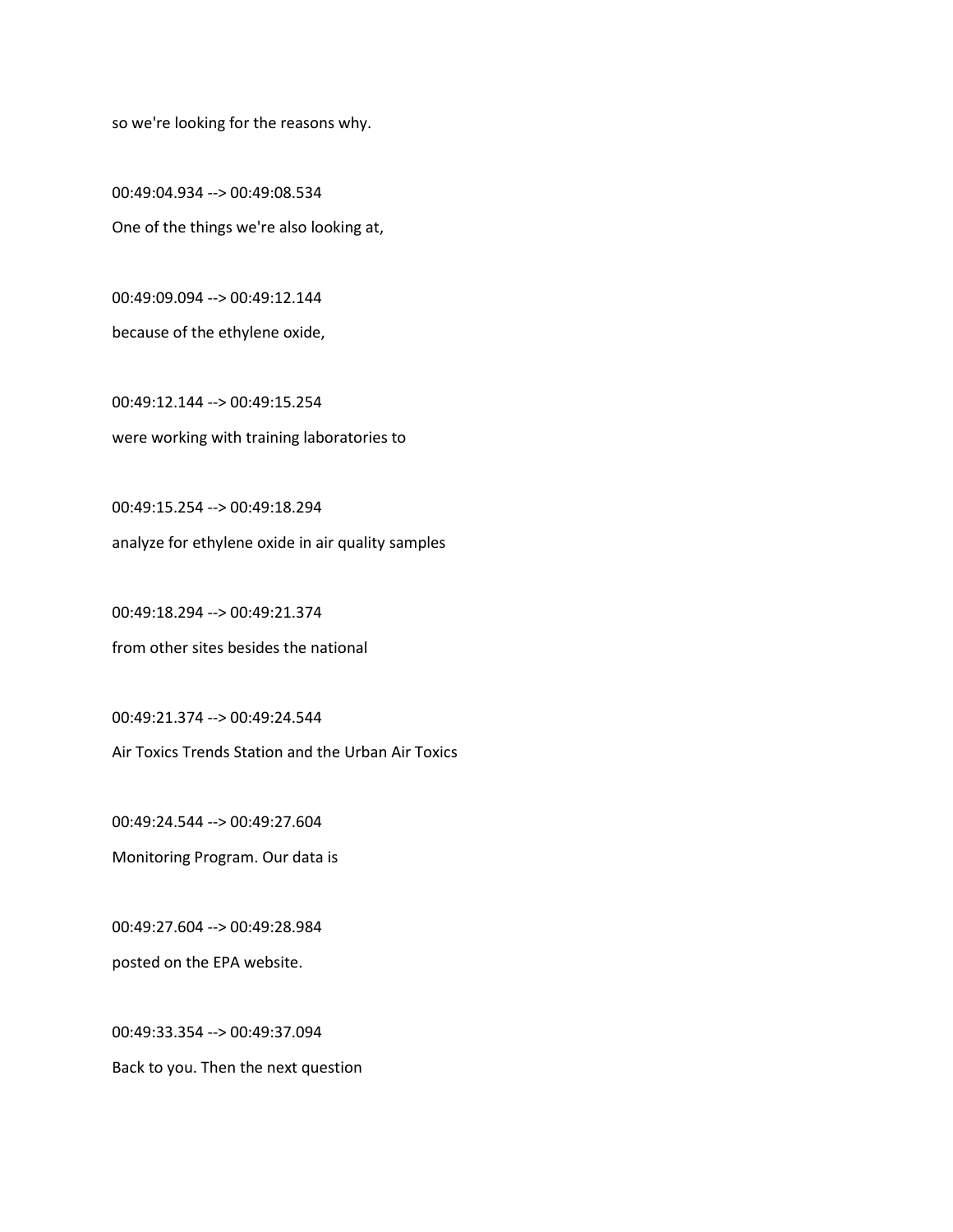00:49:37.094 --> 00:49:39.674

Are there alternatives for ethylene oxide?

00:49:40.744 --> 00:49:43.594

Sure.

00:49:43.594 --> 00:49:46.914

Sometimes it depends on what the ethylene

00:49:46.914 --> 00:49:50.254 oxide is used for.

00:49:50.254 --> 00:49:53.844 Sterilization purposes if you

00:49:53.844 --> 00:49:56.764

have materials that can't get wet or be heated -

00:49:57.494 --> 00:50:00.664

there's not a lot of options

00:50:01.804 --> 00:50:05.174

for ethylene oxide. If you're

00:50:05.174 --> 00:50:06.974 using sterilization,

00:50:07.494 --> 00:50:10.734 or ethylene oxide for sterilization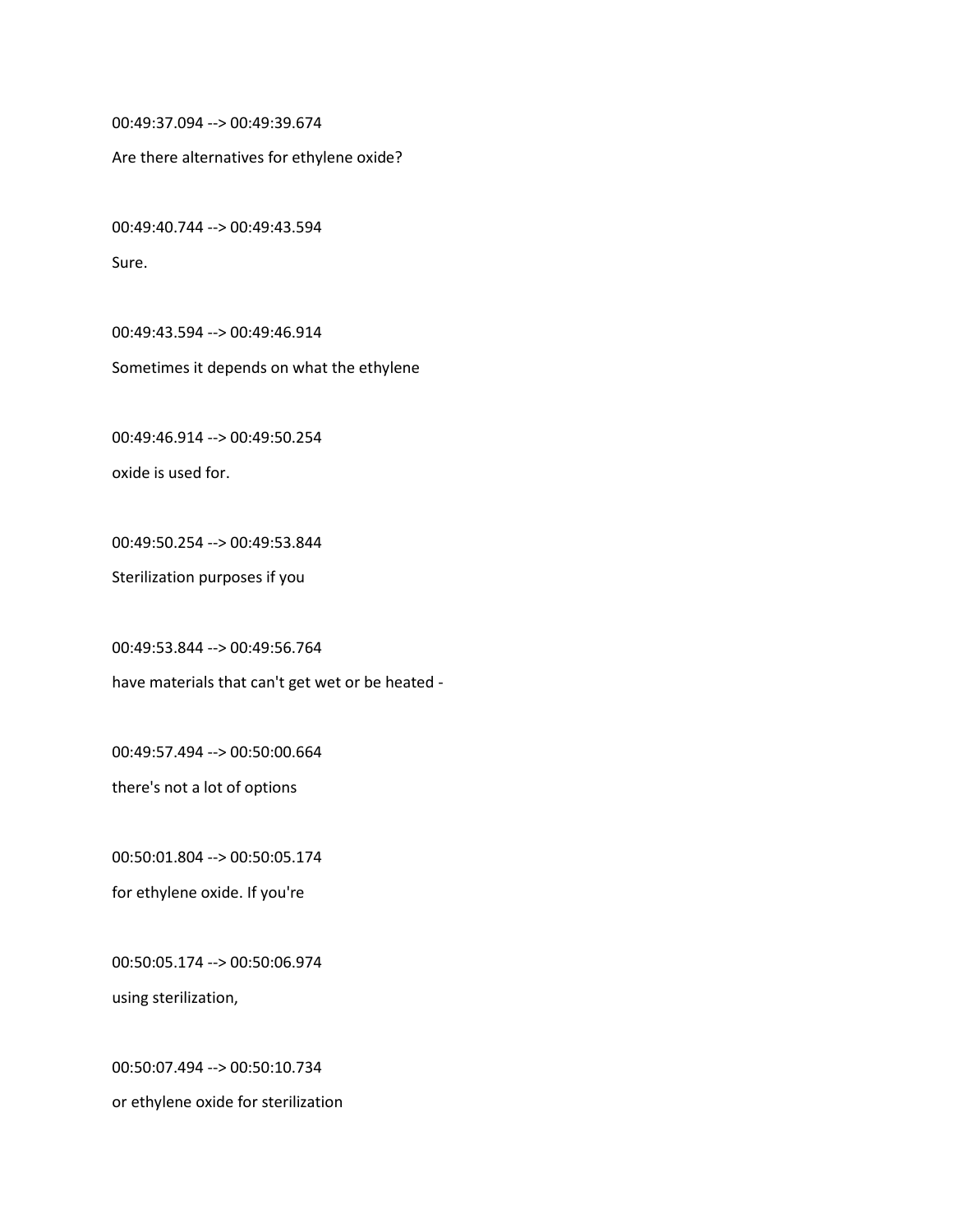00:50:10.734 --> 00:50:13.984

for other purposes and the materials

00:50:13.984 --> 00:50:17.054

could be heated or could get

00:50:17.054 --> 00:50:21.204

wet, then there you could

00:50:21.204 --> 00:50:24.274

substitute heat. Autoclaves

00:50:24.274 --> 00:50:28.384 at hospitals do a lot for the metal instruments

00:50:28.384 --> 00:50:31.464 so they don't use ethylene oxide on that.

00:50:31.464 --> 00:50:34.684 Industries also may be able to substitute another chemical

00:50:34.684 --> 00:50:38.314 for ethylene oxide, but that will depend on the

00:50:38.314 --> 00:50:38.964

technical requirements

00:50:38.964 --> 00:50:42.904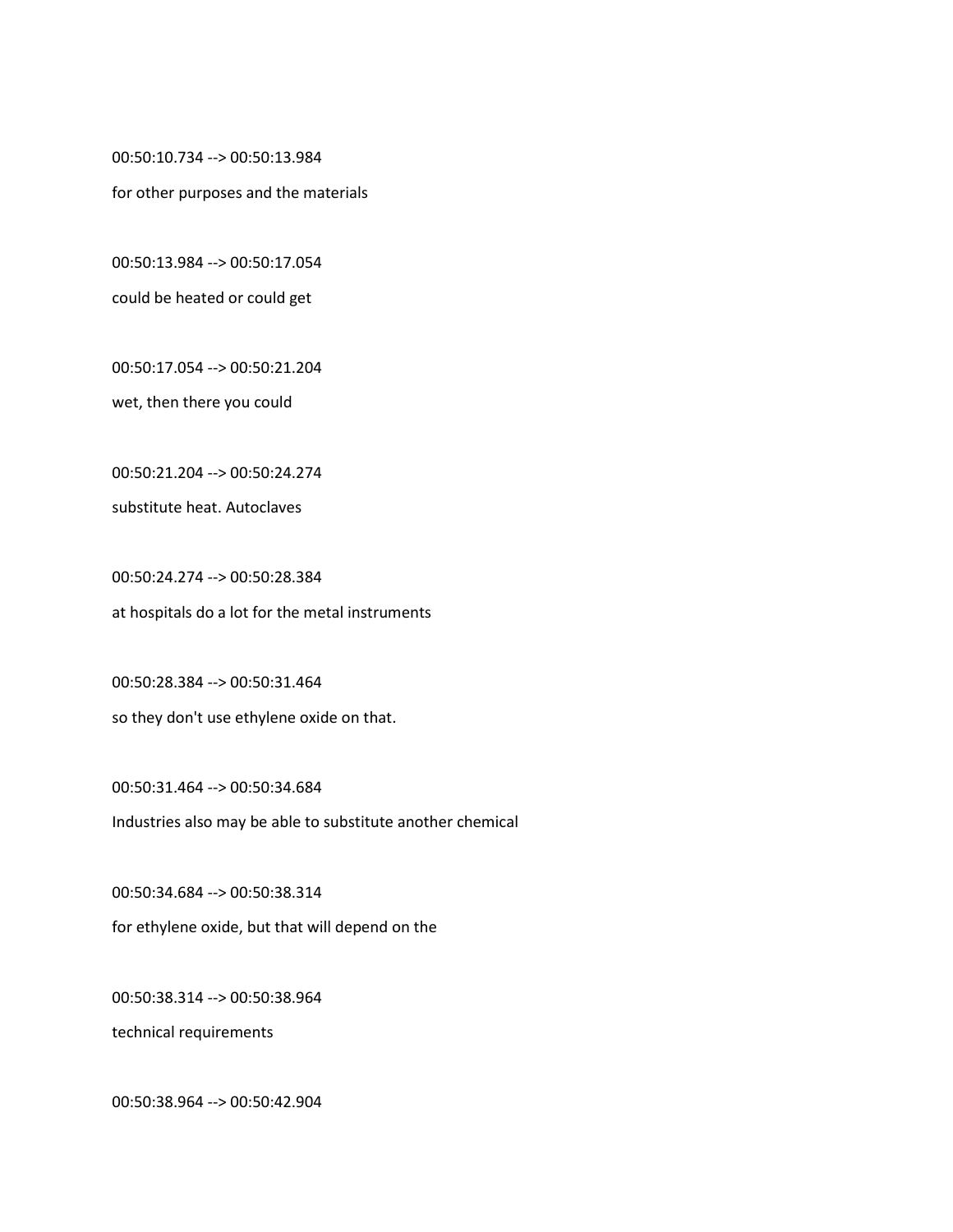of its use and what they're actually trying to

00:50:42.904 --> 00:50:45.154 make, so the it's going to depend.

00:50:48.474 --> 00:50:49.964 The next question.

00:50:50.854 --> 00:50:54.024 I live next door to a facility that

00:50:54.024 --> 00:50:56.374 emits ethylene oxide. Will I get cancer?

00:50:59.524 --> 00:51:04.124 Deborah, I can't tell you if you will get

00:51:04.124 --> 00:51:07.494 cancer based on the available data that we

00:51:07.494 --> 00:51:11.094 Have. The scientists and modelers at EPA

00:51:11.094 --> 00:51:14.774 do not expect to ethylene oxide levels in the air around

00:51:14.774 --> 00:51:18.194

facilities to be high enough to cause immediate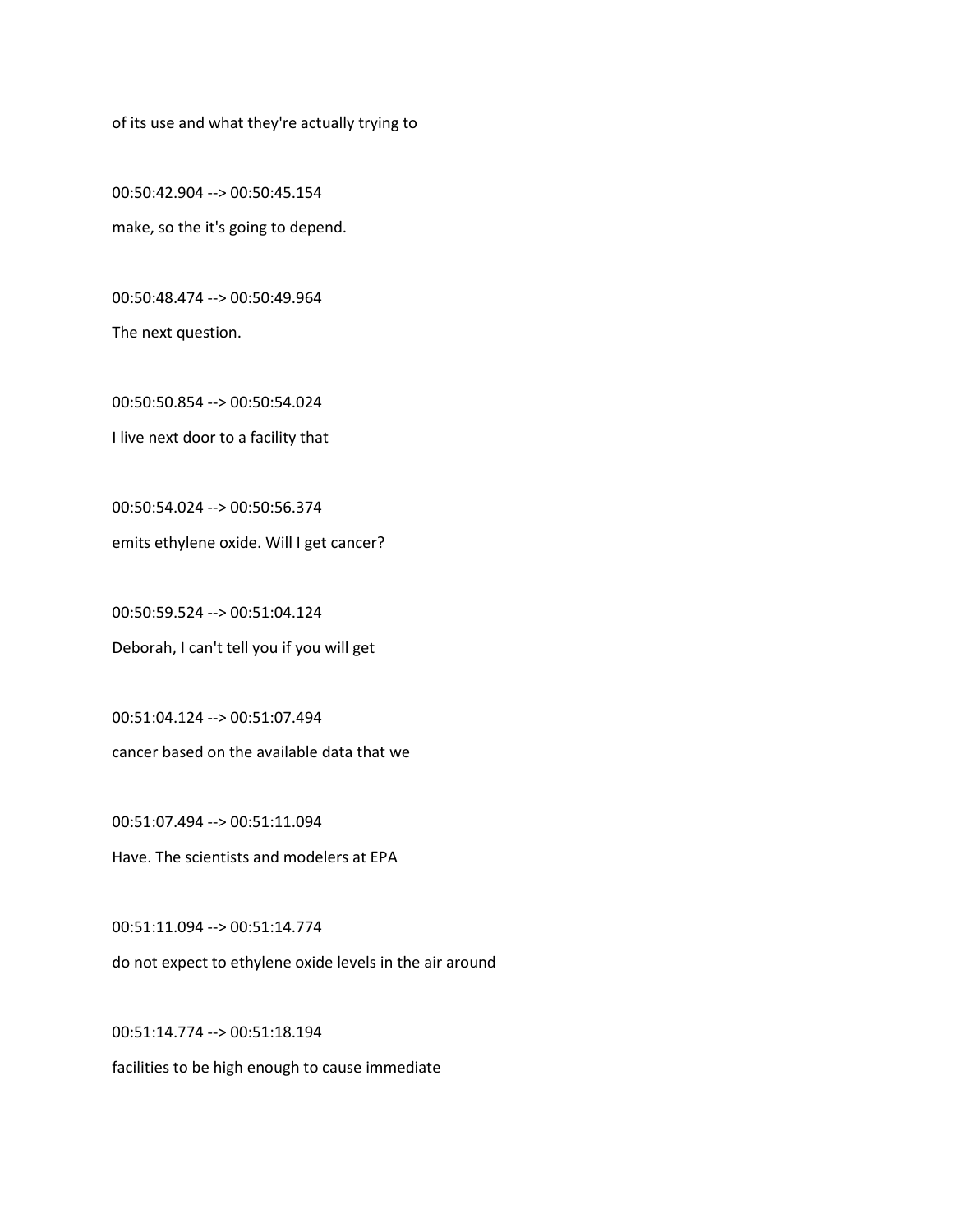00:51:18.194 --> 00:51:18.494

health effects.

00:51:19.204 --> 00:51:22.284

The EPA risk levels are based on

00:51:22.284 --> 00:51:25.544

you being exposed every day all

00:51:25.544 --> 00:51:28.614

day long for 70 years. This

00:51:28.614 --> 00:51:32.134 means that you're always at your house and

00:51:32.134 --> 00:51:33.894 the concentrations are always elevated.

00:51:35.324 --> 00:51:39.134

And yet, EPA has

00:51:39.134 --> 00:51:43.244 determined and categorized

00:51:43.244 --> 00:51:44.644 ethylene oxide as a carcinogen.

00:51:48.174 --> 00:51:51.204 Fran, it looks like we have time for two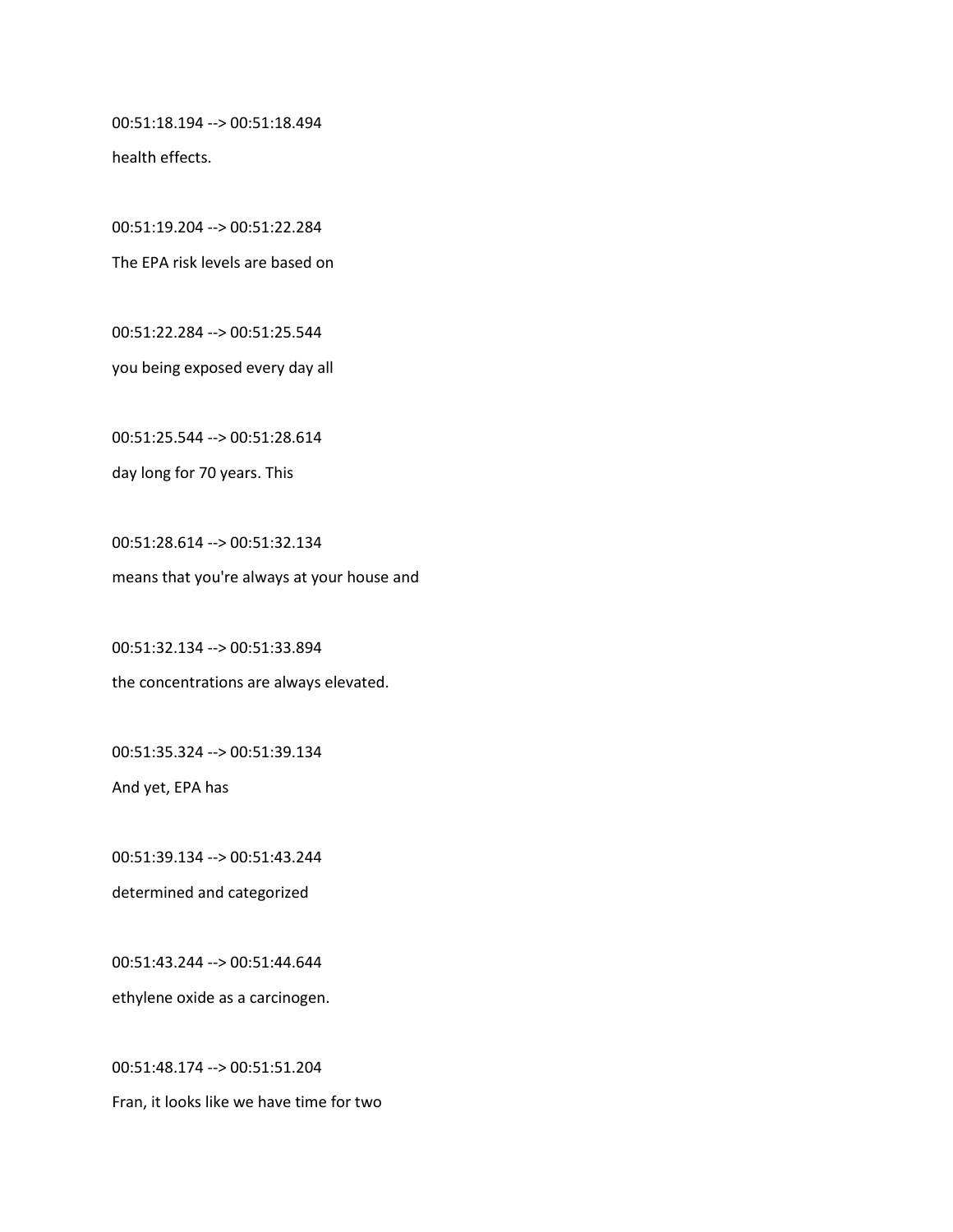00:51:51.204 --> 00:51:54.284

more questions, so the next one will be: I would

00:51:54.284 --> 00:51:57.584

like to know how exactly ethylene outside

00:51:57.584 --> 00:51:59.564

travels in the air through the wind.

00:52:00.384 --> 00:52:03.644

Will ethylene oxide

00:52:03.644 --> 00:52:06.984 can last in the air for four weeks

00:52:06.984 --> 00:52:10.164 and it can be transported by the prevailing winds?

00:52:10.774 --> 00:52:13.904

At higher temperatures

00:52:13.904 --> 00:52:16.924 especially above 50 degrees Fahrenheit, which

00:52:16.924 --> 00:52:20.244

is what we have here in our region a lot of the time -

00:52:20.244 --> 00:52:23.594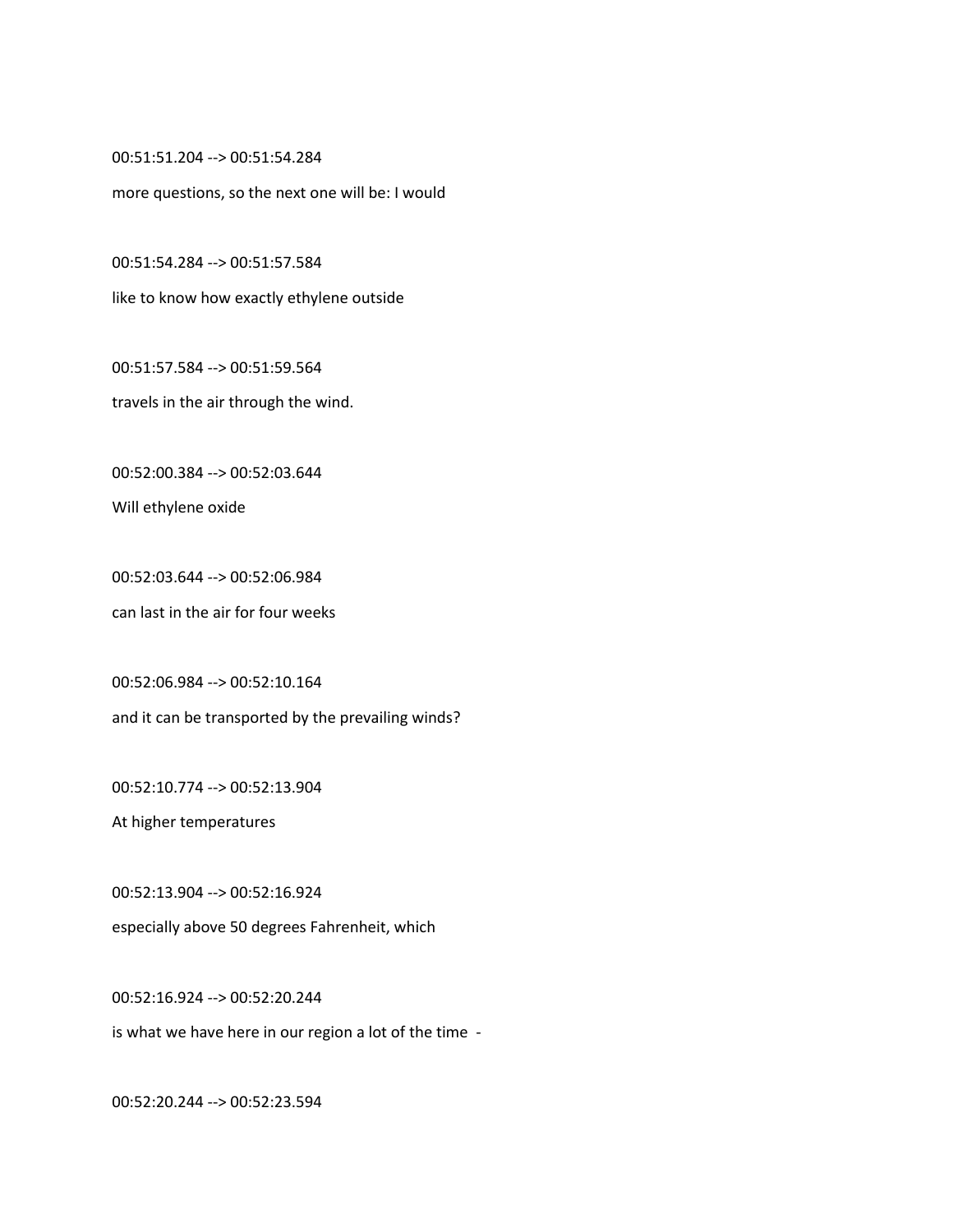most of the year, in fact, and with stronger winds,

00:52:23.594 --> 00:52:26.854 we would expect ethylene oxide to

00:52:26.854 --> 00:52:29.934

transport farther away from the emission source much

00:52:29.934 --> 00:52:30.764 more effectively.

00:52:31.324 --> 00:52:34.384

At the same time, sunlight

00:52:34.384 --> 00:52:38.164

can cause ethylene oxide to breakdown and winds can

00:52:38.164 --> 00:52:41.524

mix and spread out the ethylene oxide over larger

00:52:41.524 --> 00:52:43.694

areas at lower concentrations.

00:52:45.264 --> 00:52:46.394

I hope that helps.

00:52:47.734 --> 00:52:49.074

It does.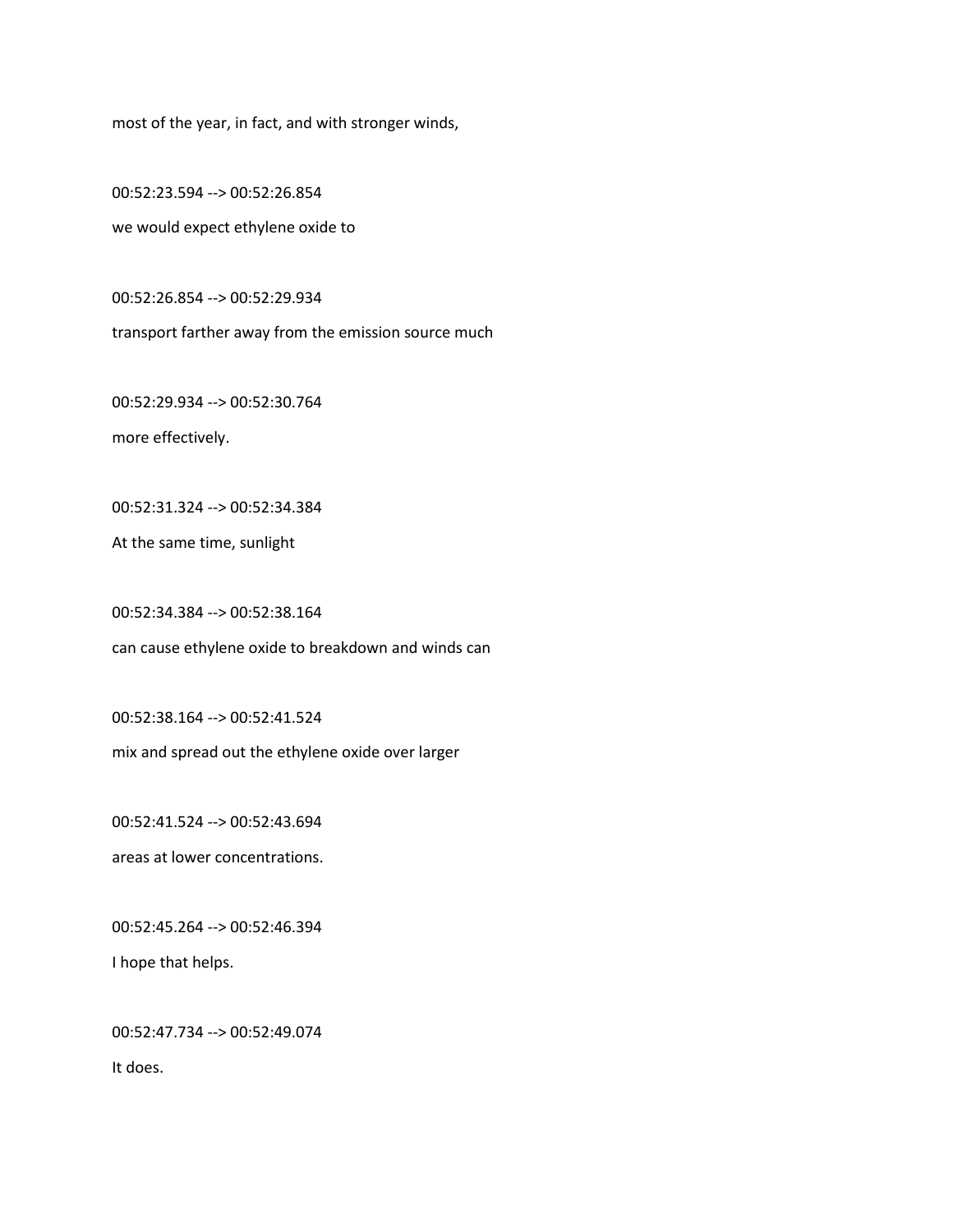00:52:49.904 --> 00:52:52.974

Another question is will

00:52:52.974 --> 00:52:56.344 EPA be redoing the National Air Toxics

00:52:56.344 --> 00:52:59.594

Assessments for facilities in the near future?

00:53:01.984 --> 00:53:06.394

Right now, Region

00:53:06.394 --> 00:53:09.734

6 is working on providing updated

00:53:09.734 --> 00:53:13.094

risk assessments for the five industrial facilities

00:53:13.094 --> 00:53:16.274

in Louisiana and the three facilities

00:53:16.274 --> 00:53:16.654

in Texas.

00:53:17.434 --> 00:53:21.204 The commercial sterilizers, one in Texas and one in

00:53:21.204 --> 00:53:24.474 New Mexico are being addressed by national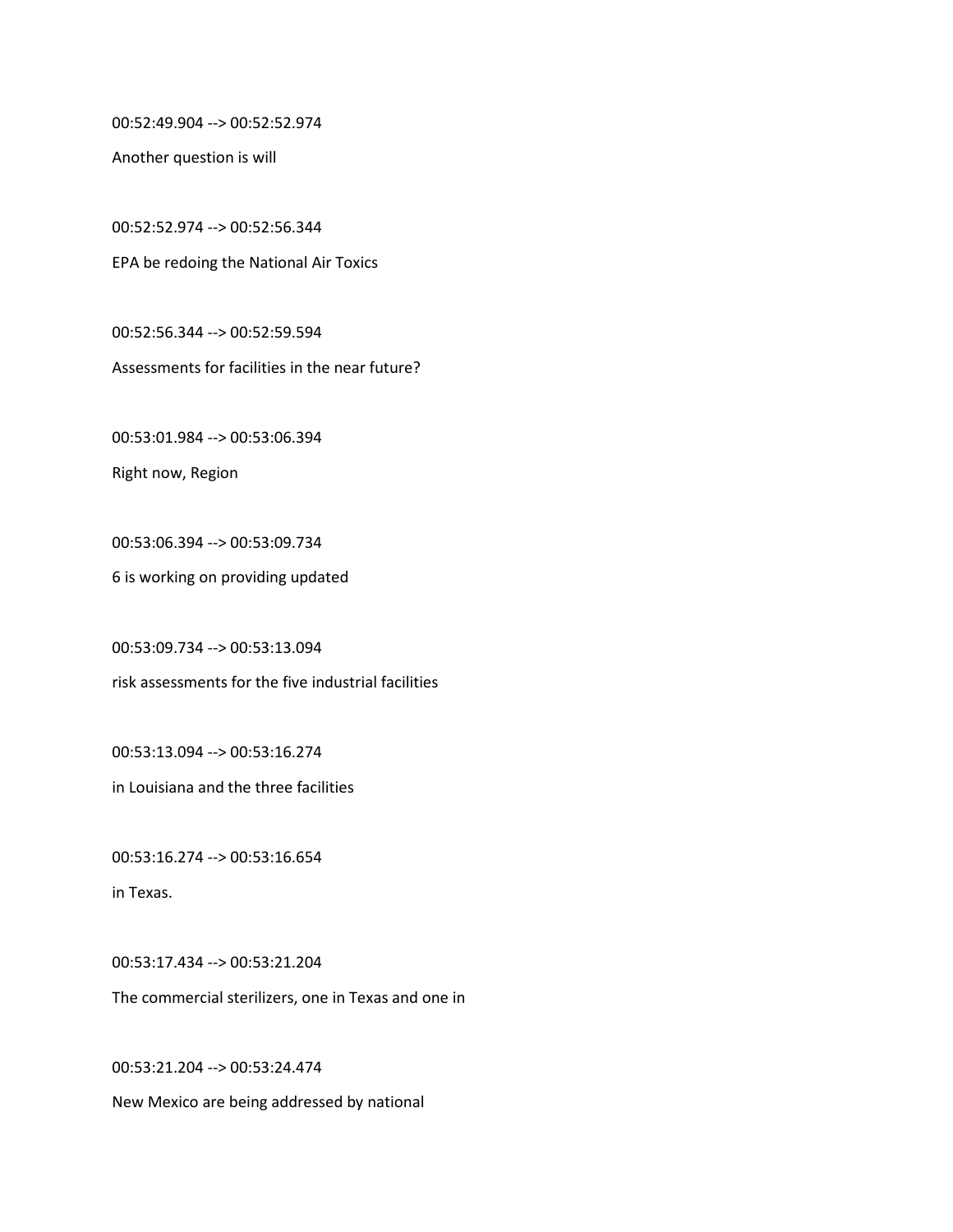00:53:24.474 --> 00:53:26.754

Rule-making that is in progress now.

00:53:27.644 --> 00:53:31.074

However, at this time, EPA is

00:53:31.074 --> 00:53:33.474

not planning to update the NATA.

00:53:36.044 --> 00:53:39.114

Fran, looks like I have

00:53:39.114 --> 00:53:42.444 time for one more question, so I'm gonna go ahead and ask

00:53:42.444 --> 00:53:46.594 the last question. What is EPA doing to

00:53:46.594 --> 00:53:49.684

reduce ethylene oxide in my area and across the country?

00:53:50.354 --> 00:53:53.804 Thank you Deborah for the question.

00:53:53.804 --> 00:53:57.124

We're working on a

00:53:57.124 --> 00:54:00.214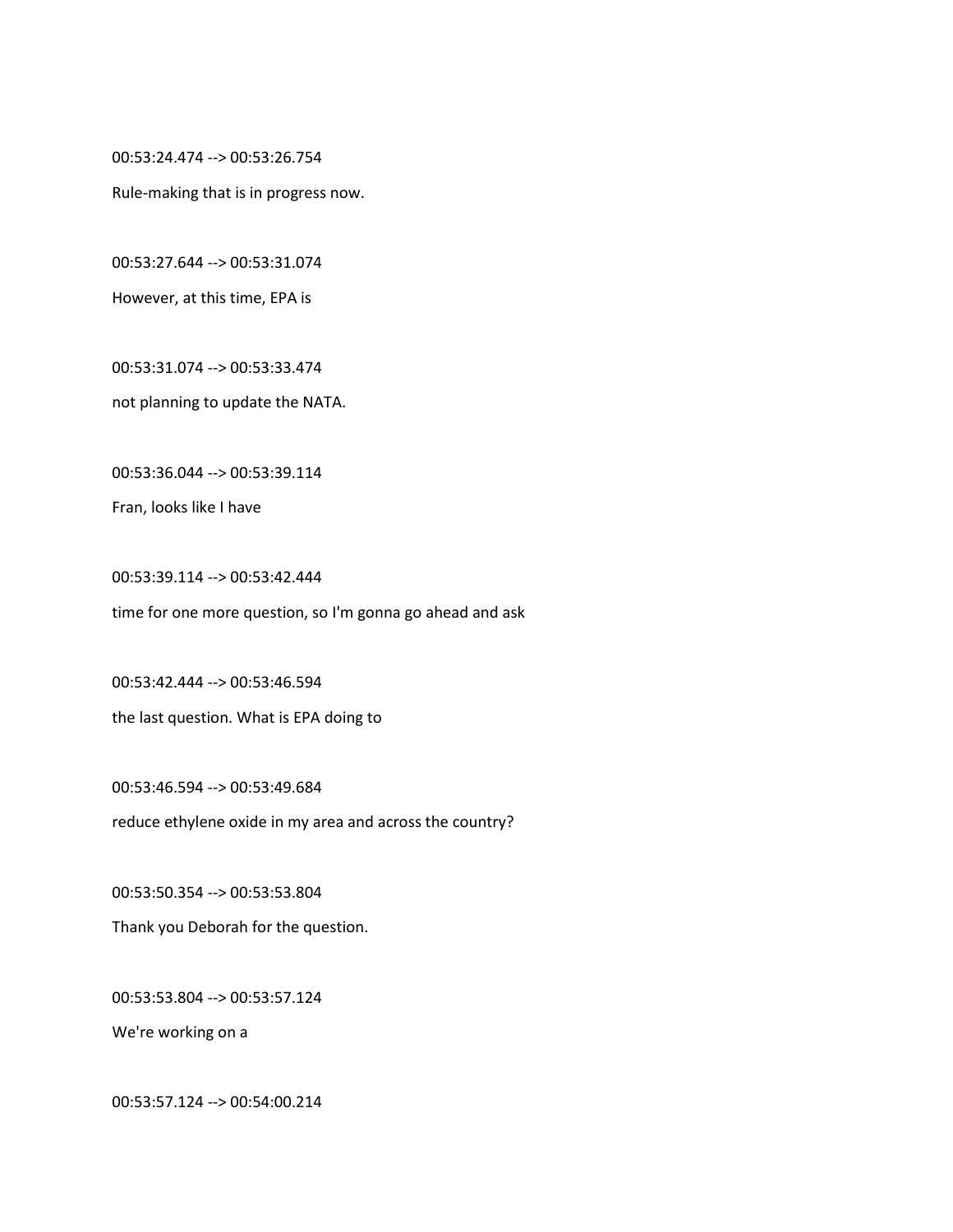2 pronged approach to finding

00:54:00.214 --> 00:54:04.334 opportunities to reduce ethylene oxide emissions

00:54:04.334 --> 00:54:07.534

First off, we're working on

00:54:07.534 --> 00:54:10.614

our regulations to see if

00:54:10.614 --> 00:54:14.304

there are opportunities within the regulations

00:54:14.304 --> 00:54:15.464

to

00:54:17.354 --> 00:54:20.614

mprove the

00:54:20.614 --> 00:54:21.214

amount that

00:54:21.814 --> 00:54:24.824

we are going to

00:54:24.824 --> 00:54:27.914

allow for emissions if that's what the science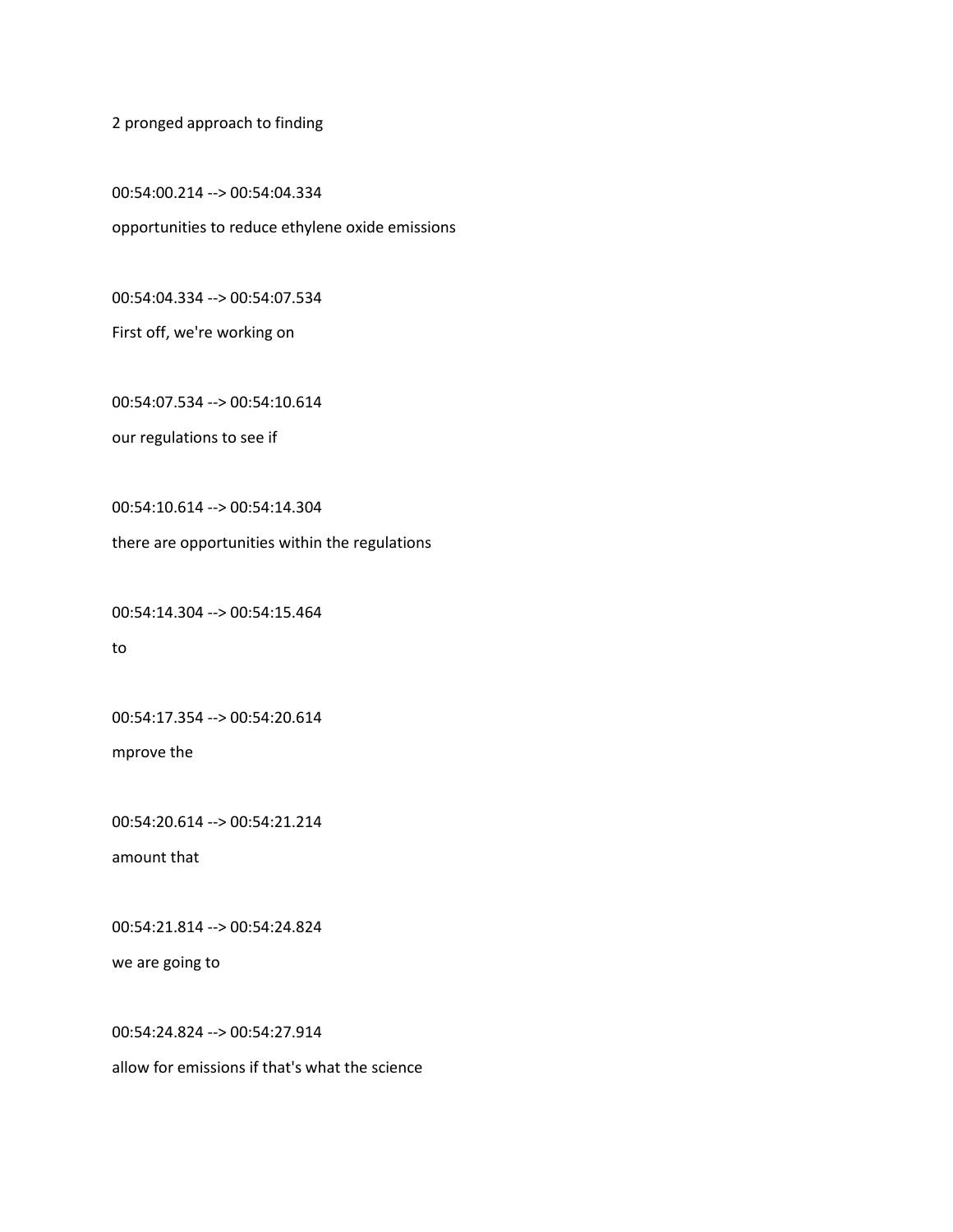00:54:28.504 --> 00:54:33.024

will tell us. We've begun

00:54:33.024 --> 00:54:36.144 reviewing 6 Air Toxics regulations that pertain

00:54:36.144 --> 00:54:38.704 to the industrial and sterilizing facilities.

00:54:39.264 --> 00:54:43.204

We're working on the reviews

00:54:43.204 --> 00:54:46.334

and are hoping to get them

00:54:46.334 --> 00:54:48.054 completed in 2024.

00:54:48.714 --> 00:54:51.994

The other thing that

00:54:51.994 --> 00:54:55.074 we're working on is we're making sure we have the latest

00:54:55.074 --> 00:54:59.904 information from the facilities

00:54:59.904 --> 00:55:03.824 about how much they are emitting and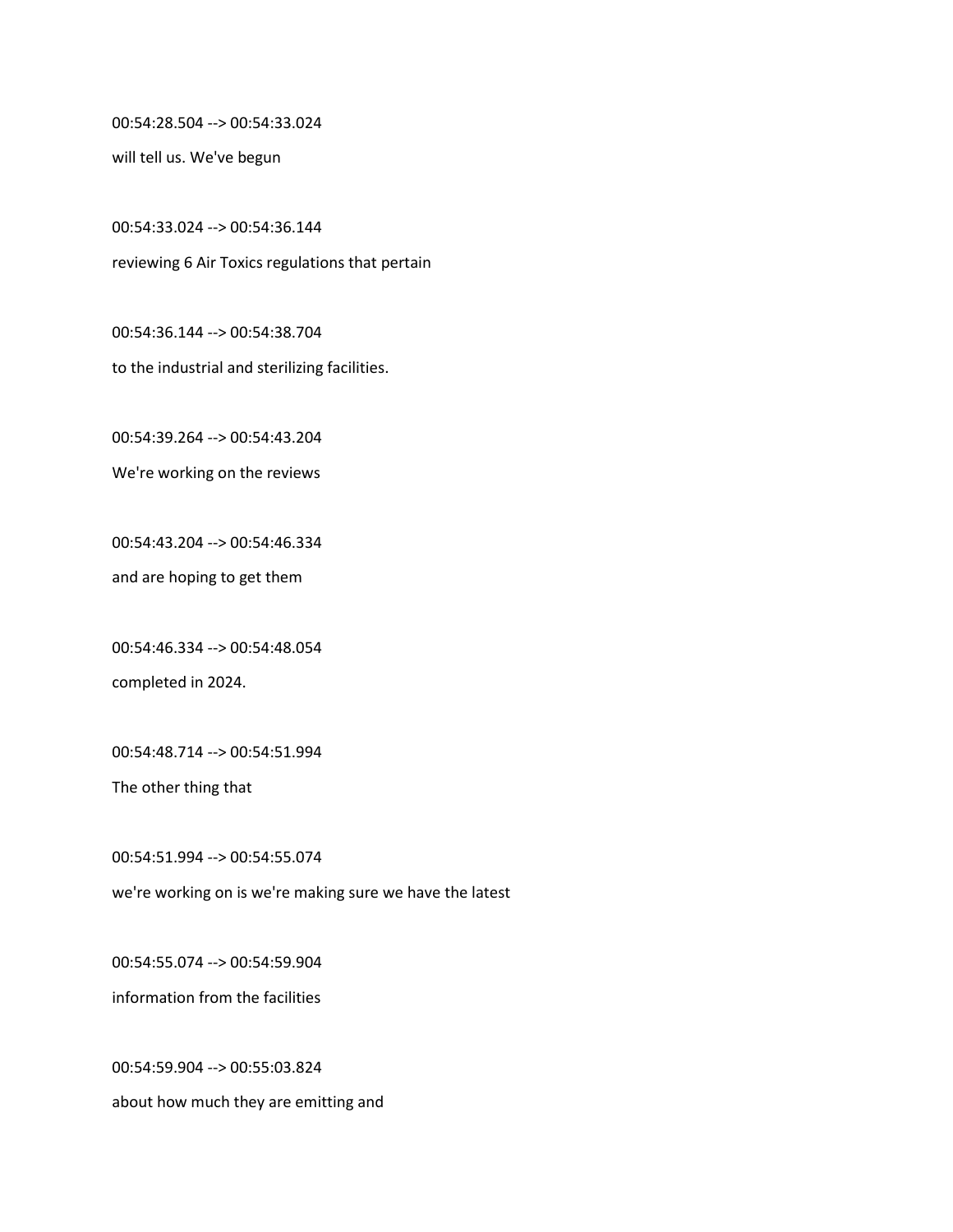00:55:03.824 --> 00:55:07.084

we're asking the facilities to look at their

00:55:07.084 --> 00:55:10.484

processes and procedures to see if they

00:55:10.484 --> 00:55:13.624 can reduce ethylene oxide now before the regulations

00:55:13.624 --> 00:55:14.184

coming out.

00:55:14.694 --> 00:55:18.894 There may be new control technologies

00:55:18.894 --> 00:55:22.504

that exist that they can

00:55:22.504 --> 00:55:25.894 implement rapidly that would allow them to reduce

00:55:25.894 --> 00:55:27.304

their air emissions

00:55:27.914 --> 00:55:31.794

for ethylene oxide. And we're also asking them

00:55:31.794 --> 00:55:35.124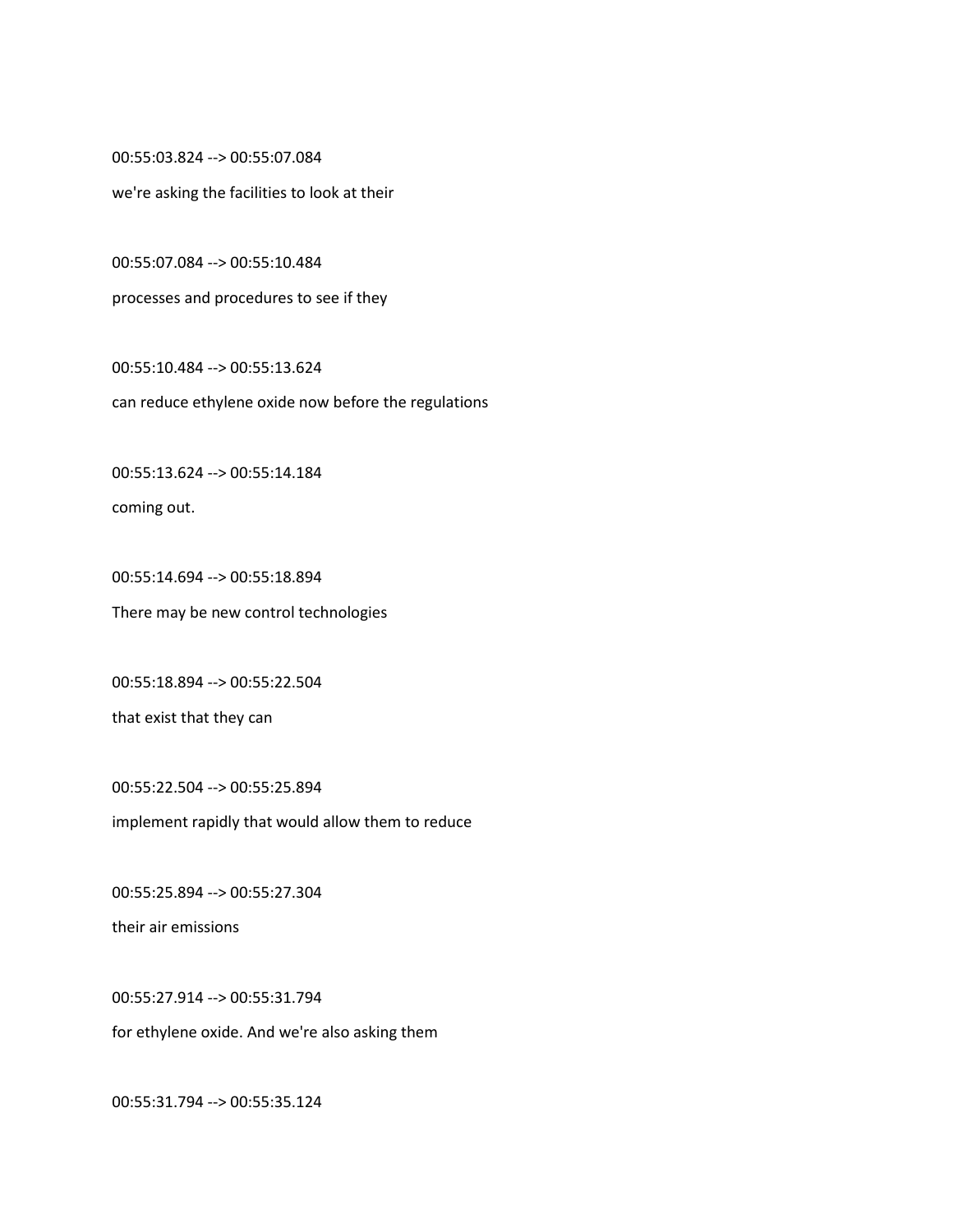to review their leak detection programs

00:55:35.124 --> 00:55:38.324 so that they can respond to a leak of

00:55:38.324 --> 00:55:41.844 ethylene oxide much faster and control the

00:55:41.844 --> 00:55:45.474

amount that leaks. So we're

00:55:45.474 --> 00:55:46.354

working on those two things.

00:55:46.884 --> 00:55:49.974

And right now

00:55:49.974 --> 00:55:53.054

we're also just trying to get out and tell the

00:55:53.054 --> 00:55:55.834 public about what we're doing.

00:55:55.834 --> 00:55:56.624

So.

00:55:57.714 --> 00:56:01.064

We're wanting people to understand what's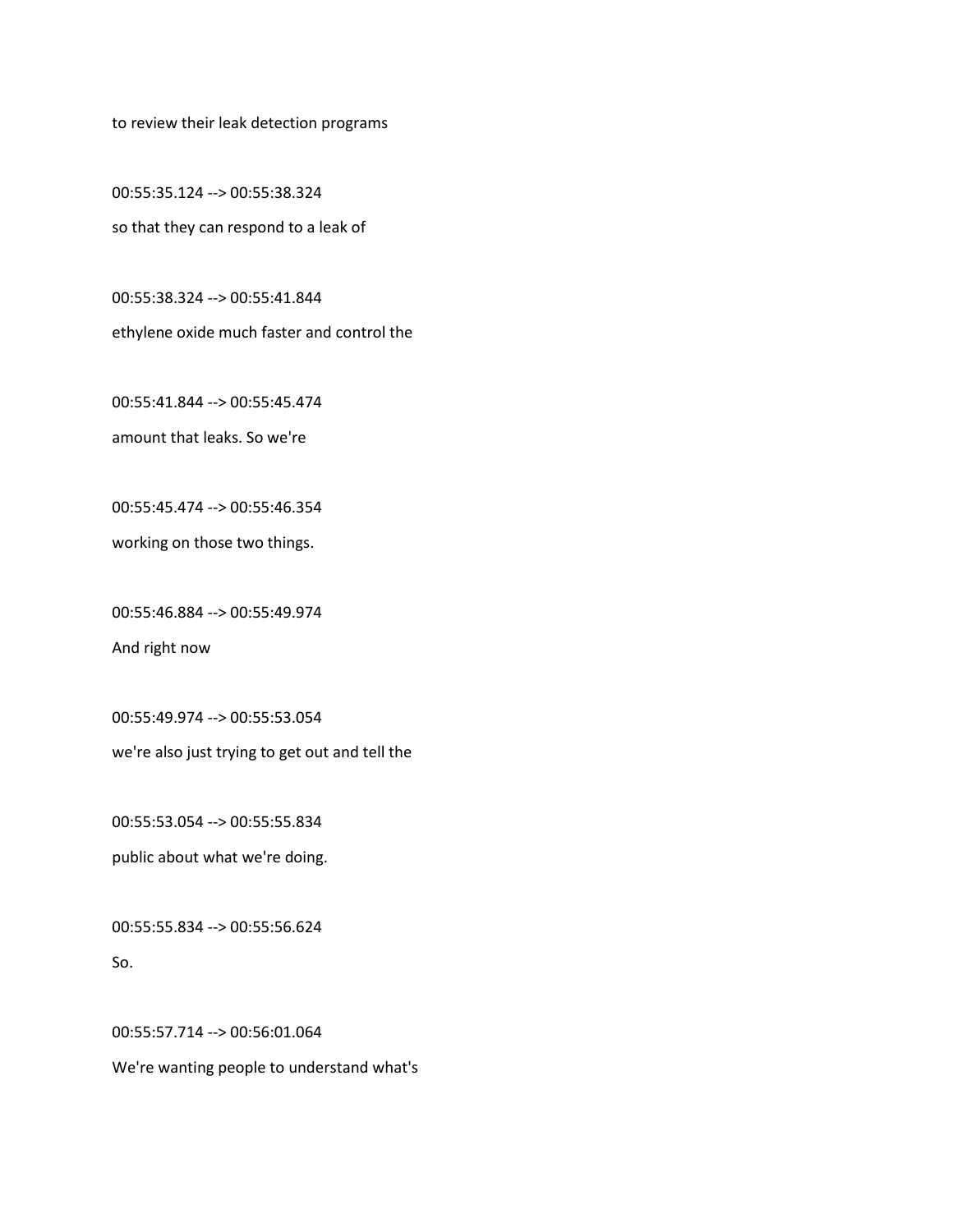00:56:01.064 --> 00:56:01.524

going on.

00:56:06.794 --> 00:56:12.164 Thank you, Fran, for your responses to these

00:56:12.164 --> 00:56:15.304 questions. EPA would like to thank you for attending the

00:56:15.304 --> 00:56:18.424 ethylene oxide ETO 101 and remind you

00:56:18.424 --> 00:56:21.884 to submit additional questions to the EPA region

00:56:21.884 --> 00:56:25.364

6 email box: R 6

00:56:25.364 --> 00:56:28.864

ethylene oxide at EPA DOT

00:56:28.864 --> 00:56:32.164

Lastly, this event is being

00:56:32.164 --> 00:56:35.464 recorded. EPA will post the recording along with the Q and As

00:56:35.464 --> 00:56:38.154 to the EPA Region 6 websites.